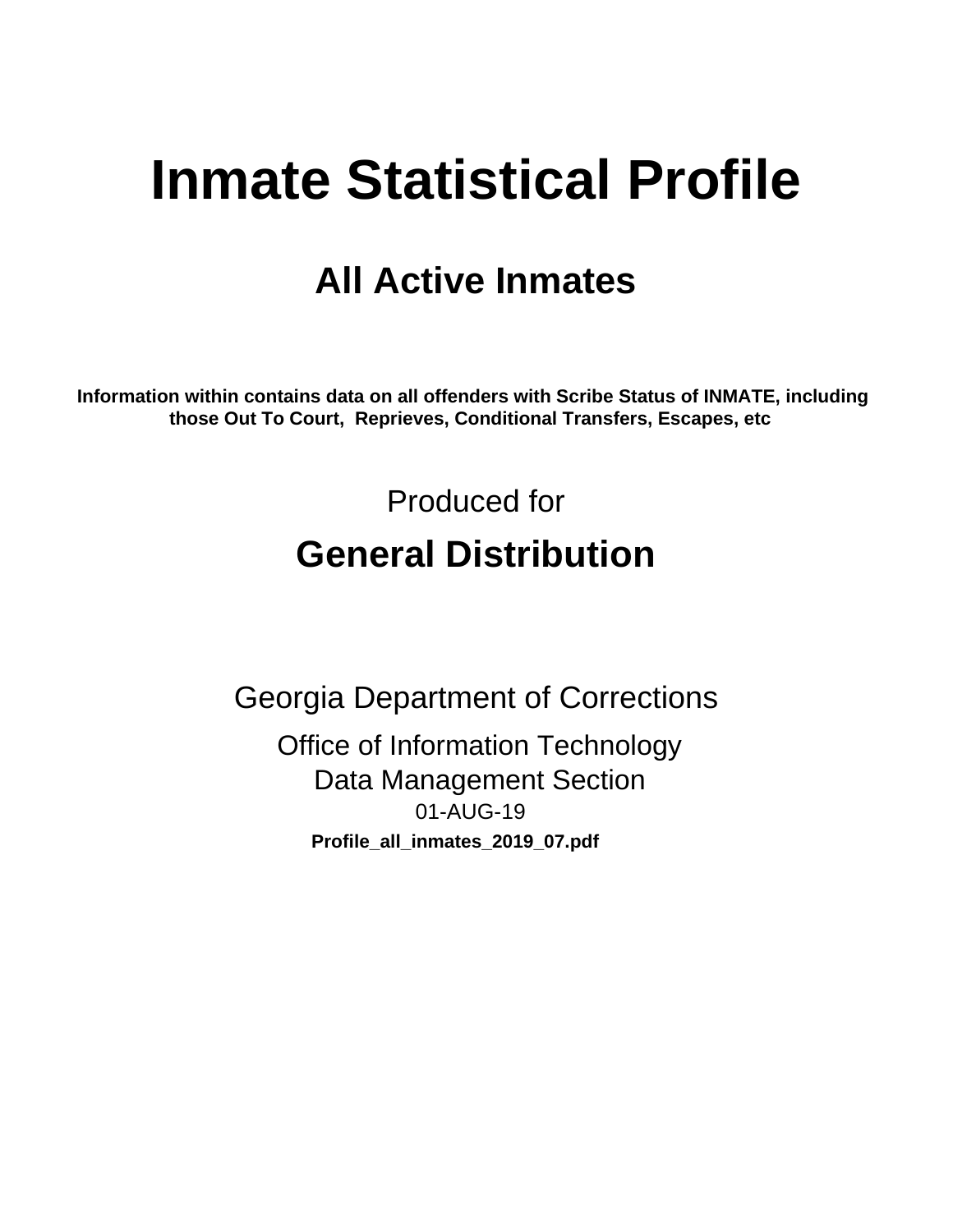#### **Inmate Statistical Profile 01-AUG-19** Contents

**All Active Inmates** 

Produced for General Distribution

# **Table of Contents**

| <b>Demographic information</b>                                        |
|-----------------------------------------------------------------------|
| 4 Current age, broken out in ten year age groups                      |
| 5 Race group                                                          |
| 6 Marital status, self-reported at entry to prison                    |
| 7 Number of Inmates with Dependents, self-reported at entry to prison |
| 8 Religious affiliation, self-reported at entry to prison             |
| 9 Home county - self-reported at entry to prison                      |
| 14 Employment status before prison, self-reported at entry to prison  |
| 15 Age at admission                                                   |
| 17 Age at admission                                                   |
| 20 Height, measured at entry to prison                                |
| 22 Weight, measured at entry to prison                                |
| 23 Military service                                                   |
| <b>Correctional information</b>                                       |
| 24 Type of admission to prison                                        |
| 25 Current / last supervision level                                   |
| 26 Current / last institution type                                    |
| 27 Institution type - transitional centers                            |
| 28 Institution type - county prisons                                  |
| 30 Institution type - state prisons                                   |
| 32 Institution type - private prisons                                 |
| 33 Institution type - inmate boot camp                                |
| 34 Number of disciplinary reports                                     |
| 35 Number of transfers                                                |
| 36 Number of escapes                                                  |
| 37 Split sentence - Probation to follow                               |
| 38 Probable future release type of still active inmates               |
| 39 Time served in current (or last) institution                       |
| <b>Educational, psychological and physical information</b>            |
| 40 Highest grade level attained                                       |
| 41 Culture fair IQ scores                                             |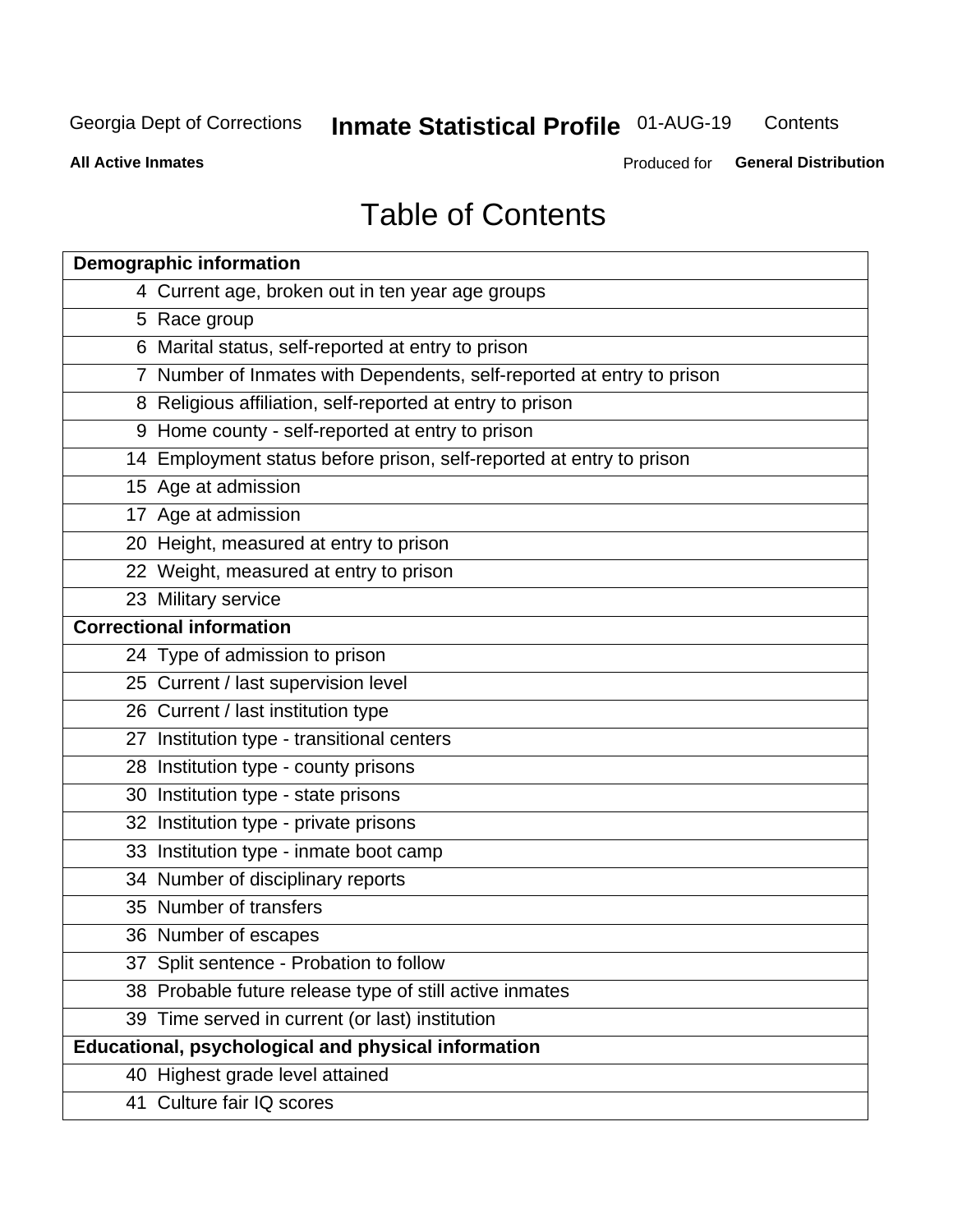# **Inmate Statistical Profile 01-AUG-19**

Contents

**All Active Inmates** 

Produced for General Distribution

# **Table of Contents**

| <b>Educational, psychological and physical information</b>       |
|------------------------------------------------------------------|
| 42 Wide Range Achievement Test (WRAT) reading score              |
| 43 Wide Range Achievement Test (WRAT) math score                 |
| 44 Wide Range Achievement Test (WRAT) spelling score             |
| 45 Current / last mental health treatment level                  |
| 46 PULHESDWIT medical scale - 'P' overall condition ('P'hysical) |
| 47 PULHESDWIT medical scale - 'U' upper body                     |
| 48 PULHESDWIT medical scale - 'L' lower body                     |
| 49 PULHESDWIT medical scale - 'H' hearing                        |
| 50 PULHESDWIT medical scale - 'E' vision                         |
| 51 PULHESDWIT medical scale -'S' psychiatric                     |
| 52 PULHESDWIT medical scale - 'D' dental                         |
| 53 PULHESDWIT medical scale - 'W' work ability                   |
| 54 PULHESDWIT medical scale - 'I' impairment                     |
| 55 PULHESDWIT medical scale - 'T' transportability               |
|                                                                  |
| <b>Crimes and criminal history information</b>                   |
| 56 Number of prior Georgia incarcerations                        |
| 57 Prison sentence in years                                      |
| 58 Primary offense, broken out into felonies vs misdemeanors     |
| 59 Primary offense, broken out into six broad crime categories   |
| 60 Primary offense, detailed offense code                        |
| 68 Primary offense, detailed offense code                        |
| 77 County of conviction of primary offense                       |
| 82 Circuit of conviction of primary offense                      |
| 84 Years served (jail + prison) in this incarceration            |
| <b>Medical information</b>                                       |
| 85 Results of most recent HIV test                               |
| 86 Results of most recent tuberculosis test                      |
| 87 Results of most recent syphilis test                          |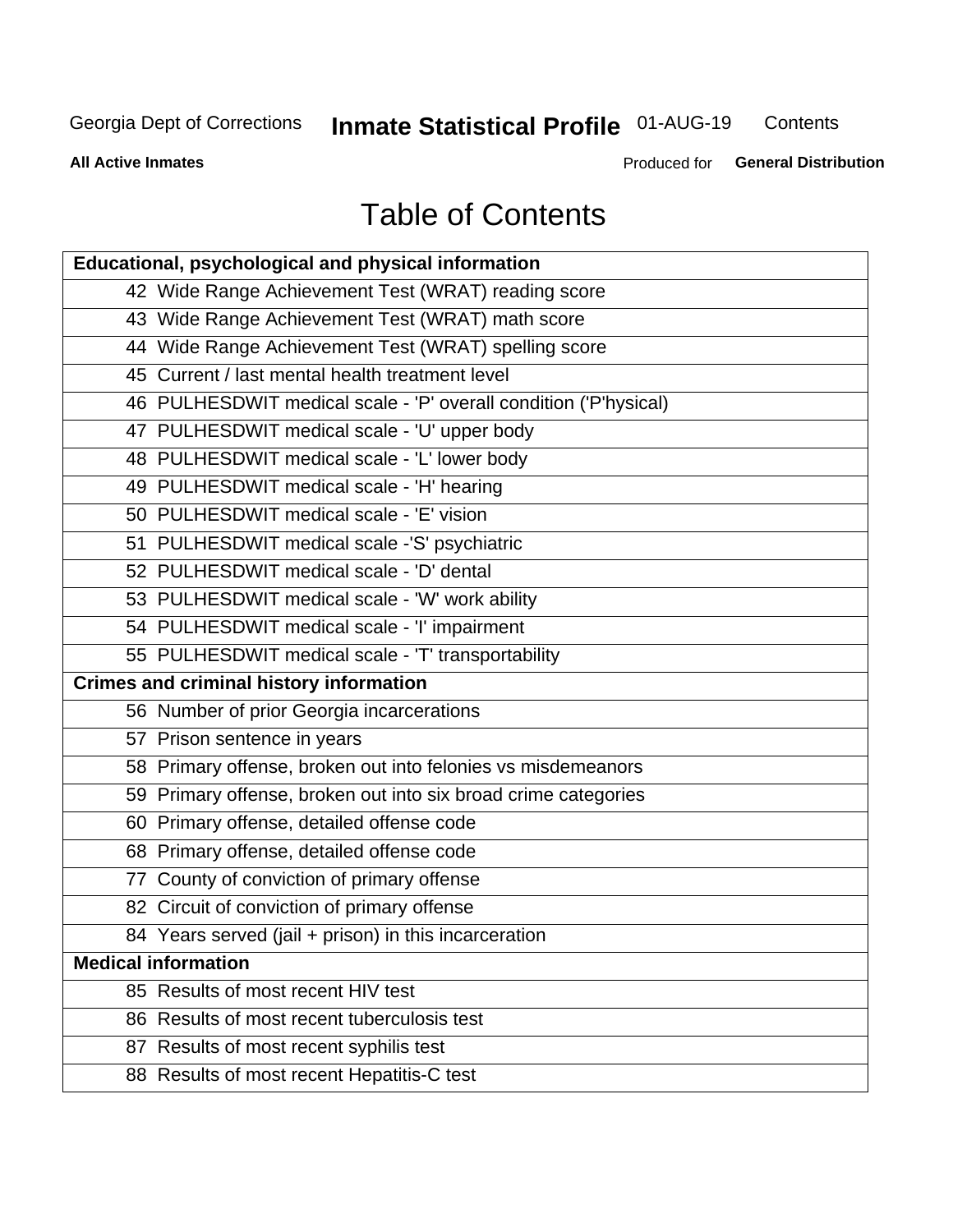#### **All Active Inmates**

#### Produced for General Distribution

### Current age, broken out in ten-year age groups

COL % - percent each COUNT is of its particular column

|                          |              | <b>Male</b> |        |              | <b>Female</b> |          |              | <b>Total</b> |  |
|--------------------------|--------------|-------------|--------|--------------|---------------|----------|--------------|--------------|--|
| <b>Current Age</b>       | <b>Count</b> | Col %       | Row %  | <b>Count</b> | Col %         | Row %    | <b>Total</b> | Col %        |  |
| <b>Teens (1-19)</b>      | 659          | 1.29%       | 94.82% | 36           | $0.90\%$      | 5.18%    | 695          | 1.26%        |  |
| <b>Twenties (20-29)</b>  | 13,549       | 26.58%      | 93.07% | 1,009        | 25.31%        | 6.93%    | 14,558       | 26.49%       |  |
| Thirties (30-39)         | 15,577       | 30.56%      | 91.52% | 1,443        | 36.19%        | 8.48%    | 17,020       | 30.97%       |  |
| <b>Forties (40-49)</b>   | 10,881       | 21.35%      | 92.41% | 894          | 22.42%        | 7.59%    | 11,775       | 21.43%       |  |
| <b>Fifties (50-59)</b>   | 7.024        | 13.78%      | 93.89% | 457          | 11.46%        | 6.11%    | 7,481        | 13.61%       |  |
| <b>Sixties (60-69)</b>   | 2,626        | 5.15%       | 95.39% | 127          | 3.19%         | 4.61%    | 2,753        | 5.01%        |  |
| Seventy + (70 and above) | 653          | 1.28%       | 96.88% | 21           | 0.53%         | $3.12\%$ | 674          | 1.23%        |  |
| <b>Total Reported</b>    | 50,969       | 100%        | 92.75% | 3,987        | 100%          | 7.25%    | 54,956       | 100%         |  |

| Not I<br><b>ported</b> | 290<br>∠໐ສ         |       | 290    |
|------------------------|--------------------|-------|--------|
| <b>Total</b>           | <b>OEO</b><br>∴∠oo | 3,988 | 55,246 |

| <b>Mean</b><br>(average) | 38.58         | 37.52 | 38.50    |
|--------------------------|---------------|-------|----------|
| Median (middle)          | $\sim$<br>ا پ | 36    | ^¬<br>o. |
| Mode<br>(most frequent)  | 28            |       | 28       |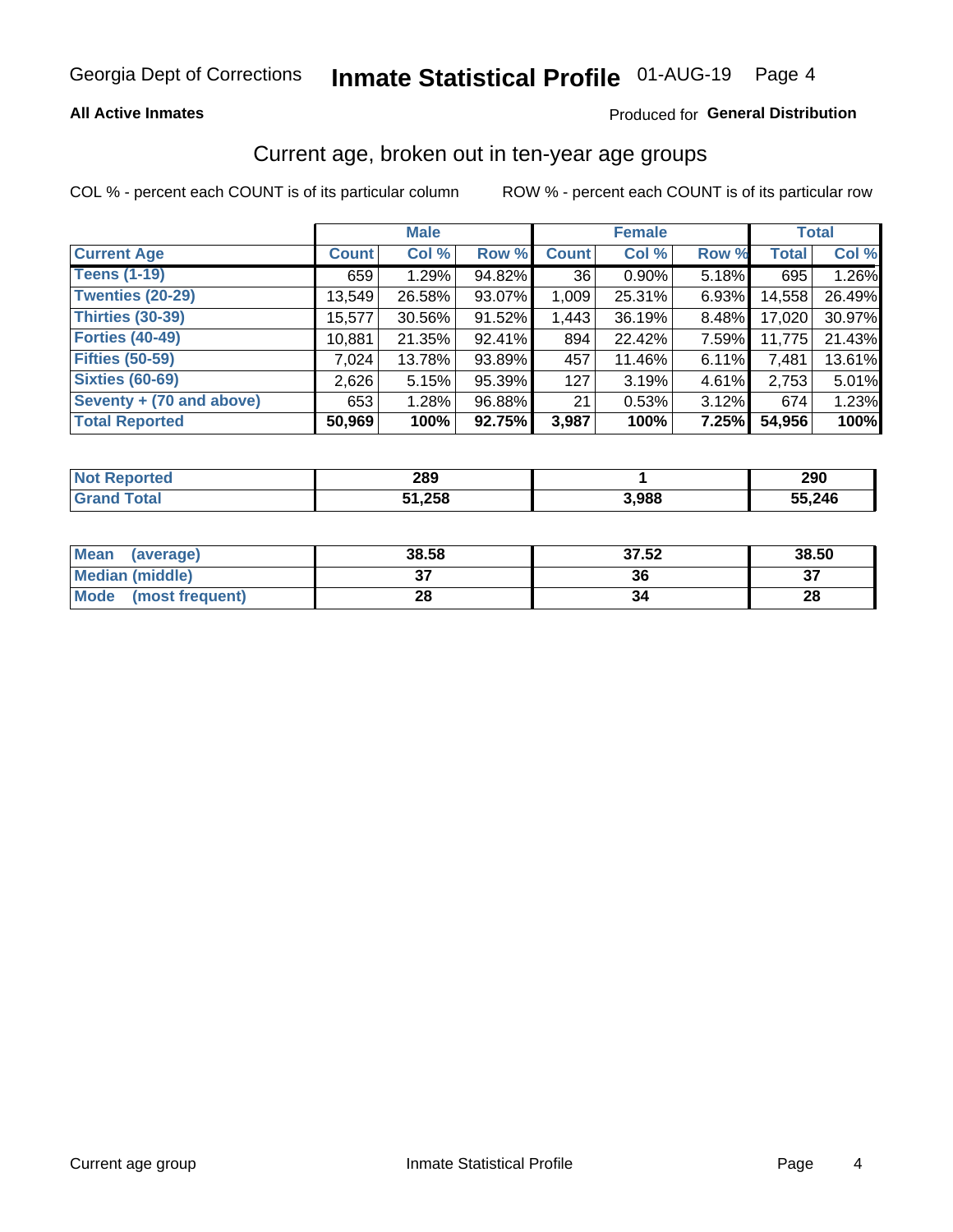# Inmate Statistical Profile 01-AUG-19 Page 5

#### **All Active Inmates**

#### Produced for General Distribution

### Race group

COL % - percent each COUNT is of its particular column

|              |                        |                 | <b>Male</b> |         |             | <b>Female</b> |        |              | <b>Total</b> |  |
|--------------|------------------------|-----------------|-------------|---------|-------------|---------------|--------|--------------|--------------|--|
|              | <b>Race Group</b>      | <b>Count</b>    | Col %       |         | Row % Count | Col %         | Row %  | <b>Total</b> | Col %        |  |
|              | <b>White</b>           | 17,592          | 34.32%      | 88.15%  | 2,365       | 59.30%        | 11.85% | 19,957       | 36.12%       |  |
| $\mathbf{2}$ | <b>Black</b>           | 31,367          | 61.19%      | 95.33%  | 1,536       | 38.52%        | 4.67%  | 32,903       | 59.56%       |  |
| 5.           | <b>Other</b>           | 58              | .11%        | 89.23%  |             | .18%          | 10.77% | 65           | .12%         |  |
| 6            | <b>Asian</b>           | 179             | .35%        | 94.71%  | 10          | .25%          | 5.29%  | 189          | .34%         |  |
| 9            | <b>Unknown</b>         | 15 <sub>1</sub> | $.03\%$     | 100.00% |             |               |        | 15           | .03%         |  |
| 10           | <b>Hispanic</b>        | 2,023           | 3.95%       | 96.70%  | 69          | 1.73%         | 3.30%  | 2,092        | 3.79%        |  |
| $12 \,$      | <b>Native American</b> | 23              | .04%        | 95.83%  |             | .03%          | 4.17%  | 24           | .04%         |  |
| 13           | <b>Native Hawaiian</b> |                 | $.01\%$     | 100.00% |             |               |        |              | .01%         |  |
|              | <b>Total Reported</b>  | 51,258          | 100%        | 92.78%  | 3,988       | 100%          | 7.22%  | 55,246       | 100%         |  |

| Reported<br>NO. |        |       |        |
|-----------------|--------|-------|--------|
| <b>Total</b>    | 51,258 | 3,988 | 55,246 |

| <b>Mode</b><br>uent)<br>most treo | 3lack | White | Black |
|-----------------------------------|-------|-------|-------|
|                                   |       |       |       |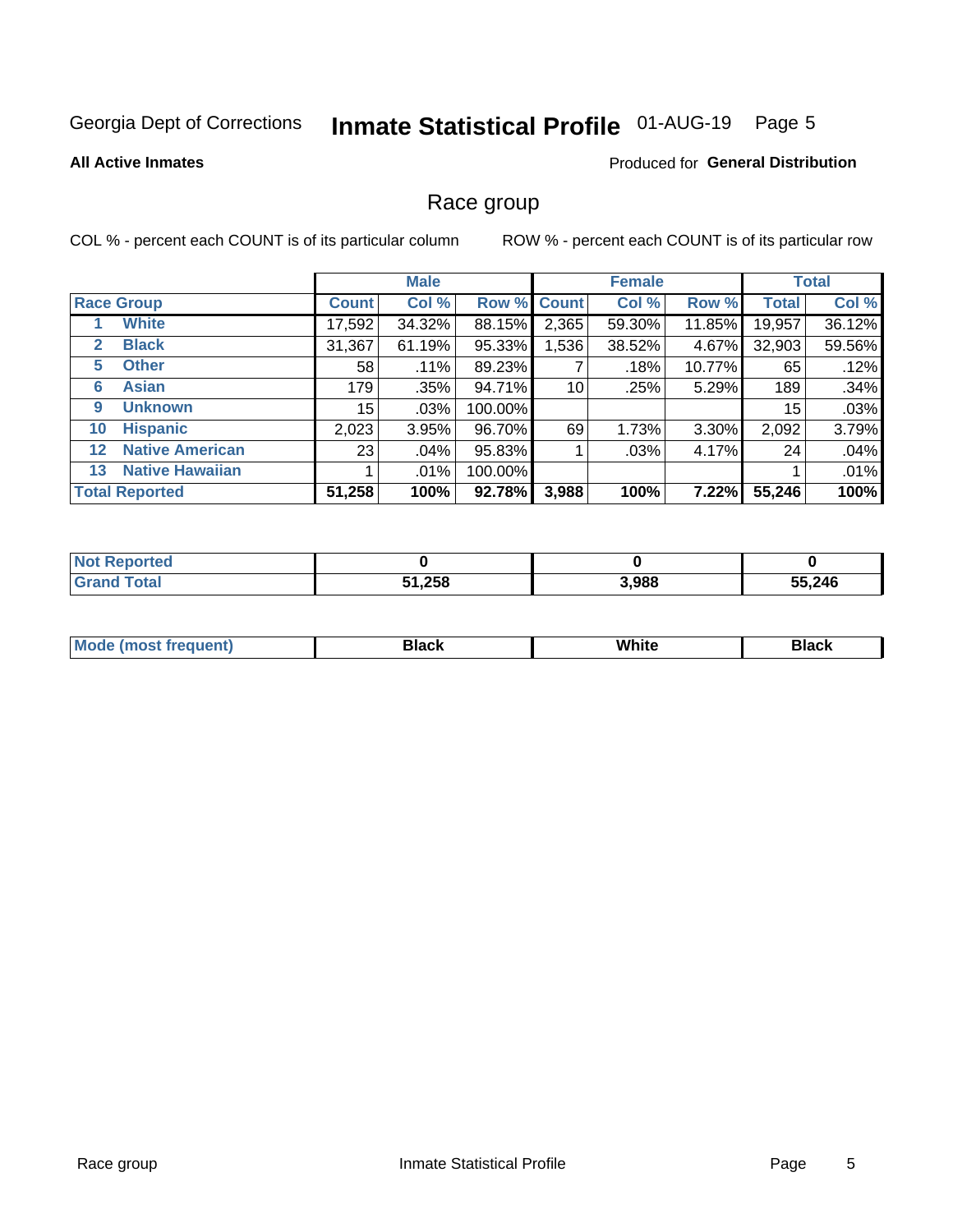# Inmate Statistical Profile 01-AUG-19 Page 6

**All Active Inmates** 

#### Produced for General Distribution

### Marital status, self-reported at entry to prison

COL % - percent each COUNT is of its particular column

|                            | <b>Male</b>  |        |        |              | <b>Female</b> | <b>Total</b> |              |        |
|----------------------------|--------------|--------|--------|--------------|---------------|--------------|--------------|--------|
| <b>Marital Status</b>      | <b>Count</b> | Col %  | Row %  | <b>Count</b> | Col %         | Row %        | <b>Total</b> | Col %  |
| <b>Unknown</b><br>$\bf{0}$ | 1,730        | 3.38%  | 92.02% | 150          | 3.76%         | 7.98%        | 1,880        | 3.40%  |
| <b>Divorced</b><br>D       | 4,826        | 9.42%  | 89.34% | 576          | 14.44%        | 10.66%       | 5,402        | 9.78%  |
| <b>Married</b><br>М        | 6,725        | 13.12% | 91.05% | 661          | 16.57%        | 8.95%        | 7,386        | 13.37% |
| <b>Separated</b><br>S.     | 1,735        | 3.38%  | 85.47% | 295          | 7.40%         | 14.53%       | 2,030        | 3.67%  |
| <b>Unmarried</b><br>U      | 35,654       | 69.56% | 94.25% | 2,176        | 54.56%        | 5.75%        | 37,830       | 68.48% |
| <b>Widow</b><br>W          | 588          | 1.15%  | 81.89% | 130          | 3.26%         | 18.11%       | 718          | 1.30%  |
| <b>Total Reported</b>      | 51,258       | 100%   | 92.78% | 3,988        | 100%          | 7.22%        | 55,246       | 100%   |

| <b>Not Reported</b> |      |       |        |
|---------------------|------|-------|--------|
| Total               | ,258 | 3,988 | 55,246 |

|--|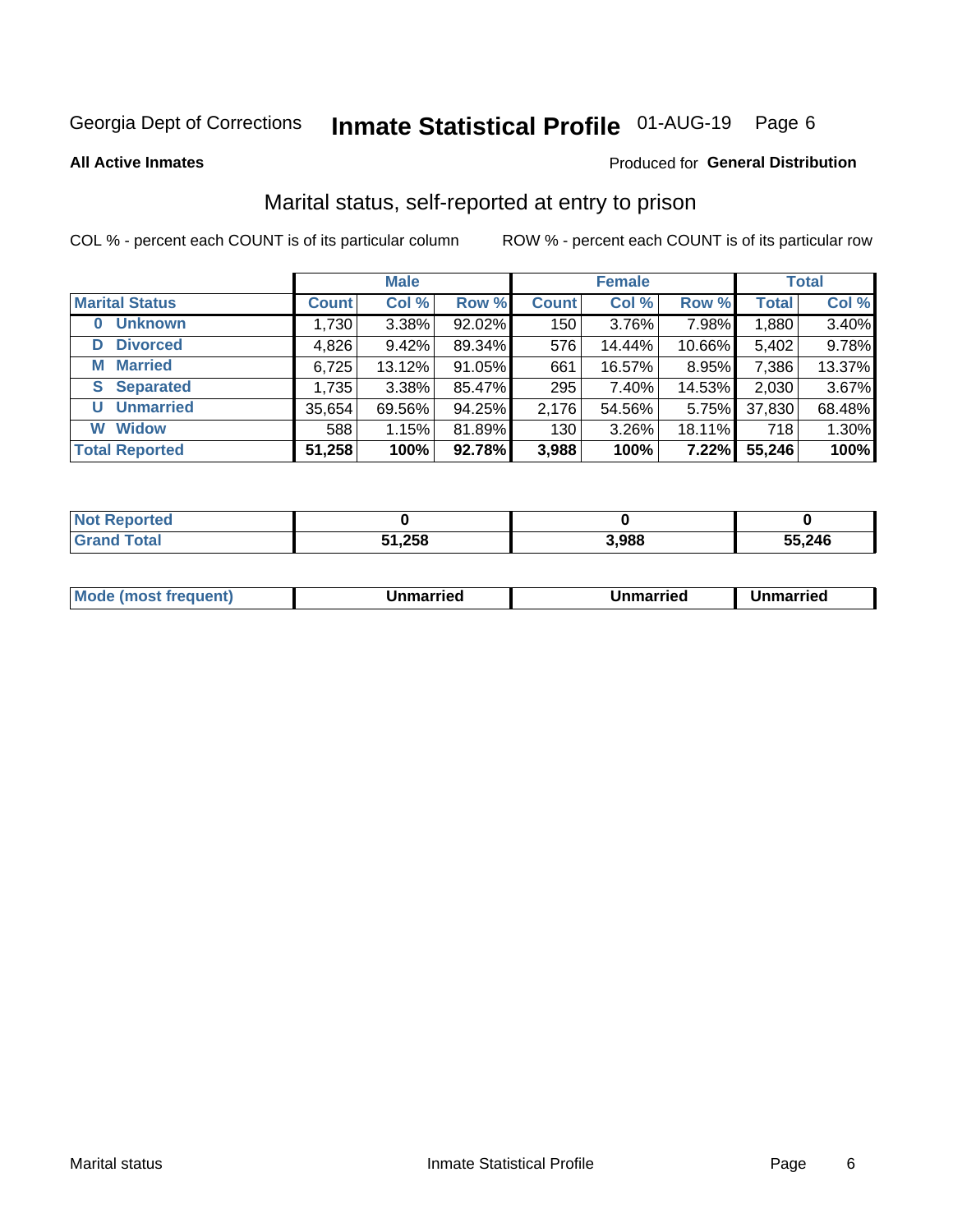#### Inmate Statistical Profile 01-AUG-19 Page 7

#### **All Active Inmates**

#### Produced for General Distribution

### Number of Inmates with Dependents, Self-Reported at Entry to Prison

COL % - percent each COUNT is of its particular column

|                             |              | <b>Male</b> |        |              | <b>Female</b> |          |              | <b>Total</b> |
|-----------------------------|--------------|-------------|--------|--------------|---------------|----------|--------------|--------------|
| <b>Number of dependents</b> | <b>Count</b> | Col %       | Row %  | <b>Count</b> | Col %         | Row %    | <b>Total</b> | Col %        |
| l 0                         | 15,628       | 36.79%      | 92.64% | 1,242        | 35.66%        | 7.36%    | 16,870       | 36.70%       |
|                             | 9,847        | 23.18%      | 93.53% | 681          | 19.55%        | 6.47%    | 10,528       | 22.91%       |
| $\overline{2}$              | 7,403        | 17.43%      | 91.46% | 691          | 19.84%        | 8.54%    | 8,094        | 17.61%       |
| $\mathbf{3}$                | 4,544        | 10.70%      | 90.52% | 476          | 13.67%        | 9.48%    | 5,020        | 10.92%       |
| $\overline{\mathbf{4}}$     | 2,394        | 5.64%       | 91.48% | 223          | 6.40%         | 8.52%    | 2,617        | 5.69%        |
| 5                           | 1,219        | 2.87%       | 92.84% | 94           | 2.70%         | 7.16%    | 1,313        | 2.86%        |
| 6                           | 655          | 1.54%       | 94.11% | 41           | 1.18%         | 5.89%    | 696          | 1.51%        |
| 7                           | 326          | 0.77%       | 95.32% | 16           | 0.46%         | 4.68%    | 342          | 0.74%        |
| 8                           | 183          | 0.43%       | 94.33% | 11           | 0.32%         | 5.67%    | 194          | 0.42%        |
| 9                           | 88           | 0.21%       | 96.70% | 3            | 0.09%         | $3.30\%$ | 91           | 0.20%        |
| 10                          | 83           | 0.20%       | 96.51% | 3            | 0.09%         | 3.49%    | 86           | 0.19%        |
| Over 10                     | 110          | 0.26%       | 98.21% | 2            | 0.06%         | 1.79%    | 112          | 0.24%        |
| <b>Total Reported</b>       | 42,480       | 100%        | 92.42% | 3,483        | 100%          | 7.58%    | 45,963       | 100%         |

| , 770<br>- 10 | 505  | 9,283  |
|---------------|------|--------|
| 51,258        | .988 | 55,246 |

| Mean (average)          | .52 | 1.55 | l.53 |
|-------------------------|-----|------|------|
| <b>Median (middle)</b>  |     |      |      |
| Mode<br>(most frequent) |     |      |      |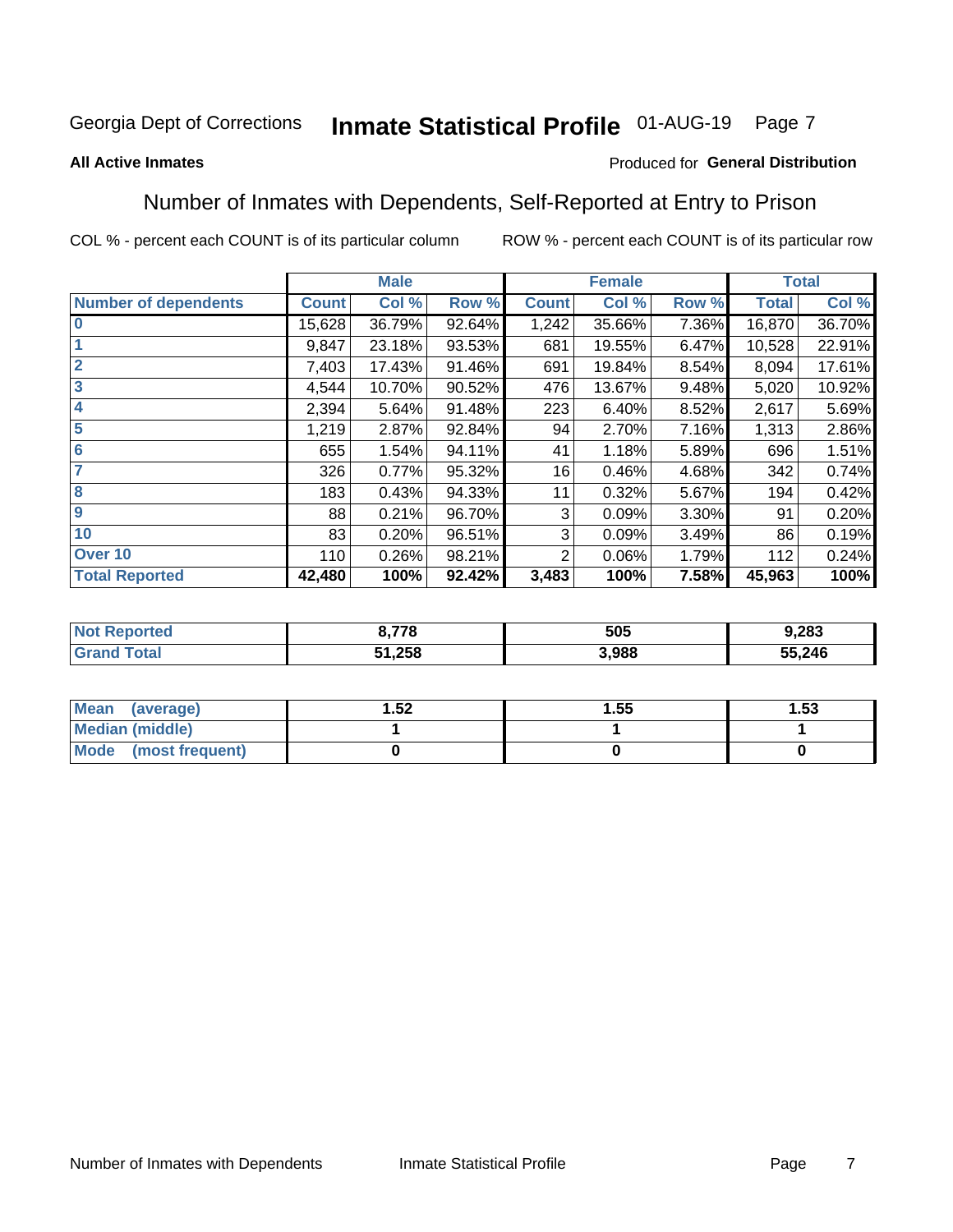# Inmate Statistical Profile 01-AUG-19 Page 8

#### **All Active Inmates**

#### Produced for General Distribution

### Religious affiliation, self-reported at entry to prison

COL % - percent each COUNT is of its particular column

|                     |                              |                 | <b>Male</b> |         |                 | <b>Female</b> |                  |                 | <b>Total</b> |
|---------------------|------------------------------|-----------------|-------------|---------|-----------------|---------------|------------------|-----------------|--------------|
|                     | <b>Religious Affiliation</b> | <b>Count</b>    | Col %       | Row %   | <b>Count</b>    | Col %         | Row <sup>%</sup> | <b>Total</b>    | Col %        |
| $\overline{1}$      | <b>Islam</b>                 | 1,972           | 7.76%       | 96.90%  | 63              | 2.00%         | 3.10%            | 2,035           | 7.12%        |
| $\overline{2}$      | <b>Catholic</b>              | 1,192           | 4.69%       | 86.38%  | 188             | 5.96%         | 13.62%           | 1,380           | 4.83%        |
| $\overline{3}$      | <b>Baptist</b>               | 13,322          | 52.40%      | 87.82%  | 1,848           | 58.56%        | 12.18%           | 15,170          | 53.08%       |
| 4                   | <b>Methodist</b>             | 392             | 1.54%       | 85.59%  | 66              | 2.09%         | 14.41%           | 458             | 1.60%        |
| 5                   | <b>Episcopal</b>             | 39              | .15%        | 86.67%  | 6               | .19%          | 13.33%           | 45              | .16%         |
| $\overline{\bf{6}}$ | <b>Presbyterian</b>          | 73              | .29%        | 91.25%  | $\overline{7}$  | .22%          | 8.75%            | 80              | .28%         |
| 7                   | <b>Church Of God</b>         | 387             | 1.52%       | 91.49%  | 36              | 1.14%         | 8.51%            | 423             | 1.48%        |
| 8                   | <b>Holiness</b>              | 493             | 1.94%       | 83.56%  | 97              | 3.07%         | 16.44%           | 590             | 2.06%        |
| $\overline{9}$      | <b>Jewish</b>                | 86              | .34%        | 85.15%  | 15              | .48%          | 14.85%           | 101             | .35%         |
| 10                  | <b>Anglican</b>              | 36              | .14%        | 94.74%  | $\overline{2}$  | .06%          | 5.26%            | 38              | .13%         |
| $\overline{11}$     | <b>Greek Orthodox</b>        | $6\phantom{1}$  | .02%        | 75.00%  | $\overline{2}$  | .06%          | 25.00%           | 8               | .03%         |
| 12                  | <b>Hindu</b>                 | $\overline{19}$ | .07%        | 95.00%  | $\mathbf{1}$    | .03%          | 5.00%            | 20              | .07%         |
| 13                  | <b>Buddhist</b>              | 65              | .26%        | 89.04%  | 8               | .25%          | 10.96%           | $\overline{73}$ | .26%         |
| $\overline{14}$     | <b>Taoist</b>                | $\overline{4}$  | .02%        | 100.00% |                 |               |                  | 4               | .01%         |
| 15                  | <b>Shintoist</b>             | $\overline{2}$  | .01%        | 100.00% |                 |               |                  | $\overline{2}$  | .01%         |
| 16                  | <b>Seventh Day Adventist</b> | 70              | .28%        | 89.74%  | 8               | .25%          | 10.26%           | 78              | .27%         |
| 17                  | <b>Jehovah Witness</b>       | 269             | 1.06%       | 86.50%  | 42              | 1.33%         | 13.50%           | 311             | 1.09%        |
| 18                  | <b>Latter Day Saints</b>     | 27              | .11%        | 84.38%  | 5               | .16%          | 15.63%           | 32              | .11%         |
| 19                  | Quaker                       | $\overline{2}$  | .01%        | 100.00% |                 |               |                  | $\overline{2}$  | .01%         |
| 20                  | <b>Other Prot</b>            | 1,569           | 6.17%       | 96.14%  | 63              | 2.00%         | 3.86%            | 1,632           | 5.71%        |
| $\overline{21}$     | <b>Messianic Judaism</b>     | 34              | .13%        | 77.27%  | 10              | .32%          | 22.73%           | 44              | .15%         |
| 23                  | <b>Hebrew Israelite</b>      | 44              | .17%        | 97.78%  | $\mathbf{1}$    | .03%          | 2.22%            | 45              | .16%         |
| 24                  | <b>Nation Of Islam</b>       | 32              | .13%        | 84.21%  | $6\phantom{1}6$ | .19%          | 15.79%           | 38              | .13%         |
| 25                  | <b>Native American</b>       | 18              | .07%        | 100.00% |                 |               |                  | 18              | .06%         |
| 26                  | Pagan                        | $\overline{7}$  | .03%        | 70.00%  | $\mathbf{3}$    | .10%          | 30.00%           | 10              | .03%         |
| 27                  | <b>Pentecostal</b>           | $\overline{77}$ | .30%        | 71.96%  | 30              | .95%          | 28.04%           | 107             | .37%         |
| 28                  | <b>Rastafari</b>             | 9               | .04%        | 75.00%  | $\sqrt{3}$      | .10%          | 25.00%           | 12              | .04%         |
| 29                  | <b>Wiccan</b>                | $\overline{25}$ | .10%        | 89.29%  | $\overline{3}$  | .10%          | 10.71%           | 28              | .10%         |
| 30                  | <b>No Religion</b>           | 1,142           | 4.49%       | 89.43%  | 135             | 4.28%         | 10.57%           | 1,277           | 4.47%        |
| 31                  | Christian -                  | 2,631           | 10.35%      | 84.00%  | 501             | 15.87%        | 16.00%           | 3,132           | 10.96%       |
| 96                  | <b>Unspecified</b>           |                 |             |         |                 |               |                  |                 |              |
|                     | <b>None</b>                  | 1,381           | 5.43%       | 99.50%  | $\overline{7}$  | .22%          | .50%             | 1,388           | 4.86%        |
|                     | <b>Total Reported</b>        | 25,425          | 100%        | 88.96%  | 3,156           | 100%          | 11.04%           | 28,581          | 100%         |

| OF 000<br>20.000 | ៰າາ<br>صدہ | 26,665 |
|------------------|------------|--------|
| 51.258           | 3,988      | 55,246 |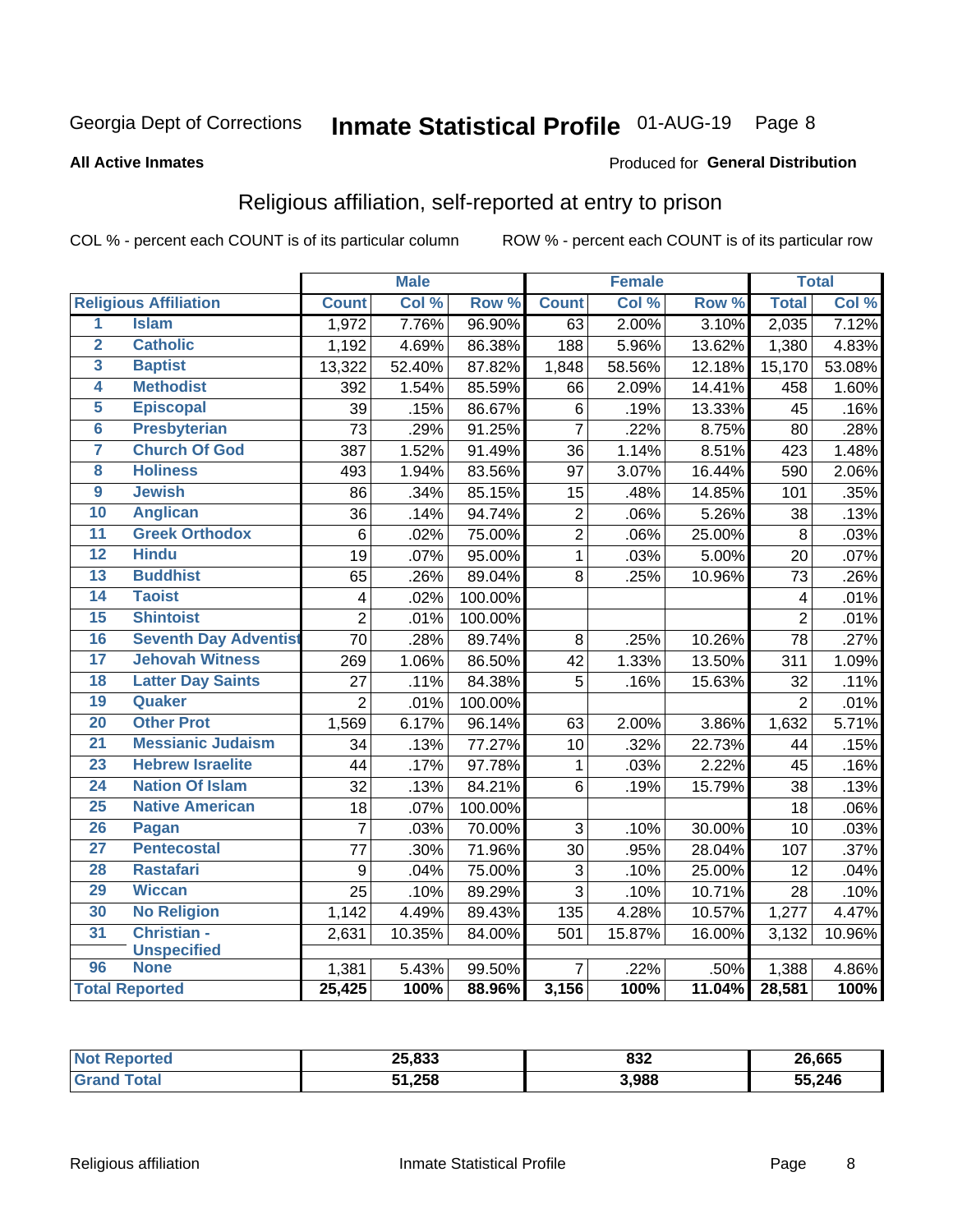#### Inmate Statistical Profile 01-AUG-19 Page 9 Georgia Dept of Corrections

#### **All Active Inmates**

#### Produced for General Distribution

### Religious affiliation, self-reported at entry to prison

COL % - percent each COUNT is of its particular column ROW % - percent each COUNT is of its particular row

| <b>Mode (most frequent)</b> | 3aptist | aptist | Baptist |
|-----------------------------|---------|--------|---------|
|-----------------------------|---------|--------|---------|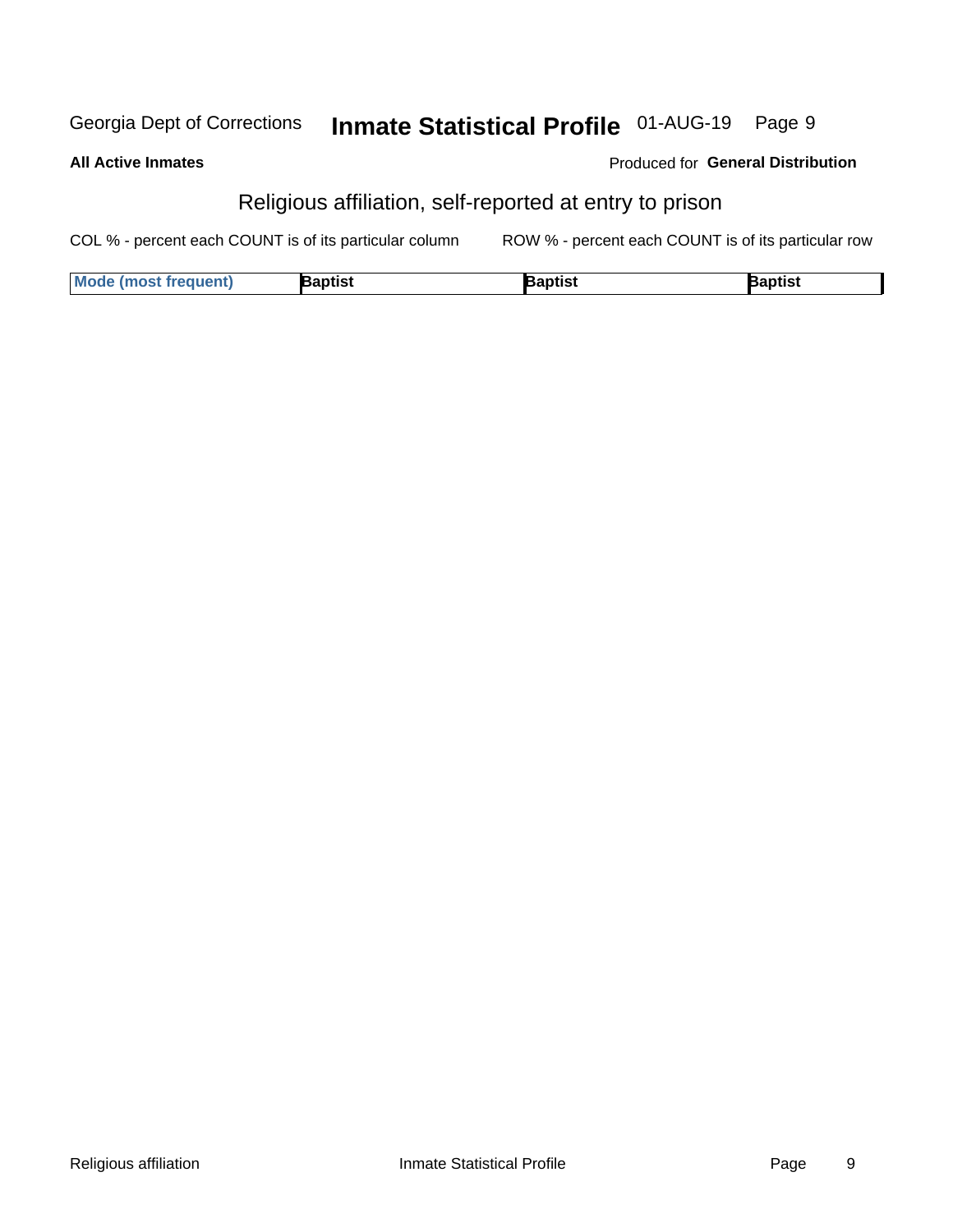# Inmate Statistical Profile 01-AUG-19 Page 9

#### **All Active Inmates**

#### Produced for General Distribution

### Home county, self-reported at entry to prison

COL % - percent each COUNT is of its particular column

|     |                             |              | <b>Male</b> |                  |                | <b>Female</b> |        | <b>Total</b> |        |
|-----|-----------------------------|--------------|-------------|------------------|----------------|---------------|--------|--------------|--------|
|     | <b>Home County</b>          | <b>Count</b> | Col %       | Row <sup>%</sup> | <b>Count</b>   | Col %         | Row %  | <b>Total</b> | Col %  |
| 000 | <b>Unknown</b>              | 7,762        | 15.14%      | 92.86%           | 597            | 14.97%        | 7.14%  | 8,359        | 15.13% |
| 001 | <b>Appling County</b>       | 128          | .25%        | 94.81%           | 7              | .18%          | 5.19%  | 135          | .24%   |
| 002 | <b>Atkinson County</b>      | 48           | .09%        | 92.31%           | 4              | .10%          | 7.69%  | 52           | .09%   |
| 003 | <b>Bacon County</b>         | 90           | .18%        | 92.78%           | $\overline{7}$ | .18%          | 7.22%  | 97           | .18%   |
| 004 | <b>Baker County</b>         | 19           | .04%        | 90.48%           | $\overline{2}$ | .05%          | 9.52%  | 21           | .04%   |
| 005 | <b>Baldwin County</b>       | 271          | .53%        | 91.55%           | 25             | .63%          | 8.45%  | 296          | .54%   |
| 006 | <b>Banks County</b>         | 87           | .17%        | 91.58%           | $\bf 8$        | .20%          | 8.42%  | 95           | .17%   |
| 007 | <b>Barrow County</b>        | 332          | .65%        | 89.97%           | 37             | .93%          | 10.03% | 369          | .67%   |
| 008 | <b>Bartow County</b>        | 528          | 1.03%       | 86.13%           | 85             | 2.13%         | 13.87% | 613          | 1.11%  |
| 009 | <b>Ben Hill County</b>      | 192          | .37%        | 96.00%           | $\bf 8$        | .20%          | 4.00%  | 200          | .36%   |
| 010 | <b>Berrien County</b>       | 77           | .15%        | 96.25%           | $\mathbf{3}$   | .08%          | 3.75%  | 80           | .14%   |
| 011 | <b>Bibb County</b>          | 1,140        | 2.22%       | 94.76%           | 63             | 1.58%         | 5.24%  | 1,203        | 2.18%  |
| 012 | <b>Bleckley County</b>      | 79           | .15%        | 91.86%           | 7              | .18%          | 8.14%  | 86           | .16%   |
| 013 | <b>Brantley County</b>      | 77           | .15%        | 81.91%           | 17             | .43%          | 18.09% | 94           | .17%   |
| 014 | <b>Brooks County</b>        | 187          | .36%        | 99.47%           | $\mathbf{1}$   | .03%          | .53%   | 188          | .34%   |
| 015 | <b>Bryan County</b>         | 81           | .16%        | 95.29%           | 4              | .10%          | 4.71%  | 85           | .15%   |
| 016 | <b>Bulloch County</b>       | 335          | .65%        | 91.53%           | 31             | .78%          | 8.47%  | 366          | .66%   |
| 017 | <b>Burke County</b>         | 226          | .44%        | 96.58%           | $\bf 8$        | .20%          | 3.42%  | 234          | .42%   |
| 018 | <b>Butts County</b>         | 138          | .27%        | 96.50%           | 5              | .13%          | 3.50%  | 143          | .26%   |
| 019 | <b>Calhoun County</b>       | 65           | .13%        | 91.55%           | $\,6$          | .15%          | 8.45%  | 71           | .13%   |
| 020 | <b>Camden County</b>        | 137          | .27%        | 93.20%           | 10             | .25%          | 6.80%  | 147          | .27%   |
| 021 | <b>Candler County</b>       | 102          | .20%        | 94.44%           | 6              | .15%          | 5.56%  | 108          | .20%   |
| 022 | <b>Carroll County</b>       | 555          | 1.08%       | 90.10%           | 61             | 1.53%         | 9.90%  | 616          | 1.12%  |
| 023 | <b>Catoosa County</b>       | 218          | .43%        | 87.55%           | 31             | .78%          | 12.45% | 249          | .45%   |
| 024 | <b>Charlton County</b>      | 43           | .08%        | 95.56%           | 2              | .05%          | 4.44%  | 45           | .08%   |
| 025 | <b>Chatham County</b>       | 1,619        | 3.16%       | 95.12%           | 83             | 2.08%         | 4.88%  | 1,702        | 3.08%  |
| 026 | <b>Chattahoochee County</b> | 24           | .05%        | 100.00%          |                |               |        | 24           | .04%   |
| 027 | <b>Chattooga County</b>     | 207          | .40%        | 85.19%           | 36             | .90%          | 14.81% | 243          | .44%   |
| 028 | <b>Cherokee County</b>      | 399          | .78%        | 88.86%           | 50             | 1.25%         | 11.14% | 449          | .81%   |
| 029 | <b>Clarke County</b>        | 488          | .95%        | 92.42%           | 40             | 1.00%         | 7.58%  | 528          | .96%   |
| 030 | <b>Clay County</b>          | 39           | .08%        | 92.86%           | $\mathbf{3}$   | .08%          | 7.14%  | 42           | .08%   |
| 031 | <b>Clayton County</b>       | 1,498        | 2.92%       | 93.28%           | 108            | 2.71%         | 6.72%  | 1,606        | 2.91%  |
| 032 | <b>Clinch County</b>        | 49           | .10%        | 90.74%           | 5              | .13%          | 9.26%  | 54           | .10%   |
| 033 | <b>Cobb County</b>          | 1,667        | 3.25%       | 92.00%           | 145            | 3.64%         | 8.00%  | 1,812        | 3.28%  |
| 034 | <b>Coffee County</b>        | 276          | .54%        | 93.56%           | 19             | .48%          | 6.44%  | 295          | .53%   |
| 035 | <b>Colquitt County</b>      | 210          | .41%        | 96.33%           | 8              | .20%          | 3.67%  | 218          | .39%   |
| 036 | <b>Columbia County</b>      | 299          | .58%        | 88.72%           | 38             | .95%          | 11.28% | 337          | .61%   |
| 037 | <b>Cook County</b>          | 127          | .25%        | 95.49%           | $\,6$          | .15%          | 4.51%  | 133          | .24%   |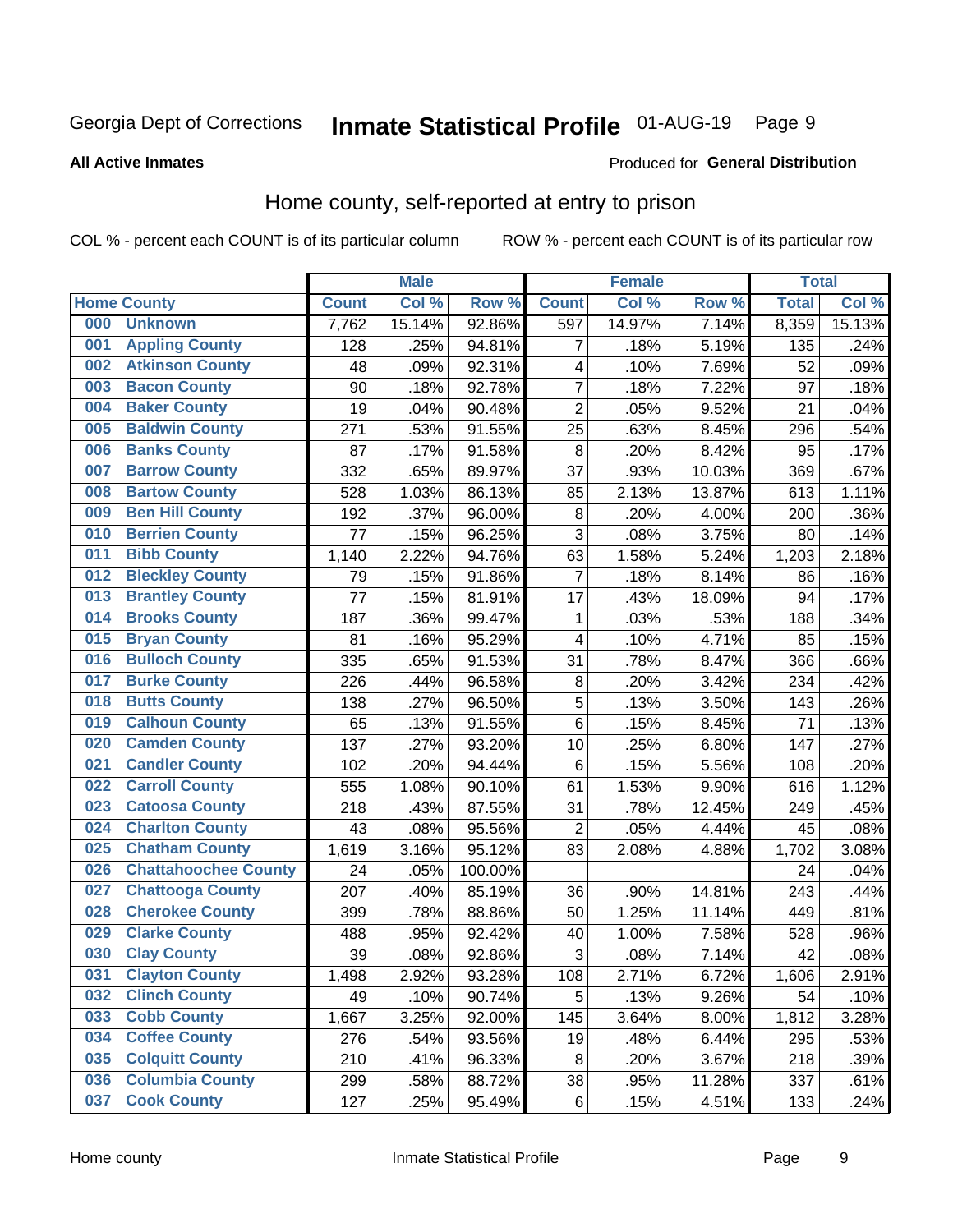# Inmate Statistical Profile 01-AUG-19 Page 10

#### **All Active Inmates**

#### Produced for General Distribution

### Home county, self-reported at entry to prison

COL % - percent each COUNT is of its particular column

|     |                         |                  | <b>Male</b> |         |                | <b>Female</b> |        | <b>Total</b>   |       |
|-----|-------------------------|------------------|-------------|---------|----------------|---------------|--------|----------------|-------|
|     | <b>Home County</b>      | <b>Count</b>     | Col %       | Row %   | <b>Count</b>   | Col %         | Row %  | <b>Total</b>   | Col % |
| 038 | <b>Coweta County</b>    | 506              | .99%        | 93.70%  | 34             | .85%          | 6.30%  | 540            | .98%  |
| 039 | <b>Crawford County</b>  | 41               | .08%        | 95.35%  | $\overline{c}$ | .05%          | 4.65%  | 43             | .08%  |
| 040 | <b>Crisp County</b>     | 245              | .48%        | 94.96%  | 13             | .33%          | 5.04%  | 258            | .47%  |
| 041 | <b>Dade County</b>      | 58               | .11%        | 90.63%  | $\,6$          | .15%          | 9.38%  | 64             | .12%  |
| 042 | <b>Dawson County</b>    | 86               | .17%        | 91.49%  | 8              | .20%          | 8.51%  | 94             | .17%  |
| 043 | <b>Decatur County</b>   | 226              | .44%        | 94.17%  | 14             | .35%          | 5.83%  | 240            | .43%  |
| 044 | <b>Dekalb County</b>    | 2,783            | 5.43%       | 94.76%  | 154            | 3.86%         | 5.24%  | 2,937          | 5.32% |
| 045 | <b>Dodge County</b>     | 132              | .26%        | 92.31%  | 11             | .28%          | 7.69%  | 143            | .26%  |
| 046 | <b>Dooly County</b>     | 118              | .23%        | 96.72%  | 4              | .10%          | 3.28%  | 122            | .22%  |
| 047 | <b>Dougherty County</b> | 695              | 1.36%       | 94.56%  | 40             | 1.00%         | 5.44%  | 735            | 1.33% |
| 048 | <b>Douglas County</b>   | 534              | 1.04%       | 92.23%  | 45             | 1.13%         | 7.77%  | 579            | 1.05% |
| 049 | <b>Early County</b>     | 66               | .13%        | 89.19%  | 8              | .20%          | 10.81% | 74             | .13%  |
| 050 | <b>Echols County</b>    | $\overline{7}$   | .01%        | 100.00% |                |               |        | $\overline{7}$ | .01%  |
| 051 | <b>Effingham County</b> | 218              | .43%        | 90.08%  | 24             | .60%          | 9.92%  | 242            | .44%  |
| 052 | <b>Elbert County</b>    | 117              | .23%        | 87.97%  | 16             | .40%          | 12.03% | 133            | .24%  |
| 053 | <b>Emanuel County</b>   | 180              | .35%        | 94.24%  | 11             | .28%          | 5.76%  | 191            | .35%  |
| 054 | <b>Evans County</b>     | 67               | .13%        | 84.81%  | 12             | .30%          | 15.19% | 79             | .14%  |
| 055 | <b>Fannin County</b>    | 89               | .17%        | 87.25%  | 13             | .33%          | 12.75% | 102            | .18%  |
| 056 | <b>Fayette County</b>   | 155              | .30%        | 91.18%  | 15             | .38%          | 8.82%  | 170            | .31%  |
| 057 | <b>Floyd County</b>     | 666              | 1.30%       | 89.04%  | 82             | 2.06%         | 10.96% | 748            | 1.35% |
| 058 | <b>Forsyth County</b>   | 212              | .41%        | 91.77%  | 19             | .48%          | 8.23%  | 231            | .42%  |
| 059 | <b>Franklin County</b>  | 121              | .24%        | 85.82%  | 20             | .50%          | 14.18% | 141            | .26%  |
| 060 | <b>Fulton County</b>    | 4,586            | 8.95%       | 95.22%  | 230            | 5.77%         | 4.78%  | 4,816          | 8.72% |
| 061 | <b>Gilmer County</b>    | 102              | .20%        | 84.30%  | 19             | .48%          | 15.70% | 121            | .22%  |
| 062 | <b>Glascock County</b>  | $\boldsymbol{9}$ | .02%        | 75.00%  | 3              | .08%          | 25.00% | 12             | .02%  |
| 063 | <b>Glynn County</b>     | 396              | .77%        | 93.84%  | 26             | .65%          | 6.16%  | 422            | .76%  |
| 064 | <b>Gordon County</b>    | 315              | .61%        | 89.74%  | 36             | .90%          | 10.26% | 351            | .64%  |
| 065 | <b>Grady County</b>     | 106              | .21%        | 94.64%  | $\,6$          | .15%          | 5.36%  | 112            | .20%  |
| 066 | <b>Greene County</b>    | 102              | .20%        | 91.89%  | 9              | .23%          | 8.11%  | 111            | .20%  |
| 067 | <b>Gwinnett County</b>  | 1,787            | 3.49%       | 93.22%  | 130            | 3.26%         | 6.78%  | 1,917          | 3.47% |
| 068 | <b>Habersham County</b> | 101              | .20%        | 79.53%  | 26             | .65%          | 20.47% | 127            | .23%  |
| 069 | <b>Hall County</b>      | 600              | 1.17%       | 92.02%  | 52             | 1.30%         | 7.98%  | 652            | 1.18% |
| 070 | <b>Hancock County</b>   | 57               | .11%        | 91.94%  | 5              | .13%          | 8.06%  | 62             | .11%  |
| 071 | <b>Haralson County</b>  | 104              | .20%        | 87.39%  | 15             | .38%          | 12.61% | 119            | .22%  |
| 072 | <b>Harris County</b>    | 104              | .20%        | 93.69%  | $\overline{7}$ | .18%          | 6.31%  | 111            | .20%  |
| 073 | <b>Hart County</b>      | 138              | .27%        | 91.39%  | 13             | .33%          | 8.61%  | 151            | .27%  |
| 074 | <b>Heard County</b>     | 58               | .11%        | 90.63%  | 6              | .15%          | 9.38%  | 64             | .12%  |
| 075 | <b>Henry County</b>     | 669              | 1.31%       | 92.53%  | 54             | 1.35%         | 7.47%  | 723            | 1.31% |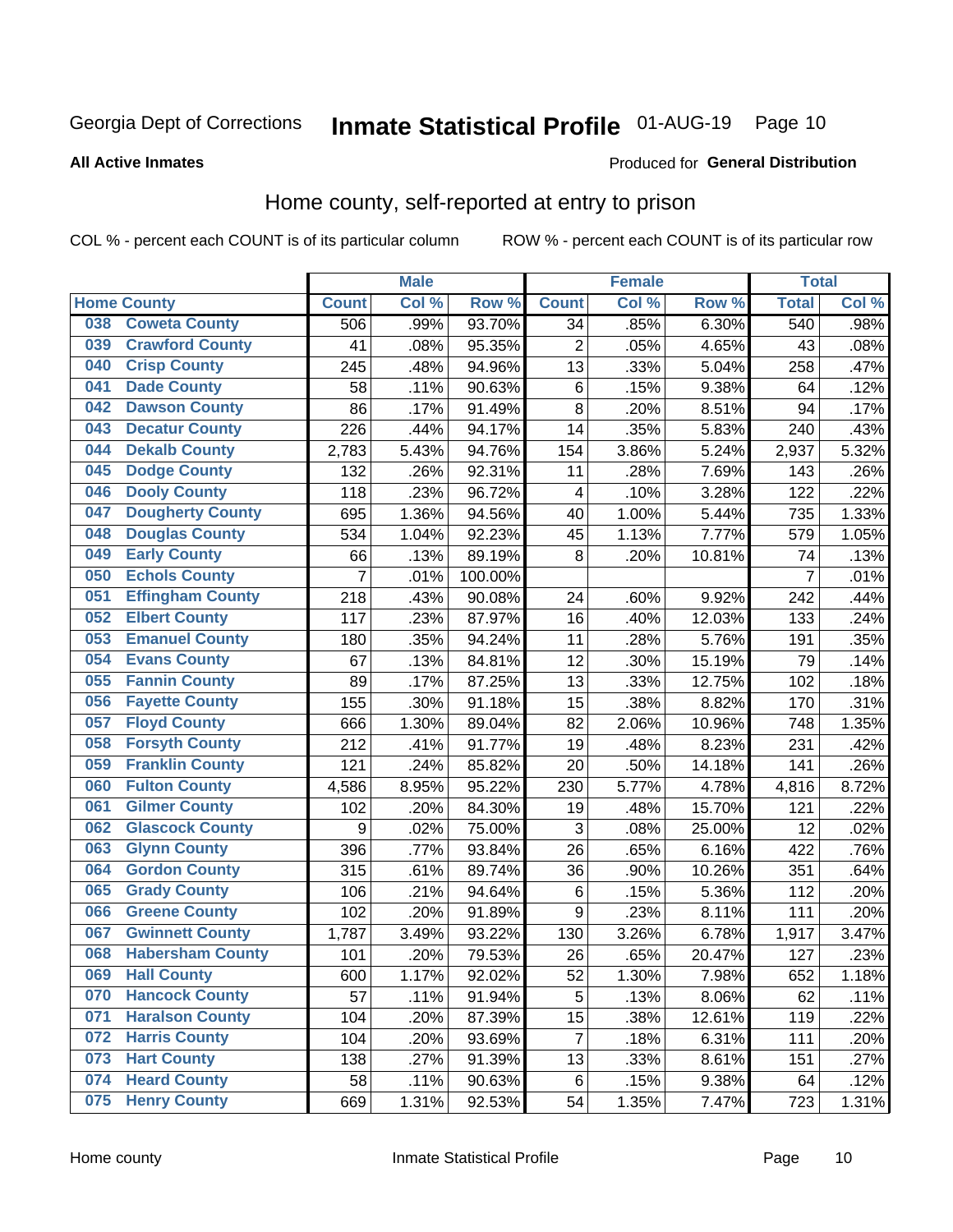#### **Inmate Statistical Profile 01-AUG-19** Page 11

**All Active Inmates** 

#### Produced for General Distribution

### Home county, self-reported at entry to prison

COL % - percent each COUNT is of its particular column

|                  |                          |              | <b>Male</b> |                  |                         | <b>Female</b> |        | <b>Total</b> |       |
|------------------|--------------------------|--------------|-------------|------------------|-------------------------|---------------|--------|--------------|-------|
|                  | <b>Home County</b>       | <b>Count</b> | Col %       | Row <sup>%</sup> | <b>Count</b>            | Col %         | Row %  | <b>Total</b> | Col % |
| 076              | <b>Houston County</b>    | 544          | 1.06%       | 92.05%           | 47                      | 1.18%         | 7.95%  | 591          | 1.07% |
| 077              | <b>Irwin County</b>      | 60           | .12%        | 92.31%           | 5                       | .13%          | 7.69%  | 65           | .12%  |
| 078              | <b>Jackson County</b>    | 251          | .49%        | 93.31%           | 18                      | .45%          | 6.69%  | 269          | .49%  |
| 079              | <b>Jasper County</b>     | 86           | .17%        | 90.53%           | $\boldsymbol{9}$        | .23%          | 9.47%  | 95           | .17%  |
| 080              | <b>Jeff Davis County</b> | 76           | .15%        | 93.83%           | 5                       | .13%          | 6.17%  | 81           | .15%  |
| 081              | <b>Jefferson County</b>  | 181          | .35%        | 93.78%           | 12                      | .30%          | 6.22%  | 193          | .35%  |
| 082              | <b>Jenkins County</b>    | 69           | .13%        | 94.52%           | $\overline{\mathbf{4}}$ | .10%          | 5.48%  | 73           | .13%  |
| 083              | <b>Johnson County</b>    | 34           | .07%        | 89.47%           | $\overline{\mathbf{4}}$ | .10%          | 10.53% | 38           | .07%  |
| 084              | <b>Jones County</b>      | 112          | .22%        | 88.19%           | 15                      | .38%          | 11.81% | 127          | .23%  |
| 085              | <b>Lamar County</b>      | 55           | .11%        | 90.16%           | $\,6$                   | .15%          | 9.84%  | 61           | .11%  |
| 086              | <b>Lanier County</b>     | 66           | .13%        | 92.96%           | 5                       | .13%          | 7.04%  | 71           | .13%  |
| 087              | <b>Laurens County</b>    | 256          | .50%        | 90.46%           | 27                      | .68%          | 9.54%  | 283          | .51%  |
| 088              | <b>Lee County</b>        | 101          | .20%        | 95.28%           | 5                       | .13%          | 4.72%  | 106          | .19%  |
| 089              | <b>Liberty County</b>    | 215          | .42%        | 95.13%           | 11                      | .28%          | 4.87%  | 226          | .41%  |
| 090              | <b>Lincoln County</b>    | 33           | .06%        | 91.67%           | 3                       | .08%          | 8.33%  | 36           | .07%  |
| 091              | <b>Long County</b>       | 47           | .09%        | 85.45%           | 8                       | .20%          | 14.55% | 55           | .10%  |
| 092              | <b>Lowndes County</b>    | 405          | .79%        | 95.74%           | 18                      | .45%          | 4.26%  | 423          | .77%  |
| 093              | <b>Lumpkin County</b>    | 79           | .15%        | 87.78%           | 11                      | .28%          | 12.22% | 90           | .16%  |
| 094              | <b>Macon County</b>      | 67           | .13%        | 85.90%           | 11                      | .28%          | 14.10% | 78           | .14%  |
| 095              | <b>Madison County</b>    | 176          | .34%        | 93.12%           | 13                      | .33%          | 6.88%  | 189          | .34%  |
| 096              | <b>Marion County</b>     | 54           | .11%        | 91.53%           | 5                       | .13%          | 8.47%  | 59           | .11%  |
| 097              | <b>Mcduffie County</b>   | 151          | .29%        | 96.18%           | 6                       | .15%          | 3.82%  | 157          | .28%  |
| 098              | <b>Mcintosh County</b>   | 54           | .11%        | 94.74%           | 3                       | .08%          | 5.26%  | 57           | .10%  |
| 099              | <b>Meriwether County</b> | 190          | .37%        | 93.14%           | 14                      | .35%          | 6.86%  | 204          | .37%  |
| 100              | <b>Miller County</b>     | 30           | .06%        | 100.00%          |                         |               |        | 30           | .05%  |
| 101              | <b>Mitchell County</b>   | 165          | .32%        | 95.93%           | $\overline{7}$          | .18%          | 4.07%  | 172          | .31%  |
| 102              | <b>Monroe County</b>     | 106          | .21%        | 93.81%           | $\overline{7}$          | .18%          | 6.19%  | 113          | .20%  |
| 103              | <b>Montgomery County</b> | 75           | .15%        | 87.21%           | 11                      | .28%          | 12.79% | 86           | .16%  |
| 104              | <b>Morgan County</b>     | 115          | .22%        | 94.26%           | 7                       | .18%          | 5.74%  | 122          | .22%  |
| 105              | <b>Murray County</b>     | 203          | .40%        | 88.65%           | 26                      | .65%          | 11.35% | 229          | .41%  |
| 106              | <b>Muscogee County</b>   | 1,050        | 2.05%       | 94.59%           | 60                      | 1.50%         | 5.41%  | 1,110        | 2.01% |
| 107              | <b>Newton County</b>     | 576          | 1.12%       | 90.71%           | 59                      | 1.48%         | 9.29%  | 635          | 1.15% |
| 108              | <b>Oconee County</b>     | 55           | .11%        | 84.62%           | 10                      | .25%          | 15.38% | 65           | .12%  |
| 109              | <b>Oglethorpe County</b> | 61           | .12%        | 89.71%           | $\overline{7}$          | .18%          | 10.29% | 68           | .12%  |
| 110              | <b>Paulding County</b>   | 313          | .61%        | 89.94%           | 35                      | .88%          | 10.06% | 348          | .63%  |
| 111              | <b>Peach County</b>      | 115          | .22%        | 95.04%           | 6                       | .15%          | 4.96%  | 121          | .22%  |
| $\overline{112}$ | <b>Pickens County</b>    | 113          | .22%        | 84.96%           | 20                      | .50%          | 15.04% | 133          | .24%  |
| 113              | <b>Pierce County</b>     | 93           | .18%        | 92.08%           | $\bf 8$                 | .20%          | 7.92%  | 101          | .18%  |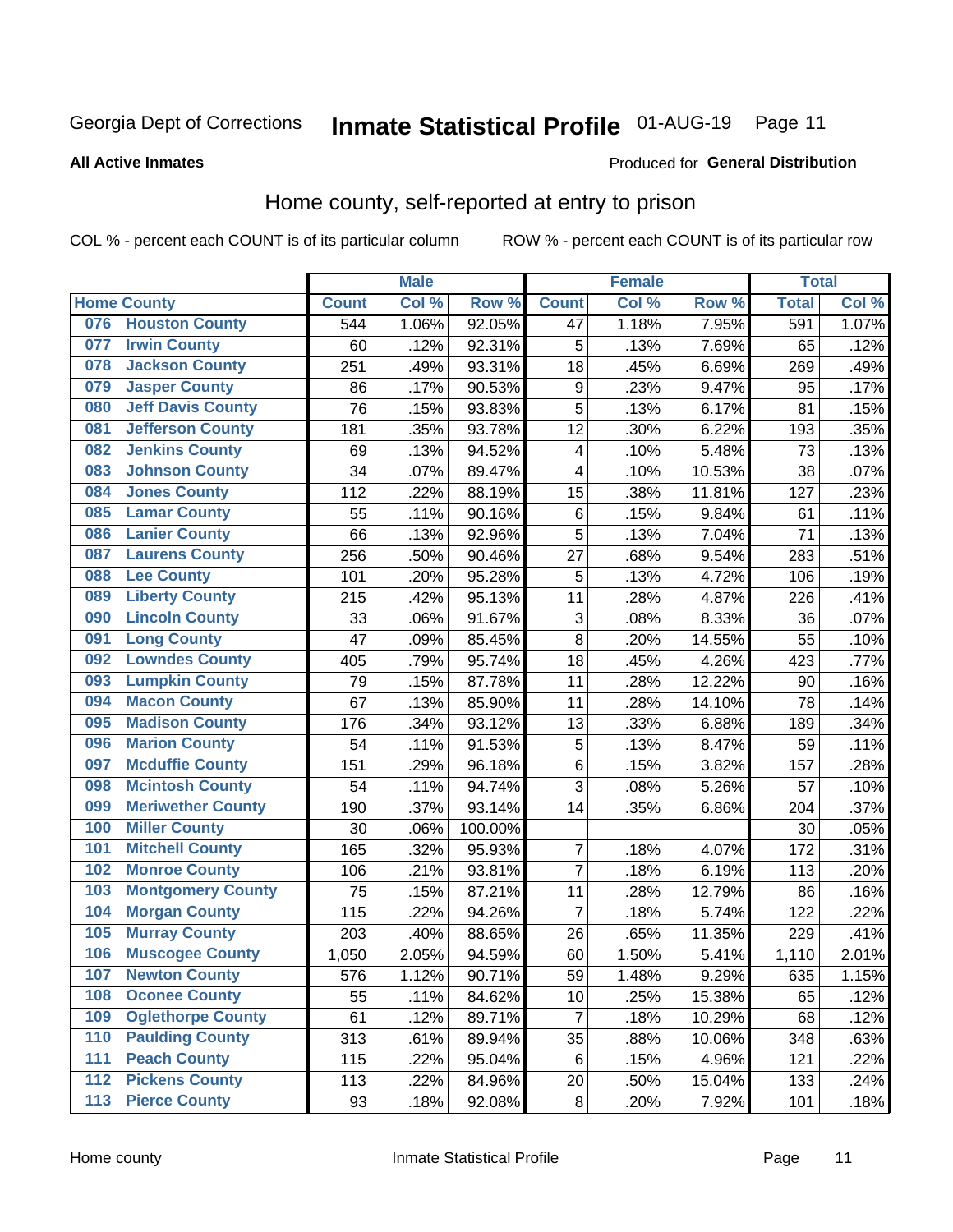# Inmate Statistical Profile 01-AUG-19 Page 12

#### **All Active Inmates**

#### Produced for General Distribution

### Home county, self-reported at entry to prison

COL % - percent each COUNT is of its particular column

|                                          |              | <b>Male</b> |         |                | <b>Female</b> |        | <b>Total</b>    |       |
|------------------------------------------|--------------|-------------|---------|----------------|---------------|--------|-----------------|-------|
| <b>Home County</b>                       | <b>Count</b> | Col %       | Row %   | <b>Count</b>   | Col %         | Row %  | <b>Total</b>    | Col % |
| 114<br><b>Pike County</b>                | 37           | .07%        | 88.10%  | 5              | .13%          | 11.90% | $\overline{42}$ | .08%  |
| <b>Polk County</b><br>115                | 221          | .43%        | 87.35%  | 32             | .80%          | 12.65% | 253             | .46%  |
| <b>Pulaski County</b><br>116             | 49           | .10%        | 87.50%  | 7              | .18%          | 12.50% | 56              | .10%  |
| <b>Putnam County</b><br>117              | 125          | .24%        | 91.24%  | 12             | .30%          | 8.76%  | 137             | .25%  |
| 118<br><b>Quitman County</b>             | 15           | .03%        | 100.00% |                |               |        | 15              | .03%  |
| <b>Rabun County</b><br>119               | 49           | .10%        | 80.33%  | 12             | .30%          | 19.67% | 61              | .11%  |
| <b>Randolph County</b><br>120            | 62           | .12%        | 93.94%  | $\overline{4}$ | .10%          | 6.06%  | 66              | .12%  |
| <b>Richmond County</b><br>121            | 1,719        | 3.35%       | 93.73%  | 115            | 2.88%         | 6.27%  | 1,834           | 3.32% |
| <b>Rockdale County</b><br>122            | 371          | .72%        | 93.22%  | 27             | .68%          | 6.78%  | 398             | .72%  |
| <b>Schley County</b><br>123              | 18           | .04%        | 90.00%  | $\overline{2}$ | .05%          | 10.00% | 20              | .04%  |
| <b>Screven County</b><br>124             | 107          | .21%        | 97.27%  | $\overline{3}$ | .08%          | 2.73%  | 110             | .20%  |
| <b>Seminole County</b><br>125            | 73           | .14%        | 92.41%  | 6              | .15%          | 7.59%  | 79              | .14%  |
| <b>Spalding County</b><br>126            | 438          | .85%        | 93.19%  | 32             | .80%          | 6.81%  | 470             | .85%  |
| <b>Stephens County</b><br>127            | 131          | .26%        | 89.12%  | 16             | .40%          | 10.88% | 147             | .27%  |
| <b>Stewart County</b><br>128             | 30           | .06%        | 100.00% |                |               |        | 30              | .05%  |
| <b>Sumter County</b><br>129              | 184          | .36%        | 96.34%  | 7              | .18%          | 3.66%  | 191             | .35%  |
| <b>Talbot County</b><br>130              | 39           | .08%        | 90.70%  | 4              | .10%          | 9.30%  | 43              | .08%  |
| <b>Taliaferro County</b><br>131          | 9            | .02%        | 90.00%  | 1              | .03%          | 10.00% | 10              | .02%  |
| <b>Tattnall County</b><br>132            | 174          | .34%        | 90.16%  | 19             | .48%          | 9.84%  | 193             | .35%  |
| <b>Taylor County</b><br>133              | 62           | .12%        | 93.94%  | 4              | .10%          | 6.06%  | 66              | .12%  |
| <b>Telfair County</b><br>134             | 100          | .20%        | 97.09%  | $\mathbf{3}$   | .08%          | 2.91%  | 103             | .19%  |
| <b>Terrell County</b><br>135             | 70           | .14%        | 97.22%  | $\overline{c}$ | .05%          | 2.78%  | 72              | .13%  |
| <b>Thomas County</b><br>136              | 189          | .37%        | 97.42%  | $\overline{5}$ | .13%          | 2.58%  | 194             | .35%  |
| <b>Tift County</b><br>137                | 283          | .55%        | 95.61%  | 13             | .33%          | 4.39%  | 296             | .54%  |
| <b>Toombs County</b><br>138              | 273          | .53%        | 91.00%  | 27             | .68%          | 9.00%  | 300             | .54%  |
| <b>Towns County</b><br>139               | 24           | .05%        | 85.71%  | 4              | .10%          | 14.29% | 28              | .05%  |
| <b>Treutlen County</b><br>140            | 53           | .10%        | 85.48%  | 9              | .23%          | 14.52% | 62              | .11%  |
| <b>Troup County</b><br>141               | 527          | 1.03%       | 93.11%  | 39             | .98%          | 6.89%  | 566             | 1.02% |
| <b>Turner County</b><br>$\overline{142}$ | 67           | .13%        | 97.10%  | $\overline{2}$ | .05%          | 2.90%  | 69              | .12%  |
| <b>Twiggs County</b><br>143              | 56           | .11%        | 93.33%  | 4              | .10%          | 6.67%  | 60              | .11%  |
| <b>Union County</b><br>144               | 102          | .20%        | 83.61%  | 20             | .50%          | 16.39% | 122             | .22%  |
| 145<br><b>Upson County</b>               | 155          | .30%        | 93.94%  | 10             | .25%          | 6.06%  | 165             | .30%  |
| <b>Walker County</b><br>146              | 370          | .72%        | 88.94%  | 46             | 1.15%         | 11.06% | 416             | .75%  |
| <b>Walton County</b><br>147              | 461          | .90%        | 91.83%  | 41             | 1.03%         | 8.17%  | 502             | .91%  |
| <b>Ware County</b><br>148                | 258          | .50%        | 94.85%  | 14             | .35%          | 5.15%  | 272             | .49%  |
| <b>Warren County</b><br>149              | 35           | .07%        | 92.11%  | $\sqrt{3}$     | .08%          | 7.89%  | 38              | .07%  |
| <b>Washington County</b><br>150          | 177          | .35%        | 91.24%  | 17             | .43%          | 8.76%  | 194             | .35%  |
| <b>Wayne County</b><br>151               | 179          | .35%        | 92.27%  | 15             | .38%          | 7.73%  | 194             | .35%  |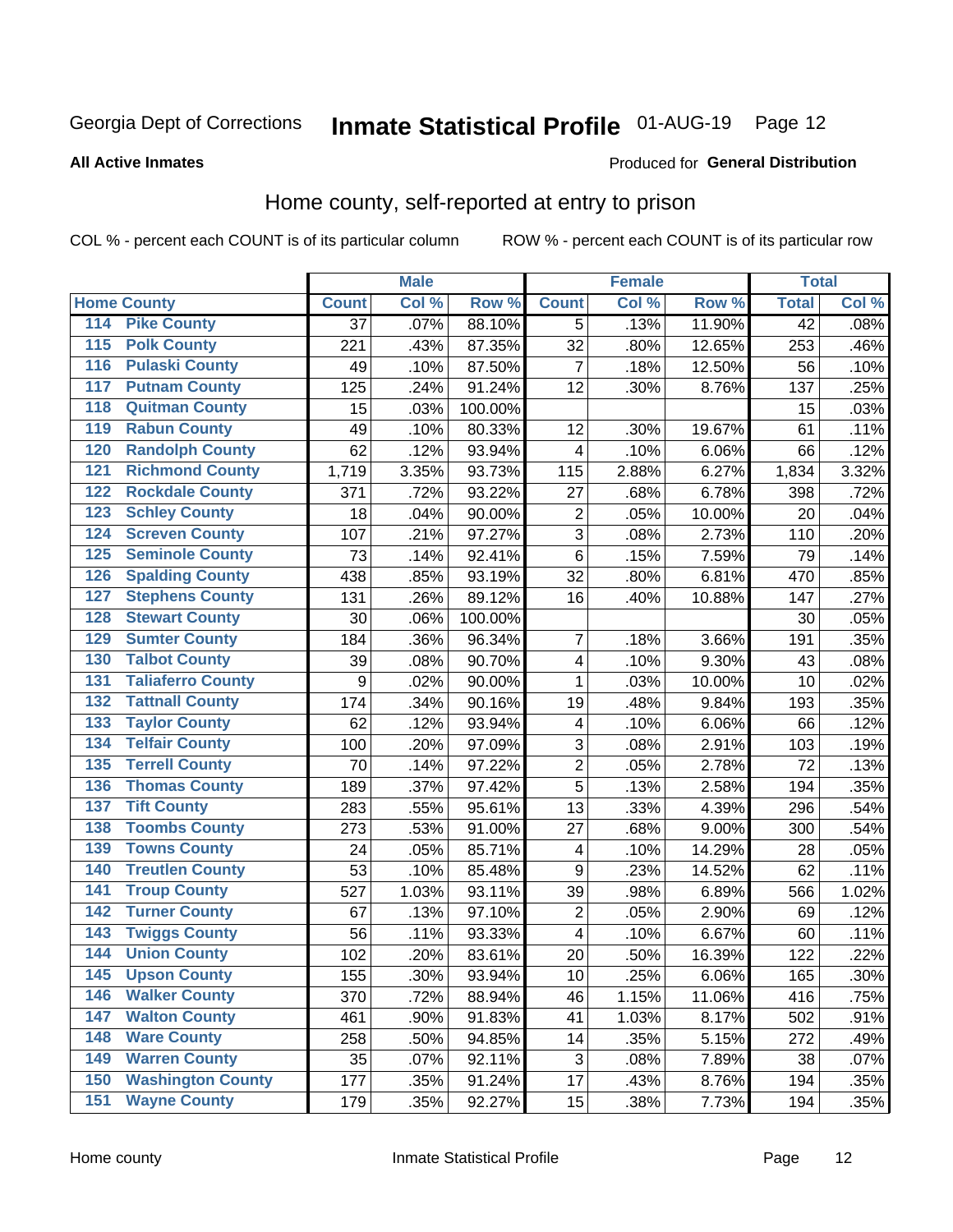# Inmate Statistical Profile 01-AUG-19 Page 13

**All Active Inmates** 

#### Produced for General Distribution

### Home county, self-reported at entry to prison

COL % - percent each COUNT is of its particular column

|     |                             |              | <b>Male</b> |        |              | <b>Female</b> |        | <b>Total</b> |       |
|-----|-----------------------------|--------------|-------------|--------|--------------|---------------|--------|--------------|-------|
|     | <b>Home County</b>          | <b>Count</b> | Col %       | Row %  | <b>Count</b> | Col %         | Row %  | <b>Total</b> | Col % |
| 152 | <b>Webster County</b>       | 8            | .02%        | 72.73% | 3            | .08%          | 27.27% | 11           | .02%  |
| 153 | <b>Wheeler County</b>       | 80           | .16%        | 94.12% | 5            | .13%          | 5.88%  | 85           | .15%  |
| 154 | <b>White County</b>         | 86           | $.17\%$     | 86.87% | 13           | .33%          | 13.13% | 99           | .18%  |
| 155 | <b>Whitfield County</b>     | 563          | 1.10%       | 90.08% | 62           | 1.55%         | 9.92%  | 625          | 1.13% |
| 156 | <b>Wilcox County</b>        | 61           | .12%        | 91.04% | 6            | .15%          | 8.96%  | 67           | .12%  |
| 157 | <b>Wilkes County</b>        | 62           | .12%        | 89.86% | 7            | .18%          | 10.14% | 69           | .12%  |
| 158 | <b>Wilkinson County</b>     | 58           | .11%        | 98.31% |              | .03%          | 1.69%  | 59           | .11%  |
| 159 | <b>Worth County</b>         | 121          | .24%        | 89.63% | 14           | .35%          | 10.37% | 135          | .24%  |
| 999 | <b>Other Custody/Out Of</b> | 120          | .23%        | 97.56% | 3            | .08%          | 2.44%  | 123          | .22%  |
|     | <b>State</b>                |              |             |        |              |               |        |              |       |
|     | <b>Total Rported</b>        | 51,258       | 100%        | 92.78% | 3,988        | 100%          | 7.22%  | 55,246       | 100%  |

| <b>Not</b><br>Reported |        |       |        |
|------------------------|--------|-------|--------|
| <b>Total</b>           | 51,258 | 3,988 | 55,246 |

|  | Mode (most frequent) | <b>Fulton County</b> | <b>Fulton County</b> | <b>Fulton County</b> |
|--|----------------------|----------------------|----------------------|----------------------|
|--|----------------------|----------------------|----------------------|----------------------|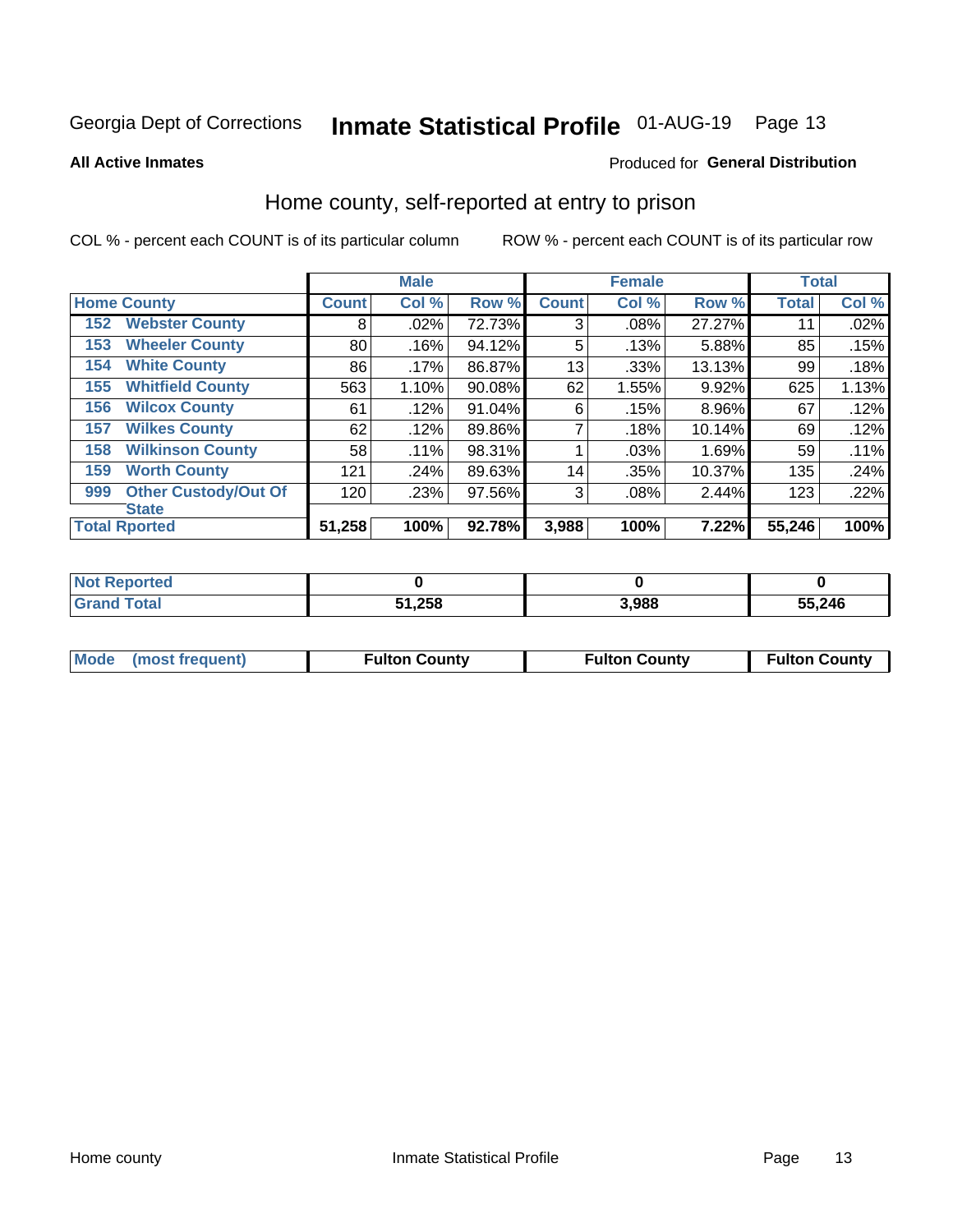# Inmate Statistical Profile 01-AUG-19 Page 14

#### **All Active Inmates**

#### Produced for General Distribution

### Employment status before prison, self-reported at entry to prison

COL % - percent each COUNT is of its particular column

|                           |         | <b>Male</b> |        |              | <b>Female</b> |        |        | <b>Total</b> |  |
|---------------------------|---------|-------------|--------|--------------|---------------|--------|--------|--------------|--|
| <b>Employment Status</b>  | Count l | Col %       | Row %  | <b>Count</b> | Col %         | Row %  | Total  | Col %        |  |
| <b>Full Time</b><br>01    | 14,710  | 45.64%      | 94.22% | 903          | 35.89%        | 5.78%  | 15,613 | 44.93%       |  |
| <b>Part Time</b><br>02    | 2,228   | 6.91%       | 90.86% | 224          | 8.90%         | 9.14%  | 2,452  | 7.06%        |  |
| Unempl $<$ 6M<br>03       | 1,999   | 6.20%       | 98.04% | 40           | 1.59%         | 1.96%  | 2,039  | 5.87%        |  |
| Unempl > 6M<br>04         | 7,673   | 23.80%      | 90.13% | 840          | 33.39%        | 9.87%  | 8,513  | 24.50%       |  |
| <b>Never Worked</b><br>05 | 3,345   | 10.38%      | 94.84% | 182          | 7.23%         | 5.16%  | 3,527  | 10.15%       |  |
| <b>Student</b><br>06      | 865     | 2.68%       | 95.79% | 38           | 1.51%         | 4.21%  | 903    | 2.60%        |  |
| <b>Incapable</b><br>07    | 1,414   | 4.39%       | 83.03% | 289          | 11.49%        | 16.97% | 1,703  | 4.90%        |  |
| <b>Total Reported</b>     | 32,234  | 100%        | 92.76% | 2,516        | 100%          | 7.24%  | 34,750 | 100%         |  |

| orteo<br><b>NOT</b> | 19,024 | 170   | 20,496 |
|---------------------|--------|-------|--------|
| int<br>. Grs        | 51,258 | 3,988 | 55,246 |

| Mc | ----<br>me<br>ш | nc<br>. |
|----|-----------------|---------|
|    |                 |         |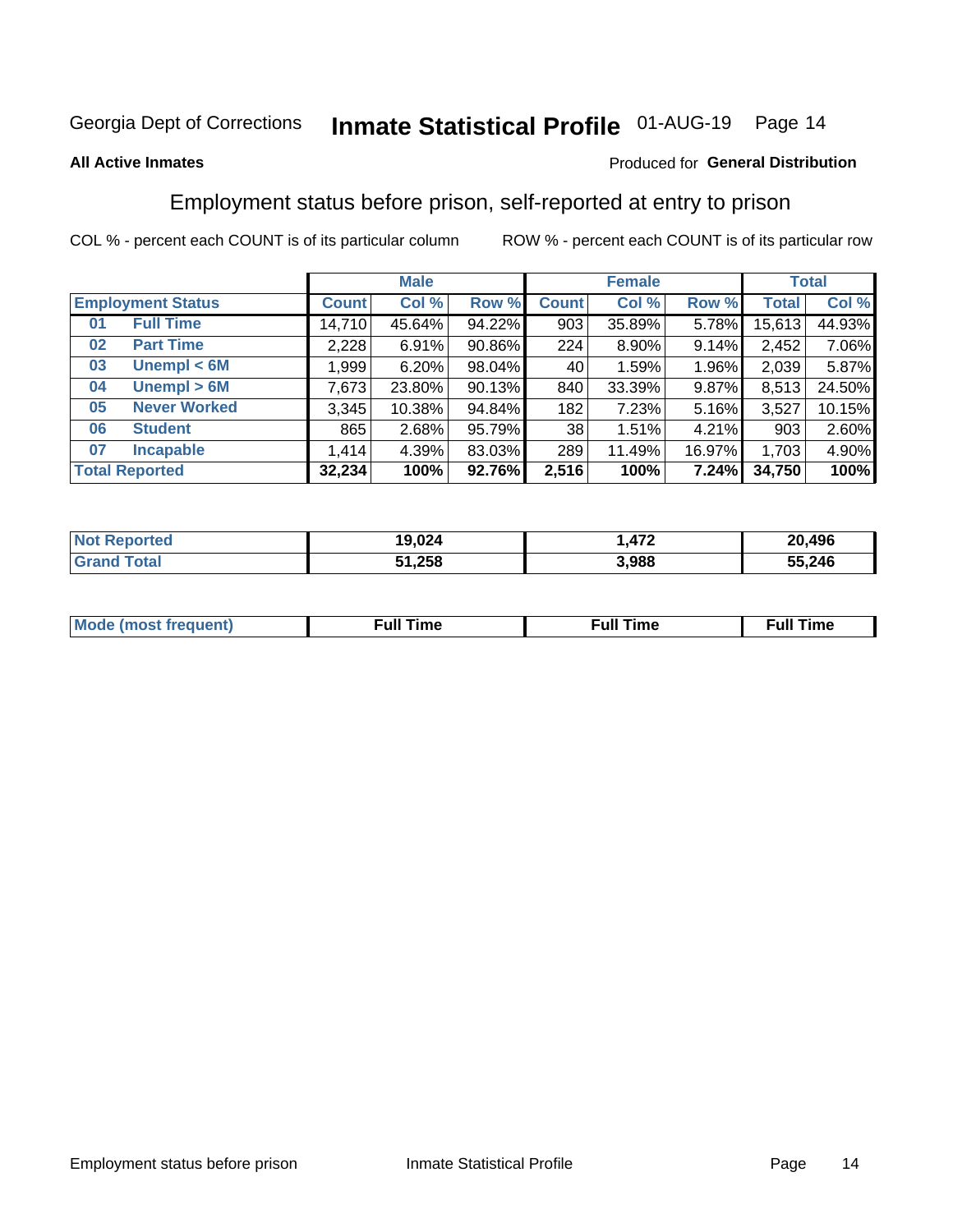#### **All Active Inmates**

Produced for General Distribution

### Age at admission

COL % - percent each COUNT is of its particular column

|                         |                    | <b>Male</b> |         |                | <b>Female</b> |        |              | <b>Total</b> |
|-------------------------|--------------------|-------------|---------|----------------|---------------|--------|--------------|--------------|
| <b>Age At Admission</b> | <b>Count</b>       | Col %       | Row %   | <b>Count</b>   | Col %         | Row %  | <b>Total</b> | Col %        |
| 14                      | 8                  | 0.02%       | 80.00%  | $\overline{2}$ | 0.05%         | 20.00% | 10           | 0.02%        |
| 15                      | 43                 | 0.08%       | 100.00% |                |               |        | 43           | 0.08%        |
| 16                      | 127                | 0.25%       | 98.45%  | $\overline{2}$ | 0.05%         | 1.55%  | 129          | 0.23%        |
| $\overline{17}$         | 641                | 1.25%       | 95.53%  | 30             | 0.75%         | 4.47%  | 671          | 1.21%        |
| $\overline{18}$         | $\overline{1,277}$ | 2.49%       | 96.52%  | 46             | 1.15%         | 3.48%  | 1,323        | 2.39%        |
| 19                      | 1,792              | 3.50%       | 96.50%  | 65             | 1.63%         | 3.50%  | 1,857        | 3.36%        |
| 20                      | 2,044              | 3.99%       | 95.51%  | 96             | 2.41%         | 4.49%  | 2,140        | 3.87%        |
| $\overline{21}$         | 2,006              | 3.91%       | 95.39%  | 97             | 2.43%         | 4.61%  | 2,103        | 3.81%        |
| $\overline{22}$         | 2,081              | 4.06%       | 94.85%  | 113            | 2.83%         | 5.15%  | 2,194        | 3.97%        |
| 23                      | 1,983              | 3.87%       | 94.34%  | 119            | 2.98%         | 5.66%  | 2,102        | 3.80%        |
| $\overline{24}$         | 1,973              | 3.85%       | 92.20%  | 167            | 4.19%         | 7.80%  | 2,140        | 3.87%        |
| $\overline{25}$         | 1,944              | 3.79%       | 92.53%  | 157            | 3.94%         | 7.47%  | 2,101        | 3.80%        |
| 26                      | 1,944              | 3.79%       | 92.97%  | 147            | 3.69%         | 7.03%  | 2,091        | 3.78%        |
| $\overline{27}$         | 1,948              | 3.80%       | 93.16%  | 143            | 3.59%         | 6.84%  | 2,091        | 3.78%        |
| 28                      | 1,827              | 3.56%       | 92.88%  | 140            | 3.51%         | 7.12%  | 1,967        | 3.56%        |
| 29                      | 1,780              | 3.47%       | 91.94%  | 156            | 3.91%         | 8.06%  | 1,936        | 3.50%        |
| 30                      | 1,677              | 3.27%       | 91.99%  | 146            | 3.66%         | 8.01%  | 1,823        | 3.30%        |
| 31                      | 1,615              | 3.15%       | 91.24%  | 155            | 3.89%         | 8.76%  | 1,770        | 3.20%        |
| 32                      | 1,507              | 2.94%       | 90.40%  | 160            | 4.01%         | 9.60%  | 1,667        | 3.02%        |
| 33                      | 1,576              | 3.07%       | 92.16%  | 134            | 3.36%         | 7.84%  | 1,710        | 3.10%        |
| 34                      | 1,404              | 2.74%       | 89.83%  | 159            | 3.99%         | 10.17% | 1,563        | 2.83%        |
| 35                      | 1,406              | 2.74%       | 91.54%  | 130            | 3.26%         | 8.46%  | 1,536        | 2.78%        |
| 36                      | 1,357              | 2.65%       | 92.19%  | 115            | 2.88%         | 7.81%  | 1,472        | 2.66%        |
| $\overline{37}$         | 1,313              | 2.56%       | 91.43%  | 123            | 3.08%         | 8.57%  | 1,436        | 2.60%        |
| 38                      | 1,263              | 2.46%       | 91.99%  | 110            | 2.76%         | 8.01%  | 1,373        | 2.49%        |
| 39                      | 1,185              | 2.31%       | 92.00%  | 103            | 2.58%         | 8.00%  | 1,288        | 2.33%        |
| 40                      | 1,135              | 2.21%       | 90.65%  | 117            | 2.93%         | 9.35%  | 1,252        | 2.27%        |
| 41                      | 1,046              | 2.04%       | 91.11%  | 102            | 2.56%         | 8.89%  | 1,148        | 2.08%        |
| 42                      | 903                | 1.76%       | 92.71%  | 71             | 1.78%         | 7.29%  | 974          | 1.76%        |
| 43                      | 828                | 1.62%       | 90.69%  | 85             | 2.13%         | 9.31%  | 913          | 1.65%        |
| 44                      | 755                | 1.47%       | 92.07%  | 65             | 1.63%         | 7.93%  | 820          | 1.48%        |
| 45                      | 788                | 1.54%       | 91.73%  | 71             | 1.78%         | 8.27%  | 859          | 1.55%        |
| 46                      | 773                | 1.51%       | 90.20%  | 84             | 2.11%         | 9.80%  | 857          | 1.55%        |
| 47                      | 733                | 1.43%       | 91.63%  | 67             | 1.68%         | 8.38%  | 800          | 1.45%        |
| 48                      | 714                | 1.39%       | 91.66%  | 65             | 1.63%         | 8.34%  | 779          | 1.41%        |
| 49                      | 635                | 1.24%       | 90.84%  | 64             | 1.60%         | 9.16%  | 699          | 1.27%        |
| 50                      | 586                | 1.14%       | 92.58%  | 47             | 1.18%         | 7.42%  | 633          | 1.15%        |
| 51                      | 487                | 0.95%       | 92.06%  | 42             | 1.05%         | 7.94%  | 529          | 0.96%        |
| 52                      | 542                | 1.06%       | 92.81%  | 42             | 1.05%         | 7.19%  | 584          | 1.06%        |
| 53                      | 499                | 0.97%       | 90.89%  | 50             | 1.25%         | 9.11%  | 549          | 0.99%        |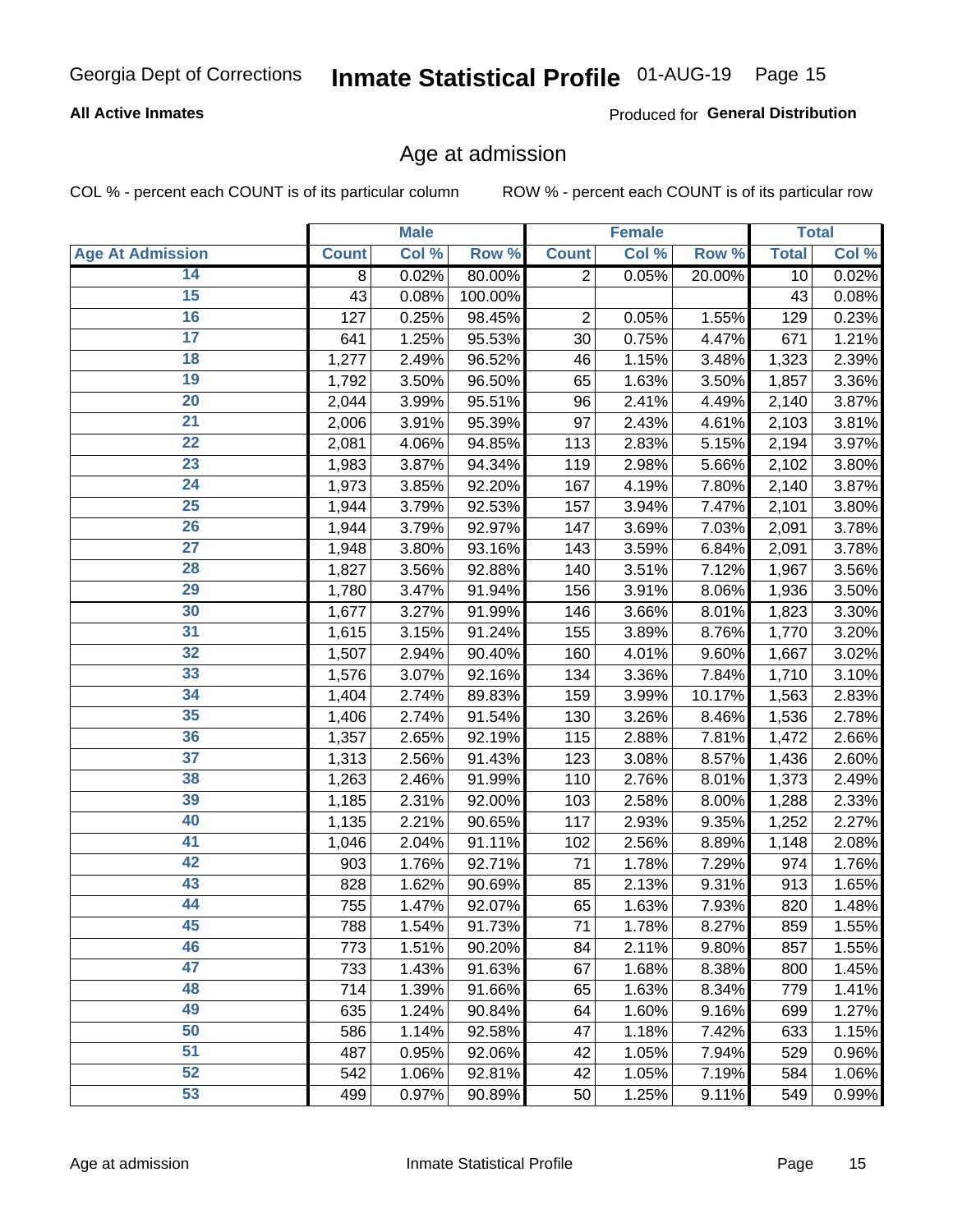#### **All Active Inmates**

Produced for General Distribution

### Age at admission

COL % - percent each COUNT is of its particular column

|                         |                         | <b>Male</b> |         |                | <b>Female</b> |        |                | <b>Total</b> |
|-------------------------|-------------------------|-------------|---------|----------------|---------------|--------|----------------|--------------|
| <b>Age At Admission</b> | <b>Count</b>            | Col %       | Row %   | <b>Count</b>   | Col %         | Row %  | <b>Total</b>   | Col %        |
| 54                      | 439                     | 0.86%       | 92.23%  | 37             | 0.93%         | 7.77%  | 476            | 0.86%        |
| $\overline{55}$         | 404                     | 0.79%       | 94.61%  | 23             | 0.58%         | 5.39%  | 427            | 0.77%        |
| 56                      | 336                     | 0.66%       | 91.06%  | 33             | 0.83%         | 8.94%  | 369            | 0.67%        |
| 57                      | 318                     | 0.62%       | 94.93%  | 17             | 0.43%         | 5.07%  | 335            | 0.61%        |
| 58                      | 256                     | 0.50%       | 94.12%  | 16             | 0.40%         | 5.88%  | 272            | 0.49%        |
| 59                      | 223                     | 0.44%       | 92.53%  | 18             | 0.45%         | 7.47%  | 241            | 0.44%        |
| 60                      | 198                     | 0.39%       | 93.84%  | 13             | 0.33%         | 6.16%  | 211            | 0.38%        |
| 61                      | 180                     | 0.35%       | 94.74%  | 10             | 0.25%         | 5.26%  | 190            | 0.34%        |
| 62                      | 126                     | 0.25%       | 92.65%  | 10             | 0.25%         | 7.35%  | 136            | 0.25%        |
| 63                      | 124                     | 0.24%       | 96.12%  | 5              | 0.13%         | 3.88%  | 129            | 0.23%        |
| 64                      | 99                      | 0.19%       | 97.06%  | 3              | 0.08%         | 2.94%  | 102            | 0.18%        |
| 65                      | 66                      | 0.13%       | 97.06%  | $\overline{2}$ | 0.05%         | 2.94%  | 68             | 0.12%        |
| 66                      | 57                      | 0.11%       | 96.61%  | $\overline{2}$ | 0.05%         | 3.39%  | 59             | 0.11%        |
| 67                      | 55                      | 0.11%       | 98.21%  | $\mathbf{1}$   | 0.03%         | 1.79%  | 56             | 0.10%        |
| 68                      | 40                      | 0.08%       | 93.02%  | 3              | 0.08%         | 6.98%  | 43             | 0.08%        |
| 69                      | 37                      | 0.07%       | 97.37%  | $\mathbf{1}$   | 0.03%         | 2.63%  | 38             | 0.07%        |
| 70                      | 34                      | 0.07%       | 100.00% |                |               |        | 34             | 0.06%        |
| $\overline{71}$         | 18                      | 0.04%       | 90.00%  | $\overline{2}$ | 0.05%         | 10.00% | 20             | 0.04%        |
| $\overline{72}$         | 21                      | 0.04%       | 87.50%  | 3              | 0.08%         | 12.50% | 24             | 0.04%        |
| $\overline{73}$         | 16                      | 0.03%       | 100.00% |                |               |        | 16             | 0.03%        |
| 74                      | $\overline{7}$          | 0.01%       | 87.50%  | $\mathbf{1}$   | 0.03%         | 12.50% | 8              | 0.01%        |
| 75                      | 12                      | 0.02%       | 100.00% |                |               |        | 12             | 0.02%        |
| 76                      | 12                      | 0.02%       | 100.00% |                |               |        | 12             | 0.02%        |
| $\overline{77}$         | $\,6\,$                 | 0.01%       | 100.00% |                |               |        | $\overline{6}$ | 0.01%        |
| 78                      | $\overline{5}$          | 0.01%       | 100.00% |                |               |        | $\overline{5}$ | 0.01%        |
| 79                      | $\overline{3}$          | 0.01%       | 100.00% |                |               |        | $\overline{3}$ | 0.01%        |
| 80                      | $\overline{3}$          | 0.01%       | 75.00%  | 1              | 0.03%         | 25.00% | 4              | 0.01%        |
| 81                      | $\overline{3}$          | 0.01%       | 100.00% |                |               |        | $\overline{3}$ | 0.01%        |
| 82                      | 6                       | 0.01%       | 100.00% |                |               |        | 6              | 0.01%        |
| 83                      | $\overline{2}$          | 0.01%       | 100.00% |                |               |        | $\overline{2}$ | 0.01%        |
| 84                      | $\overline{\mathbf{4}}$ | 0.01%       | 100.00% |                |               |        | 4              | 0.01%        |
| 86                      | $\mathbf{1}$            | 0.01%       | 100.00% |                |               |        | 1              | 0.01%        |
| 87                      | $\mathbf{1}$            | 0.01%       | 100.00% |                |               |        | $\mathbf{1}$   | 0.01%        |
| <b>Total Reported</b>   | 51,257                  | 100%        | 92.78%  | 3,988          | 100%          | 7.22%  | 55,245         | 100%         |

| 51,258<br>с, | 3,988 | 55,246 |
|--------------|-------|--------|

| . <b>.</b> .<br>$ -$ | $M$ e<br>. | <b>22.07</b><br>33.U. | 34.43 |  |
|----------------------|------------|-----------------------|-------|--|
|----------------------|------------|-----------------------|-------|--|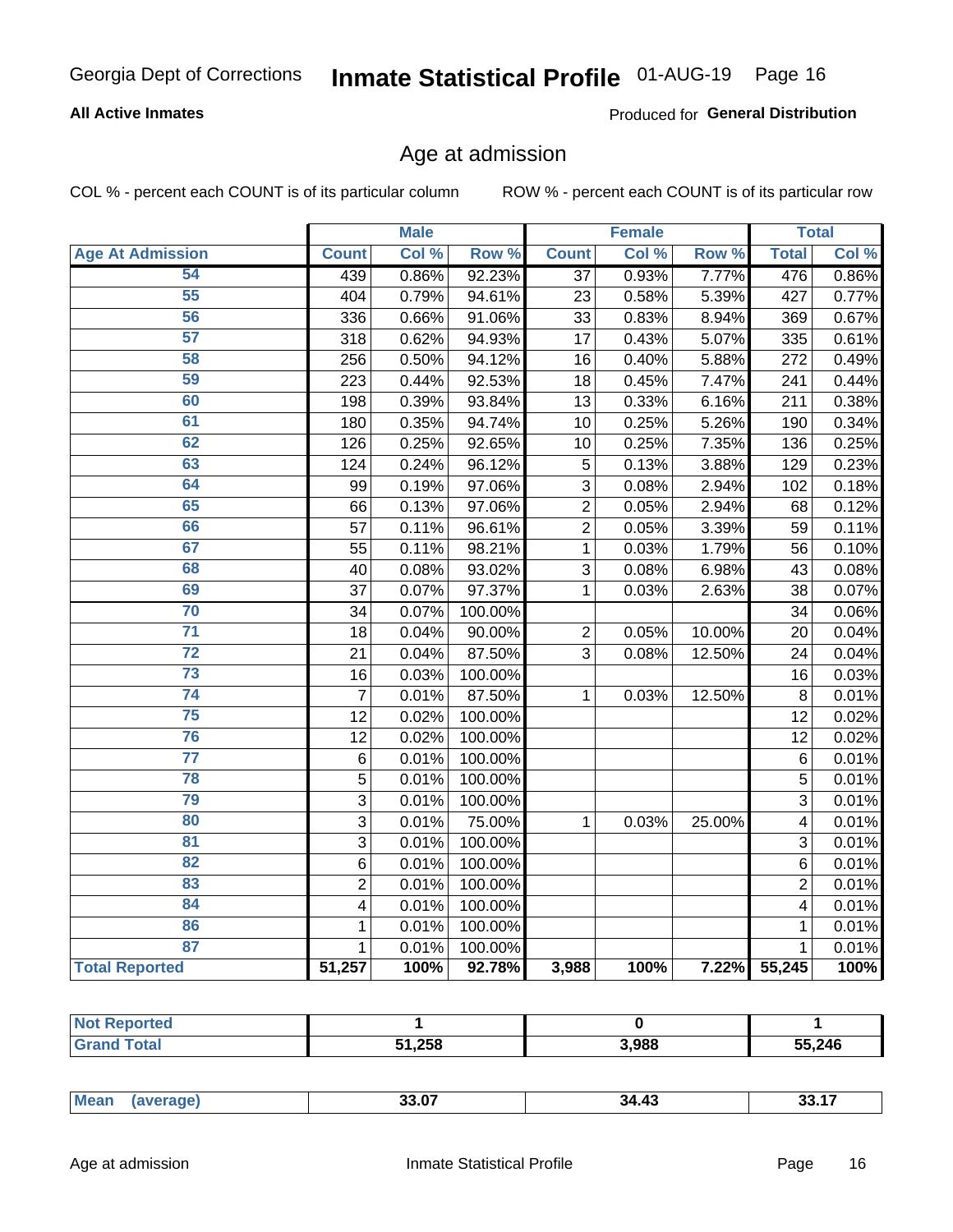#### **All Active Inmates**

Produced for General Distribution

# Age at admission

Inmate Statistical Profile 01-AUG-19 Page 17

COL % - percent each COUNT is of its particular column

|                                  | <b>Male</b> | <b>Female</b> | <b>Total</b> |
|----------------------------------|-------------|---------------|--------------|
| MetiRep(aniektig)                |             | 33            | 31           |
| <b>Gloaded Tomadst frequent)</b> | ^^          |               | 22           |
|                                  |             |               |              |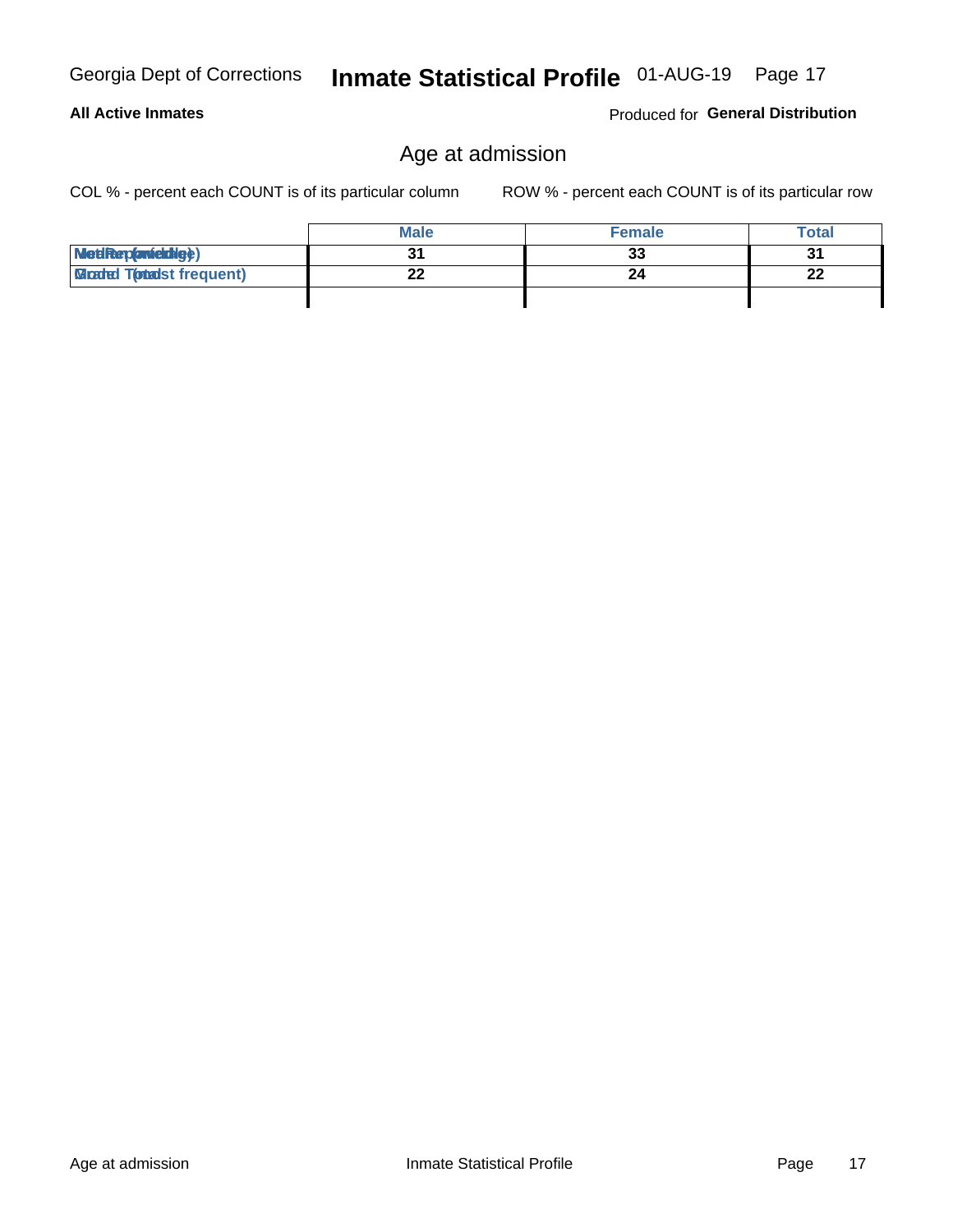#### **All Active Inmates**

#### Produced for General Distribution

### Height, measured at entry to prison

COL % - percent each COUNT is of its particular column

|                         |                | <b>Male</b> |         |              | <b>Female</b> |         |                          | <b>Total</b> |
|-------------------------|----------------|-------------|---------|--------------|---------------|---------|--------------------------|--------------|
| <b>Height</b>           | <b>Count</b>   | Col %       | Row %   | <b>Count</b> | Col %         | Row %   | <b>Total</b>             | Col %        |
| $\overline{\mathbf{0}}$ | 607            | 1.18%       | 98.70%  | 8            | 0.20%         | 1.30%   | 615                      | 1.11%        |
| 4'00"                   |                |             |         | 1            | 0.03%         | 100.00% | 1                        | 0.01%        |
| 4'02''                  | 1              | 0.01%       | 100.00% |              |               |         | 1                        | 0.01%        |
| 4'03"                   | 4              | 0.01%       | 100.00% |              |               |         | 4                        | 0.01%        |
| 4'04"                   | 1              | 0.01%       | 100.00% |              |               |         | 1                        | 0.01%        |
| 4'05"                   | 1              | 0.01%       | 50.00%  | 1            | 0.03%         | 50.00%  | 2                        | 0.01%        |
| 4'06"                   | 1              | 0.01%       | 50.00%  | 1            | 0.03%         | 50.00%  | $\overline{2}$           | 0.01%        |
| 4'07"                   | 1              | 0.01%       | 25.00%  | 3            | 0.08%         | 75.00%  | $\overline{\mathcal{A}}$ | 0.01%        |
| 4'08"                   | 7              | 0.01%       | 63.64%  | 4            | 0.10%         | 36.36%  | 11                       | 0.02%        |
| 4'09"                   | $\overline{2}$ | 0.01%       | 20.00%  | $\bf 8$      | 0.20%         | 80.00%  | 10                       | 0.02%        |
| 4'10''                  | 5              | 0.01%       | 22.73%  | 17           | 0.43%         | 77.27%  | 22                       | 0.04%        |
| 4'11''                  | 23             | 0.04%       | 20.54%  | 89           | 2.23%         | 79.46%  | 112                      | 0.20%        |
| 5'00''                  | 97             | 0.19%       | 37.89%  | 159          | 3.99%         | 62.11%  | 256                      | 0.46%        |
| 5'01"                   | 107            | 0.21%       | 30.48%  | 244          | 6.12%         | 69.52%  | 351                      | 0.64%        |
| 5'02"                   | 276            | 0.54%       | 38.66%  | 438          | 10.98%        | 61.34%  | 714                      | 1.29%        |
| 5'03''                  | 392            | 0.76%       | 44.65%  | 486          | 12.19%        | 55.35%  | 878                      | 1.59%        |
| 5'04"                   | 935            | 1.82%       | 60.79%  | 603          | 15.12%        | 39.21%  | 1,538                    | 2.78%        |
| 5'05"                   | 1,765          | 3.44%       | 78.72%  | 477          | 11.96%        | 21.28%  | 2,242                    | 4.06%        |
| 5'06''                  | 3,531          | 6.89%       | 88.47%  | 460          | 11.53%        | 11.53%  | 3,991                    | 7.22%        |
| 5'07''                  | 4,155          | 8.11%       | 90.90%  | 416          | 10.43%        | 9.10%   | 4,571                    | 8.27%        |
| 5'08''                  | 5,010          | 9.77%       | 96.12%  | 202          | 5.07%         | 3.88%   | 5,212                    | 9.43%        |
| 5'09''                  | 6,438          | 12.56%      | 97.29%  | 179          | 4.49%         | 2.71%   | 6,617                    | 11.98%       |
| 5'10''                  | 5,542          | 10.81%      | 98.47%  | 86           | 2.16%         | 1.53%   | 5,628                    | 10.19%       |
| 5'11"                   | 6,119          | 11.94%      | 99.00%  | 62           | 1.55%         | 1.00%   | 6,181                    | 11.19%       |
| 6'00''                  | 5,742          | 11.20%      | 99.65%  | 20           | 0.50%         | 0.35%   | 5,762                    | 10.43%       |
| 6'01''                  | 4,166          | 8.13%       | 99.62%  | 16           | 0.40%         | 0.38%   | 4,182                    | 7.57%        |
| 6'02"                   | 3,077          | 6.00%       | 99.90%  | 3            | 0.08%         | 0.10%   | 3,080                    | 5.58%        |
| 6'03''                  | 1,642          | 3.20%       | 99.76%  | 4            | 0.10%         | 0.24%   | 1,646                    | 2.98%        |
| 6'04"                   | 928            | 1.81%       | 99.89%  | 1            | 0.03%         | 0.11%   | 929                      | 1.68%        |
| 6'05"                   | 375            | 0.73%       | 100.00% |              |               |         | 375                      | 0.68%        |
| 6'06"                   | 171            | 0.33%       | 100.00% |              |               |         | 171                      | 0.31%        |
| 6'07"                   | 52             | 0.10%       | 100.00% |              |               |         | 52                       | 0.09%        |
| 6'08''                  | 35             | 0.07%       | 100.00% |              |               |         | 35                       | 0.06%        |
| 6'09''                  | 28             | 0.05%       | 100.00% |              |               |         | 28                       | 0.05%        |
| 6'10''                  | 7              | 0.01%       | 100.00% |              |               |         | $\overline{7}$           | 0.01%        |
| 6'11''                  | 8              | 0.02%       | 100.00% |              |               |         | 8                        | 0.01%        |
| 7'00"                   | 5              | 0.01%       | 100.00% |              |               |         | 5                        | 0.01%        |
| 7'02"                   | 1              | 0.01%       | 100.00% |              |               |         | 1                        | 0.01%        |
| 7'03''                  | 1              | 0.01%       | 100.00% |              |               |         | 1                        | 0.01%        |
| <b>Total Reported</b>   | 51,258         | 100%        | 92.78%  | 3,988        | 100%          | 7.22%   | 55,246                   | 100%         |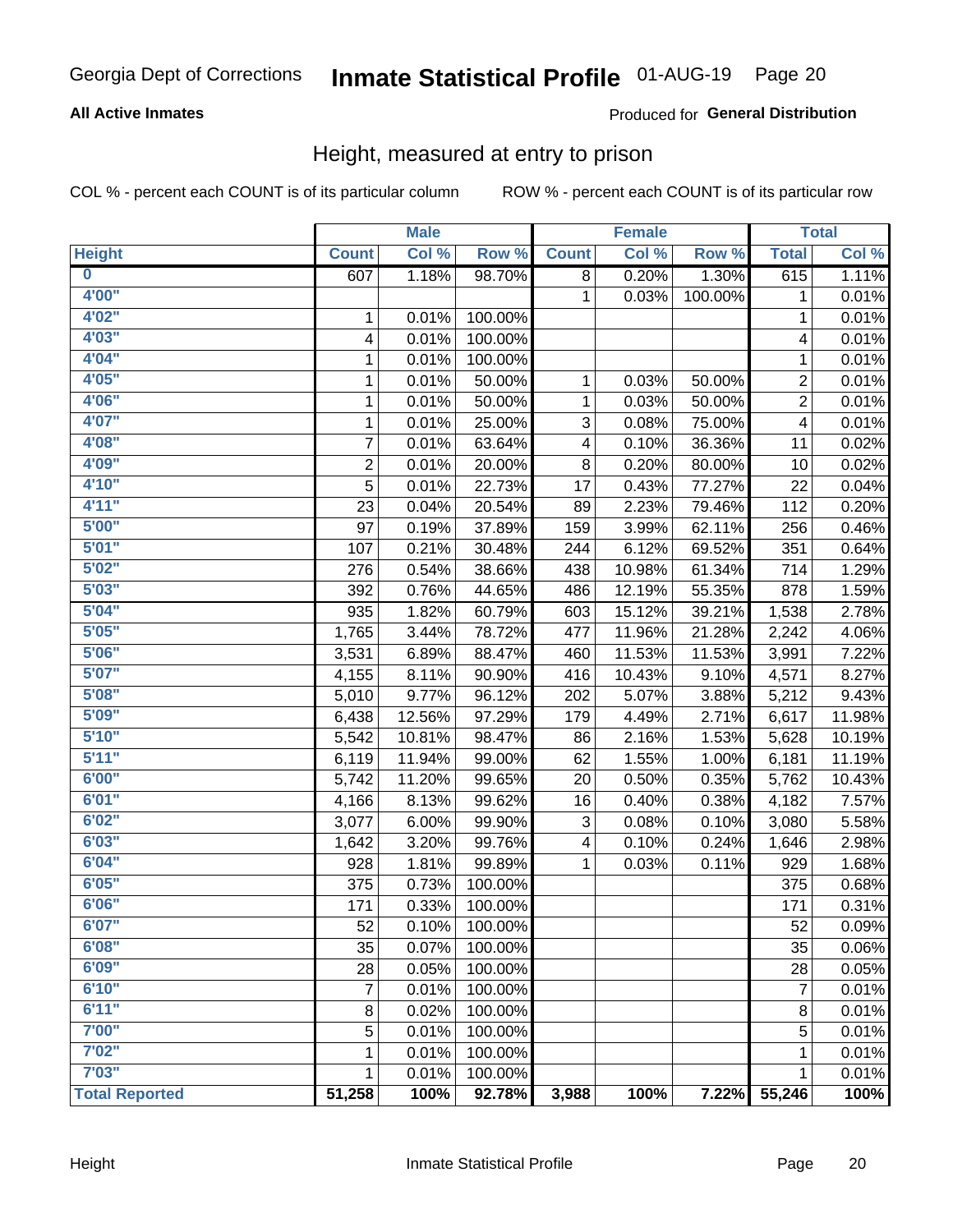#### **All Active Inmates**

Produced for General Distribution

### Height, measured at entry to prison

COL % - percent each COUNT is of its particular column

|                     | <b>Male</b> | Female | $\tau$ otal |
|---------------------|-------------|--------|-------------|
| <b>Not Reported</b> |             |        |             |
| <b>Grand Total</b>  | 51,258      | 3,988  | 55,246      |

| Mean        | verage)       | 5'10" | 5'05" | ייח 1יי<br>. . u |
|-------------|---------------|-------|-------|------------------|
|             |               |       |       |                  |
| <b>Mode</b> | ost frequent) | 5'09" | 5'04" | 5'09"            |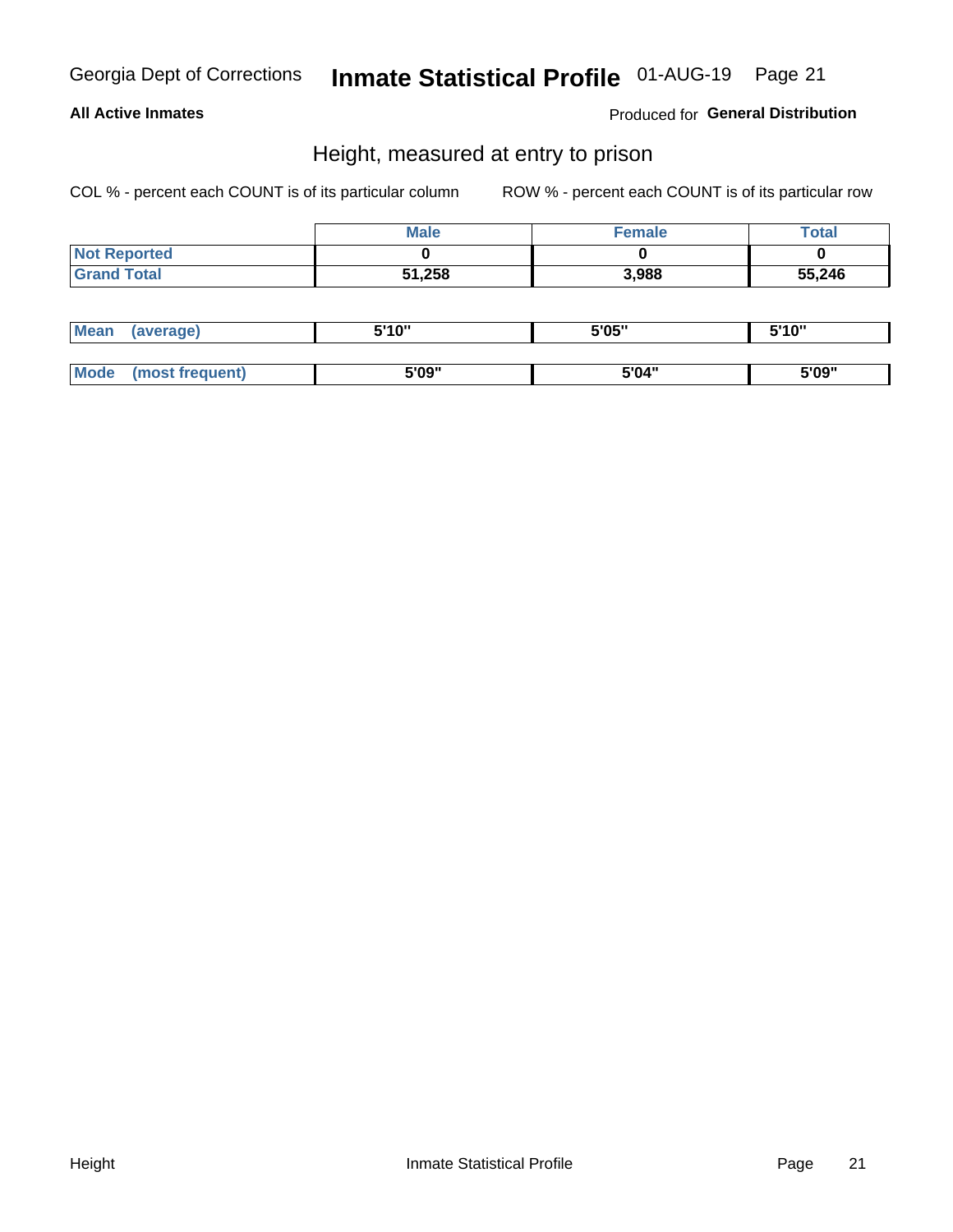**All Active Inmates** 

Produced for General Distribution

### Weight, measured at entry to prison

COL % - percent each COUNT is of its particular column ROW % - percent each COUNT is of its particular row

|                                                    |              | <b>Male</b> |         |                | <b>Female</b>   |                  |              | <b>Total</b> |
|----------------------------------------------------|--------------|-------------|---------|----------------|-----------------|------------------|--------------|--------------|
| <b>Weight</b>                                      | <b>Count</b> | Col %       | Row %   | <b>Count</b>   | Col %           | Row <sup>%</sup> | <b>Total</b> | Col %        |
| <b>Under 80 pounds</b>                             | 7            | 0.01%       | 87.50%  | 1              | 0.03%           | 12.50%           | 8            | 0.01%        |
| 90 - 99 pounds                                     | 4            | 0.01%       | 36.36%  | $\overline{7}$ | 0.18%           | 63.64%           | 11           | 0.02%        |
| 100 - 109 pounds                                   | 31           | 0.06%       | 50.00%  | 31             | 0.78%           | 50.00%           | 62           | 0.11%        |
| 110 - 119 pounds                                   | 132          | 0.26%       | 59.73%  | 89             | 2.24%           | 40.27%           | 221          | 0.40%        |
| 120 - 129 pounds                                   | 592          | 1.17%       | 72.46%  | 225            | 5.66%           | 27.54%           | 817          | 1.50%        |
| 130 - 139 pounds                                   | 1,760        | 3.47%       | 83.41%  | 350            | 8.80%           | 16.59%           | 2,110        | 3.86%        |
| 140 - 149 pounds                                   | 3,458        | 6.83%       | 90.01%  | 384            | 9.66%           | 9.99%            | 3,842        | 7.03%        |
| 150 - 159 pounds                                   | 5,222        | 10.31%      | 92.36%  | 432            | 10.87%          | 7.64%            | 5,654        | 10.35%       |
| 160 - 169 pounds                                   | 6,778        | 13.38%      | 93.62%  | 462            | 11.62%          | 6.38%            | 7,240        | 13.25%       |
| 170 - 179 pounds                                   | 6,294        | 12.42%      | 94.28%  | 382            | 9.61%           | 5.72%            | 6,676        | 12.22%       |
| 180 - 189 pounds                                   | 6,472        | 12.77%      | 94.32%  | 390            | 9.81%           | 5.68%            | 6,862        | 12.56%       |
| 190 - 199 pounds                                   | 4,407        | 8.70%       | 94.55%  | 254            | 6.39%           | 5.45%            | 4,661        | 8.53%        |
| 200 - 209 pounds                                   | 4,163        | 8.22%       | 93.72%  | 279            | 7.02%           | 6.28%            | 4,442        | 8.13%        |
| 210 - 219 pounds                                   | 2,965        | 5.85%       | 95.89%  | 127            | 3.19%           | 4.11%            | 3,092        | 5.66%        |
| 220 - 229 pounds                                   | 2,475        | 4.89%       | 94.65%  | 140            | 3.52%           | 5.35%            | 2,615        | 4.79%        |
| 230 - 239 pounds                                   | 1,629        | 3.22%       | 93.89%  | 106            | 2.67%           | 6.11%            | 1,735        | 3.18%        |
| 240 - 249 pounds                                   | 1,282        | 2.53%       | 94.40%  | 76             | 1.91%           | 5.60%            | 1,358        | 2.49%        |
| 250 - 259 pounds                                   | 935          | 1.85%       | 93.97%  | 60             | 1.51%           | 6.03%            | 995          | 1.82%        |
| 260 - 269 pounds                                   | 606          | 1.20%       | 91.96%  | 53             | 1.33%           | 8.04%            | 659          | 1.21%        |
| 270 - 279 pounds                                   | 387          | 0.76%       | 91.49%  | 36             | 0.91%           | 8.51%            | 423          | 0.77%        |
| 280 - 289 pounds                                   | 331          | 0.65%       | 91.94%  | 29             | 0.73%           | 8.06%            | 360          | 0.66%        |
| 290 - 299 pounds                                   | 183          | 0.36%       | 92.89%  | 14             | 0.35%           | 7.11%            | 197          | 0.36%        |
| 300 - 309 pounds                                   | 177          | 0.35%       | 89.39%  | 21             | 0.53%           | 10.61%           | 198          | 0.36%        |
| 310 - 319 pounds                                   | 74           | 0.15%       | 91.36%  | $\overline{7}$ | 0.18%           | 8.64%            | 81           | 0.15%        |
| 320 - 329 pounds                                   | 94           | 0.19%       | 94.95%  | $\sqrt{5}$     | 0.13%           | 5.05%            | 99           | 0.18%        |
| 330 - 339 pounds                                   | 51           | 0.10%       | 96.23%  | $\overline{2}$ | 0.05%           | 3.77%            | 53           | 0.10%        |
| 340 - 349 pounds                                   | 41           | 0.08%       | 93.18%  | $\sqrt{3}$     | 0.08%           | 6.82%            | 44           | 0.08%        |
| 350 - 359 pounds                                   | 36           | 0.07%       | 87.80%  | 5              | 0.13%           | 12.20%           | 41           | 0.08%        |
| 360 - 369 pounds                                   | 17           | 0.03%       | 100.00% |                |                 |                  | 17           | 0.03%        |
| 370 - 379 pounds                                   | 15           | 0.03%       | 93.75%  | 1              | 0.03%           | 6.25%            | 16           | 0.03%        |
| 380 - 389 pounds                                   | 10           | 0.02%       | 90.91%  | $\mathbf{1}$   | 0.03%           | 9.09%            | 11           | 0.02%        |
| 390 - 399 pounds                                   | 5            | 0.01%       | 71.43%  | $\overline{2}$ | 0.05%           | 28.57%           | 7            | 0.01%        |
| 400 pounds and over                                | 30           | 0.06%       | 93.75%  | $\overline{2}$ | 0.05%           | 6.25%            | 32           | 0.06%        |
| <b>Total Reported</b>                              | 50,663       | 100%        | 92.72%  | 3,976          | 100%            | 7.28%            | 54,639       | 100.0%       |
|                                                    |              |             |         |                |                 |                  |              |              |
| <b>Not Reported</b>                                |              | 595         |         |                | $\overline{12}$ |                  |              | 607          |
| <b>Grand Total</b>                                 |              | 51,258      |         |                | 3,988           |                  |              | 55,246       |
|                                                    |              | 185         |         |                | 175             |                  |              | 184          |
| <b>Mean</b><br>(average)<br><b>Median (middle)</b> |              | 180         |         |                | 170             |                  |              | 180          |
| <b>Mode</b><br>(most frequent)                     |              | 160         |         |                | 160             |                  |              | 160          |
|                                                    |              |             |         |                |                 |                  |              |              |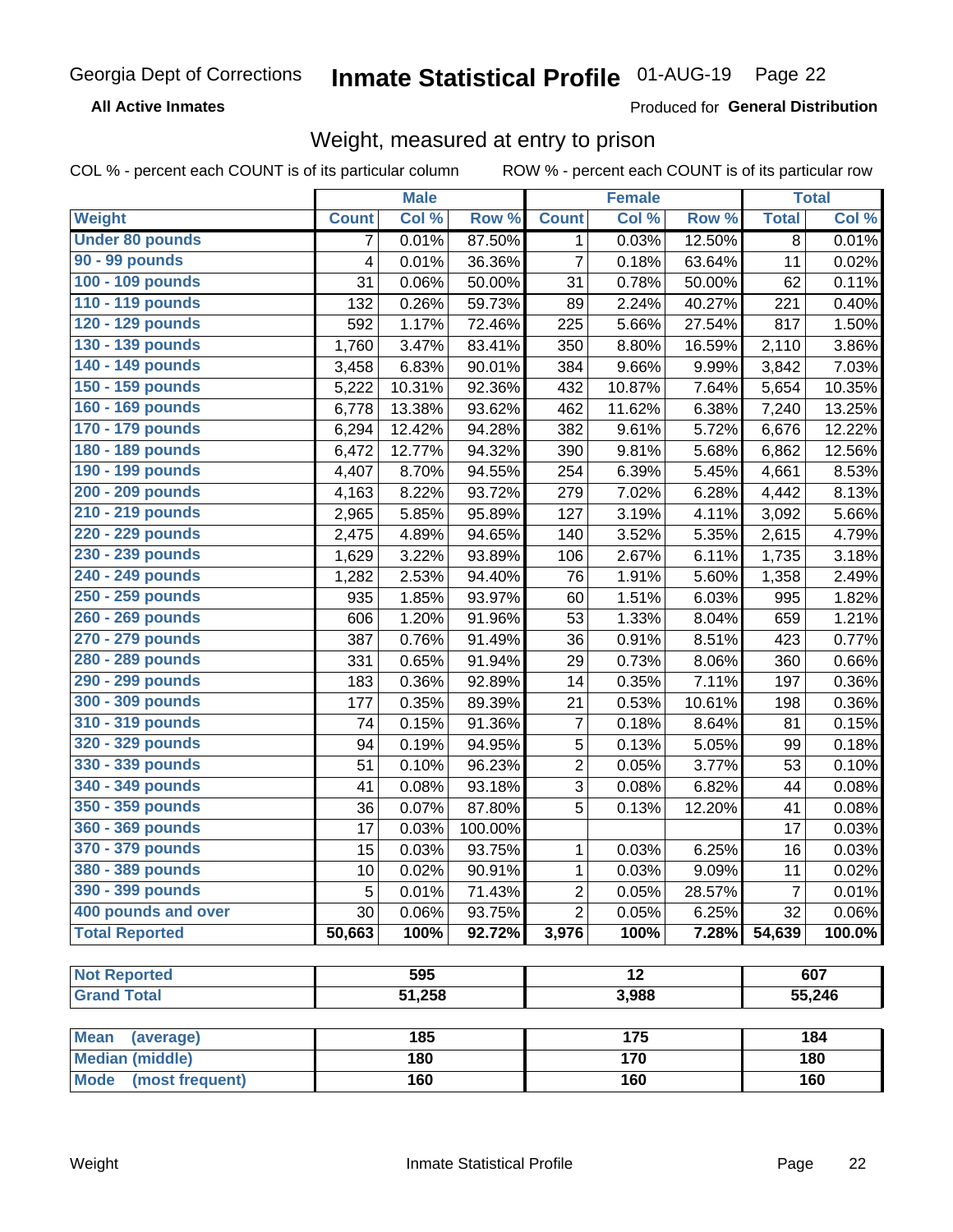# Inmate Statistical Profile 01-AUG-19 Page 23

**All Active Inmates** 

#### Produced for General Distribution

### Veterans validated by Veteran's Administration

COL % - percent each COUNT is of its particular column

|                          |              | <b>Male</b> |                    |    | <b>Female</b> |       |              | <b>Total</b> |
|--------------------------|--------------|-------------|--------------------|----|---------------|-------|--------------|--------------|
| <b>Military service</b>  | <b>Count</b> | Col %       | <b>Row % Count</b> |    | Col %         | Row % | <b>Total</b> | Col %        |
| <b>Others</b><br>0       | 822          | 30.31%      | 96.03%             | 34 | 54.84%        | 3.97% | 856          | 30.86%       |
| <b>Air Force</b>         | 1,102        | 40.63%      | 98.48%             | 17 | 27.42%        | 1.52% | 1,119        | 40.34%       |
| <b>Army</b><br>2         | 149          | 5.49%       | 98.68%             | 2  | 3.23%         | 1.32% | 151          | 5.44%        |
| <b>Navy</b><br>3         | 359          | 13.24%      | 98.90%             | 4  | 6.45%         | 1.10% | 363          | 13.09%       |
| <b>Marines</b><br>4      | 14           | .52%        | 100.00%            |    |               |       | 14           | .50%         |
| <b>Coast Guard</b><br>5. | 266          | 9.81%       | 98.15%             | 5  | 8.06%         | 1.85% | 271          | 9.77%        |
| <b>Total Reported</b>    | 2,712        | 100%        | 97.76%             | 62 | 100%          | 2.24% | 2,774        | 100%         |

| orted<br><b>NOT</b> | 48,546 | 3,926 | <b>472</b> |
|---------------------|--------|-------|------------|
| <b>ota</b>          | 51,258 | 3,988 | 55,246     |

|  |  | <b>Mode (most frequent)</b> | <b>Force</b><br>Aır | วthers | orce |
|--|--|-----------------------------|---------------------|--------|------|
|--|--|-----------------------------|---------------------|--------|------|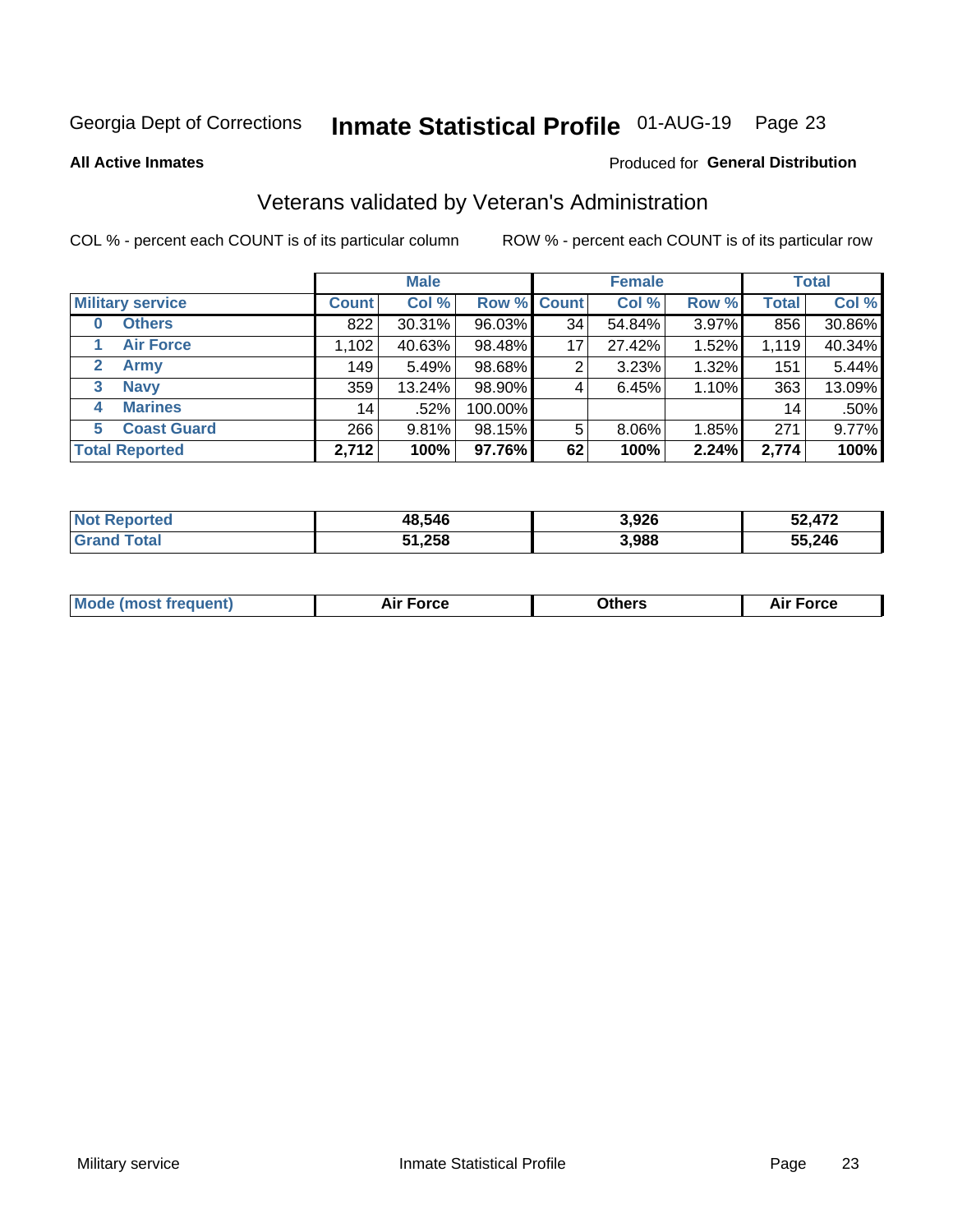# Inmate Statistical Profile 01-AUG-19 Page 24

#### **All Active Inmates**

#### **Produced for General Distribution**

### Type of admission to prison

COL % - percent each COUNT is of its particular column

|    |                                  |                 | <b>Male</b> |                    |     | <b>Female</b> |       |              | <b>Total</b> |
|----|----------------------------------|-----------------|-------------|--------------------|-----|---------------|-------|--------------|--------------|
|    | <b>Type of Admission</b>         | <b>Count</b>    | Col %       | <b>Row % Count</b> |     | Col %         | Row % | <b>Total</b> | Col %        |
| 4  | <b>Completed Diagnostics</b>     | 1               | .01%        | 100.00%            |     |               |       |              | .01%         |
| 16 | <b>Population Redistribution</b> | 5               | .01%        | 100.00%            |     |               |       | 5            | .01%         |
| 27 | <b>Boot Camp Plus</b>            |                 | .01%        | 100.00%            |     |               |       |              | .01%         |
| 28 | <b>Initial Assignment</b>        | 10 <sup>1</sup> | .02%        | 100.00%            |     |               |       | 10           | .02%         |
| 52 | <b>New Sentence</b>              | 40,111          | 78.27%      | 92.56% 3,226       |     | 80.89%        | 7.44% | 43,337       | 78.46%       |
| 53 | <b>Probation Rev Partial</b>     | 2,642           | 5.16%       | 92.73%             | 207 | 5.19%         | 7.27% | 2,849        | 5.16%        |
| 54 | <b>Probation Rev Remainder</b>   | 3,775           | 7.37%       | 92.39%             | 311 | 7.80%         | 7.61% | 4,086        | 7.40%        |
| 55 | <b>Parole Rev New Sentence</b>   | 2,861           | 5.58%       | 94.80%             | 157 | 3.94%         | 5.20% | 3,018        | 5.46%        |
| 56 | <b>Parole Rev No New</b>         | 1,773           | 3.46%       | 95.32%             | 87  | 2.18%         | 4.68% | 1,860        | 3.37%        |
|    | <b>Sentence</b>                  |                 |             |                    |     |               |       |              |              |
| 57 | <b>Released In Error</b>         | 12              | $.02\%$     | 100.00%            |     |               |       | 12           | .02%         |
| 65 | <b>Return Appeal/Bond</b>        | 2               | .01%        | 100.00%            |     |               |       | 2            | .01%         |
| 67 | <b>Admit Fm Other Cust</b>       | 5               | .01%        | 100.00%            |     |               |       | 5            | .01%         |
| 69 | <b>New Sent/Par Rev Pnd</b>      | 3               | .01%        | 100.00%            |     |               |       | 3            | .01%         |
| 70 | <b>Life W/O Parole</b>           | 14              | .03%        | 100.00%            |     |               |       | 14           | .03%         |
| 72 | <b>Par Rev/Rsn Unknown</b>       | 23              | .04%        | 100.00%            |     |               |       | 23           | .04%         |
| 76 | <b>Par Rev/Revoc Center</b>      | 1               | .01%        | 100.00%            |     |               |       |              | .01%         |
| 82 | <b>Unknown</b>                   | $\overline{7}$  | .01%        | 100.00%            |     |               |       |              | .01%         |
|    | <b>Total Reported</b>            | 51,246          | 100%        | 92.78% 3,988       |     | 100%          | 7.22% | 55,234       | 100%         |

| <b>Not</b><br>rted |             |       | . .    |
|--------------------|-------------|-------|--------|
| $n+n$              | .258<br>44. | 3,988 | 55,246 |

| <b>Mode (most frequent)</b> | New Sentence | <b>New Sentence</b> | <b>New Sentence</b> |
|-----------------------------|--------------|---------------------|---------------------|
|                             |              |                     |                     |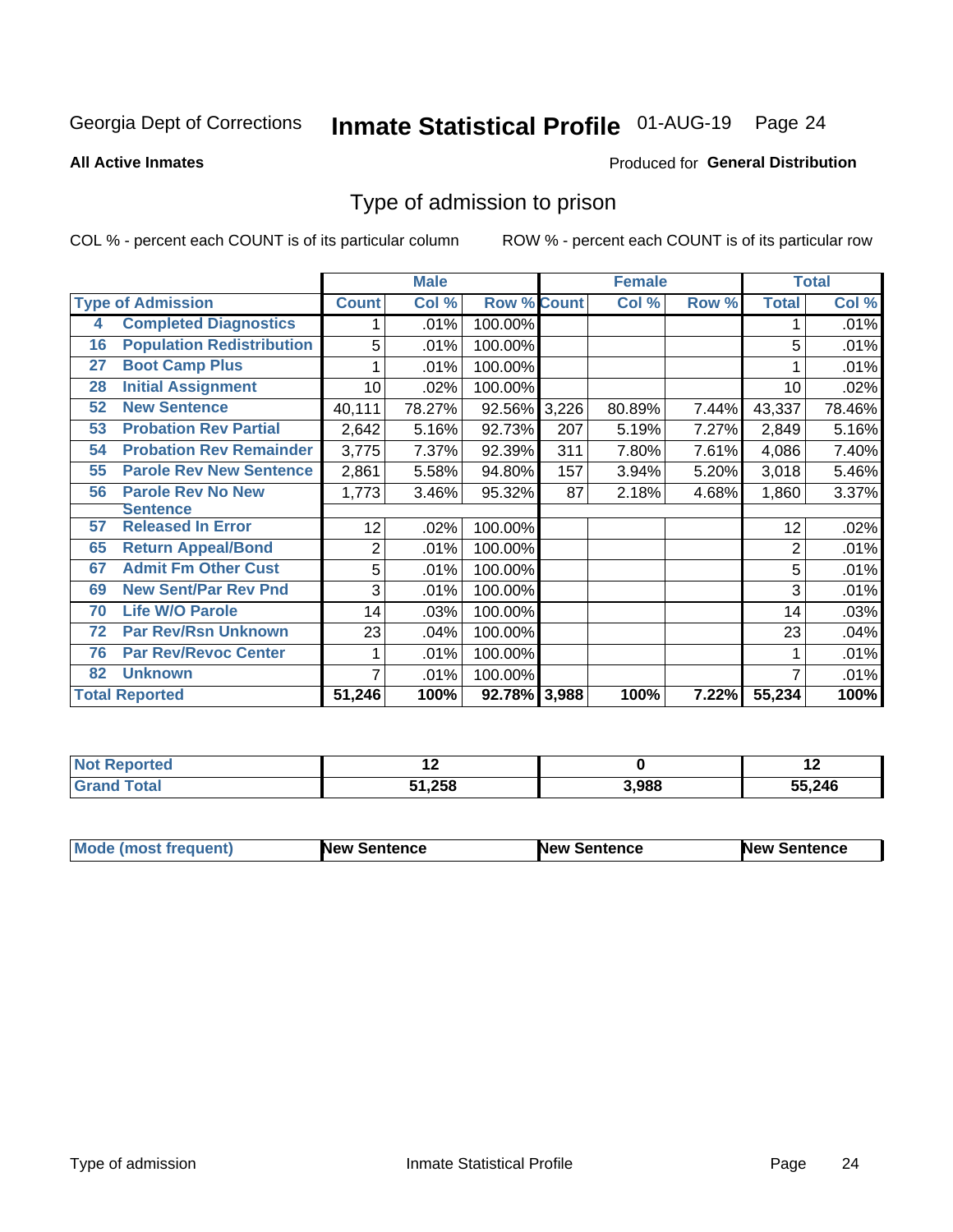# Inmate Statistical Profile 01-AUG-19 Page 25

**All Active Inmates** 

#### Produced for General Distribution

# Current / last supervision level

COL % - percent each COUNT is of its particular column

|                        |              | <b>Male</b> |                    |       | <b>Female</b> |          |        | <b>Total</b> |
|------------------------|--------------|-------------|--------------------|-------|---------------|----------|--------|--------------|
| <b>Security Status</b> | <b>Count</b> | Col %       | <b>Row % Count</b> |       | Col %         | Row %    | Total  | Col %        |
| 3 Minimum              | 3.949        | 7.71%       | 70.72%             | 1,635 | 41.00%        | 29.28%   | 5,584  | 10.11%       |
| 4 Medium               | 37.087       | 72.37%      | 94.49%             | 2,164 | 54.26%        | $5.51\%$ | 39,251 | 71.06%       |
| 5 Close                | 10.209       | 19.92%      | 98.18%             | 189   | 4.74%         | $1.82\%$ | 10,398 | 18.83%       |
| <b>Total Reported</b>  | 51,245       | 100%        | 92.78%             | 3,988 | 100%          | 7.22%    | 55,233 | 100%         |

| <b>Still being diagnosed</b> |        |       |        |
|------------------------------|--------|-------|--------|
| <b>Not Reported</b>          |        |       |        |
| <b>Grand Total</b>           | 51,258 | 3.988 | 55,246 |

| M | м | м | - - - -<br>м |
|---|---|---|--------------|
|   |   |   |              |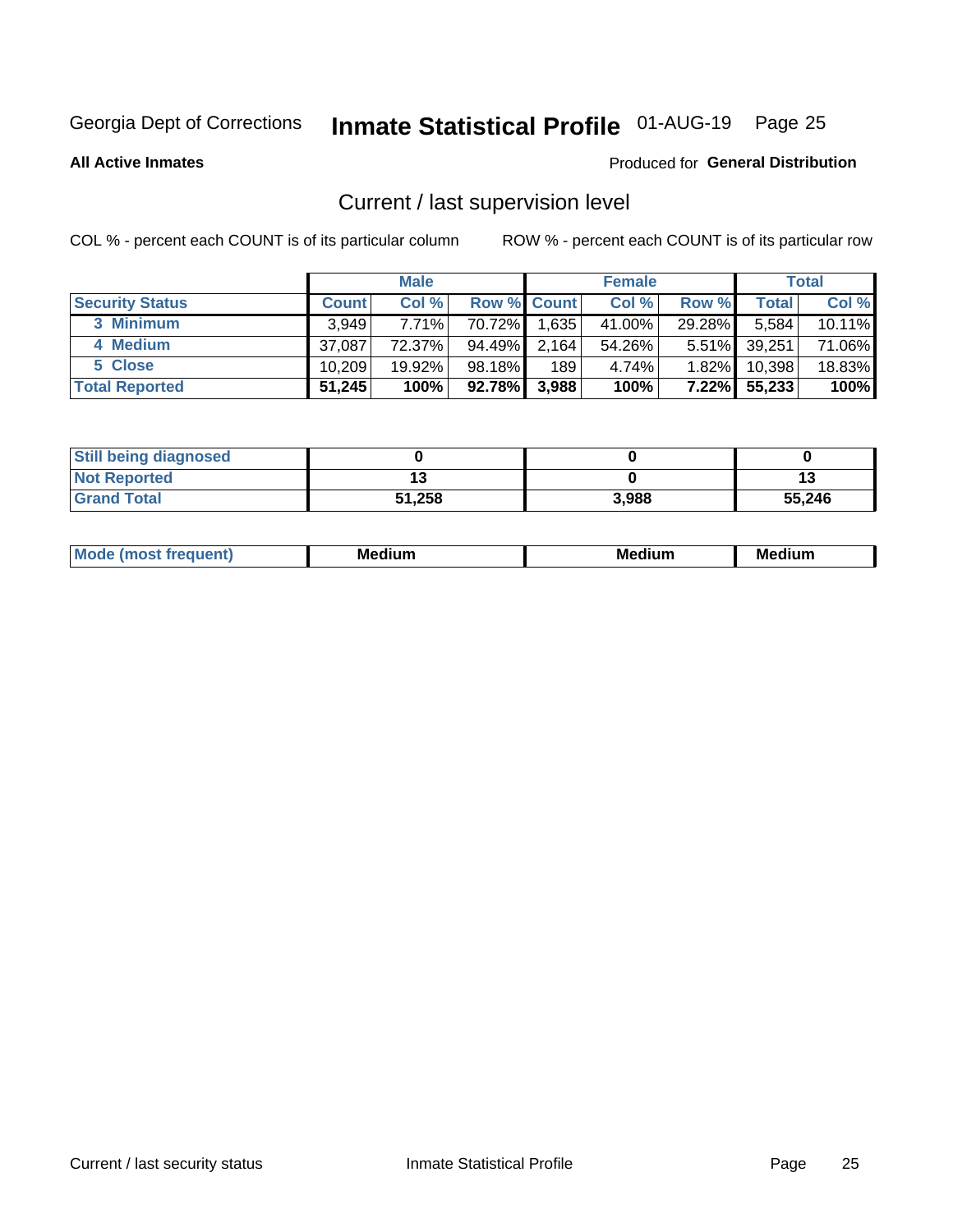# Inmate Statistical Profile 01-AUG-19 Page 26

**All Active Inmates** 

#### **Produced for General Distribution**

# Current / last type of institution

COL % - percent each COUNT is of its particular column

|                                   |                | <b>Male</b> |             |       | <b>Female</b> |        |              | <b>Total</b> |
|-----------------------------------|----------------|-------------|-------------|-------|---------------|--------|--------------|--------------|
| <b>Type of Institution</b>        | <b>Count</b>   | Col %       | Row % Count |       | Col %         | Row %  | <b>Total</b> | Col %        |
| <b>County Ci</b>                  | 4,957          | 9.73%       | 99.98%      |       | .03%          | .02%   | 4,958        | 9.02%        |
| <b>Probation Detention Center</b> |                | .01%        | 100.00%     |       |               |        |              | .01%         |
| <b>State Prison</b>               | 35,854         | 70.37%      | $90.63\%$   | 3,708 | 93.00%        | 9.37%  | 39,562       | 72.01%       |
| <b>Transitional Center</b>        | 2,103          | 4.13%       | 89.99%      | 234   | 5.87%         | 10.01% | 2,337        | 4.25%        |
| <b>Private Prison</b>             | 8,023          | 15.75%      | 100.00%     |       |               |        | 8,023        | 14.60%       |
| <b>County Jail</b>                |                | .01%        | 100.00%     |       |               |        |              | .01%         |
| <b>Rsat - Center</b>              | $\overline{2}$ | .01%        | 4.44%       | 43    | 1.08%         | 95.56% | 45           | .08%         |
| <b>State Hospital</b>             | 3 <sup>1</sup> | .01%        | 75.00%      |       | .03%          | 25.00% | 4            | .01%         |
| <b>Total Reported</b>             | 50,951         | 100%        | 92.74%      | 3,987 | 100%          | 7.26%  | 54,938       | 100%         |

| <b>ported</b><br><b>NOT</b> |        |       |        |
|-----------------------------|--------|-------|--------|
| <b>cotal</b>                | 50.951 | 3,987 | 54,938 |

| Mode (most frequent) | <b>State Prison</b> | <b>State Prison</b> | <b>State Prisonl</b> |
|----------------------|---------------------|---------------------|----------------------|
|                      |                     |                     |                      |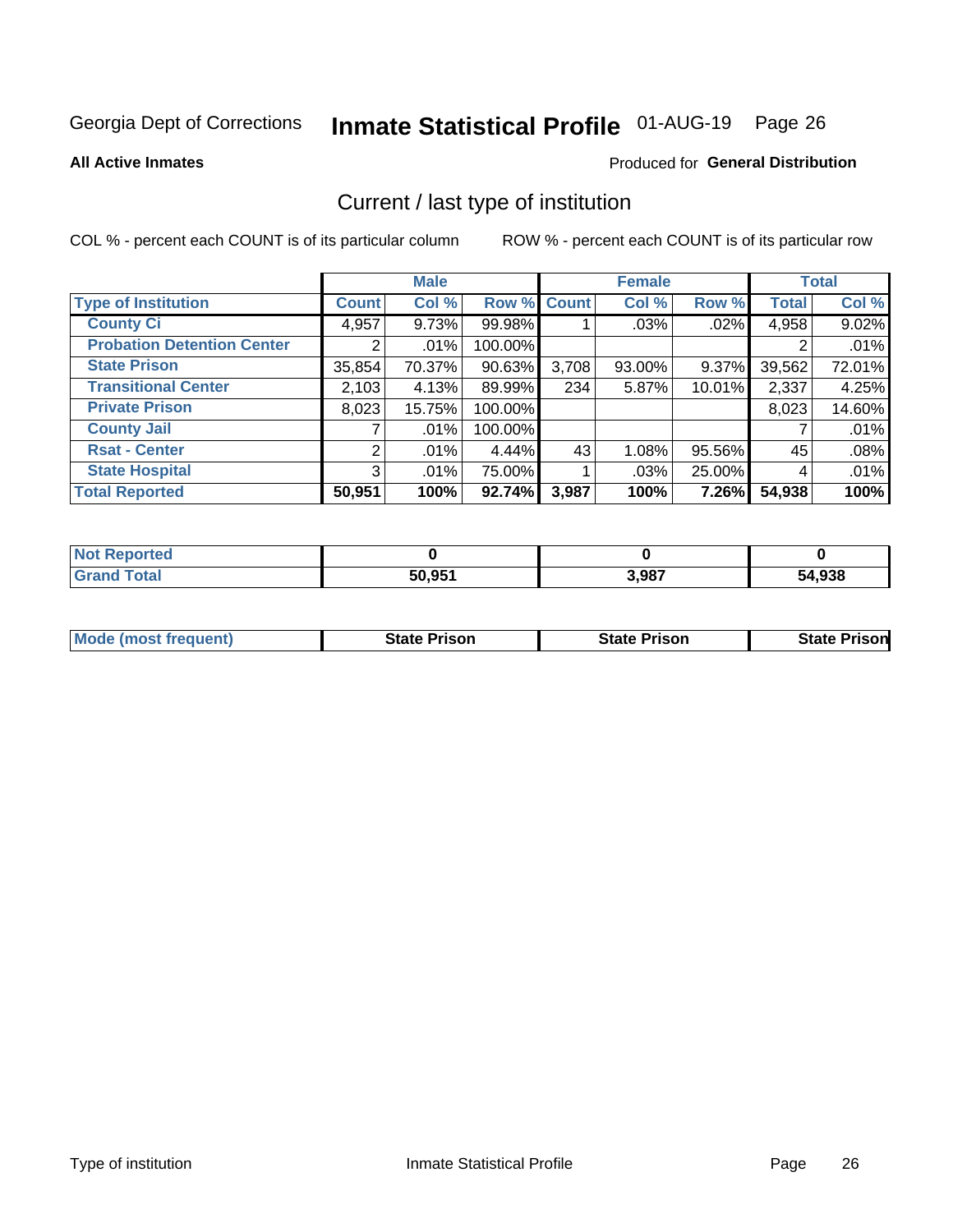# Inmate Statistical Profile 01-AUG-19 Page 27

#### **All Active Inmates**

#### Produced for General Distribution

### Institution type - transitional centers

COL % - percent each COUNT is of its particular column

|                                          |              | <b>Male</b> |         |              | <b>Female</b> |         |                | <b>Total</b> |
|------------------------------------------|--------------|-------------|---------|--------------|---------------|---------|----------------|--------------|
| <b>Institution Type - Trans. Centers</b> | <b>Count</b> | Col %       | Row %   | <b>Count</b> | Col %         | Row %   | <b>Total</b>   | Col %        |
| <b>Albany Tc</b>                         | 91           | 3.98%       | 100.00% |              |               |         | 91             | 3.43%        |
| <b>Arrendale State Prison</b>            |              |             |         | 132          | 36.07%        | 100.00% | 132            | 4.97%        |
| <b>Atlanta Tc</b>                        | 276          | 12.06%      | 100.00% |              |               |         | 276            | 10.40%       |
| <b>Augusta Tc</b>                        | 223          | 9.74%       | 100.00% |              |               |         | 223            | 8.40%        |
| <b>Bacon Tc</b>                          | 49           | 2.14%       | 100.00% |              |               |         | 49             | 1.85%        |
| <b>Charles D. Hudson Tc</b>              | 154          | 6.73%       | 100.00% |              |               |         | 154            | 5.80%        |
| <b>Clayton Tc</b>                        | 377          | 16.47%      | 100.00% |              |               |         | 377            | 14.20%       |
| <b>Coastal Tc</b>                        | 260          | 11.36%      | 100.00% |              |               |         | 260            | 9.79%        |
| <b>Columbus Tc</b>                       | 139          | 6.07%       | 100.00% |              |               |         | 139            | 5.24%        |
| <b>Macon Tc</b>                          | 159          | 6.95%       | 100.00% |              |               |         | 159            | 5.99%        |
| <b>Macon Womens Tc</b>                   |              |             |         | 2            | .55%          | 100.00% | $\overline{2}$ | .08%         |
| <b>Metro Tc</b>                          |              |             |         | 232          | 63.39%        | 100.00% | 232            | 8.74%        |
| <b>Phillips State Prison</b>             | 186          | 8.13%       | 100.00% |              |               |         | 186            | 7.01%        |
| <b>Savannah Mens Tc</b>                  | 1            | .04%        | 100.00% |              |               |         |                | .04%         |
| <b>Smith Tc</b>                          | 210          | 9.17%       | 100.00% |              |               |         | 210            | 7.91%        |
| <b>Valdosta Tc</b>                       | 164          | 7.16%       | 100.00% |              |               |         | 164            | 6.18%        |
| <b>Total Reported</b>                    | 2,289        | 100%        | 86.21%  | 366          | 100%          | 13.79%  | 2,655          | 100%         |

| ' Not<br>rtea                |       |     |       |
|------------------------------|-------|-----|-------|
| <b>Total</b><br><b>Grand</b> | 2,289 | 366 | 2,655 |

| Mode (most frequent) | <b>Clayton Tc</b> | Metro Tc | <b>Clayton Tc</b> |  |  |
|----------------------|-------------------|----------|-------------------|--|--|
|                      |                   |          |                   |  |  |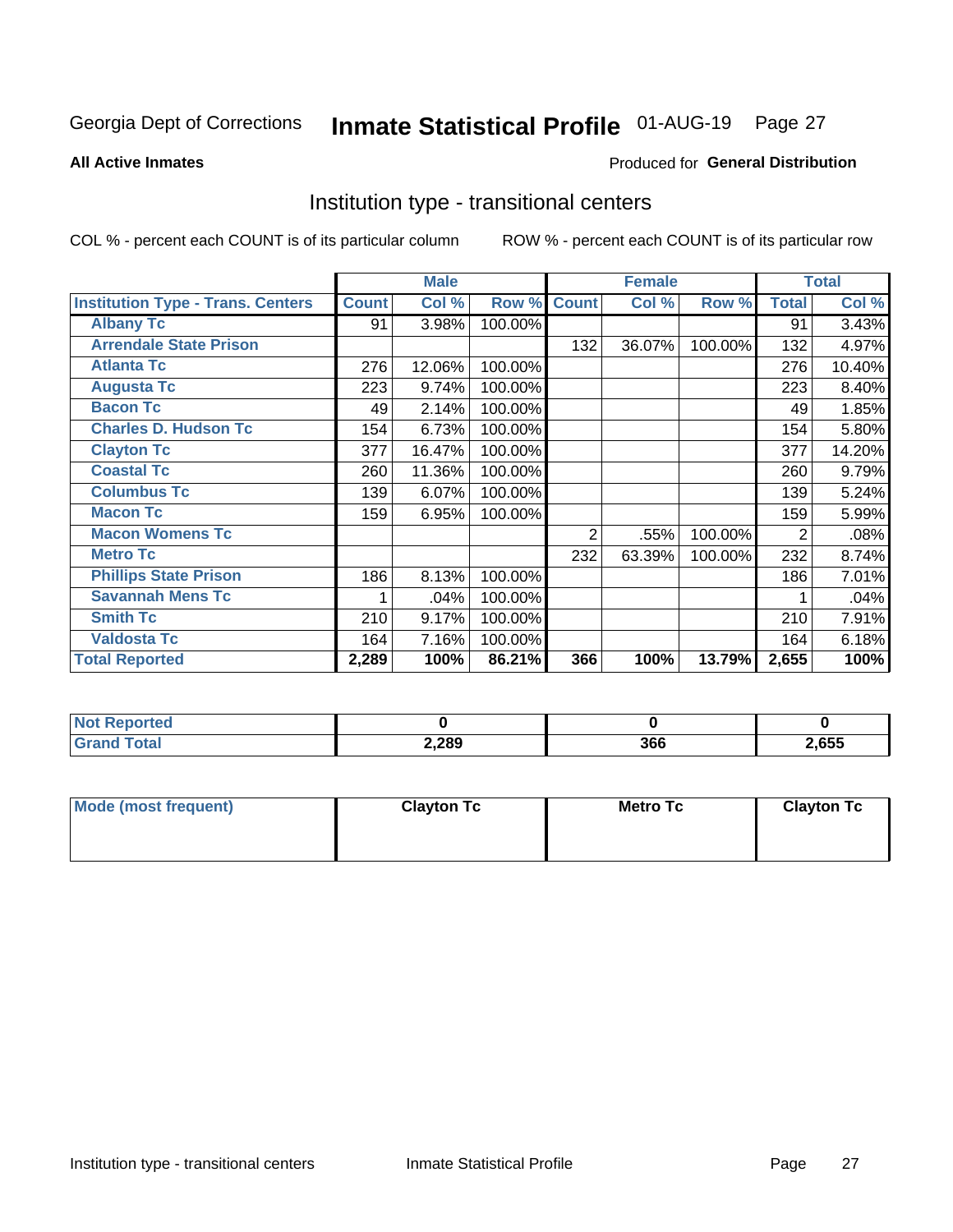# Inmate Statistical Profile 01-AUG-19 Page 28

#### **All Active Inmates**

#### Produced for General Distribution

### Institution type - county prisons

COL % - percent each COUNT is of its particular column

|                                          |                | <b>Male</b> |         |              | <b>Female</b> |       |                | <b>Total</b> |
|------------------------------------------|----------------|-------------|---------|--------------|---------------|-------|----------------|--------------|
| <b>Institution Type - County Prisons</b> | <b>Count</b>   | Col %       | Row %   | <b>Count</b> | Col %         | Row % | <b>Total</b>   | Col %        |
| <b>Adoc</b>                              | 9              | .18%        | 100.00% |              |               |       | 9              | .18%         |
| <b>Baldwin County Ci</b>                 | 1              | .02%        | 100.00% |              |               |       | 1              | .02%         |
| <b>Bulloch County Ci</b>                 | 133            | 2.68%       | 100.00% |              |               |       | 133            | 2.68%        |
| <b>Calhoun County Ci</b>                 | 1              | .02%        | 100.00% |              |               |       | 1              | .02%         |
| <b>Carroll County Ci</b>                 | 244            | 4.92%       | 100.00% |              |               |       | 244            | 4.92%        |
| <b>Chattooga County Ci</b>               | 1              | .02%        | 100.00% |              |               |       | 1              | .02%         |
| <b>Clarke County Ci</b>                  | 157            | 3.17%       | 100.00% |              |               |       | 157            | 3.17%        |
| <b>Clayton County Ci</b>                 | 259            | 5.22%       | 100.00% |              |               |       | 259            | 5.22%        |
| <b>Colquitt County Ci</b>                | 193            | 3.89%       | 100.00% |              |               |       | 193            | 3.89%        |
| <b>Coweta County Ci</b>                  | 231            | 4.66%       | 100.00% |              |               |       | 231            | 4.66%        |
| <b>Decatur County Ci</b>                 | 183            | 3.69%       | 100.00% |              |               |       | 183            | 3.69%        |
| <b>Effingham County Ci</b>               | 197            | 3.97%       | 100.00% |              |               |       | 197            | 3.97%        |
| <b>Floyd County Ci</b>                   | 439            | 8.86%       | 100.00% |              |               |       | 439            | 8.85%        |
| <b>Fulton County Ci</b>                  | 8              | .16%        | 100.00% |              |               |       | 8              | .16%         |
| <b>Gilmer County Ci</b>                  | $\overline{2}$ | .04%        | 100.00% |              |               |       | $\overline{2}$ | .04%         |
| <b>Grady County Ci</b>                   | $\overline{2}$ | .04%        | 100.00% |              |               |       | $\overline{2}$ | .04%         |
| <b>Gwinnett County Ci</b>                | 225            | 4.54%       | 100.00% |              |               |       | 225            | 4.54%        |
| <b>Hall County Ci</b>                    | 215            | 4.34%       | 100.00% |              |               |       | 215            | 4.34%        |
| <b>Hancock County Ci</b>                 | 1              | .02%        | 100.00% |              |               |       | 1              | .02%         |
| <b>Harris County Ci</b>                  | 155            | 3.13%       | 100.00% |              |               |       | 155            | 3.13%        |
| <b>Hart County Ci</b>                    | 4              | .08%        | 100.00% |              |               |       | 4              | .08%         |
| <b>Jackson County Ci</b>                 | 149            | 3.01%       | 100.00% |              |               |       | 149            | 3.01%        |
| Jefferson County Ci                      | 188            | 3.79%       | 100.00% |              |               |       | 188            | 3.79%        |
| <b>Meriwether County Ci</b>              | 3              | .06%        | 100.00% |              |               |       | 3              | .06%         |
| <b>Miller County Ci</b>                  | 1              | .02%        | 100.00% |              |               |       | $\mathbf{1}$   | .02%         |
| <b>Mitchell County Ci</b>                | 141            | 2.84%       | 100.00% |              |               |       | 141            | 2.84%        |
| <b>Morgan County Ci</b>                  | 1              | .02%        | 100.00% |              |               |       | 1              | .02%         |
| <b>Muscogee County Ci</b>                | 532            | 10.73%      | 100.00% |              |               |       | 532            | 10.73%       |
| <b>Richmond County Ci</b>                | 237            | 4.78%       | 100.00% |              |               |       | 237            | 4.78%        |
| <b>Screven County Ci</b>                 | 148            | 2.99%       | 100.00% |              |               |       | 148            | 2.99%        |
| <b>Spalding County Ci</b>                | 391            | 7.89%       | 100.00% |              |               |       | 391            | 7.89%        |
| <b>Stewart County Ci</b>                 | $\overline{2}$ | .04%        | 100.00% |              |               |       | $\overline{2}$ | .04%         |
| <b>Sumter County Ci</b>                  | 349            | 7.04%       | 100.00% |              |               |       | 349            | 7.04%        |
| <b>Terrell County Ci</b>                 | 141            | 2.84%       | 100.00% |              |               |       | 141            | 2.84%        |
| <b>Thomas County Ci</b>                  | 3              | .06%        | 100.00% |              |               |       | 3              | .06%         |
| <b>Tift County Ci</b>                    | 3              | .06%        | 100.00% |              |               |       | 3              | .06%         |
| <b>Upson County Ci</b>                   | 1              | .02%        | 100.00% |              |               |       | $\mathbf 1$    | .02%         |
| <b>Walker County Ci</b>                  | 3              | .06%        | 100.00% |              |               |       | $\mathfrak{S}$ | .06%         |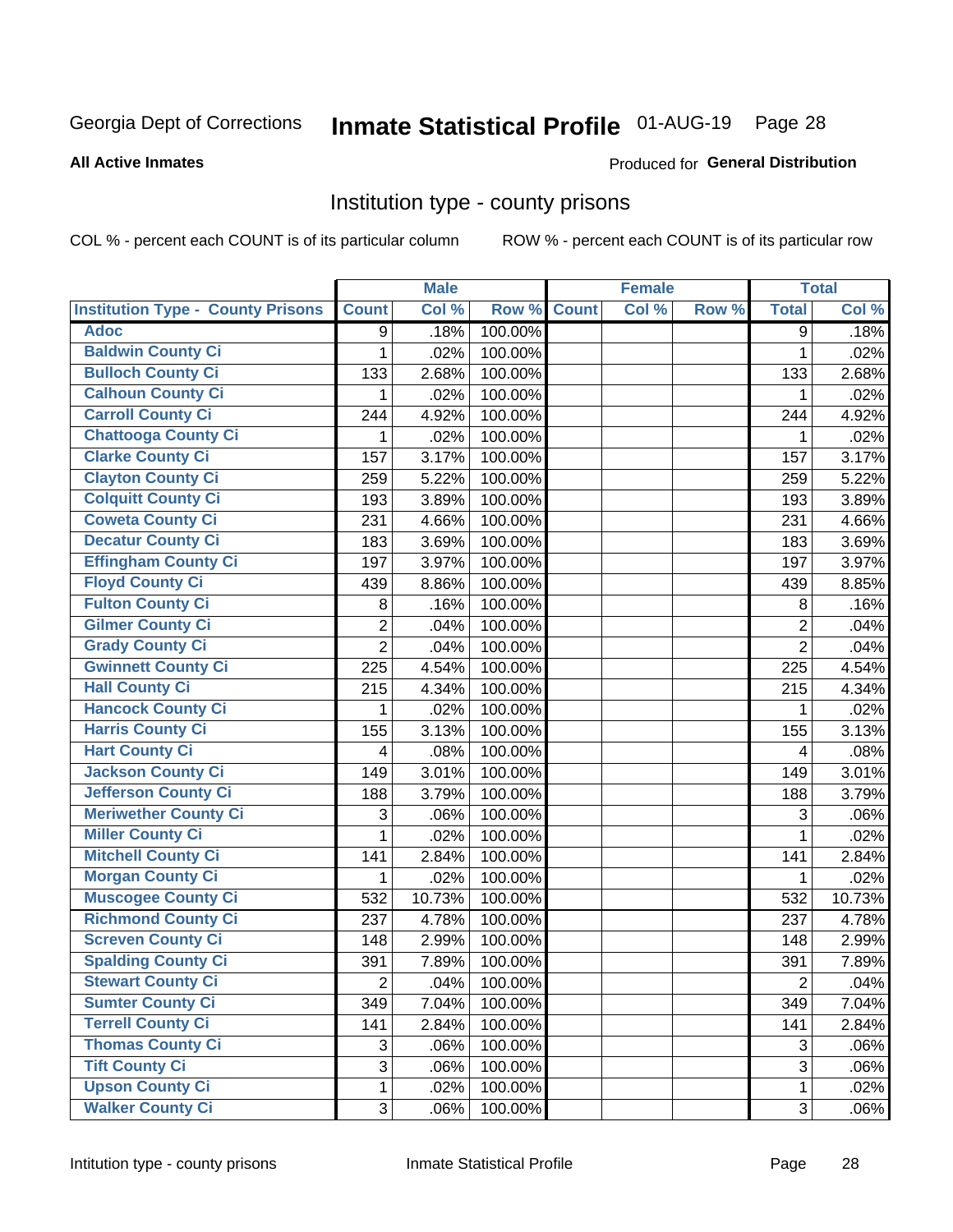# Inmate Statistical Profile 01-AUG-19 Page 29

**All Active Inmates** 

#### Produced for General Distribution

### Institution type - county prisons

COL % - percent each COUNT is of its particular column

|                                          |              | <b>Male</b> |                    | <b>Female</b> |         |       | <b>Total</b> |
|------------------------------------------|--------------|-------------|--------------------|---------------|---------|-------|--------------|
| <b>Institution Type - County Prisons</b> | <b>Count</b> | Col%        | <b>Row % Count</b> | Col%          | Row %   | Total | Col %        |
| <b>Walton County Ci</b>                  | ⌒            | $.04\%$     | 100.00%            |               |         |       | .04%         |
| <b>Wilkes County Ci</b>                  |              | $.04\%$     | 100.00%            |               |         |       | .04%         |
| <b>Womens Ci</b>                         |              |             |                    | 100.00%       | 100.00% |       | .02%         |
| <b>Total Reported</b>                    | 4.957        | 100%        | 99.98%             | 100%          | $.02\%$ | 4,958 | 100%         |

| <b>tea</b><br>$\cdots$<br>$\sim$ |                 |      |
|----------------------------------|-----------------|------|
| _____                            | 0EZ<br><b>.</b> | .958 |

| Mode (most frequent) | <b>Muscogee County Ci</b> | <b>Womens CilMuscogee County</b> |
|----------------------|---------------------------|----------------------------------|
|----------------------|---------------------------|----------------------------------|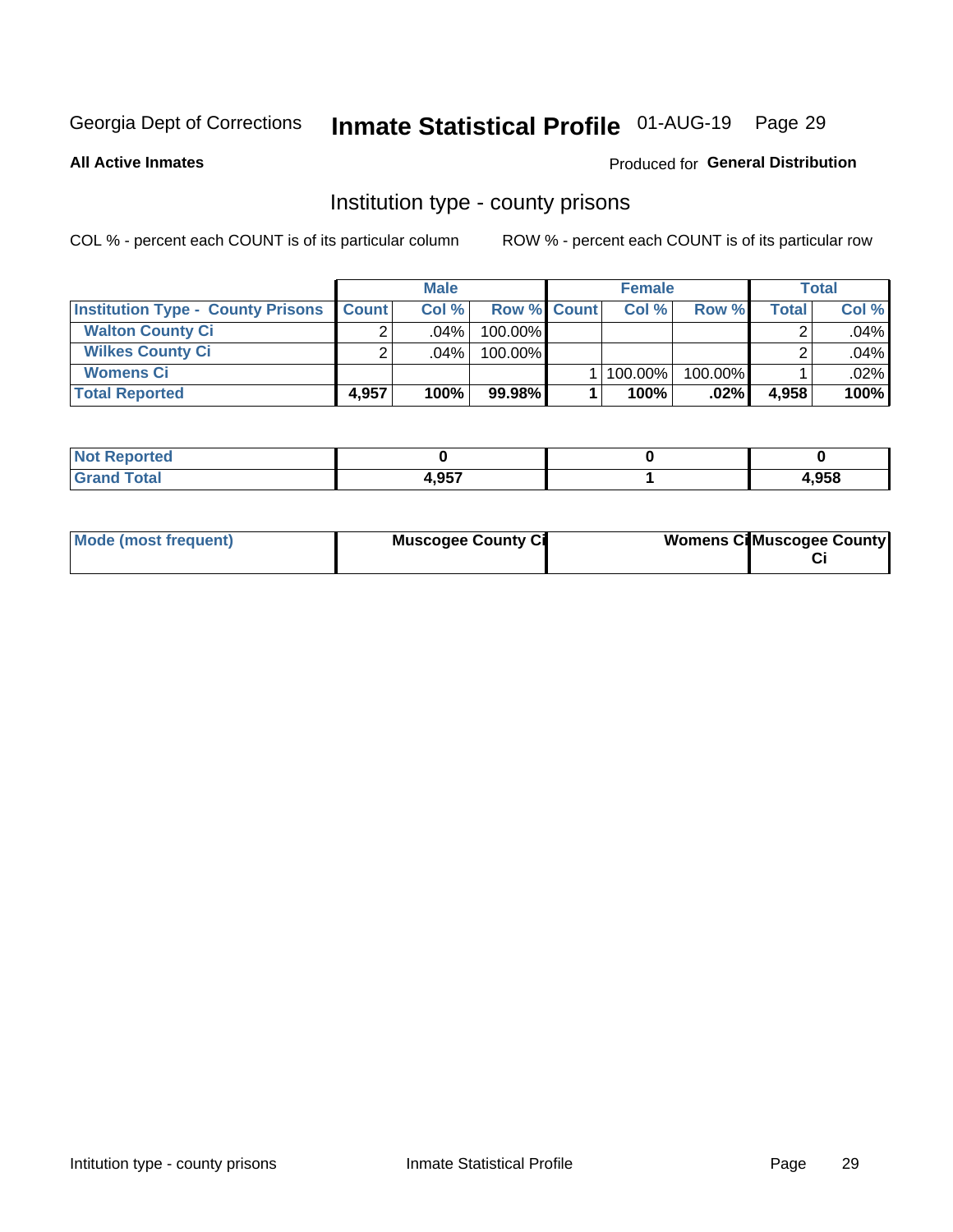# Inmate Statistical Profile 01-AUG-19 Page 30

#### **All Active Inmates**

#### **Produced for General Distribution**

### Institution type - state prisons

COL % - percent each COUNT is of its particular column

|                                         |              | <b>Male</b> |         |                | <b>Female</b> |         | <b>Total</b> |         |
|-----------------------------------------|--------------|-------------|---------|----------------|---------------|---------|--------------|---------|
| <b>Institution Type - State Prisons</b> | <b>Count</b> | Col %       | Row %   | <b>Count</b>   | Col %         | Row %   | <b>Total</b> | Col %   |
| <b>Arrendale State Prison</b>           | 1            | .01%        | .06%    | 1,653          | 44.58%        | 99.94%  | 1,654        | 4.18%   |
| <b>Augusta State Med. Prison</b>        | 1,201        | 3.35%       | 99.83%  | $\overline{2}$ | .05%          | .17%    | 1,203        | 3.04%   |
| <b>Autry State Prison</b>               | 1,633        | 4.55%       | 100.00% |                |               |         | 1,633        | 4.13%   |
| <b>Baldwin State Prison</b>             | 953          | 2.66%       | 100.00% |                |               |         | 953          | 2.41%   |
| <b>Burruss Correctional Training</b>    | 679          | 1.89%       | 100.00% |                |               |         | 679          | 1.72%   |
| <b>Ctr</b>                              |              |             |         |                |               |         |              |         |
| <b>Calhoun State Prison</b>             | 1,632        | 4.55%       | 100.00% |                |               |         | 1,632        | 4.13%   |
| <b>Central State Prison</b>             | 1,150        | 3.21%       | 100.00% |                |               |         | 1,150        | 2.91%   |
| <b>Chatham State Prison</b>             | 5            | .01%        | 100.00% |                |               |         | 5            | .01%    |
| <b>Coastal State Prison</b>             | 1,568        | 4.37%       | 100.00% |                |               |         | 1,568        | 3.96%   |
| <b>Dodge State Prison</b>               | 1,247        | 3.48%       | 100.00% |                |               |         | 1,247        | 3.15%   |
| <b>Dooly State Prison</b>               | 1,679        | 4.68%       | 100.00% |                |               |         | 1,679        | 4.24%   |
| <b>Emanuel Womens Facility</b>          |              |             |         | 413            | 11.14%        | 100.00% | 413          | 1.04%   |
| <b>Ga Diag Class Prison</b>             | 3,484        | 9.72%       | 99.97%  | 1.             | .03%          | .03%    | 3,485        | 8.81%   |
| <b>Ga State Prison</b>                  | 1,407        | 3.92%       | 100.00% |                |               |         | 1,407        | 3.56%   |
| <b>Hancock State Prison</b>             | 1,173        | 3.27%       | 100.00% |                |               |         | 1,173        | 2.96%   |
| <b>Hays State Prison</b>                | 1,047        | 2.92%       | 100.00% |                |               |         | 1,047        | 2.65%   |
| <b>Helms Facility</b>                   | 14           | .04%        | 46.67%  | 16             | .43%          | 53.33%  | 30           | .08%    |
| <b>Johnson State Prison</b>             | 1,548        | 4.32%       | 100.00% |                |               |         | 1,548        | 3.91%   |
| <b>Lee State Prison</b>                 | 752          | 2.10%       | 100.00% |                |               |         | 752          | 1.90%   |
| <b>Long Unit</b>                        | 212          | .59%        | 100.00% |                |               |         | 212          | .54%    |
| <b>Lowndes Unit</b>                     | 5            | .01%        | 100.00% |                |               |         | 5            | .01%    |
| <b>Macon State Prison</b>               | 1,697        | 4.73%       | 100.00% |                |               |         | 1,697        | 4.29%   |
| <b>Metro Reentry Facility</b>           | 305          | .85%        | 100.00% |                |               |         | 305          | .77%    |
| <b>Metro State Prison (W)</b>           |              |             |         | $\mathbf{1}$   | .03%          | 100.00% | 1            | $.01\%$ |
| <b>Montgomery State Prison</b>          | 424          | 1.18%       | 100.00% |                |               |         | 424          | 1.07%   |
| <b>Phillips State Prison</b>            | 1,051        | 2.93%       | 100.00% |                |               |         | 1,051        | 2.66%   |
| <b>Pulaski State Prison</b>             |              |             |         | 1,179          | 31.80%        | 100.00% | 1,179        | 2.98%   |
| <b>Putnam State Prison</b>              | $\mathbf{1}$ | .01%        | 100.00% |                |               |         | 1            | .01%    |
| <b>Rogers State Prison</b>              | 1,416        | 3.95%       | 100.00% |                |               |         | 1,416        | 3.58%   |
| <b>Rutledge State Prison</b>            | 609          | 1.70%       | 100.00% |                |               |         | 609          | 1.54%   |
| <b>Smith State Prison</b>               | 1,513        | 4.22%       | 100.00% |                |               |         | 1,513        | 3.82%   |
| <b>Telfair State Prison</b>             | 1,372        | 3.83%       | 100.00% |                |               |         | 1,372        | 3.47%   |
| <b>Valdosta State Prison</b>            | 773          | 2.16%       | 100.00% |                |               |         | 773          | 1.95%   |
| <b>Walker State Prison</b>              | 413          | 1.15%       | 100.00% |                |               |         | 413          | 1.04%   |
| <b>Ware State Prison</b>                | 1,507        | 4.20%       | 100.00% |                |               |         | 1,507        | 3.81%   |
| <b>Washington State Prison</b>          | 1,555        | 4.34%       | 100.00% |                |               |         | 1,555        | 3.93%   |
| <b>Wayne State Prison</b>               | 1            | .01%        | 100.00% |                |               |         | 1            | .01%    |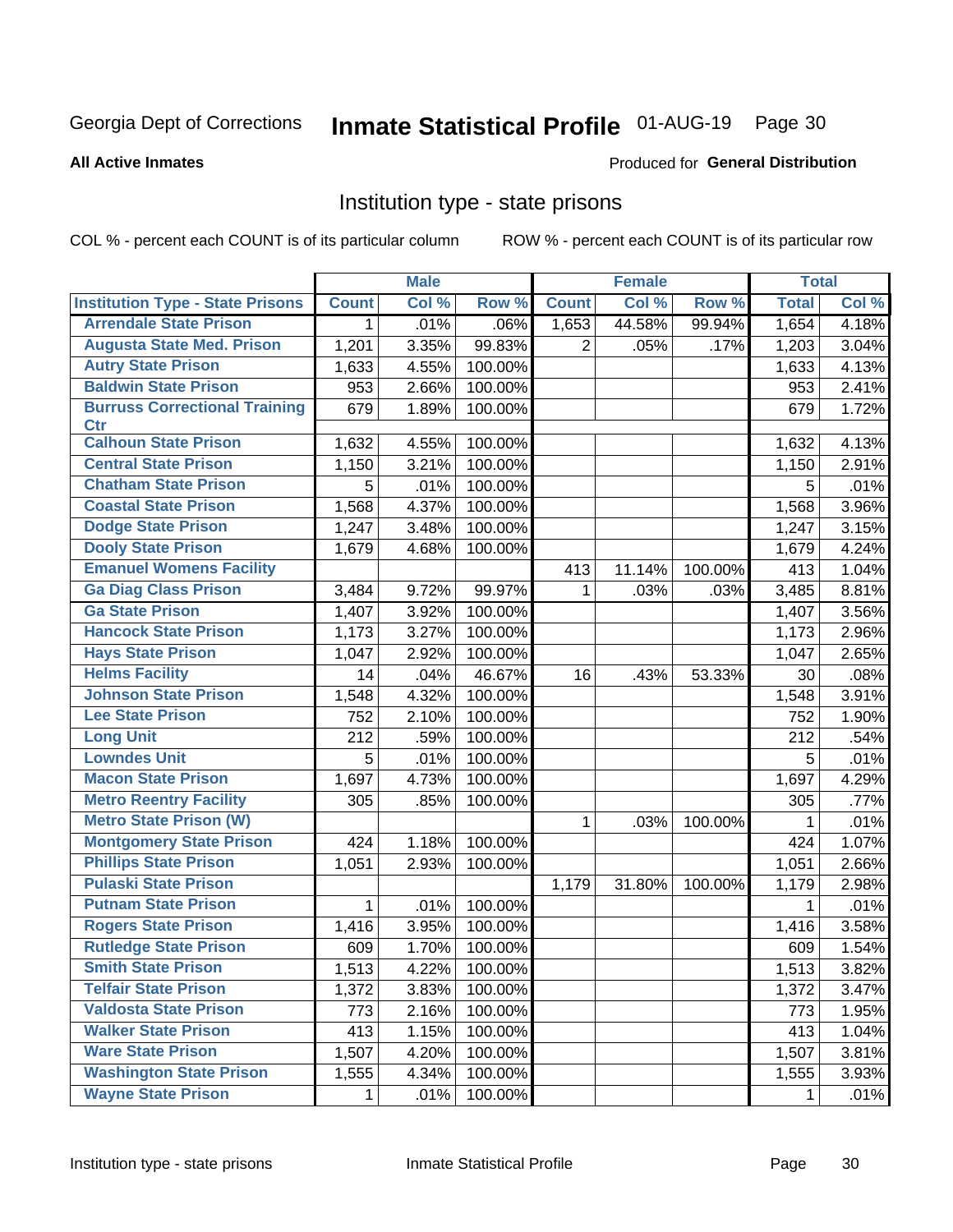# Inmate Statistical Profile 01-AUG-19 Page 31

**All Active Inmates** 

#### **Produced for General Distribution**

### Institution type - state prisons

COL % - percent each COUNT is of its particular column

|                                         | <b>Male</b>                 |        |                               |              | <b>Female</b> | <b>Total</b>                          |        |       |
|-----------------------------------------|-----------------------------|--------|-------------------------------|--------------|---------------|---------------------------------------|--------|-------|
| <b>Institution Type - State Prisons</b> | <b>Count</b>                | Col %  | Row %                         | <b>Count</b> | Col %         | Row %                                 | Total  | Col % |
| <b>Whitworth Women'S Facility</b>       |                             |        |                               | 443          | 11.95%        | 100.00%                               | 443    | 1.12% |
| <b>Wilcox State Prison</b>              | .827                        | 5.10%  | 100.00%                       |              |               |                                       | 1,827  | 4.62% |
| <b>Total Reported</b>                   | 35,854                      | 100%   | 90.63%                        | 3,708        | 100%          | $9.37\%$                              | 39,562 | 100%  |
| <b>Not Reported</b>                     |                             | 0      |                               |              | 0             |                                       | 0      |       |
| <b>Grand Total</b>                      |                             | 35,854 |                               | 3,708        |               |                                       | 39,562 |       |
| <b>Mode (most frequent)</b>             | <b>Ga Diag Class Prison</b> |        | <b>Arrendale State Prison</b> |              |               | <b>Ga Diag Class</b><br><b>Prison</b> |        |       |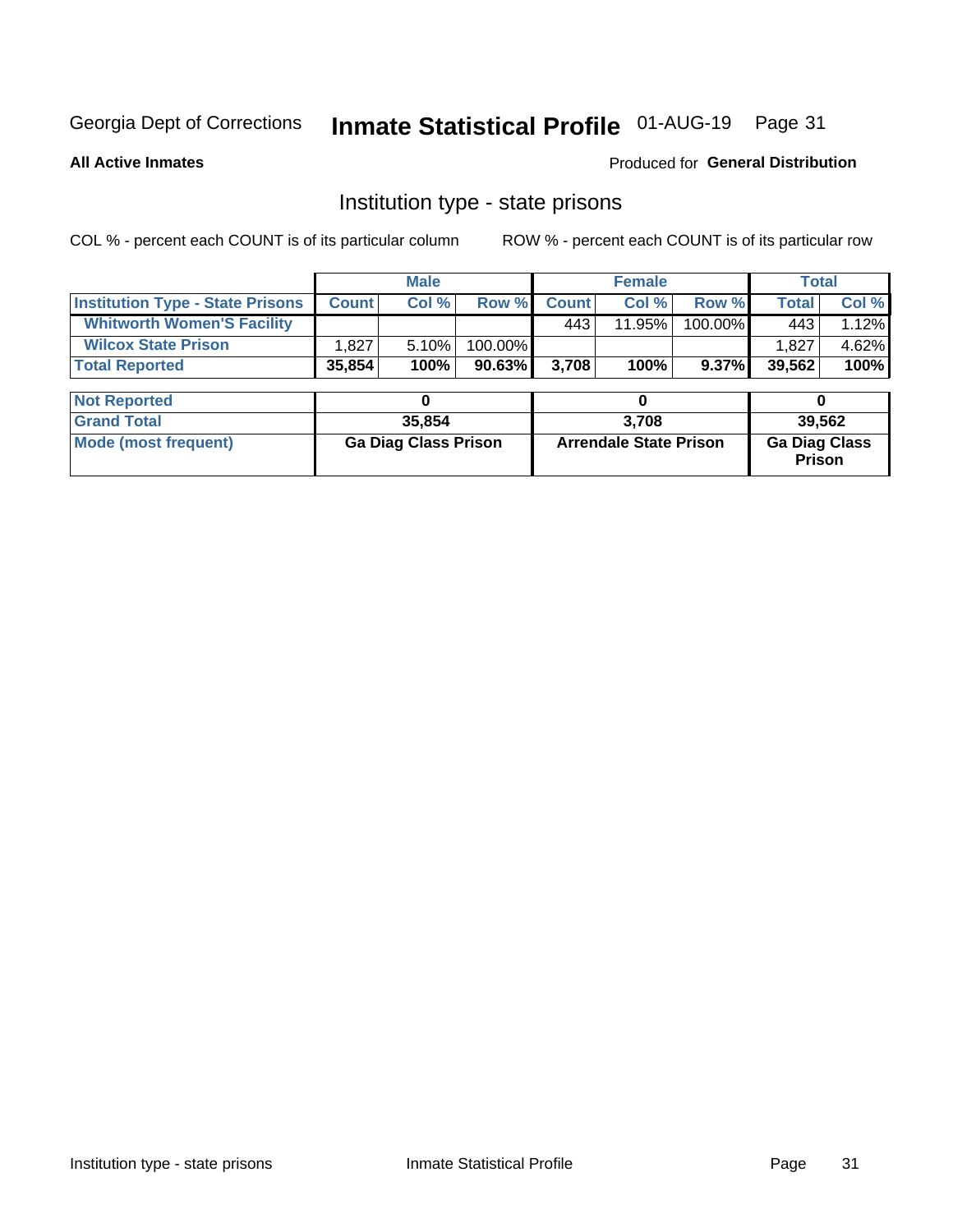# Inmate Statistical Profile 01-AUG-19 Page 32

**All Active Inmates** 

#### Produced for General Distribution

### Institution type - private prisons

COL % - percent each COUNT is of its particular column

|                                           |                    | <b>Male</b> |                    | <b>Female</b> |       |       | <b>Total</b> |
|-------------------------------------------|--------------------|-------------|--------------------|---------------|-------|-------|--------------|
| <b>Institution Type - Private Prisons</b> | <b>Count</b>       | Col %       | <b>Row % Count</b> | Col %         | Row % | Total | Col %        |
| <b>Coffee Corr Facility</b>               | 2.675              | 33.34%      | 100.00%            |               |       | 2,675 | 33.34%       |
| <b>Jenkins Corr Facility</b>              | $.159$ $^{\prime}$ | 14.45%      | $100.00\%$         |               |       | 1,159 | 14.45%       |
| <b>Riverbend Corr Facility</b>            | 1.529              | 19.06%      | 100.00%            |               |       | 1,529 | 19.06%       |
| <b>Wheeler Corr Facility</b>              | 2,660              | 33.15%      | 100.00%            |               |       | 2,660 | 33.15%       |
| <b>Total Reported</b>                     | 8,023              | 100%        | 100%               |               | %     | 8,023 | 100%         |

| <b>Not Reported</b> |       |       |
|---------------------|-------|-------|
| <b>Total</b>        | 8,023 | 8,023 |

| Mode (most frequent) | <b>Coffee Corr Facility</b> | <b>Null</b> | <b>Coffee Corr</b><br><b>Facility</b> |
|----------------------|-----------------------------|-------------|---------------------------------------|
|----------------------|-----------------------------|-------------|---------------------------------------|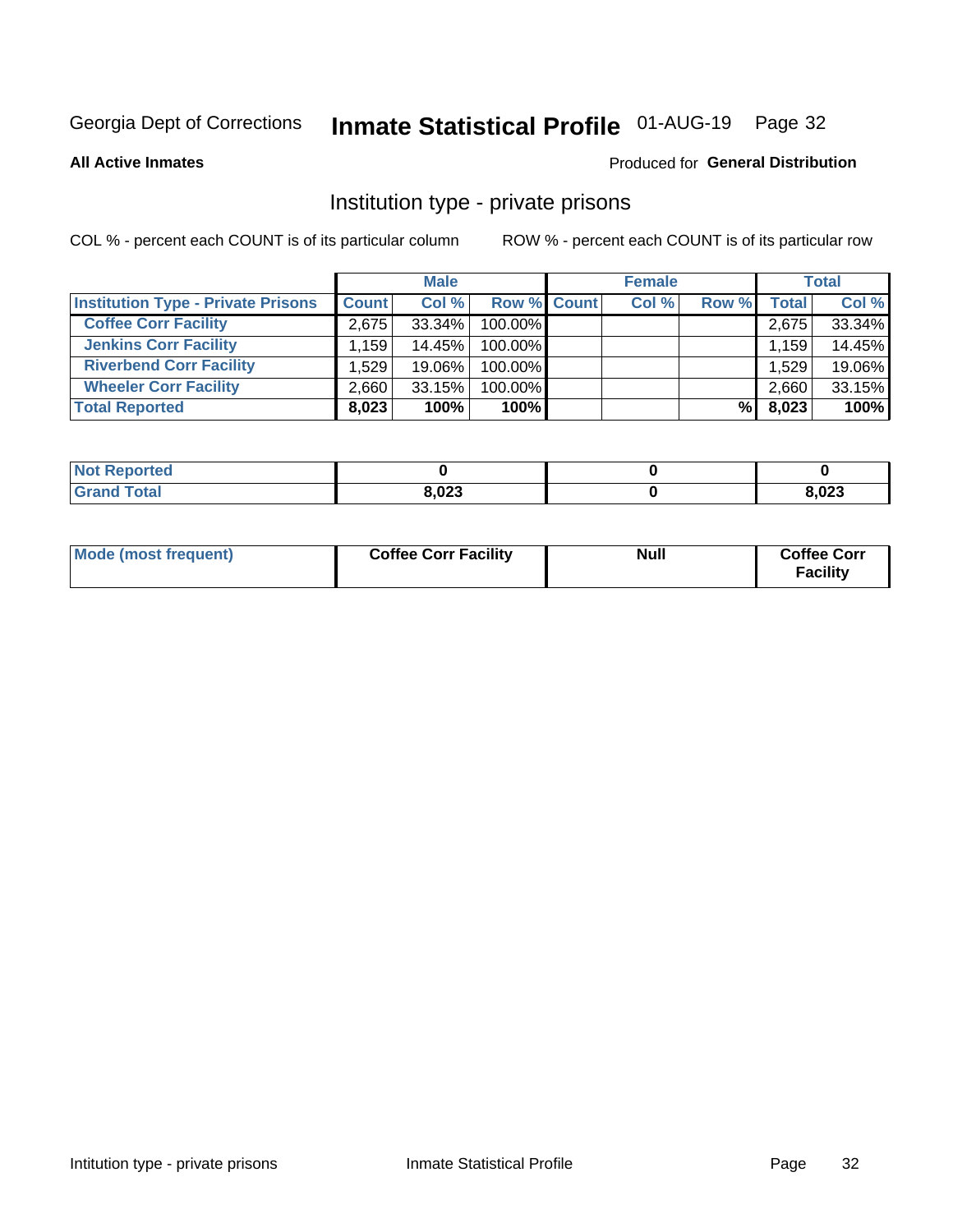# Inmate Statistical Profile 01-AUG-19 Page 33

**All Active Inmates** 

#### Produced for General Distribution

### Institution type - inmate boot camp

COL % - percent each COUNT is of its particular column

|                                      |              | <b>Male</b> |             | <b>Female</b> |             | Total |
|--------------------------------------|--------------|-------------|-------------|---------------|-------------|-------|
| <b>Institution Type - Boot Camps</b> | <b>Count</b> | Col %       | Row % Count | Col%          | Row % Total | Col % |
| <b>Total Rported</b>                 |              |             |             |               |             |       |

| <b>Not Reported</b>            |  |  |
|--------------------------------|--|--|
| <b>Total</b><br>C <sub>r</sub> |  |  |

| Mod<br>uamo | Nul.<br>$- - - - - -$ | <b>Null</b> | . .<br>uu.<br>------ |
|-------------|-----------------------|-------------|----------------------|
|             |                       |             |                      |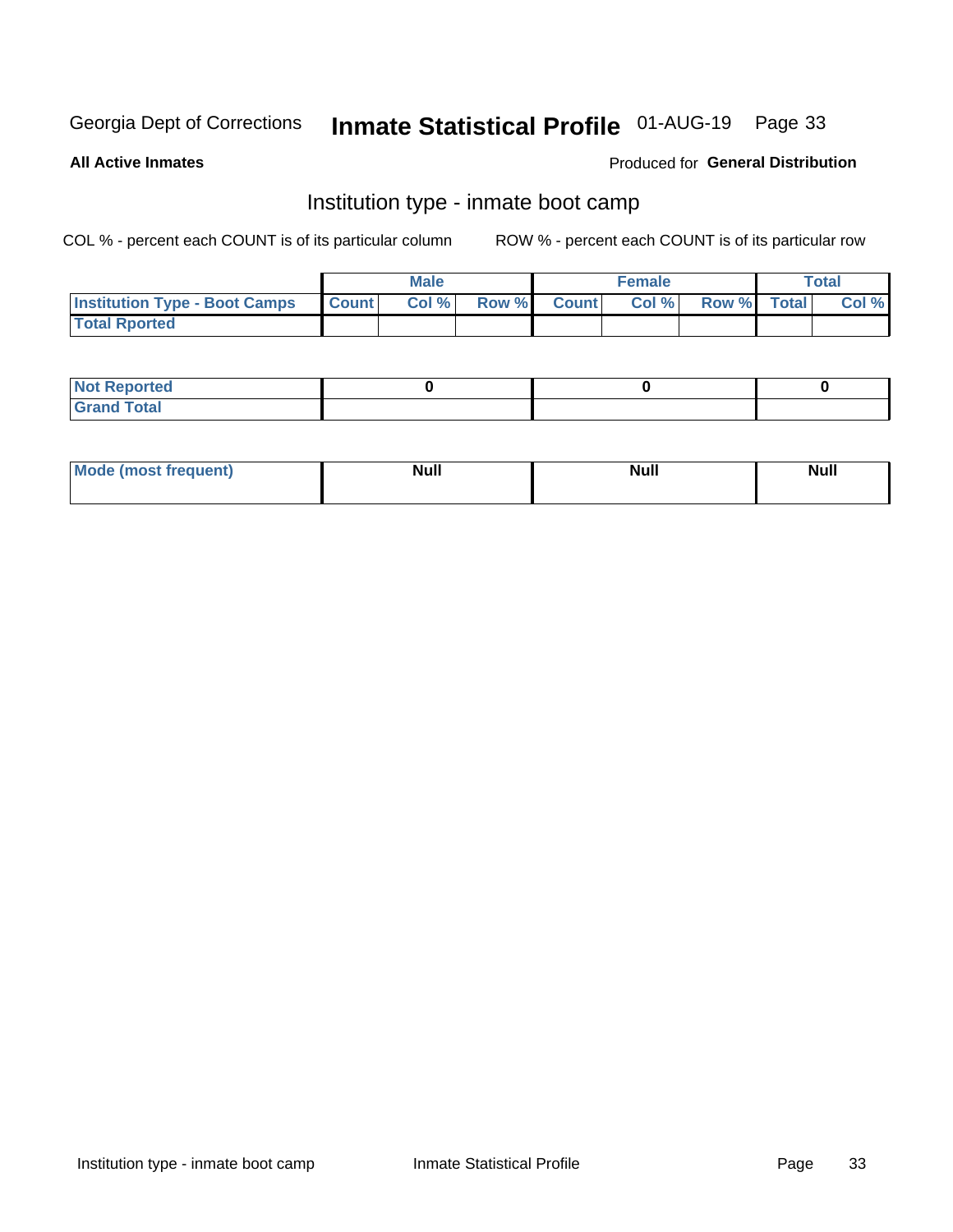# Inmate Statistical Profile 01-AUG-19 Page 34

#### **All Active Inmates**

#### **Produced for General Distribution**

### Number of disciplinary reports

COL % - percent each COUNT is of its particular column

|                                       |              | <b>Male</b> |             |       | <b>Female</b> |        |        | <b>Total</b> |
|---------------------------------------|--------------|-------------|-------------|-------|---------------|--------|--------|--------------|
| <b>Number of Disciplinary Reports</b> | <b>Count</b> | Col %       | Row % Count |       | Col %         | Row %  | Total  | Col %        |
| $\bf{0}$                              | 24,465       | 47.73%      | 89.67%      | 2,818 | 70.66%        | 10.33% | 27,283 | 49.38%       |
|                                       | 6,382        | 12.45%      | 93.77%      | 424   | 10.63%        | 6.23%  | 6,806  | 12.32%       |
| $\mathbf{2}$                          | 3,615        | 7.05%       | 95.33%      | 177   | 4.44%         | 4.67%  | 3,792  | 6.86%        |
| 3                                     | 2,541        | 4.96%       | 95.89%      | 109   | 2.73%         | 4.11%  | 2,650  | 4.80%        |
|                                       | .851         | 3.61%       | 96.61%      | 65    | 1.63%         | 3.39%  | 1,916  | 3.47%        |
| 5                                     | .469         | 2.87%       | 96.96%      | 46    | 1.15%         | 3.04%  | 1,515  | 2.74%        |
| <b>More Than 5</b>                    | 10,935       | 21.33%      | 96.91%      | 349   | 8.75%         | 3.09%  | 11,284 | 20.43%       |
| <b>Total Reported</b>                 | 51,258       | 100%        | 92.78%      | 3,988 | 100%          | 7.22%  | 55,246 | 100%         |

| orted<br>NOT. |        |       |        |
|---------------|--------|-------|--------|
| Total         | 51,258 | 3,988 | 55,246 |

| Mean (average)       | 1.97 | 4.51 |
|----------------------|------|------|
| Median (middle)      |      |      |
| Mode (most frequent) |      |      |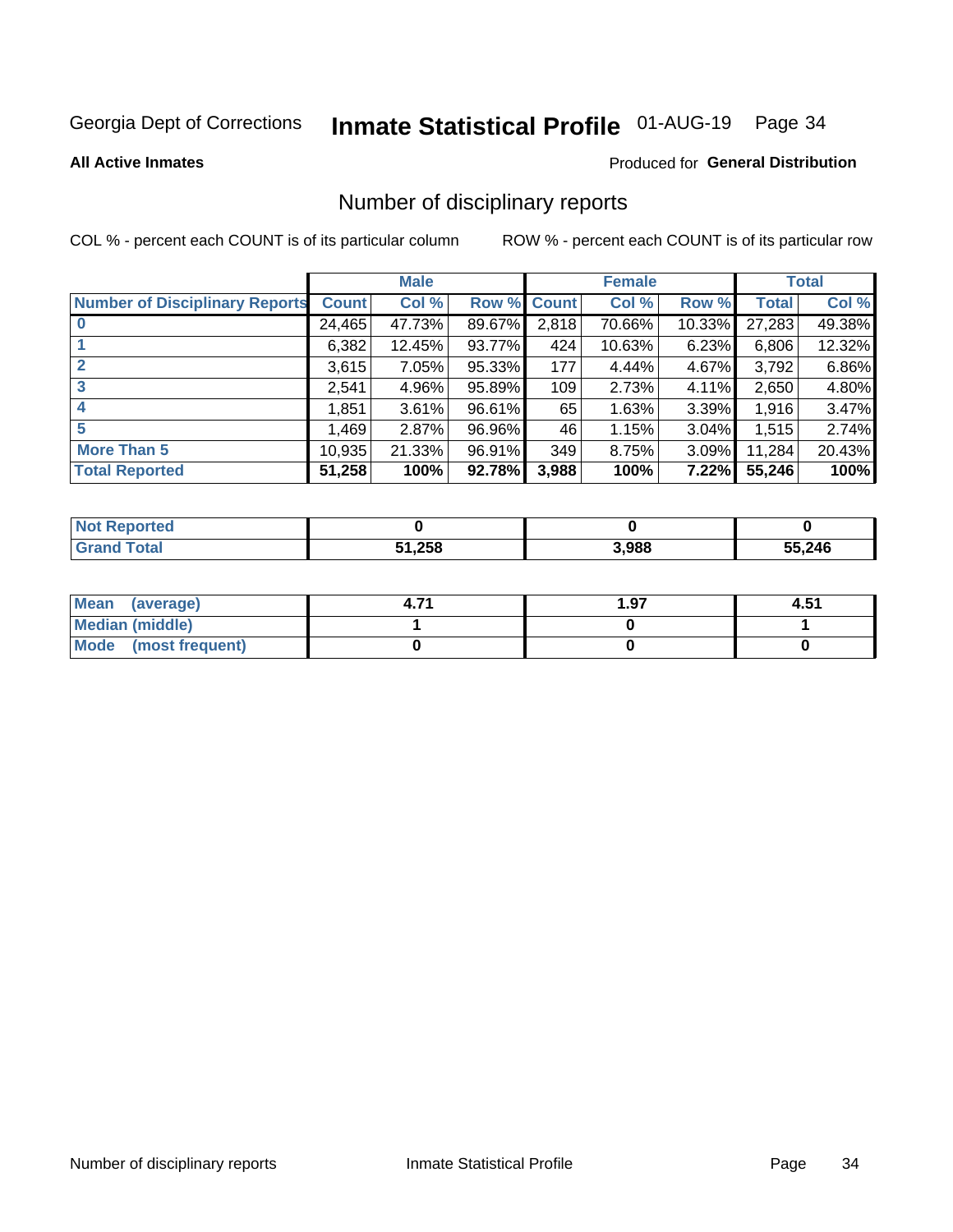# Inmate Statistical Profile 01-AUG-19 Page 35

#### **All Active Inmates**

#### **Produced for General Distribution**

### Number of transfers

COL % - percent each COUNT is of its particular column

|                            |         | <b>Male</b> |             |       | <b>Female</b> |          |              | <b>Total</b> |
|----------------------------|---------|-------------|-------------|-------|---------------|----------|--------------|--------------|
| <b>Number of Transfers</b> | Count l | Col %       | Row % Count |       | Col %         | Row %    | <b>Total</b> | Col %        |
|                            | 4,646   | $9.06\%$    | 84.50%      | 852   | 21.36%        | 15.50%   | 5,498        | 9.95%        |
|                            | 15,771  | 30.77%      | 90.26%      | 1,702 | 42.68%        | $9.74\%$ | 17,473       | 31.63%       |
| $\mathbf{2}$               | 7,889   | 15.39%      | 91.01%      | 779   | 19.53%        | 8.99%    | 8,668        | 15.69%       |
| 3                          | 5,418   | 10.57%      | 95.45%      | 258   | 6.47%         | 4.55%    | 5,676        | 10.27%       |
|                            | 3,571   | 6.97%       | 96.41%      | 133   | 3.34%         | $3.59\%$ | 3,704        | 6.70%        |
| 5                          | 2,543   | 4.96%       | 97.02%      | 78    | 1.96%         | 2.98%    | 2,621        | 4.74%        |
| <b>More Than 5</b>         | 11,420  | 22.28%      | 98.40%      | 186   | 4.66%         | $1.60\%$ | 11,606       | 21.01%       |
| <b>Total Reported</b>      | 51,258  | 100%        | 92.78%      | 3,988 | 100%          | $7.22\%$ | 55,246       | 100%         |

| <b>Not Reported</b> |        |       |        |
|---------------------|--------|-------|--------|
| <b>Total</b>        | 51,258 | 3,988 | 55,246 |

| Mean (average)       | 4.16 | I.65 | 3.98 |
|----------------------|------|------|------|
| Median (middle)      |      |      |      |
| Mode (most frequent) |      |      |      |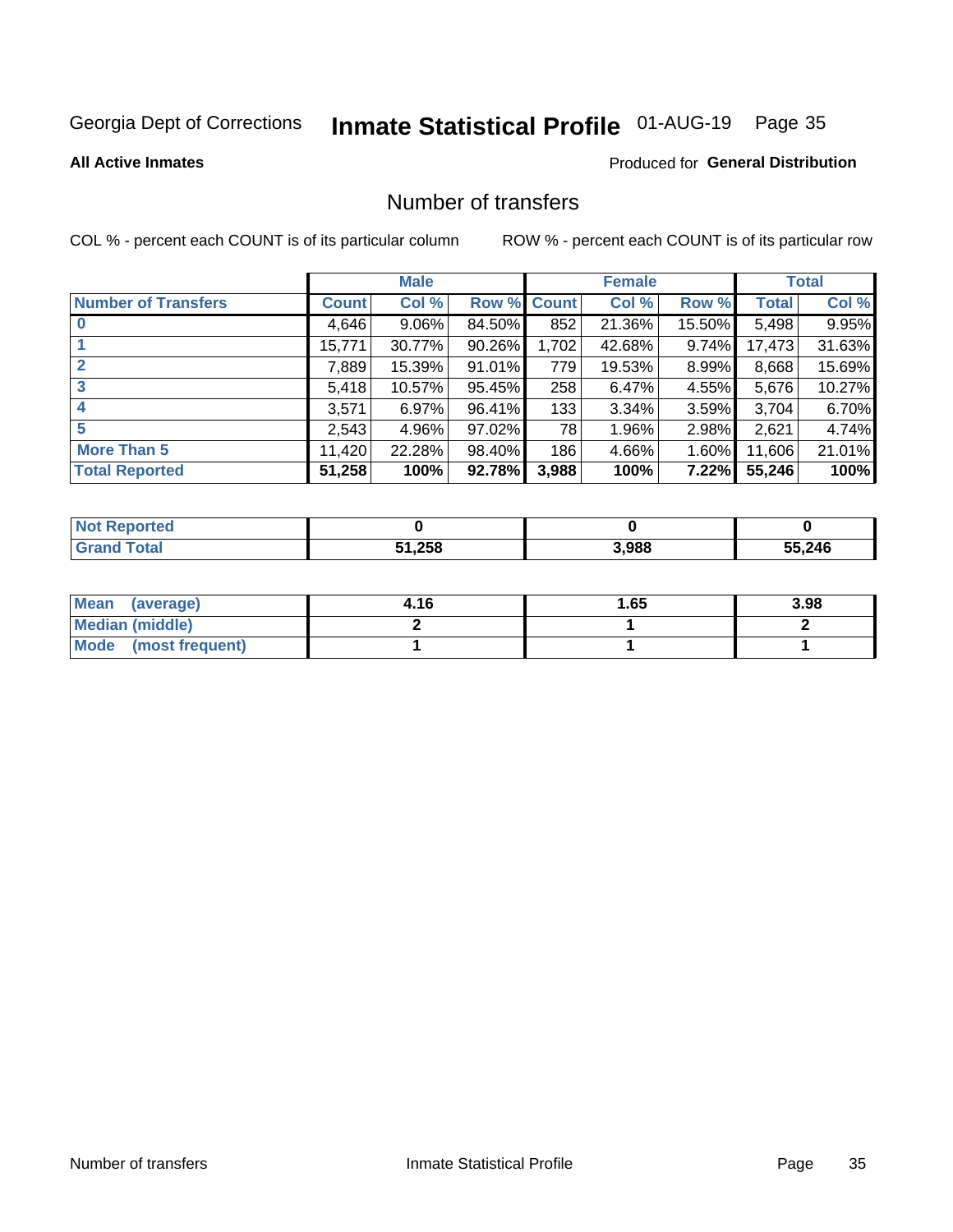# Inmate Statistical Profile 01-AUG-19 Page 36

**All Active Inmates** 

#### Produced for General Distribution

# Number of escapes

COL % - percent each COUNT is of its particular column

|                          |              | <b>Male</b> |             |       | <b>Female</b> |          |        | <b>Total</b> |
|--------------------------|--------------|-------------|-------------|-------|---------------|----------|--------|--------------|
| <b>Number of Escapes</b> | <b>Count</b> | Col %       | Row % Count |       | Col %         | Row %    | Total  | Col %        |
|                          | 50,682       | 98.88%      | 92.73%      | 3,974 | 99.65%        | $7.27\%$ | 54,656 | 98.93%       |
|                          | 549          | 1.07%       | $97.51\%$   | 14    | 0.35%         | 2.49%    | 563    | 1.02%        |
|                          | 23           | 0.04%       | 100.00%     |       |               |          | 23     | 0.04%        |
|                          | 3            | 0.01%       | 100.00%     |       |               |          | 3      | 0.01%        |
|                          |              | 0.01%       | 100.00%     |       |               |          |        | 0.01%        |
| <b>Total Reported</b>    | 51,258       | 100%        | 92.78%      | 3,988 | 100%          | 7.22%    | 55,246 | 100.0%       |

| rteo |        |       |        |
|------|--------|-------|--------|
|      | 51,258 | 3,988 | 55,246 |

| Mean (average)       |  | ו ש. |
|----------------------|--|------|
| Median (middle)      |  |      |
| Mode (most frequent) |  |      |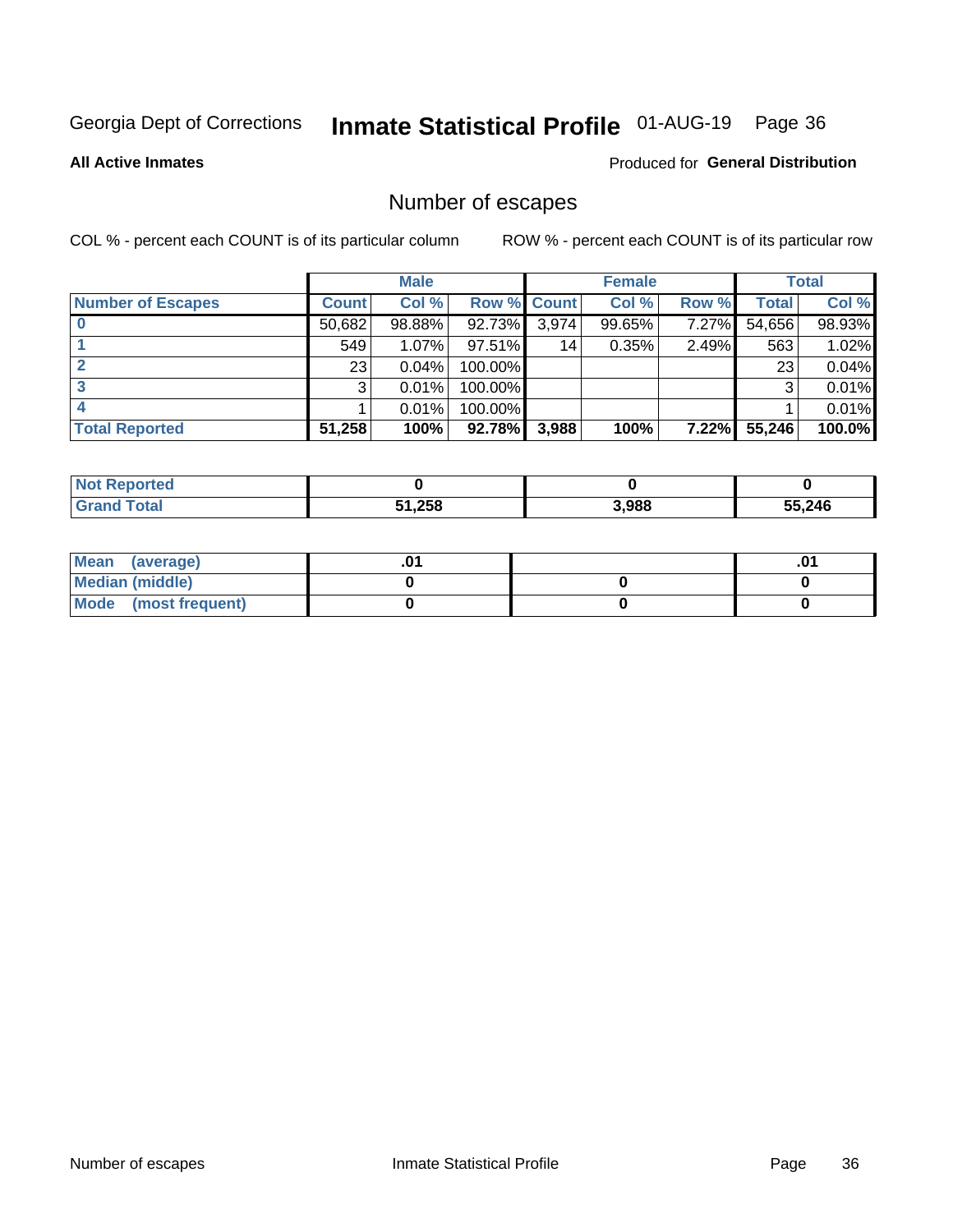# Inmate Statistical Profile 01-AUG-19 Page 37

**All Active Inmates** 

#### Produced for General Distribution

# Split sentences - Probation to follow

COL % - percent each COUNT is of its particular column

|                            |              | <b>Male</b> |                 |     | <b>Female</b> |          |              | <b>Total</b> |
|----------------------------|--------------|-------------|-----------------|-----|---------------|----------|--------------|--------------|
| <b>Probation to follow</b> | <b>Count</b> | Col%        | Row % Count     |     | Col %         | Row %    | Total        | Col %        |
| <b>Yes</b>                 | 38.593       | 75.29%      | $92.56\%$ 3.100 |     | 77.73%        | $7.44\%$ | 41,693       | 75.47%       |
| <b>No</b>                  | 12,665       | 24.71%      | 93.45%          | 888 | 22.27%        | $6.55\%$ | 13,553       | 24.53%       |
| <b>Total Reported</b>      | 51,258       | 100%        | 92.78% 3,988    |     | 100%          |          | 7.22% 55,246 | 100%         |

|  |  | 950 ו<br>zoc | 3.988 | 246<br>᠇៴ |
|--|--|--------------|-------|-----------|
|--|--|--------------|-------|-----------|

| M <sub>o</sub><br>requent)<br>'es<br>res<br>$\sim$<br>$ -$ |
|------------------------------------------------------------|
|------------------------------------------------------------|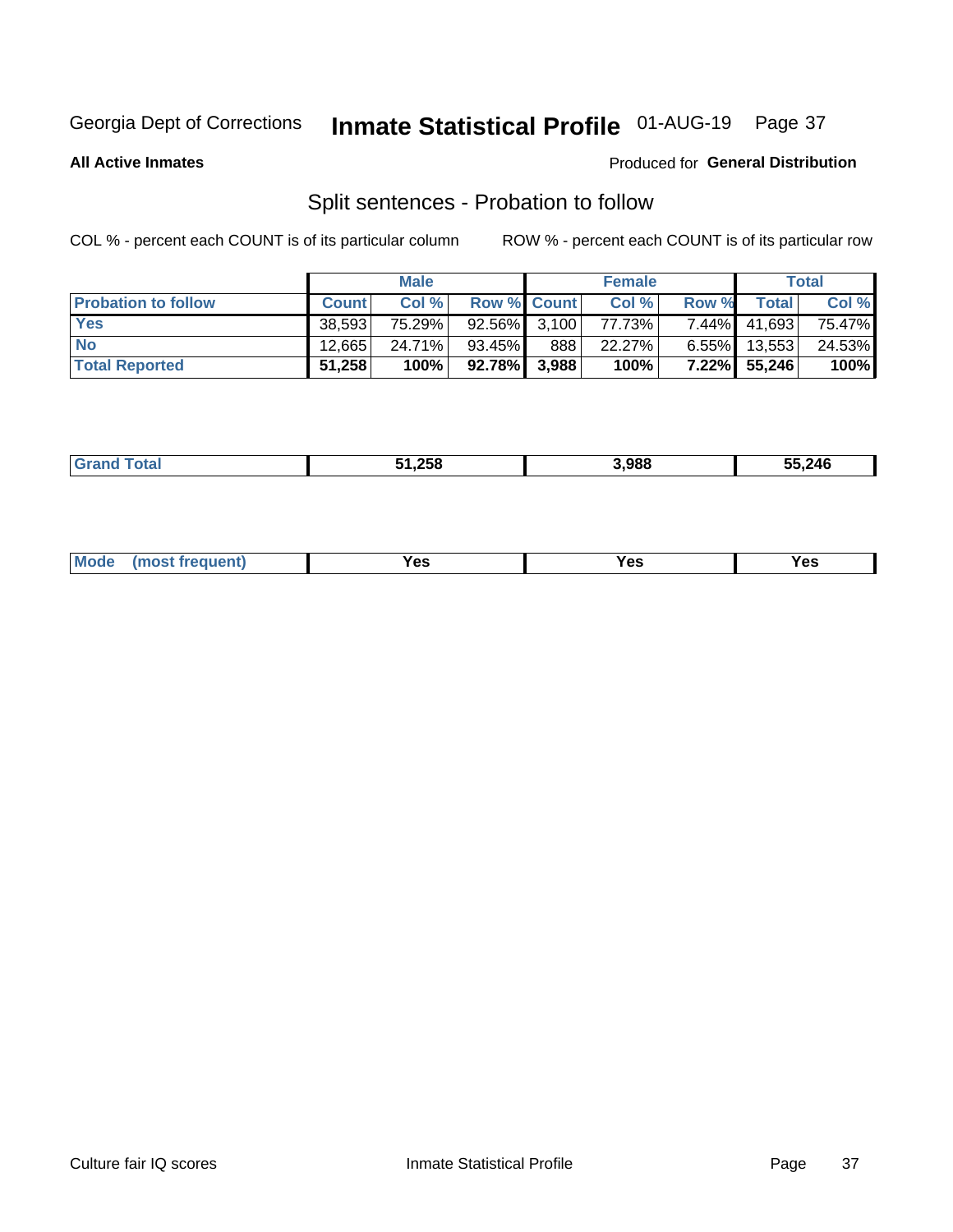# Inmate Statistical Profile 01-AUG-19 Page 38

**All Active Inmates** 

#### Produced for General Distribution

### Probable future release type of still active inmates

COL % - percent each COUNT is of its particular column

|                                         |              | <b>Male</b> |                    |     | <b>Female</b> |       | <b>Total</b> |        |
|-----------------------------------------|--------------|-------------|--------------------|-----|---------------|-------|--------------|--------|
| <b>Probable Future Release Type</b>     | <b>Count</b> | Col %       | <b>Row % Count</b> |     | Col %         | Row % | <b>Total</b> | Col %  |
| <b>Paroled with probation to follow</b> | 20,648       | 42.06%      | 91.18% 1,998       |     | 50.80%        | 8.82% | 22,646       | 42.71% |
| Paroled w/o probation to follow         | 5,732        | 11.68%      | 91.81%             | 511 | 12.99%        | 8.19% | 6,243        | 11.77% |
| <b>Maxout with probation to follow</b>  | 14,904       | 30.36%      | 93.55% 1.027       |     | 26.11%        | 6.45% | 15,931       | 30.04% |
| <b>Maxout w/o probation to follow</b>   | 2,109        | 4.30%       | 92.78%             | 164 | 4.17%         | 7.22% | 2,273        | 4.29%  |
| Life, LWOP or death sentence            | 5,702        | 11.61%      | 96.07%             | 233 | 5.92%         | 3.93% | 5,935        | 11.19% |
| <b>Total Reported</b>                   | 49,095       | 100%        | $92.58\%$ 3,933    |     | 100%          | 7.42% | 53,028       | 100%   |

| ased                  |        |       |        |
|-----------------------|--------|-------|--------|
| $f \wedge f \wedge f$ | 49,095 | 3.933 | 53,028 |

| <b>Mode (most frequent)</b> | <b>PAR with PROB follow</b> | <b>PAR with PROB follow</b> | <b>PAR with PROB</b> |
|-----------------------------|-----------------------------|-----------------------------|----------------------|
|                             |                             |                             | follow               |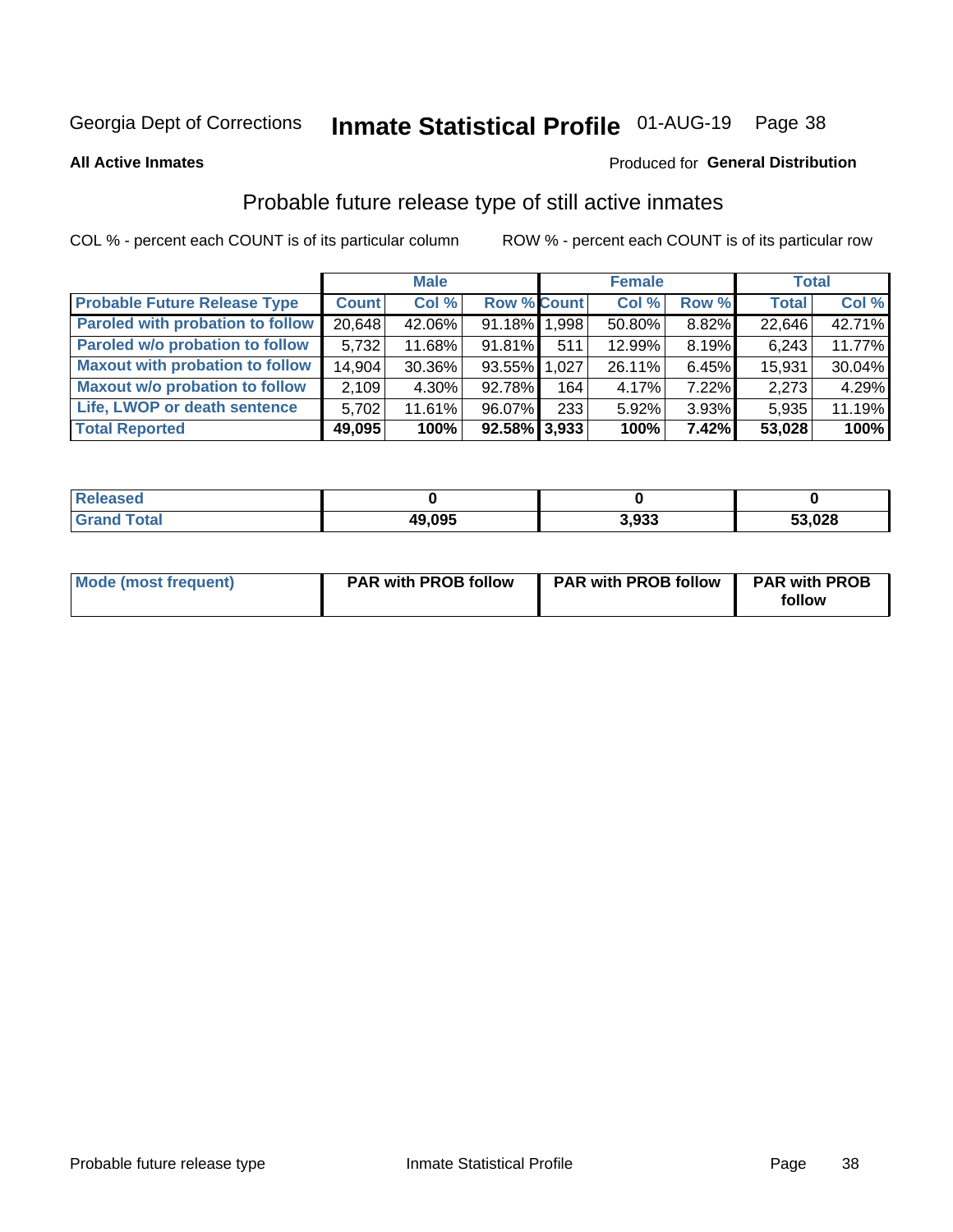### **All Active Inmates**

### **Produced for General Distribution**

# Time served in current (or last) institution

COL % - percent each COUNT is of its particular column

|                            |              | <b>Male</b> |        |              | <b>Female</b> |        |              | <b>Total</b> |
|----------------------------|--------------|-------------|--------|--------------|---------------|--------|--------------|--------------|
| <b>Time In Institution</b> | <b>Count</b> | Col %       | Row %  | <b>Count</b> | Col %         | Row %  | <b>Total</b> | Col %        |
| 0 to 3 months              | 12,958       | 25.28%      | 91.99% | 1,128        | 28.28%        | 8.01%  | 14,086       | 25.50%       |
| 3.01 to 6 months           | 8,312        | 16.22%      | 92.62% | 662          | 16.60%        | 7.38%  | 8,974        | 16.24%       |
| 6.01 to 9 months           | 4,682        | 9.13%       | 92.37% | 387          | 9.70%         | 7.63%  | 5,069        | 9.18%        |
| 9.01 to 12 months          | 4,010        | 7.82%       | 92.61% | 320          | 8.02%         | 7.39%  | 4,330        | 7.84%        |
| <b>12.01 to 18 months</b>  | 5,658        | 11.04%      | 92.88% | 434          | 10.88%        | 7.12%  | 6,092        | 11.03%       |
| <b>18.01 to 24 months</b>  | 3,481        | 6.79%       | 94.39% | 207          | 5.19%         | 5.61%  | 3,688        | 6.68%        |
| 2.01 to 3 years            | 4,090        | 7.98%       | 94.28% | 248          | 6.22%         | 5.72%  | 4,338        | 7.85%        |
| 3.01 to 4 years            | 2,577        | 5.03%       | 94.57% | 148          | 3.71%         | 5.43%  | 2,725        | 4.93%        |
| 4.01 to 5 years            | 1,831        | 3.57%       | 94.72% | 102          | 2.56%         | 5.28%  | 1,933        | 3.50%        |
| 5.01 to 6 years            | 1,020        | 1.99%       | 94.01% | 65           | 1.63%         | 5.99%  | 1,085        | 1.96%        |
| 6.01 to 7 years            | 629          | 1.23%       | 91.03% | 62           | 1.55%         | 8.97%  | 691          | 1.25%        |
| 7.01 to 8 years            | 489          | 0.95%       | 93.14% | 36           | 0.90%         | 6.86%  | 525          | 0.95%        |
| $8.01$ to 9 years          | 337          | 0.66%       | 79.48% | 87           | 2.18%         | 20.52% | 424          | 0.77%        |
| 9.01 to 10 years           | 219          | 0.43%       | 90.50% | 23           | 0.58%         | 9.50%  | 242          | 0.44%        |
| Over 10 years              | 965          | 1.88%       | 92.43% | 79           | 1.98%         | 7.57%  | 1,044        | 1.89%        |
| <b>Total Reported</b>      | 51,258       | 100%        | 92.78% | 3,988        | 100%          | 7.22%  | 55,246       | 100.0%       |

| rreo<br>INOT I |        |       |        |
|----------------|--------|-------|--------|
|                | 51,258 | 3.988 | 55,246 |

| <b>Mean</b><br>(average) | 25 months | 20 months | 24 months |  |
|--------------------------|-----------|-----------|-----------|--|
| Median (middle)          | 9 months  | 7 months  | 9 months  |  |
| Mode<br>(most frequent)  | 0 months  | months    | ∖ months  |  |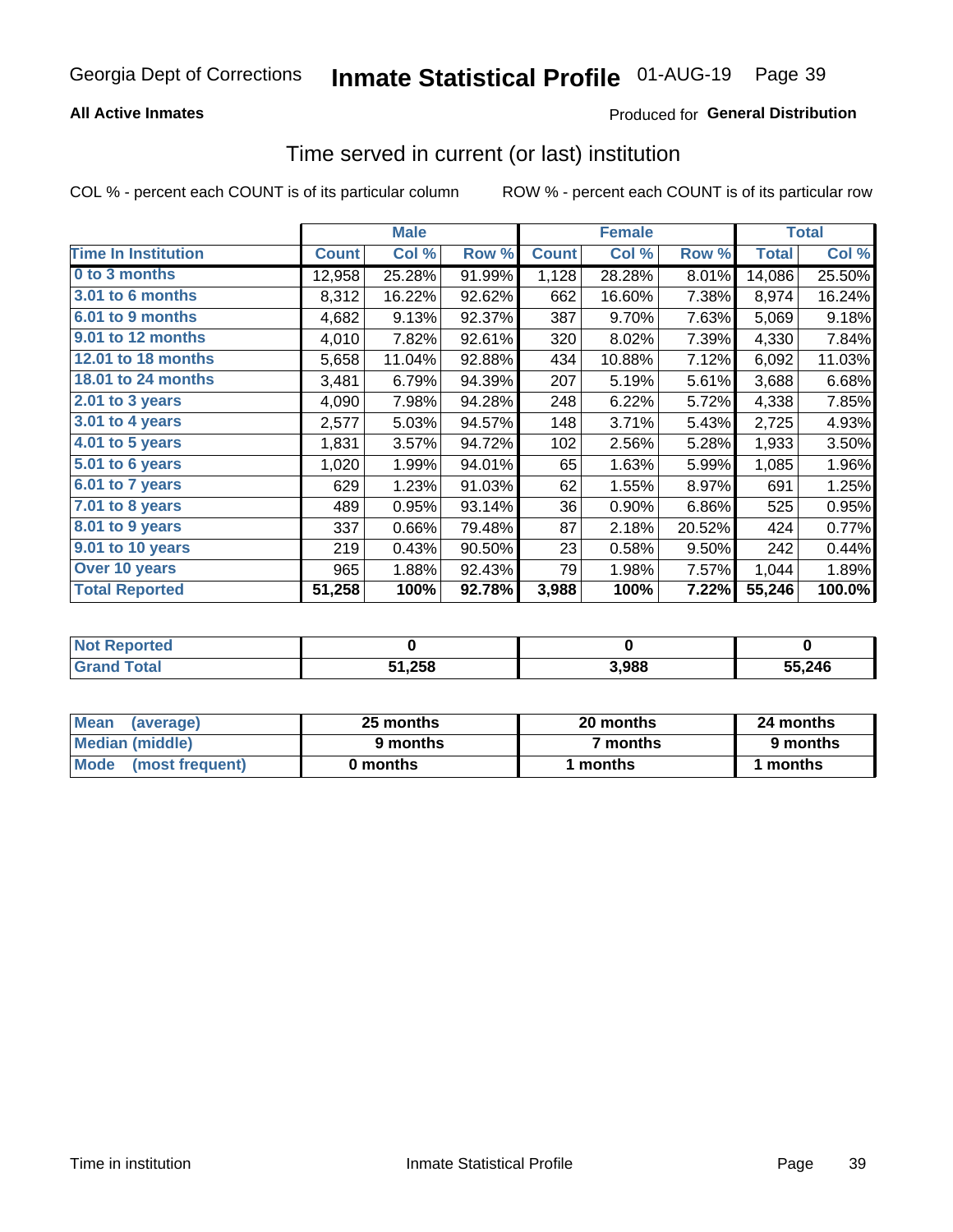# Inmate Statistical Profile 01-AUG-19 Page 40

#### **All Active Inmates**

#### Produced for General Distribution

### Highest grade level attained

COL % - percent each COUNT is of its particular column

|                              |                 | <b>Male</b> |         |              | <b>Female</b> |        |                 | <b>Total</b> |
|------------------------------|-----------------|-------------|---------|--------------|---------------|--------|-----------------|--------------|
| <b>Grade Level</b>           | <b>Count</b>    | Col %       | Row %   | <b>Count</b> | Col %         | Row %  | <b>Total</b>    | Col %        |
| No school at all             | $\overline{14}$ | 0.04%       | 100.00% |              |               |        | $\overline{14}$ | 0.04%        |
| <b>Grade 1</b>               | 19              | 0.05%       | 95.00%  | 1            | 0.04%         | 5.00%  | 20              | 0.05%        |
| <b>Grade 2</b>               | 24              | 0.07%       | 96.00%  | 1            | 0.04%         | 4.00%  | 25              | 0.07%        |
| Grade 3                      | 65              | 0.18%       | 98.48%  | $\mathbf{1}$ | 0.04%         | 1.52%  | 66              | 0.17%        |
| <b>Grade 4</b>               | 72              | 0.20%       | 92.31%  | $\,6$        | 0.25%         | 7.69%  | 78              | 0.20%        |
| Grade 5                      | 88              | 0.25%       | 95.65%  | 4            | 0.17%         | 4.35%  | 92              | 0.24%        |
| Grade 6                      | 327             | 0.91%       | 96.46%  | 12           | 0.51%         | 3.54%  | 339             | 0.89%        |
| <b>Grade 7</b>               | 645             | 1.80%       | 94.02%  | 41           | 1.73%         | 5.98%  | 686             | 1.80%        |
| Grade 8                      | 2,350           | 6.56%       | 94.19%  | 145          | 6.13%         | 5.81%  | 2,495           | 6.53%        |
| Grade 9                      | 4,488           | 12.52%      | 95.51%  | 211          | 8.93%         | 4.49%  | 4,699           | 12.30%       |
| Grade 10                     | 6,122           | 17.08%      | 95.64%  | 279          | 11.80%        | 4.36%  | 6,401           | 16.75%       |
| Grade 11                     | 6,009           | 16.76%      | 95.14%  | 307          | 12.99%        | 4.86%  | 6,316           | 16.53%       |
| <b>Grade 12 or GED</b>       | 12,279          | 34.26%      | 93.16%  | 901          | 38.11%        | 6.84%  | 13,180          | 34.50%       |
| <b>Some tech school</b>      | 246             | 0.69%       | 84.25%  | 46           | 1.95%         | 15.75% | 292             | 0.76%        |
| <b>Completed tech school</b> | 250             | 0.70%       | 81.97%  | 55           | 2.33%         | 18.03% | 305             | 0.80%        |
| College, 1 year              | 979             | 2.73%       | 90.82%  | 99           | 4.19%         | 9.18%  | 1,078           | 2.82%        |
| College, 2 year              | 1,103           | 3.08%       | 87.54%  | 157          | 6.64%         | 12.46% | 1,260           | 3.30%        |
| College, 3 year              | 292             | 0.81%       | 88.22%  | 39           | 1.65%         | 11.78% | 331             | 0.87%        |
| <b>Bachelor's degree</b>     | 374             | 1.04%       | 88.84%  | 47           | 1.99%         | 11.16% | 421             | 1.10%        |
| <b>Master's degree</b>       | 66              | 0.18%       | 89.19%  | 8            | 0.34%         | 10.81% | 74              | 0.19%        |
| Ph.D. degree                 | 8               | 0.02%       | 80.00%  | 2            | 0.08%         | 20.00% | 10              | 0.03%        |
| Law degree                   | 14              | 0.04%       | 93.33%  | $\mathbf{1}$ | 0.04%         | 6.67%  | 15              | 0.04%        |
| <b>Some medical school</b>   | $\overline{2}$  | 0.01%       | 66.67%  | 1            | 0.04%         | 33.33% | 3               | 0.01%        |
| <b>Medical degree</b>        | $\overline{7}$  | 0.02%       | 100.00% |              |               |        | $\overline{7}$  | 0.02%        |
|                              | $\mathbf 1$     | 0.01%       | 100.00% |              |               |        | 1               | 0.01%        |
| <b>Total Reported</b>        | 35,844          | 100%        | 93.81%  | 2,364        | 100%          | 6.19%  | 38,208          | 100.0%       |

| $\bm{A}$<br>л | ,624  | .038  |
|---------------|-------|-------|
| 51,258        | 3,988 | 5 246 |

| Mean<br>(average)    | 10.84           | 11.36           | 10.87           |  |
|----------------------|-----------------|-----------------|-----------------|--|
| Median (middle)      | Grade 11        | Grade 12 or GED | Grade 11        |  |
| Mode (most frequent) | Grade 12 or GED | Grade 12 or GED | Grade 12 or GED |  |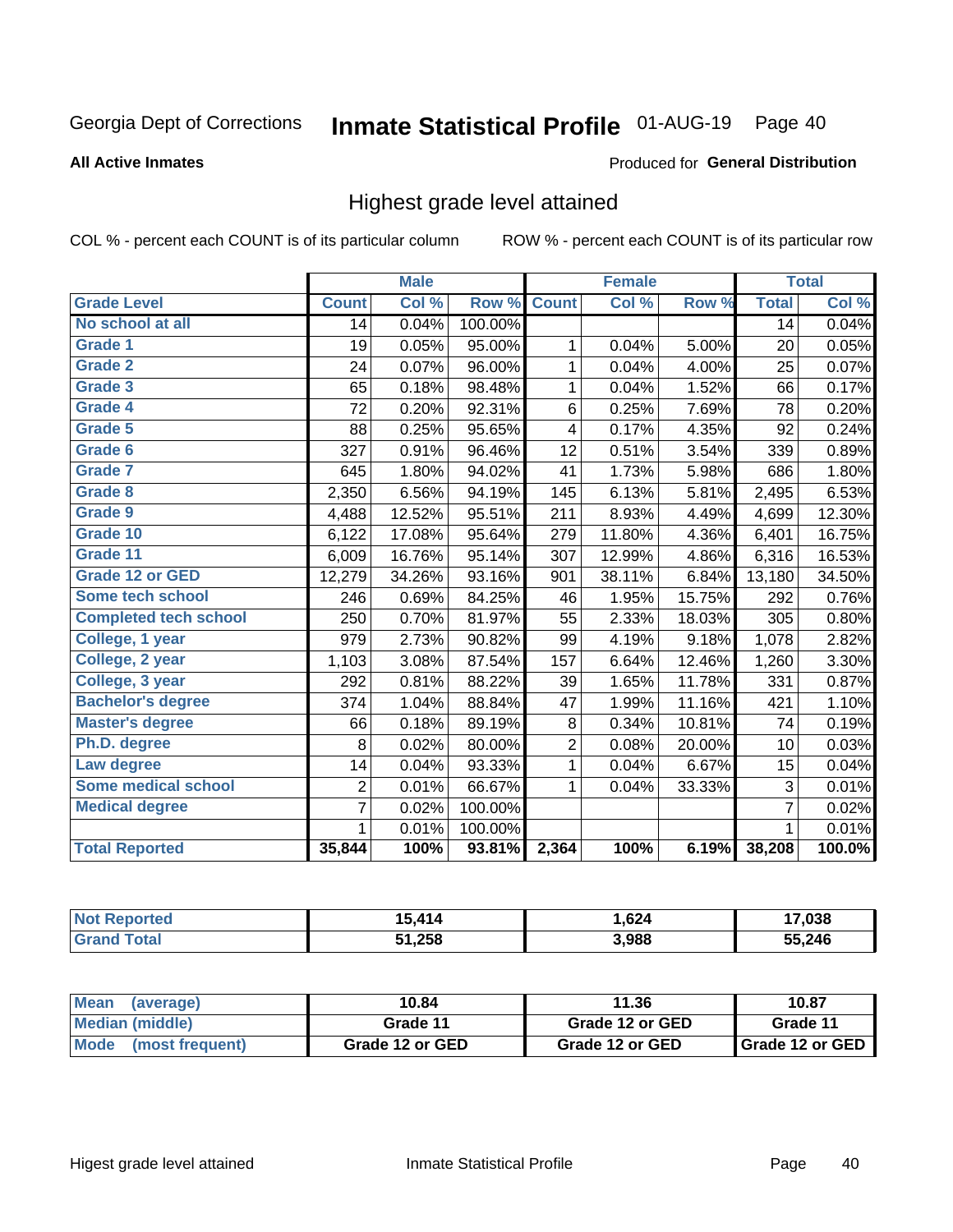# Inmate Statistical Profile 01-AUG-19 Page 41

#### **All Active Inmates**

### **Produced for General Distribution**

### Culture fair IQ scores

COL % - percent each COUNT is of its particular column

|                       |              | <b>Male</b> |             |       | <b>Female</b> |        |              | <b>Total</b> |
|-----------------------|--------------|-------------|-------------|-------|---------------|--------|--------------|--------------|
| <b>IQ Scores</b>      | <b>Count</b> | Col %       | Row % Count |       | Col %         | Row %  | <b>Total</b> | Col %        |
| $60 - 69$             | 956          | 2.36%       | 92.64%      | 76    | 2.19%         | 7.36%  | 1,032        | 2.35%        |
| $70 - 79$             | 2,746        | 6.78%       | 91.87%      | 243   | 7.00%         | 8.13%  | 2,989        | 6.80%        |
| $80 - 89$             | 5,880        | 14.52%      | 87.91%      | 809   | 23.30%        | 12.09% | 6,689        | 15.21%       |
| $90 - 99$             | 11,178       | 27.60%      | 89.42%      | 1,323 | 38.10%        | 10.58% | 12,501       | 28.43%       |
| $100 - 109$           | 11,280       | 27.85%      | 95.10%      | 581   | 16.73%        | 4.90%  | 11,861       | 26.98%       |
| $110 - 119$           | 6,971        | 17.21%      | 96.62%      | 244   | 7.03%         | 3.38%  | 7,215        | 16.41%       |
| $120 - 129$           | 1,427        | 3.52%       | 91.71%      | 129   | 3.72%         | 8.29%  | 1,556        | 3.54%        |
| $130 - 139$           | 56           | 0.14%       | 55.45%      | 45    | 1.30%         | 44.55% | 101          | 0.23%        |
| 140 & Up              | 4            | 0.01%       | 15.38%      | 22    | 0.63%         | 84.62% | 26           | 0.06%        |
| <b>Total Reported</b> | 40,498       | 100%        | 92.10%      | 3,472 | 100%          | 7.90%  | 43,970       | 100.0%       |

| <b>Not Reported</b>         | 10,043 | 345   | 10,388 |
|-----------------------------|--------|-------|--------|
| <b>Not Valid (under 60)</b> | 717    | 4 7 4 | 888    |
| <b>Grand Total</b>          | 51,258 | 3,988 | 55,246 |

| <b>Mean</b><br>(average)       | 98  | 96 | 98 |
|--------------------------------|-----|----|----|
| Median (middle)                | 99  | 94 | 99 |
| <b>Mode</b><br>(most frequent) | 103 | 92 | 99 |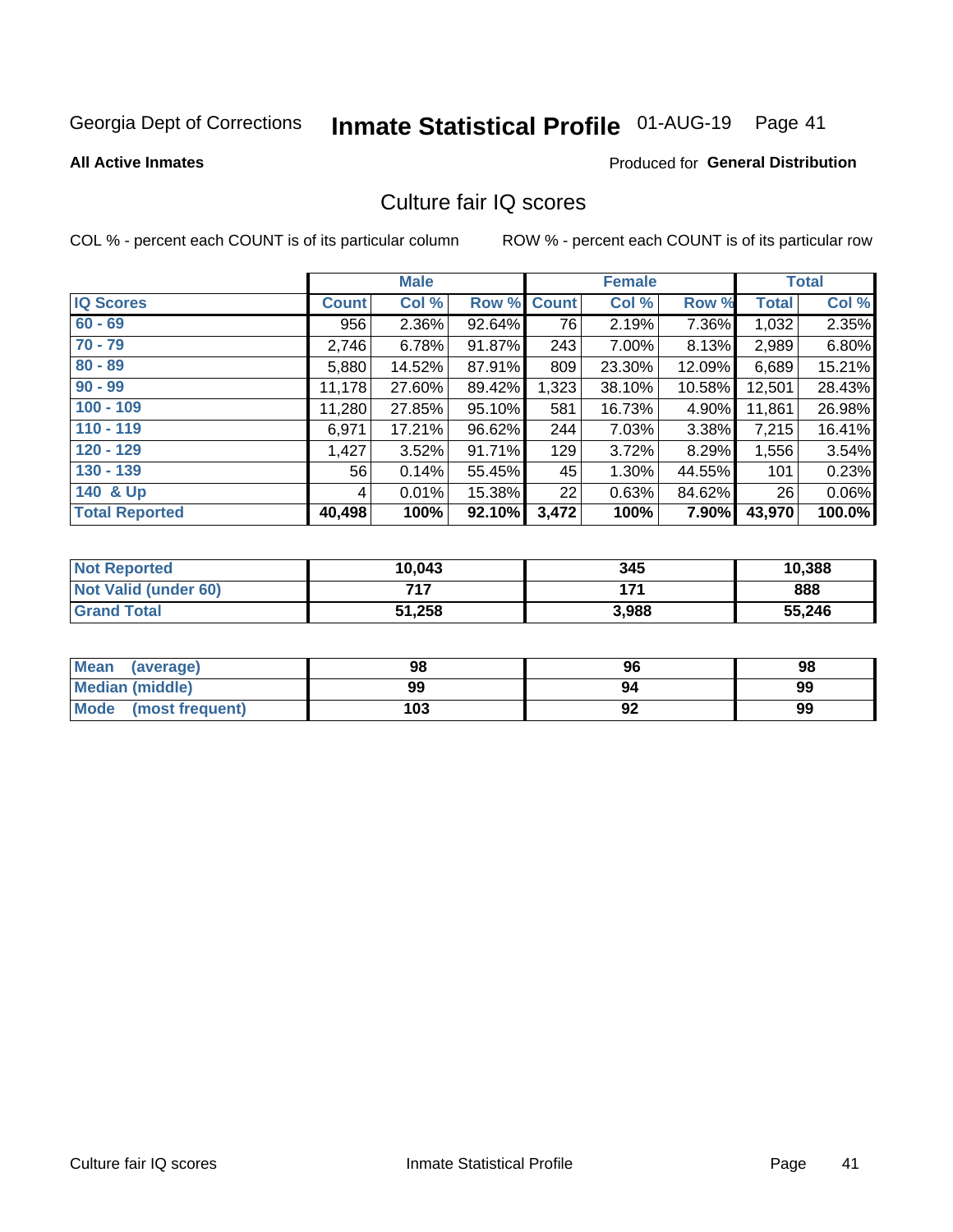# Inmate Statistical Profile 01-AUG-19 Page 42

#### **All Active Inmates**

#### Produced for General Distribution

## Wide Range Achievement Test (WRAT) reading score

COL % - percent each COUNT is of its particular column

|                           |              | <b>Male</b> |        |                  | <b>Female</b> |        |              | <b>Total</b> |
|---------------------------|--------------|-------------|--------|------------------|---------------|--------|--------------|--------------|
| <b>WRAT Reading Score</b> | <b>Count</b> | Col %       | Row %  | <b>Count</b>     | Col %         | Row %  | <b>Total</b> | Col %        |
| 0.1 to 0.9                | 871          | 1.91%       | 99.32% | 6                | 0.16%         | 0.68%  | 877          | 1.78%        |
| 1.0 to 1.9                | 872          | 1.92%       | 98.31% | 15 <sub>15</sub> | 0.41%         | 1.69%  | 887          | 1.80%        |
| 2.0 to 2.9                | 1,557        | 3.42%       | 97.50% | 40               | 1.10%         | 2.50%  | 1,597        | 3.25%        |
| 3.0 to 3.9                | 3,272        | 7.19%       | 96.86% | 106              | 2.91%         | 3.14%  | 3,378        | 6.87%        |
| 4.0 to 4.9                | 3,949        | 8.67%       | 94.97% | 209              | 5.73%         | 5.03%  | 4,158        | 8.45%        |
| 5.0 to 5.9                | 3,752        | 8.24%       | 95.69% | 169              | 4.64%         | 4.31%  | 3,921        | 7.97%        |
| 6.0 to 6.9                | 4,101        | 9.01%       | 94.41% | 243              | 6.67%         | 5.59%  | 4,344        | 8.83%        |
| 7.0 to 7.9                | 1,962        | 4.31%       | 95.15% | 100              | 2.74%         | 4.85%  | 2,062        | 4.19%        |
| 8.0 to 8.9                | 3,543        | 7.78%       | 94.53% | 205              | 5.62%         | 5.47%  | 3,748        | 7.62%        |
| 9.0 to 9.9                | 1,903        | 4.18%       | 93.88% | 124              | 3.40%         | 6.12%  | 2,027        | 4.12%        |
| 10.0 to 10.9              | 2,972        | 6.53%       | 92.56% | 239              | 6.56%         | 7.44%  | 3,211        | 6.53%        |
| 11.0 to 11.9              | 3,831        | 8.41%       | 90.18% | 417              | 11.44%        | 9.82%  | 4,248        | 8.64%        |
| 12.0 to 12.9              | 12,396       | 27.22%      | 87.95% | 1,699            | 46.61%        | 12.05% | 14,095       | 28.66%       |
| 13                        | 553          | 1.21%       | 88.34% | 73               | 2.00%         | 11.66% | 626          | 1.27%        |
| <b>Total Reported</b>     | 45,534       | 100%        | 92.59% | 3,645            | 100%          | 7.41%  | 49,179       | 100%         |

| Teu.<br>NO | ີ 724  | 343   | 6,067  |
|------------|--------|-------|--------|
|            | 51,258 | 3,988 | 55,246 |

| Mean<br>(average)              | 8.45 | 10.31 | 8.58 |
|--------------------------------|------|-------|------|
| <b>Median (middle)</b>         | 8.8  | 11.9  | 8.9  |
| <b>Mode</b><br>(most frequent) | 12.9 | 12.9  | 12.9 |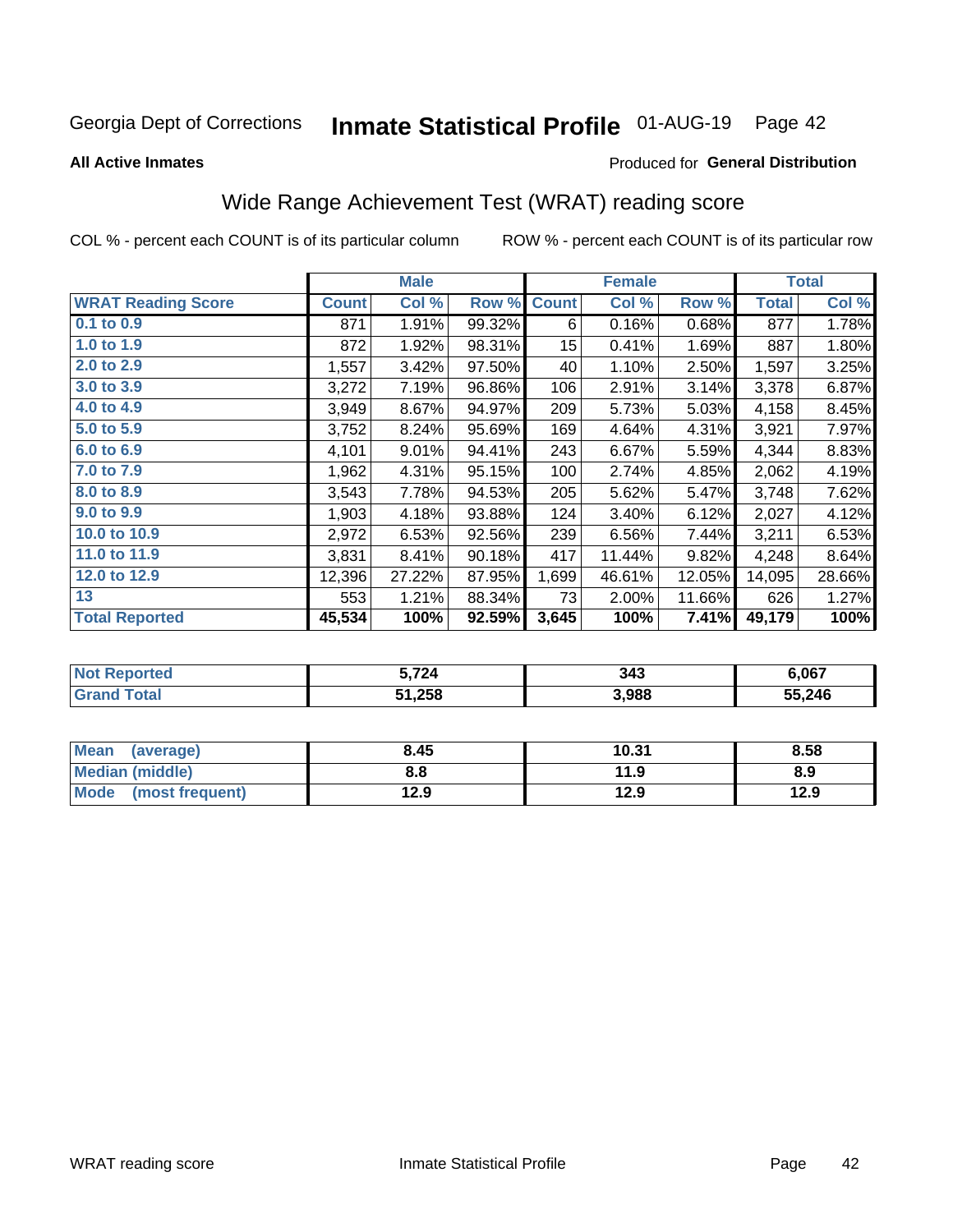# Inmate Statistical Profile 01-AUG-19 Page 43

**All Active Inmates** 

#### Produced for General Distribution

## Wide Range Achievement Test (WRAT) math score

COL % - percent each COUNT is of its particular column

|                              |              | <b>Male</b> |        |              | <b>Female</b> |        |              | <b>Total</b> |
|------------------------------|--------------|-------------|--------|--------------|---------------|--------|--------------|--------------|
| <b>WRAT Mathematic Score</b> | <b>Count</b> | Col %       | Row %  | <b>Count</b> | Col %         | Row %  | <b>Total</b> | Col %        |
| 0.1 to 0.9                   | 247          | 0.54%       | 99.60% | 1            | 0.03%         | 0.40%  | 248          | 0.50%        |
| 1.0 to 1.9                   | 457          | 1.00%       | 98.49% | 7            | 0.19%         | 1.51%  | 464          | 0.94%        |
| 2.0 to 2.9                   | 1,172        | 2.57%       | 96.62% | 41           | 1.12%         | 3.38%  | 1,213        | 2.47%        |
| 3.0 to 3.9                   | 2,605        | 5.72%       | 96.30% | 100          | 2.74%         | 3.70%  | 2,705        | 5.50%        |
| 4.0 to 4.9                   | 5,771        | 12.67%      | 93.85% | 378          | 10.37%        | 6.15%  | 6,149        | 12.50%       |
| 5.0 to 5.9                   | 7,174        | 15.76%      | 91.79% | 642          | 17.61%        | 8.21%  | 7,816        | 15.89%       |
| 6.0 to 6.9                   | 8,791        | 19.31%      | 91.81% | 784          | 21.50%        | 8.19%  | 9,575        | 19.47%       |
| 7.0 to 7.9                   | 3,616        | 7.94%       | 93.00% | 272          | 7.46%         | 7.00%  | 3,888        | 7.91%        |
| 8.0 to 8.9                   | 4,479        | 9.84%       | 90.39% | 476          | 13.06%        | 9.61%  | 4,955        | 10.08%       |
| 9.0 to 9.9                   | 2,614        | 5.74%       | 92.56% | 210          | 5.76%         | 7.44%  | 2,824        | 5.74%        |
| 10.0 to 10.9                 | 784          | 1.72%       | 98.00% | 16           | 0.44%         | 2.00%  | 800          | 1.63%        |
| 11.0 to 11.9                 | 1,509        | 3.31%       | 91.34% | 143          | 3.92%         | 8.66%  | 1,652        | 3.36%        |
| 12.0 to 12.9                 | 6,248        | 13.72%      | 91.80% | 558          | 15.30%        | 8.20%  | 6,806        | 13.84%       |
| 13                           | 67           | 0.15%       | 78.82% | 18           | 0.49%         | 21.18% | 85           | 0.17%        |
| <b>Total Reported</b>        | 45,534       | 100%        | 92.59% | 3,646        | 100%          | 7.41%  | 49,180       | 100%         |

| <b>orted</b><br>$\cdot$ Not $\cdot$<br>Rebo | .724   | 342   | 6.066  |
|---------------------------------------------|--------|-------|--------|
| <b>Total</b><br>'Grand                      | 51,258 | 3,988 | 55,246 |

| <b>Mean</b><br>(average)       | 7.24 | 7.66 | 7 07<br>1 .ZI |
|--------------------------------|------|------|---------------|
| <b>Median (middle)</b>         | כ.ס  | 6.9  | 0.J           |
| <b>Mode</b><br>(most frequent) | l2.9 | 12.9 | 12.9          |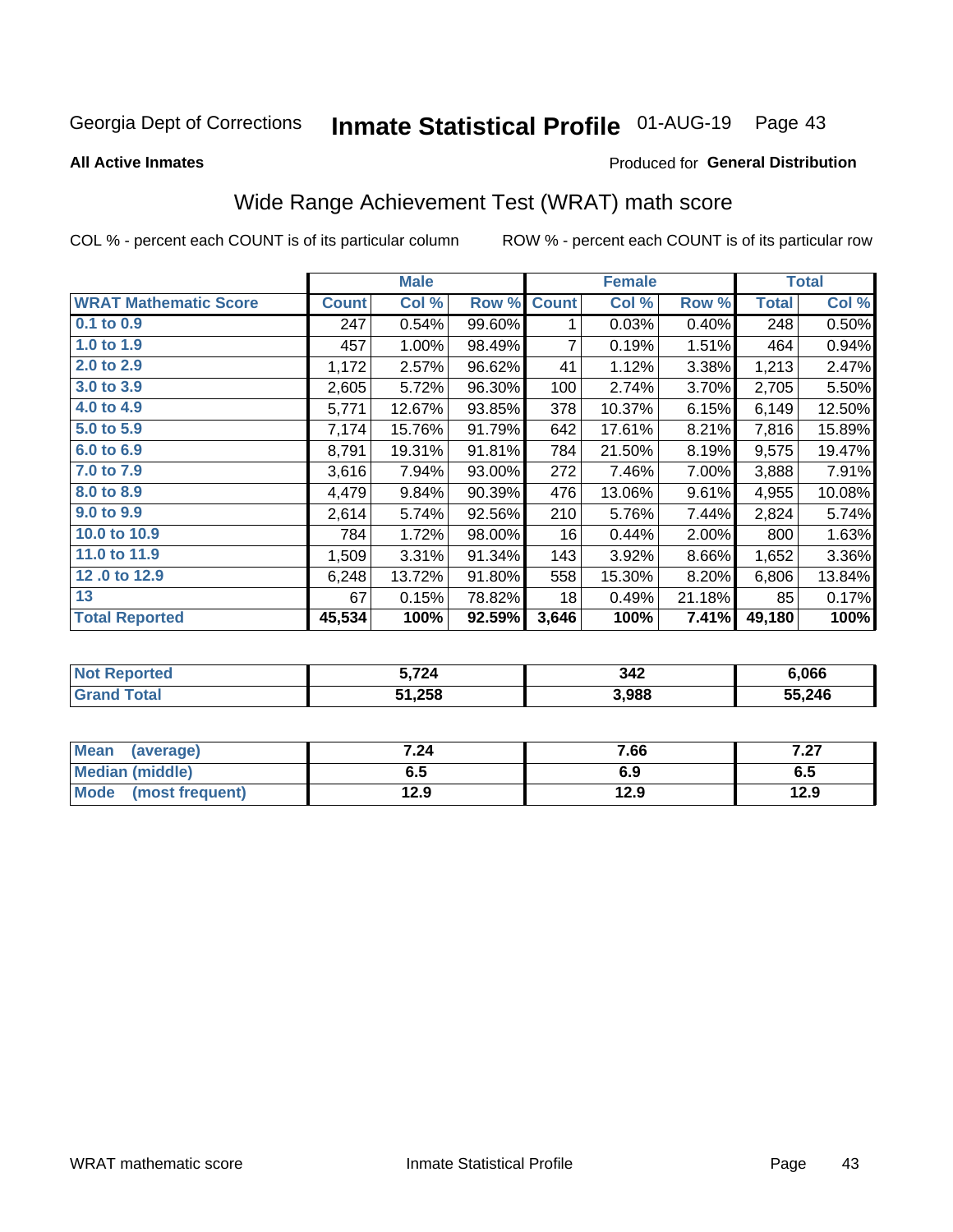#### **Inmate Statistical Profile 01-AUG-19** Page 44

**All Active Inmates** 

#### Produced for General Distribution

### Wide Range Achievement Test (WRAT) spelling score

COL % - percent each COUNT is of its particular column

| <b>WRAT Spelling Score</b> |              |        |        |              | <b>Female</b> |        |              | <b>Total</b> |
|----------------------------|--------------|--------|--------|--------------|---------------|--------|--------------|--------------|
|                            | <b>Count</b> | Col %  | Row %  | <b>Count</b> | Col %         | Row %  | <b>Total</b> | Col %        |
| $0.1$ to $0.9$             | 959          | 2.11%  | 99.38% | 6            | 0.16%         | 0.62%  | 965          | 1.96%        |
| 1.0 to 1.9                 | 1,220        | 2.68%  | 98.55% | 18           | 0.49%         | 1.45%  | 1,238        | 2.52%        |
| 2.0 to 2.9                 | 2,283        | 5.01%  | 98.24% | 41           | 1.12%         | 1.76%  | 2,324        | 4.72%        |
| 3.0 to 3.9                 | 3,452        | 7.58%  | 97.85% | 76           | 2.08%         | 2.15%  | 3,528        | 7.17%        |
| 4.0 to 4.9                 | 3,043        | 6.68%  | 96.73% | 103          | 2.82%         | 3.27%  | 3,146        | 6.40%        |
| 5.0 t0 5.9                 | 4,530        | 9.95%  | 95.13% | 232          | 6.36%         | 4.87%  | 4,762        | 9.68%        |
| 6.0 to 6.9                 | 4,170        | 9.16%  | 94.90% | 224          | 6.14%         | 5.10%  | 4,394        | 8.93%        |
| 7.0 to 7.9                 | 3,926        | 8.62%  | 93.68% | 265          | 7.27%         | 6.32%  | 4,191        | 8.52%        |
| 8.0 to 8.9                 | 3,941        | 8.65%  | 92.93% | 300          | 8.23%         | 7.07%  | 4,241        | 8.62%        |
| 9.0 to 9.9                 | 2,225        | 4.89%  | 92.75% | 174          | 4.77%         | 7.25%  | 2,399        | 4.88%        |
| 10.0 to 10.9               | 2,189        | 4.81%  | 92.60% | 175          | 4.80%         | 7.40%  | 2,364        | 4.81%        |
| 11.0 to 11.9               | 3,276        | 7.19%  | 89.68% | 377          | 10.34%        | 10.32% | 3,653        | 7.43%        |
| 12.0 to 12.9               | 10,070       | 22.11% | 86.18% | 1,615        | 44.28%        | 13.82% | 11,685       | 23.75%       |
| 13                         | 261          | 0.57%  | 86.42% | 41           | 1.12%         | 13.58% | 302          | 0.61%        |
| <b>Total Reported</b>      | 45,545       | 100%   | 92.59% | 3,647        | 100%          | 7.41%  | 49,192       | 100%         |

| rtea<br>NO | . 749<br>. . | 341   | 6.054  |
|------------|--------------|-------|--------|
| $\sim$     | 51,258       | 3,988 | 55,246 |

| <b>Mean</b><br>(average) | 7.92 | 10.17 | 8.09 |
|--------------------------|------|-------|------|
| Median (middle)          | .    | 11.6  |      |
| Mode<br>(most frequent)  | 12.9 | 12.9  | 12.9 |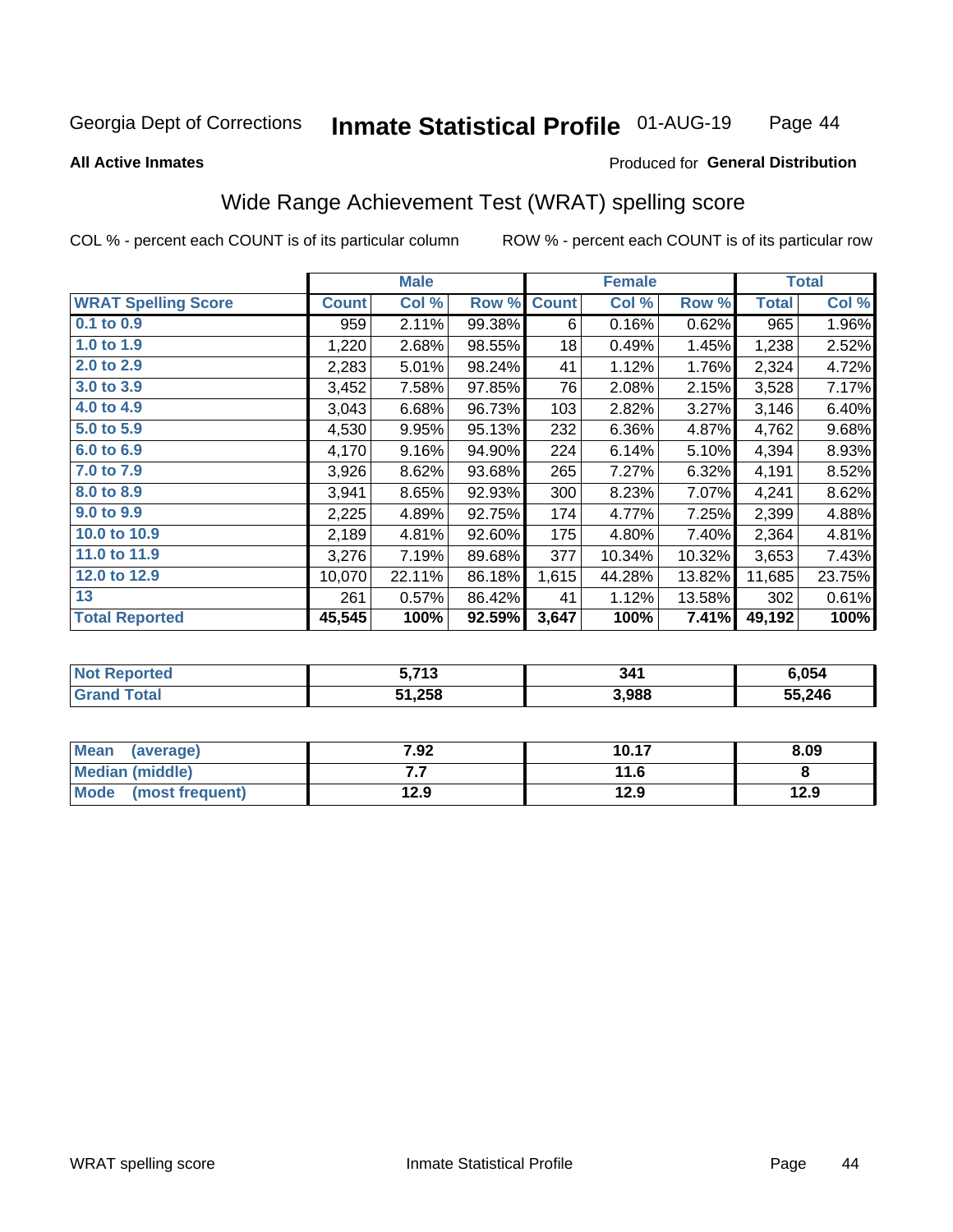# Inmate Statistical Profile 01-AUG-19 Page 45

#### **All Active Inmates**

### **Produced for General Distribution**

### Current / last mental health treatment level

COL % - percent each COUNT is of its particular column

|                                    |              | <b>Male</b> |         |              | <b>Female</b> |        |              | <b>Total</b> |
|------------------------------------|--------------|-------------|---------|--------------|---------------|--------|--------------|--------------|
| <b>Mental Health Treatment Lev</b> | <b>Count</b> | Col %       | Row %   | <b>Count</b> | Col %         | Row %  | <b>Total</b> | Col %        |
| 1 No problem at current time       | 8,500        | 49.02%      | 92.60%  | 679          | 21.86%        | 7.40%  | 9,179        | 44.89%       |
| 2 Receiving outpatient             | 7,064        | 40.74%      | 74.85%  | 2,374        | 76.43%        | 25.15% | 9,438        | 46.16%       |
| <b>Treatment</b>                   |              |             |         |              |               |        |              |              |
| 3 Inpatient, moderate              | 1,417        | 8.17%       | 97.25%  | 40           | 1.29%         | 2.75%  | 1,457        | 7.13%        |
| Treatment                          |              |             |         |              |               |        |              |              |
| 4 Inpatient, intensive             | 332          | 1.91%       | 96.23%  | 13           | 0.42%         | 3.77%  | 345          | 1.69%        |
| <b>Treatment</b>                   |              |             |         |              |               |        |              |              |
| <b>5 Undergoing crisis</b>         | 26           | 0.15%       | 100.00% |              |               |        | 26           | 0.13%        |
| <b>Stabilization</b>               |              |             |         |              |               |        |              |              |
| <b>6 Hospital for criminally</b>   |              | 0.01%       | 100.00% |              |               |        |              | 0.01%        |
| <b>Tinsane</b>                     |              |             |         |              |               |        |              |              |
| <b>Total Evaluated</b>             | 17,340       | 100%        | 84.81%  | 3,106        | 100%          | 15.19% | 20,446       | 100.0%       |

| Never had MH evaluation | 33,918 | 882   | 34,800 |
|-------------------------|--------|-------|--------|
| <b>Grand Total</b>      | 51,258 | 3,988 | 55,246 |

| <b>Median (middle)</b>         | <b>Receiving outpatient</b><br>treatment | <b>Receiving outpatient</b><br>treatment | <b>Receiving</b><br>outpatient<br>treatment |  |
|--------------------------------|------------------------------------------|------------------------------------------|---------------------------------------------|--|
| <b>Mode</b><br>(most frequent) | No problem at current time               | <b>Receiving outpatient</b><br>treatment | Receiving<br>outpatient<br>treatment        |  |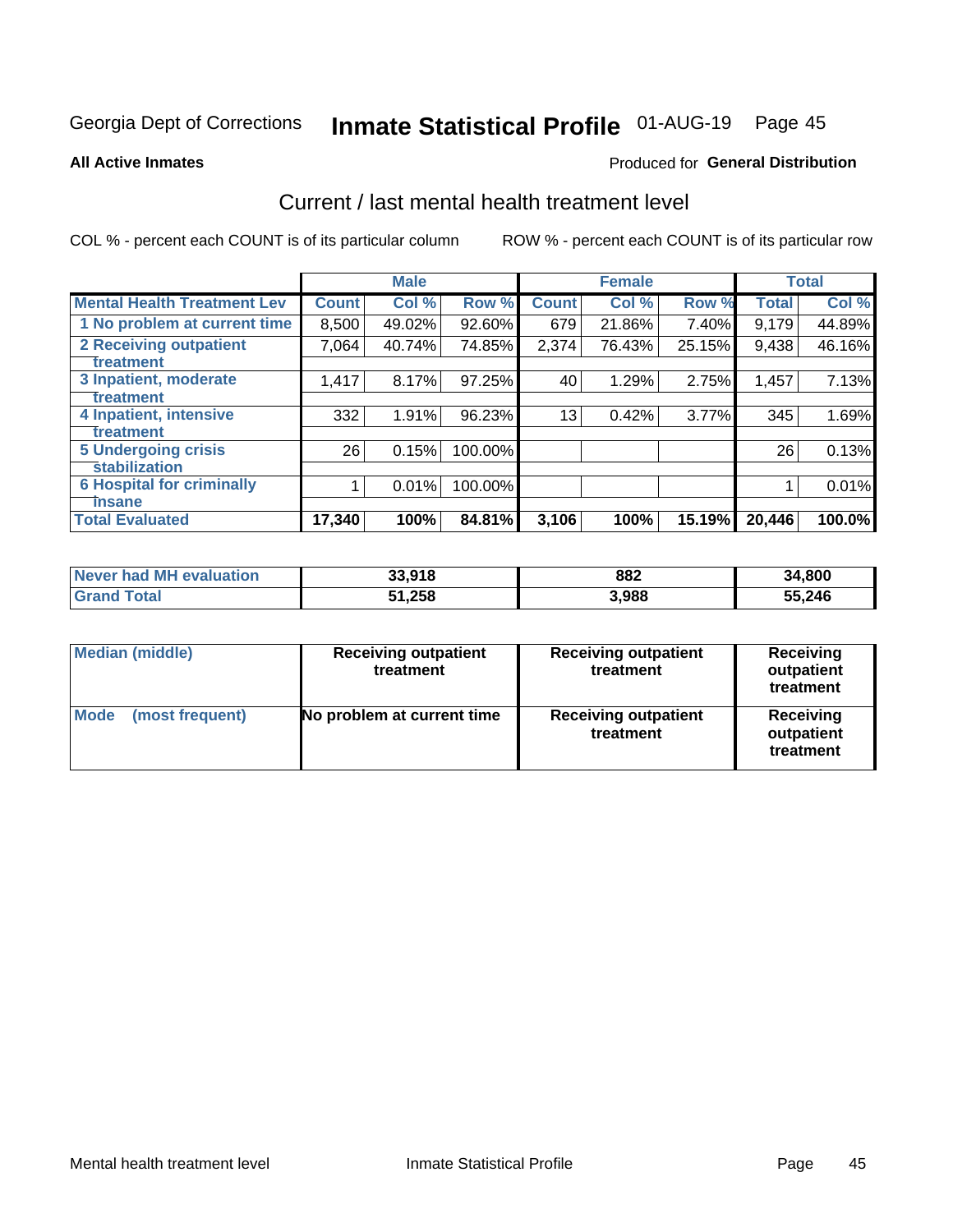#### **All Active Inmates**

### Produced for General Distribution

## PULHESDWIT medical scale - 'P' overall condition ('P'hysical)

COL % - percent each COUNT is of its particular column

|                                  |              | <b>Male</b> |         |              | <b>Female</b> |        |              | <b>Total</b> |
|----------------------------------|--------------|-------------|---------|--------------|---------------|--------|--------------|--------------|
| <b>P' Overall Condition</b>      | <b>Count</b> | Col %       | Row %   | <b>Count</b> | Col %         | Row %  | <b>Total</b> | Col %        |
| 1 No medical illness             | 34,603       | 74.98%      | 93.77%  | 2,300        | 63.01%        | 6.23%  | 36,903       | 74.11%       |
| 2 Well-controlled chronic        | 10,539       | 22.84%      | 89.44%  | 1,244        | 34.08%        | 10.56% | 11,783       | 23.66%       |
| <b>lilness</b>                   |              |             |         |              |               |        |              |              |
| 3 Poorly-controlled chronic      | 934          | 2.02%       | 91.84%  | 83           | 2.27%         | 8.16%  | 1,017        | 2.04%        |
| <b>illness</b>                   |              |             |         |              |               |        |              |              |
| 4 Significant problems requiring | 65           | 0.14%       | 79.27%  | 17           | 0.47%         | 20.73% | 82           | 0.16%        |
| special housing                  |              |             |         |              |               |        |              |              |
| 5 Terminal illness, < 6 months   | 6            | 0.01%       | 100.00% |              |               |        | 6            | 0.01%        |
| to live                          |              |             |         |              |               |        |              |              |
| 6 Inmate is pregnant             |              | 0.01%       | 14.29%  | 6            | 0.16%         | 85.71% |              | 0.01%        |
| <b>Total Reported</b>            | 46,148       | 100%        | 92.67%  | 3,650        | 100%          | 7.33%  | 49,798       | 100%         |

| тео | 5410<br>. . | 338  | ,448   |
|-----|-------------|------|--------|
|     | <b>OFC</b>  | .988 | 55,246 |

| Mode | (most frequent) | 1 No medical illness | 1 No medical illness | 1 No medical<br>illness |
|------|-----------------|----------------------|----------------------|-------------------------|
|------|-----------------|----------------------|----------------------|-------------------------|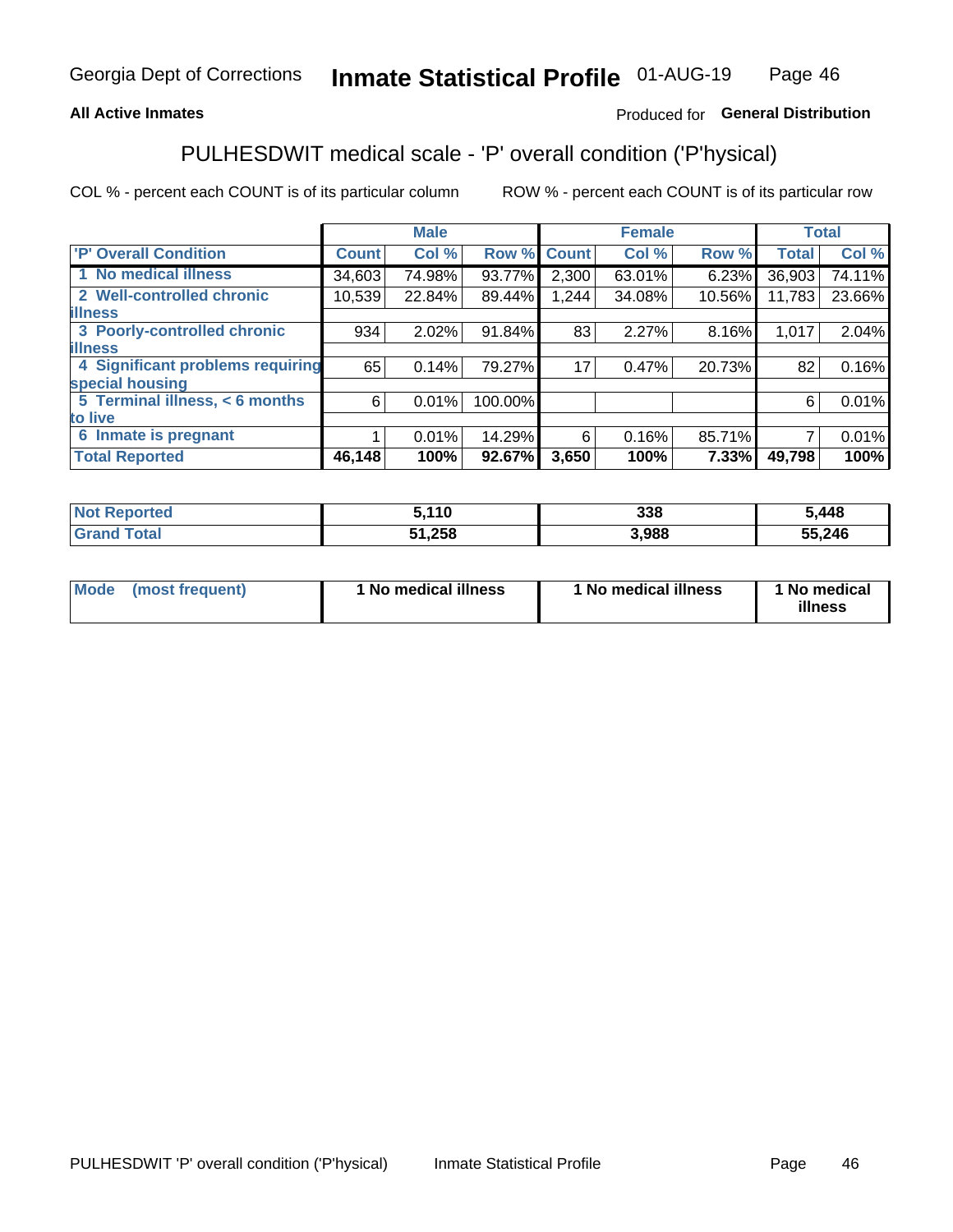#### **All Active Inmates**

### Produced for General Distribution

# PULHESDWIT medical scale - 'U' upper body

COL % - percent each COUNT is of its particular column

|                              |              | <b>Male</b> |         |              | <b>Female</b> |       |              | <b>Total</b> |
|------------------------------|--------------|-------------|---------|--------------|---------------|-------|--------------|--------------|
| <b>U' Upper Body</b>         | <b>Count</b> | Col %       | Row %   | <b>Count</b> | Col %         | Row % | <b>Total</b> | Col %        |
| 1 Upper bones, joints,       | 43,963       | 95.69%      | 92.75%  | 3,439        | 94.19%        | 7.25% | 47,402       | 95.58%       |
| muscles all OK               |              |             |         |              |               |       |              |              |
| 2 One or both arms minimally | 1,716        | 3.74%       | 90.08%  | 189          | 5.18%         | 9.92% | 1,905        | 3.84%        |
| limited                      |              |             |         |              |               |       |              |              |
| 3 One or both arms           | 217          | 0.47%       | 91.56%  | 20           | 0.55%         | 8.44% | 237          | 0.48%        |
| <b>moderately limited</b>    |              |             |         |              |               |       |              |              |
| 4 One arm disabled,          | 43           | 0.09%       | 93.48%  | 3            | 0.08%         | 6.52% | 46           | 0.09%        |
| paralyzed, or amputated      |              |             |         |              |               |       |              |              |
| 5 Both arms disabled,        | 3            | 0.01%       | 100.00% |              |               |       | 3            | 0.01%        |
| paralyzed, or amputated      |              |             |         |              |               |       |              |              |
| <b>Total Reported</b>        | 45,942       | 100%        | 92.64%  | 3,651        | 100%          | 7.36% | 49,593       | 100%         |

| <b>Not Reported</b>          | 5,316  | 337   | 5,653  |
|------------------------------|--------|-------|--------|
| <b>Total</b><br><b>Grand</b> | 51,258 | 3,988 | 55,246 |

| <b>Mode</b> | (most frequent) | 1 Upper bones, joints,<br>muscles all OK | 1 Upper bones, joints,<br>muscles all OK | 1 Upper bones,<br>joints, muscles all<br>ΟK |
|-------------|-----------------|------------------------------------------|------------------------------------------|---------------------------------------------|
|-------------|-----------------|------------------------------------------|------------------------------------------|---------------------------------------------|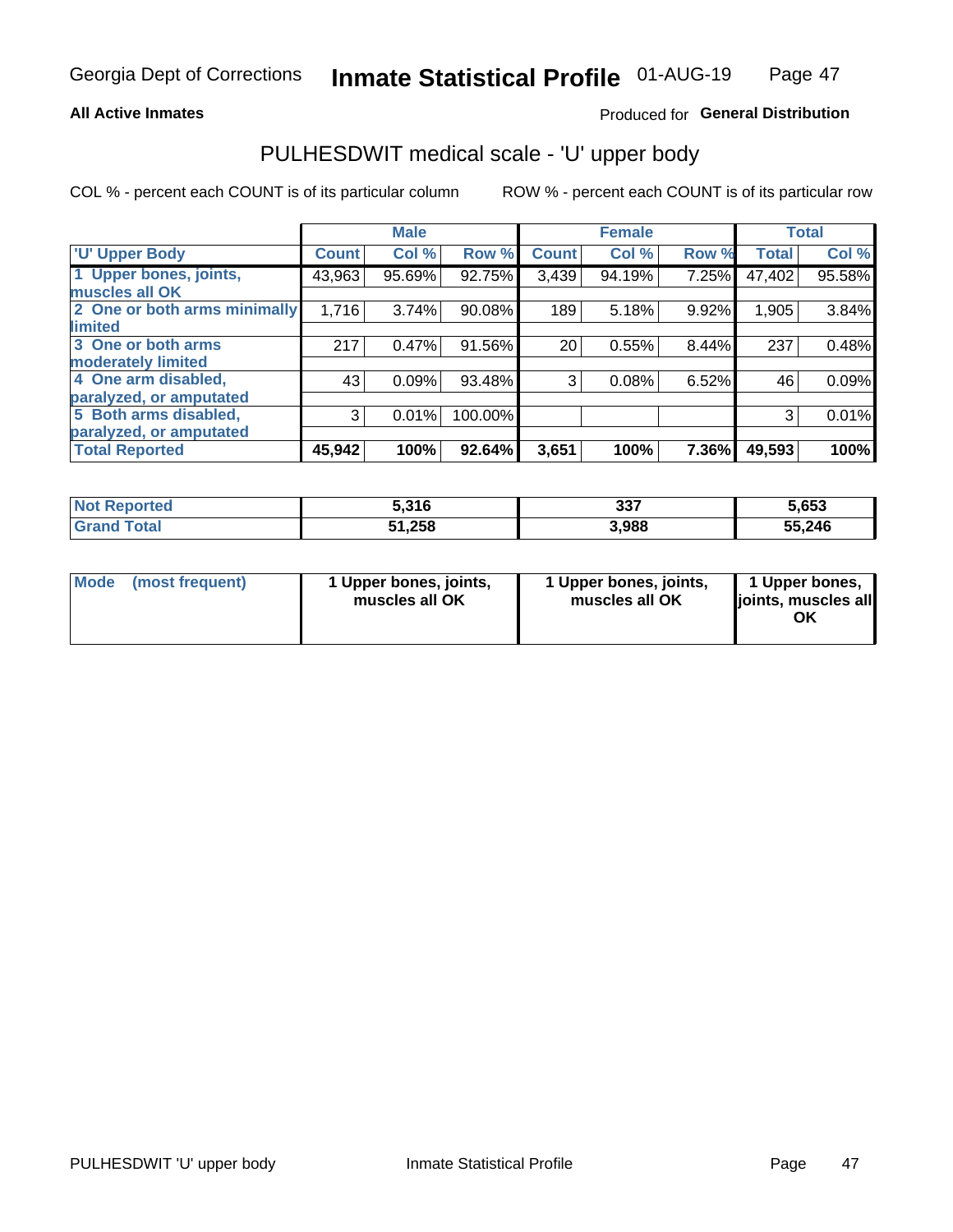#### **All Active Inmates**

### Produced for General Distribution

### PULHESDWIT medical scale - 'L' lower body

COL % - percent each COUNT is of its particular column

|                                |              | <b>Male</b> |         |              | <b>Female</b> |       |              | <b>Total</b> |
|--------------------------------|--------------|-------------|---------|--------------|---------------|-------|--------------|--------------|
| 'L' Lower Body                 | <b>Count</b> | Col %       | Row %   | <b>Count</b> | Col %         | Row % | <b>Total</b> | Col %        |
| 1 Lower bones, joints,         | 41,538       | 90.42%      | 92.80%  | 3,225        | 88.40%        | 7.20% | 44,763       | 90.27%       |
| muscles all OK                 |              |             |         |              |               |       |              |              |
| 2 One or both legs minimally   | 3,669        | 7.99%       | 90.77%  | 373          | 10.22%        | 9.23% | 4,042        | 8.15%        |
| limited                        |              |             |         |              |               |       |              |              |
| 3 One or both legs             | 592          | 1.29%       | 93.52%  | 41           | 1.12%         | 6.48% | 633          | 1.28%        |
| moderately limited             |              |             |         |              |               |       |              |              |
| 4 One leg disabled, paralyzed, | 122          | 0.27%       | 93.13%  | 9            | 0.25%         | 6.87% | 131          | 0.26%        |
| or amputated                   |              |             |         |              |               |       |              |              |
| 5 Both legs disabled,          | 17           | 0.04%       | 100.00% |              |               |       | 17           | 0.03%        |
| paralyzed, or amputated        |              |             |         |              |               |       |              |              |
| <b>Total Reported</b>          | 45,938       | 100%        | 92.64%  | 3,648        | 100%          | 7.36% | 49,586       | 100%         |

| <b>Not Reported</b>   | 5,320  | 340   | 5,660  |
|-----------------------|--------|-------|--------|
| <b>Total</b><br>Grand | 51,258 | 3,988 | 55,246 |

| Mode | (most frequent) | 1 Lower bones, joints,<br>muscles all OK | I Lower bones, joints,<br>muscles all OK | 1 Lower bones,<br>joints, muscles all<br>ΟK |
|------|-----------------|------------------------------------------|------------------------------------------|---------------------------------------------|
|------|-----------------|------------------------------------------|------------------------------------------|---------------------------------------------|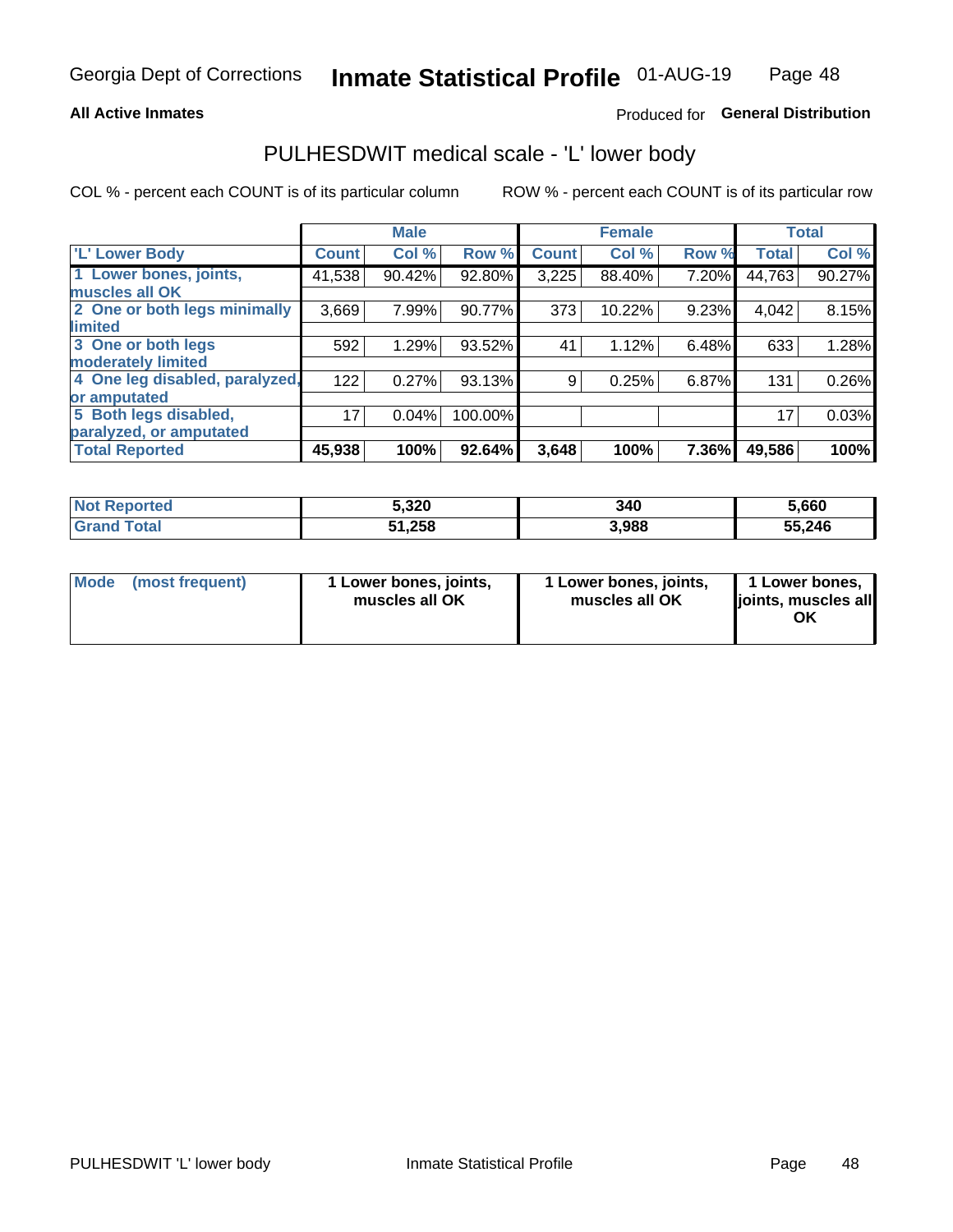#### **All Active Inmates**

### Produced for General Distribution

### PULHESDWIT medical scale - 'H' hearing

COL % - percent each COUNT is of its particular column

|                                |                 | <b>Male</b> |                    |       | <b>Female</b> |        | <b>Total</b> |        |
|--------------------------------|-----------------|-------------|--------------------|-------|---------------|--------|--------------|--------|
| <b>'H' Hearing</b>             | <b>Count</b>    | Col %       | <b>Row % Count</b> |       | Col %         | Row %  | <b>Total</b> | Col %  |
| 1 Normal hearing both ears     | 45,287          | 98.66%      | 92.66%             | 3,590 | 98.41%        | 7.34%  | 48,877       | 98.64% |
| 2 Some loss in one ear with    | 473             | 1.03%       | 90.61%             | 49    | 1.34%         | 9.39%  | 522          | 1.05%  |
| other OK, or mild loss in both |                 |             |                    |       |               |        |              |        |
| 3 Total loss in one ear with   | 98              | 0.21%       | 97.03%             | 3     | 0.08%         | 2.97%  | 101          | 0.20%  |
| mild loss in other             |                 |             |                    |       |               |        |              |        |
| 4 Severe loss in both ears     | 31              | 0.07%       | 88.57%             | 4     | 0.11%         | 11.43% | 35           | 0.07%  |
| 5 Total loss in both ears,     | 15 <sub>2</sub> | 0.03%       | 88.24%             | 2     | 0.05%         | 11.76% | 17           | 0.03%  |
| requiring special housing      |                 |             |                    |       |               |        |              |        |
| <b>Total Reported</b>          | 45,904          | 100%        | 92.64%             | 3,648 | 100%          | 7.36%  | 49,552       | 100%   |

| <b>Not Renc</b><br><b>Ported</b> | 5,354  | 340   | 694,ز  |
|----------------------------------|--------|-------|--------|
| Total                            | 51,258 | 3,988 | 55,246 |

| Mode (most frequent) | 1 Normal hearing both ears 1 Normal hearing both ears 1 Normal hearing | both ears |
|----------------------|------------------------------------------------------------------------|-----------|
|                      |                                                                        |           |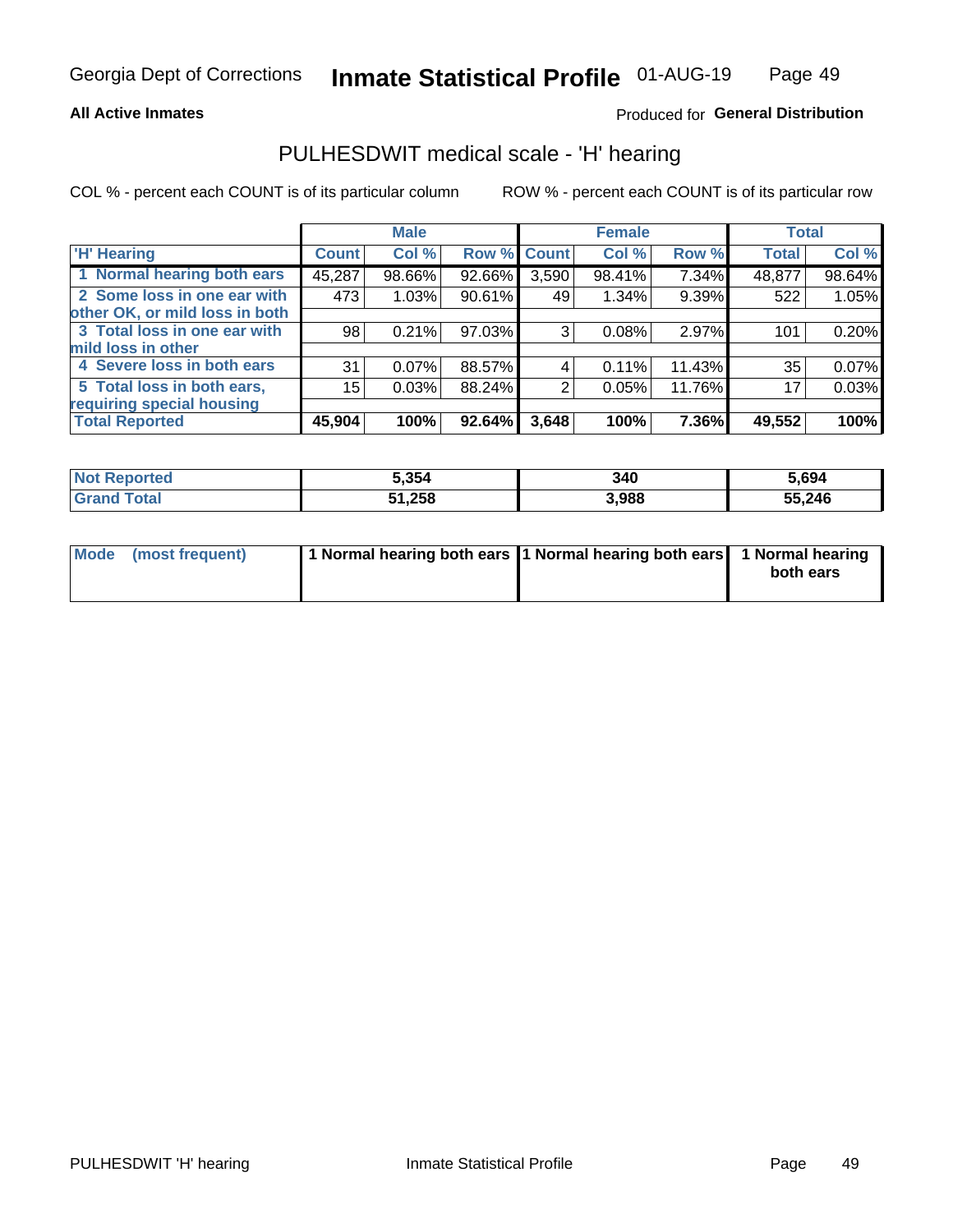#### **All Active Inmates**

### Produced for General Distribution

### PULHESDWIT medical scale - 'E' vision

COL % - percent each COUNT is of its particular column

|                                 |              | <b>Male</b> |        |              | <b>Female</b> |        |              | <b>Total</b> |
|---------------------------------|--------------|-------------|--------|--------------|---------------|--------|--------------|--------------|
| <b>E' Vision</b>                | <b>Count</b> | Col %       | Row %  | <b>Count</b> | Col %         | Row %  | <b>Total</b> | Col %        |
| 1 Correctable to 20/40 in both  | 35,658       | 78.38%      | 95.04% | .860         | 51.50%        | 4.96%  | 37,518       | 76.40%       |
| eyes                            |              |             |        |              |               |        |              |              |
| 2 Correctable to 20/70 in one   | 8,823        | 19.39%      | 84.84% | 1,576        | 43.63%        | 15.16% | 10,399       | 21.18%       |
| eye, may be blind in other      |              |             |        |              |               |        |              |              |
| 3 Correctable to 20/200 in one  | 824          | 1.81%       | 84.86% | 147          | 4.07%         | 15.14% | 971          | 1.98%        |
| eye, may be blind in other      |              |             |        |              |               |        |              |              |
| 4 One eye not correctable to    | 170          | 0.37%       | 86.29% | 27           | 0.75%         | 13.71% | 197          | 0.40%        |
| 20/200, other may be blind      |              |             |        |              |               |        |              |              |
| 5 Blind in both eyes, requiring | 18           | 0.04%       | 90.00% | 2            | 0.06%         | 10.00% | 20           | 0.04%        |
| special housing                 |              |             |        |              |               |        |              |              |
| <b>Total Reported</b>           | 45,493       | 100%        | 92.64% | 3,612        | 100%          | 7.36%  | 49,105       | 100%         |

| <b>Not Reported</b> | ,765         | <b>276</b><br>JI U | : 111  |
|---------------------|--------------|--------------------|--------|
| <b>Total</b>        | 51,258<br>51 | 3,988              | 55,246 |

| Mode (most frequent) | 1 Correctable to 20/40 in both<br>eves | 1 Correctable to 20/40 in   1 Correctable to  <br>both eves | 20/40 in both eyes |
|----------------------|----------------------------------------|-------------------------------------------------------------|--------------------|
|                      |                                        |                                                             |                    |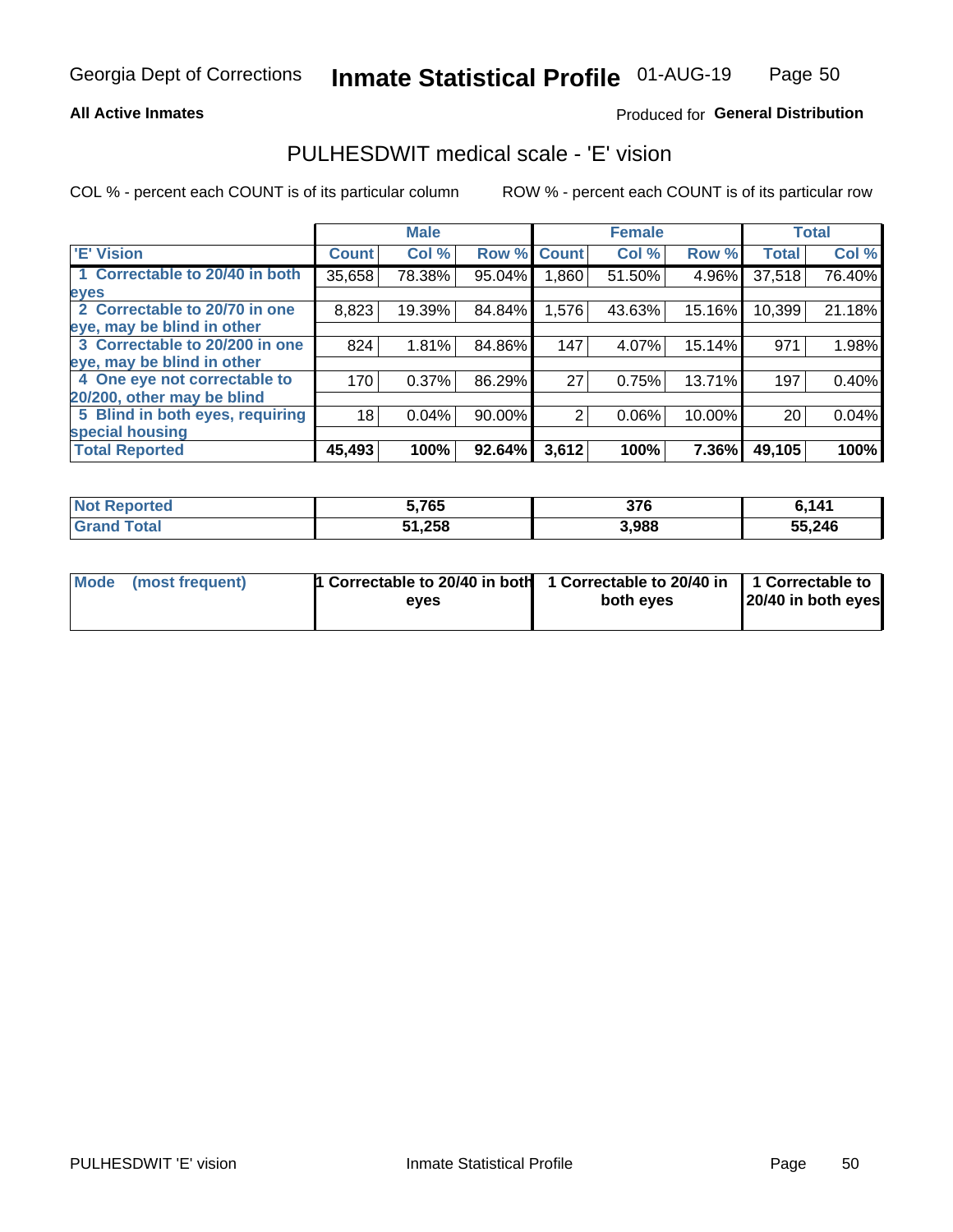#### **All Active Inmates**

### Produced for General Distribution

## PULHESDWIT medical scale - 'S' pSychiatric

COL % - percent each COUNT is of its particular column

|                                        |              | <b>Male</b> |         |             | <b>Female</b> |        |              | <b>Total</b> |
|----------------------------------------|--------------|-------------|---------|-------------|---------------|--------|--------------|--------------|
| 'S' pSychiatric                        | <b>Count</b> | Col %       |         | Row % Count | Col %         | Row %  | <b>Total</b> | Col %        |
| 1 No impairment or disorders           | 40,741       | 89.07%      | 96.93%  | ۔292. ا     | 38.08%        | 3.07%  | 42,033       | 85.55%       |
| 2 Stable, or in remission, or          | 3,983        | 8.71%       | 65.72%  | 2,078       | 61.24%        | 34.28% | 6,061        | 12.34%       |
| mild impairment or retardation         |              |             |         |             |               |        |              |              |
| 3 Requires moderate inpatient          | 829          | 1.81%       | 98.11%  | 16          | 0.47%         | 1.89%  | 845          | 1.72%        |
| treatment                              |              |             |         |             |               |        |              |              |
| 4 Requires intensive inpatient         | 182          | 0.40%       | 96.30%  |             | 0.21%         | 3.70%  | 189          | 0.38%        |
| treatment                              |              |             |         |             |               |        |              |              |
| <b>5 Requires Crisis Stabilization</b> | 6            | 0.01%       | 100.00% |             |               |        | 6            | 0.01%        |
| Unit (CSU) inpatient care              |              |             |         |             |               |        |              |              |
| <b>Total Reported</b>                  | 45,741       | 100%        | 93.09%  | 3,393       | 100%          | 6.91%  | 49,134       | 100%         |

| <b>Not Reported</b>          | e eat<br>ว.ว1. | 595   | 6,112  |
|------------------------------|----------------|-------|--------|
| <b>Total</b><br><b>Grand</b> | 51,258         | 3,988 | 55,246 |

| Mode (most frequent) | <b>t No impairment or disorders 2 Stable, or in remission, 1 No impairment or</b> |                       |           |
|----------------------|-----------------------------------------------------------------------------------|-----------------------|-----------|
|                      |                                                                                   | or mild impairment or | disorders |
|                      |                                                                                   | retardation           |           |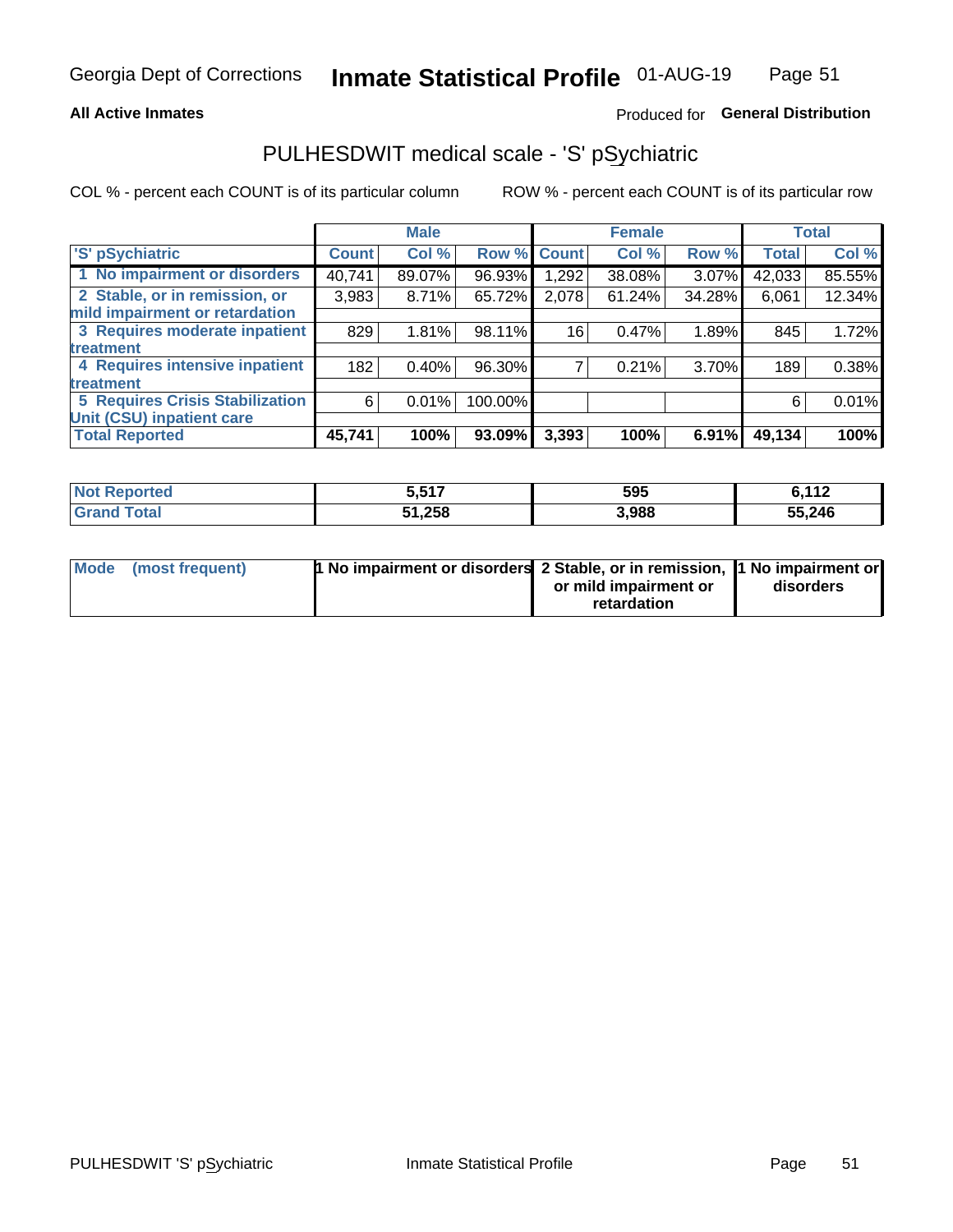#### **All Active Inmates**

### Produced for General Distribution

### PULHESDWIT medical scale - 'D' dental

COL % - percent each COUNT is of its particular column

|                                 |              | <b>Male</b> |         |              | <b>Female</b> |        |              | <b>Total</b> |
|---------------------------------|--------------|-------------|---------|--------------|---------------|--------|--------------|--------------|
| <b>D'</b> Dental                | <b>Count</b> | Col %       | Row %   | <b>Count</b> | Col %         | Row %  | <b>Total</b> | Col %        |
| 1 Minimal routine dental health | 25,724       | 59.50%      | 91.30%  | 2,451        | 71.04%        | 8.70%  | 28,175       | 60.35%       |
| <b>needs</b>                    |              |             |         |              |               |        |              |              |
| 2 Moderate cavities and/or gum  | 15,009       | 34.71%      | 95.86%  | 648          | 18.78%        | 4.14%  | 15,657       | 33.54%       |
| disease                         |              |             |         |              |               |        |              |              |
| 3 Extensive gum disease         | 2,465        | 5.70%       | 87.60%  | 349          | 10.12%        | 12.40% | 2,814        | 6.03%        |
| and/or widespread decay         |              |             |         |              |               |        |              |              |
| 4 Urgent need for dental        | 37           | 0.09%       | 94.87%  | 2            | 0.06%         | 5.13%  | 39           | 0.08%        |
| <b>services</b>                 |              |             |         |              |               |        |              |              |
| 5 Life-threatening disease or   |              | 0.01%       | 100.00% |              |               |        |              | 0.01%        |
| extreme pain or infection       |              |             |         |              |               |        |              |              |
| <b>Total Reported</b>           | 43,236       | 100%        | 92.61%  | 3,450        | 100%          | 7.39%  | 46,686       | 100.0%       |

| <b>Not Reported</b> | 8.022  | 538   | 8.560  |
|---------------------|--------|-------|--------|
| Гоtа                | 51,258 | 3,988 | 55,246 |

| Mode<br><b>Minimal routine dental</b><br>(most frequent)<br>health needs | 1 Minimal routine dental<br>health needs | 1 Minimal routine<br>dental health<br>needs |
|--------------------------------------------------------------------------|------------------------------------------|---------------------------------------------|
|--------------------------------------------------------------------------|------------------------------------------|---------------------------------------------|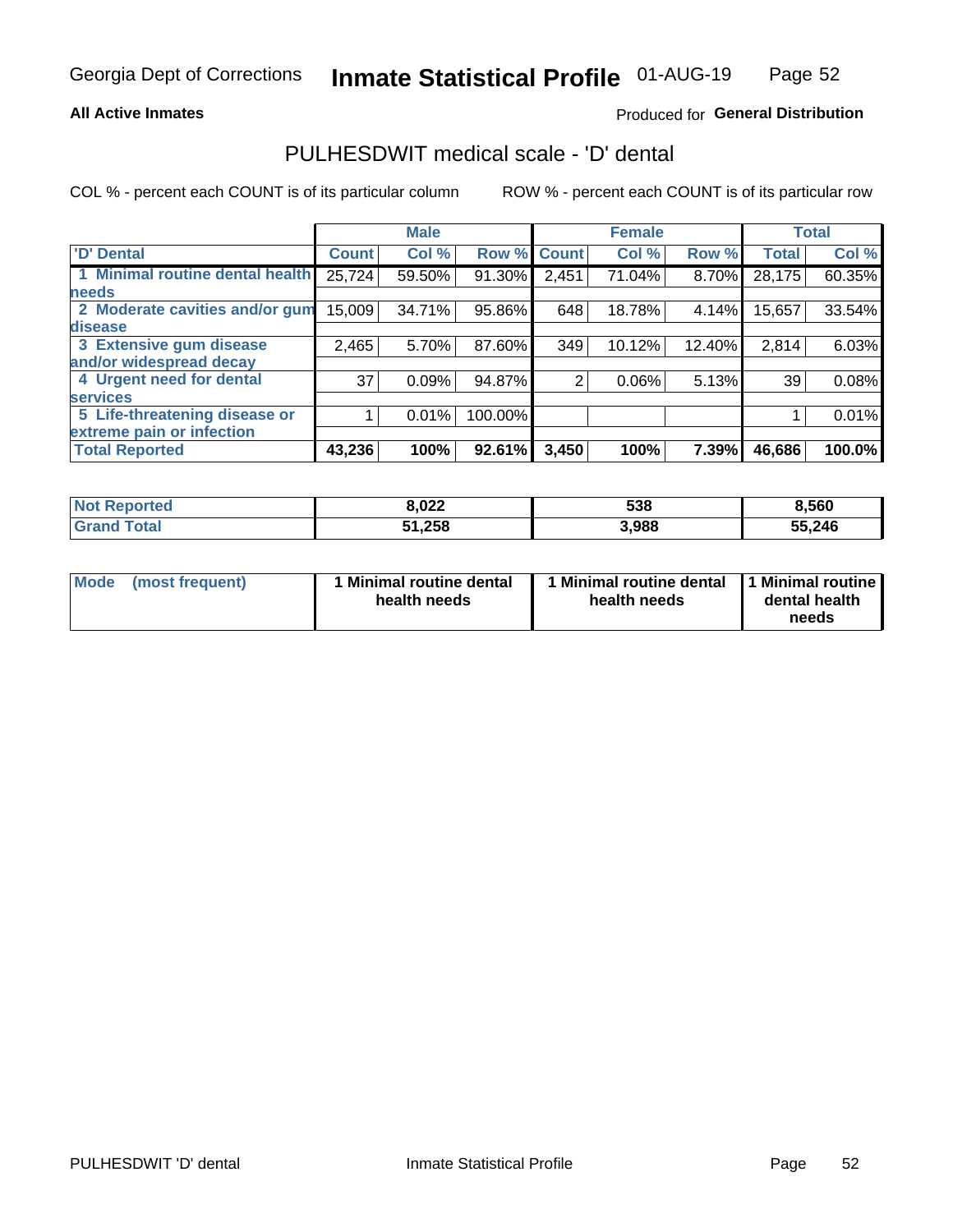#### **All Active Inmates**

### Produced for General Distribution

### PULHESDWIT medical scale - 'W' work ability

COL % - percent each COUNT is of its particular column

|                                 |              | <b>Male</b> |        |             | <b>Female</b> |        |              | <b>Total</b> |
|---------------------------------|--------------|-------------|--------|-------------|---------------|--------|--------------|--------------|
| 'W' work ability                | <b>Count</b> | Col %       |        | Row % Count | Col %         | Row %  | <b>Total</b> | Col %        |
| 1 Unrestricted work or activity | 39,135       | 85.22%      | 93.31% | 2,804       | 76.89%        | 6.69%  | 41,939       | 84.60%       |
| 2 Minor restrictions on type of | 5,413        | 11.79%      | 88.06% | 734         | 20.13%        | 11.94% | 6,147        | 12.40%       |
| <b>work</b>                     |              |             |        |             |               |        |              |              |
| 3 Moderate restrictions on type | 943          | 2.05%       | 92.54% | 76          | 2.08%         | 7.46%  | 1,019        | 2.06%        |
| lof work                        |              |             |        |             |               |        |              |              |
| 4 Major restrictions on type of | 311          | 0.68%       | 92.56% | 25          | 0.69%         | 7.44%  | 336          | 0.68%        |
| <b>work</b>                     |              |             |        |             |               |        |              |              |
| 5 Cannot work under any         | 123          | 0.27%       | 93.89% | 8           | 0.22%         | 6.11%  | 131          | 0.26%        |
| <b>circumstances</b>            |              |             |        |             |               |        |              |              |
| <b>Total Reported</b>           | 45,925       | 100%        | 92.64% | 3,647       | 100%          | 7.36%  | 49,572       | 100%         |

| <b>Not Reported</b>   | 5,333  | 341   | 5,674  |
|-----------------------|--------|-------|--------|
| Total<br><b>Grand</b> | 51,258 | 3,988 | 55,246 |

| Mode            | 1 Unrestricted work or | 1 Unrestricted work or | 1 Unrestricted   |
|-----------------|------------------------|------------------------|------------------|
| (most frequent) | activity               | activity               | work or activity |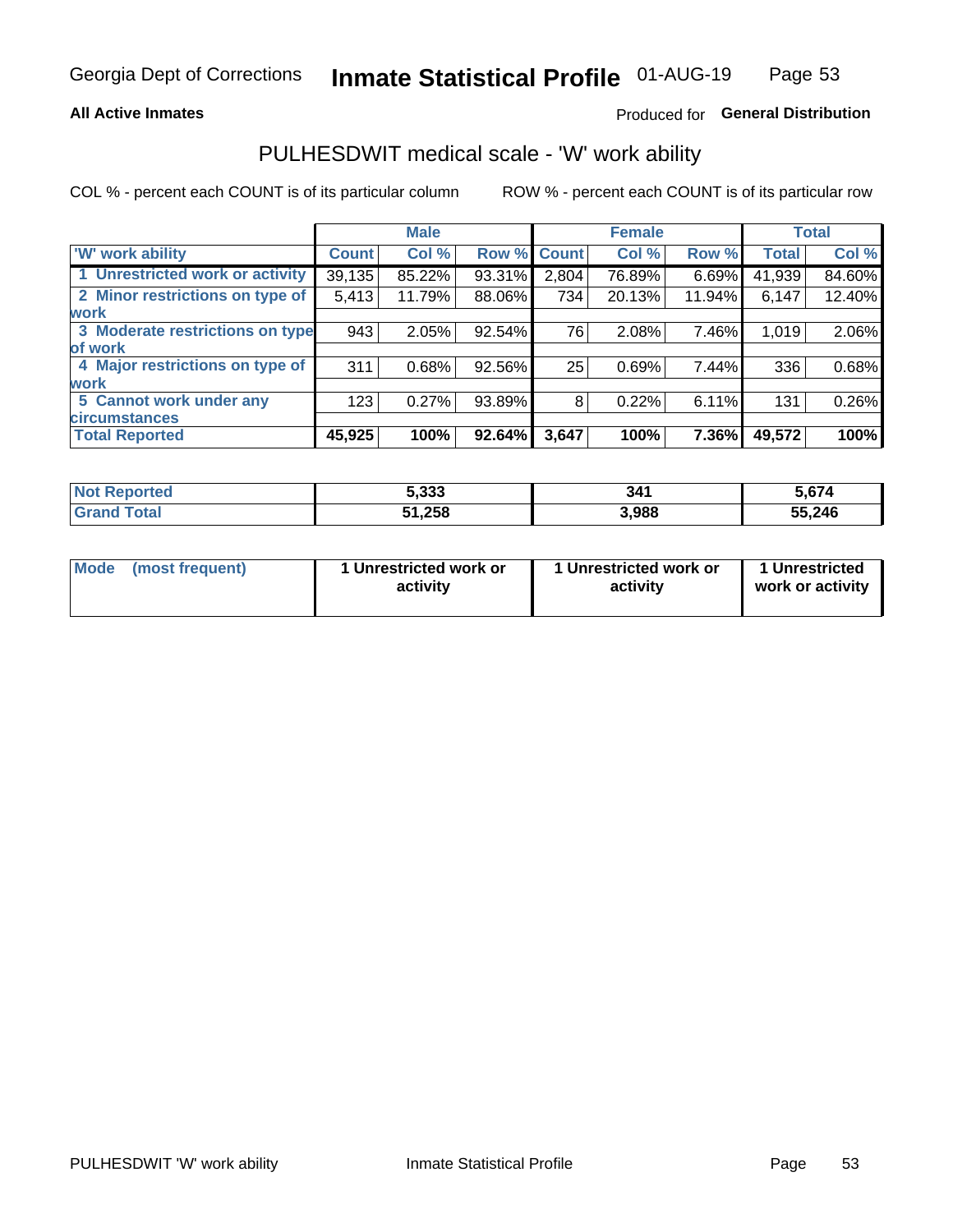#### **All Active Inmates**

### Produced for General Distribution

## PULHESDWIT medical scale - 'I' impairment

COL % - percent each COUNT is of its particular column ROW % - percent each COUNT is of its particular row

|                                   |              | <b>Male</b> |             |       | <b>Female</b> |       |              | <b>Total</b> |
|-----------------------------------|--------------|-------------|-------------|-------|---------------|-------|--------------|--------------|
| <b>T</b> Impairment               | <b>Count</b> | Col %       | Row % Count |       | Col %         | Row % | <b>Total</b> | Col %        |
| 1 No impairments or               | 45,493       | 99.09%      | 92.61%      | 3,631 | 99.53%        | 7.39% | 49,124       | 99.12%       |
| disabilities                      |              |             |             |       |               |       |              |              |
| 2 Wheelchair-bound but            | 262          | 0.57%       | 97.04%      | 8     | 0.22%         | 2.96% | 270          | 0.54%        |
| otherwise OK                      |              |             |             |       |               |       |              |              |
| <b>3 Needs low-level Assisted</b> | 50           | 0.11%       | 92.59%      | 4     | 0.11%         | 7.41% | 54           | 0.11%        |
| Living (level I)                  |              |             |             |       |               |       |              |              |
| 4 Needs moderate Assisted         | 23           | 0.05%       | 100.00%     |       |               |       | 23           | 0.05%        |
| Living (level II)                 |              |             |             |       |               |       |              |              |
| 5 Needs maximal Assisted          | 82           | 0.18%       | 94.25%      | 5     | 0.14%         | 5.75% | 87           | 0.18%        |
| <b>Living (level III)</b>         |              |             |             |       |               |       |              |              |
| <b>Total Reported</b>             | 45,910       | 100%        | 92.64%      | 3,648 | 100%          | 7.36% | 49,558       | 100%         |

| <b>Not</b><br><b>Reported</b> | 5,348  | 340   | 5,688  |
|-------------------------------|--------|-------|--------|
| `otal<br>Gr2r                 | 51,258 | 3,988 | 55,246 |

| <b>Mode</b> | (most frequent) | <b>No impairments or</b><br>disabilities | 1 No impairments or<br>disabilities | 1 No impairments<br>or disabilities |
|-------------|-----------------|------------------------------------------|-------------------------------------|-------------------------------------|
|-------------|-----------------|------------------------------------------|-------------------------------------|-------------------------------------|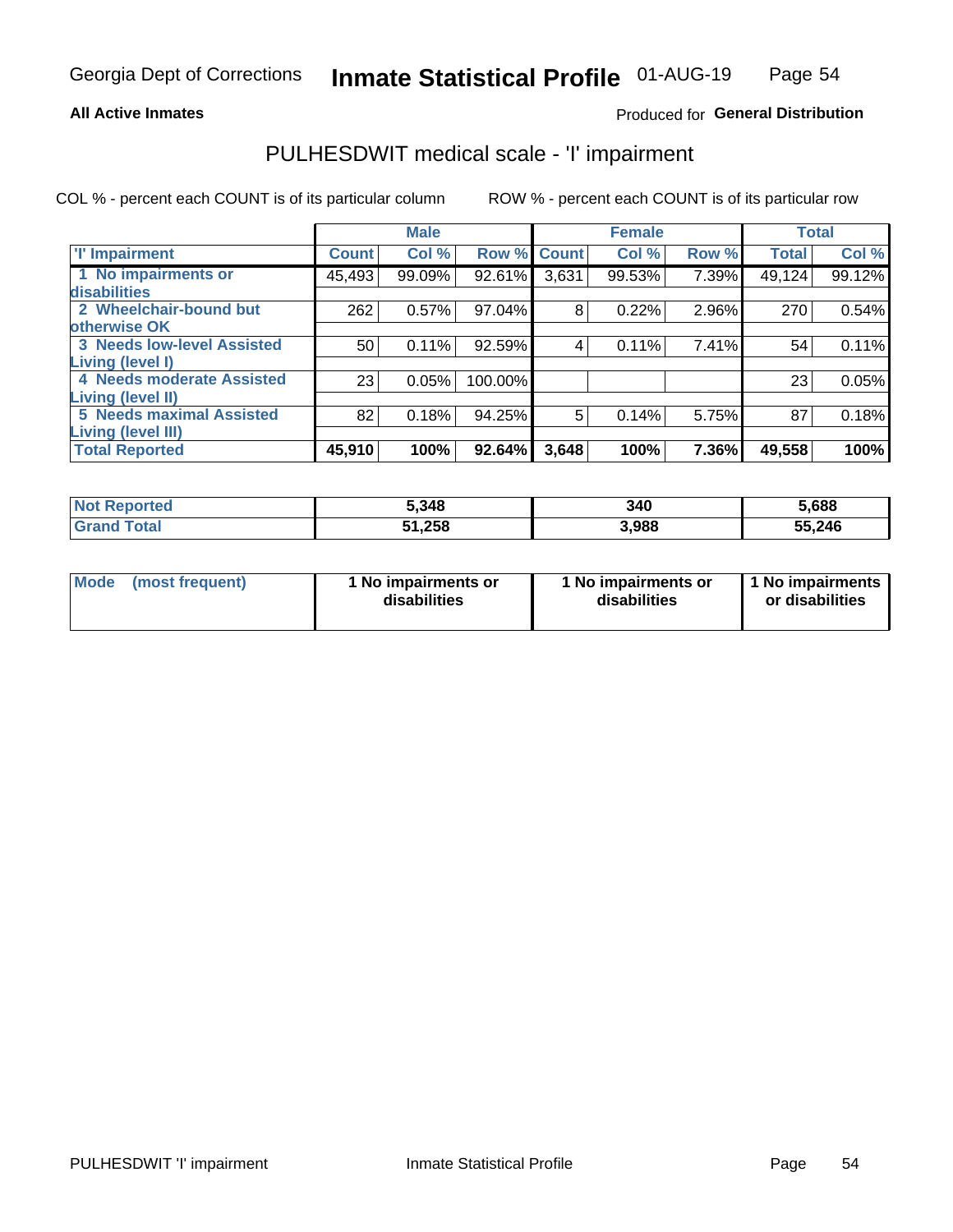#### **All Active Inmates**

### Produced fo General Distribution

### PULHESDWIT medical scale - 'T' transportability

COL % - percent each COUNT is of its particular column

|                              |                    | <b>Male</b> |         |              | <b>Female</b> |       | <b>Total</b> |        |
|------------------------------|--------------------|-------------|---------|--------------|---------------|-------|--------------|--------|
| <b>T' Transportability</b>   | Count <sup>!</sup> | Col %       | Row %   | <b>Count</b> | Col %         | Row % | <b>Total</b> | Col %  |
| 1 Can be transported in any  | 45,712             | 99.23%      | 92.65%  | 3,629        | 99.62%        | 7.35% | 49,341       | 99.26% |
| ordinary approved vehicle    |                    |             |         |              |               |       |              |        |
| 2 Wheelchair-bound, not      | 60                 | 0.13%       | 96.77%  | 2            | 0.05%         | 3.23% | 62           | 0.12%  |
| needing special vehicle      |                    |             |         |              |               |       |              |        |
| 3 Wheelchair-bound, requires | 12                 | 0.03%       | 100.00% |              |               |       | 12           | 0.02%  |
| special vehicle              |                    |             |         |              |               |       |              |        |
| 4 Needs specially-equipped   | 6                  | 0.01%       | 100.00% |              |               |       | 6            | 0.01%  |
| medical vehicle              |                    |             |         |              |               |       |              |        |
| <b>5 Requires ambulance</b>  | 277                | 0.60%       | 95.85%  | 12           | 0.33%         | 4.15% | 289          | 0.58%  |
| transport                    |                    |             |         |              |               |       |              |        |
| <b>Total Reported</b>        | 46,067             | 100%        | 92.67%  | 3,643        | 100%          | 7.33% | 49,710       | 100%   |

| <b>Not</b><br>Reported | 5,191  | 345   | 5,536  |
|------------------------|--------|-------|--------|
| Total                  | 51,258 | 3,988 | 55,246 |

|  | Mode (most frequent) | 1 Can be transported in any 1 Can be transported in any<br>ordinary approved vehicle   ordinary approved vehicle   transported in any |  | 1 Can be<br>  ordinary approved  <br>vehicle |
|--|----------------------|---------------------------------------------------------------------------------------------------------------------------------------|--|----------------------------------------------|
|--|----------------------|---------------------------------------------------------------------------------------------------------------------------------------|--|----------------------------------------------|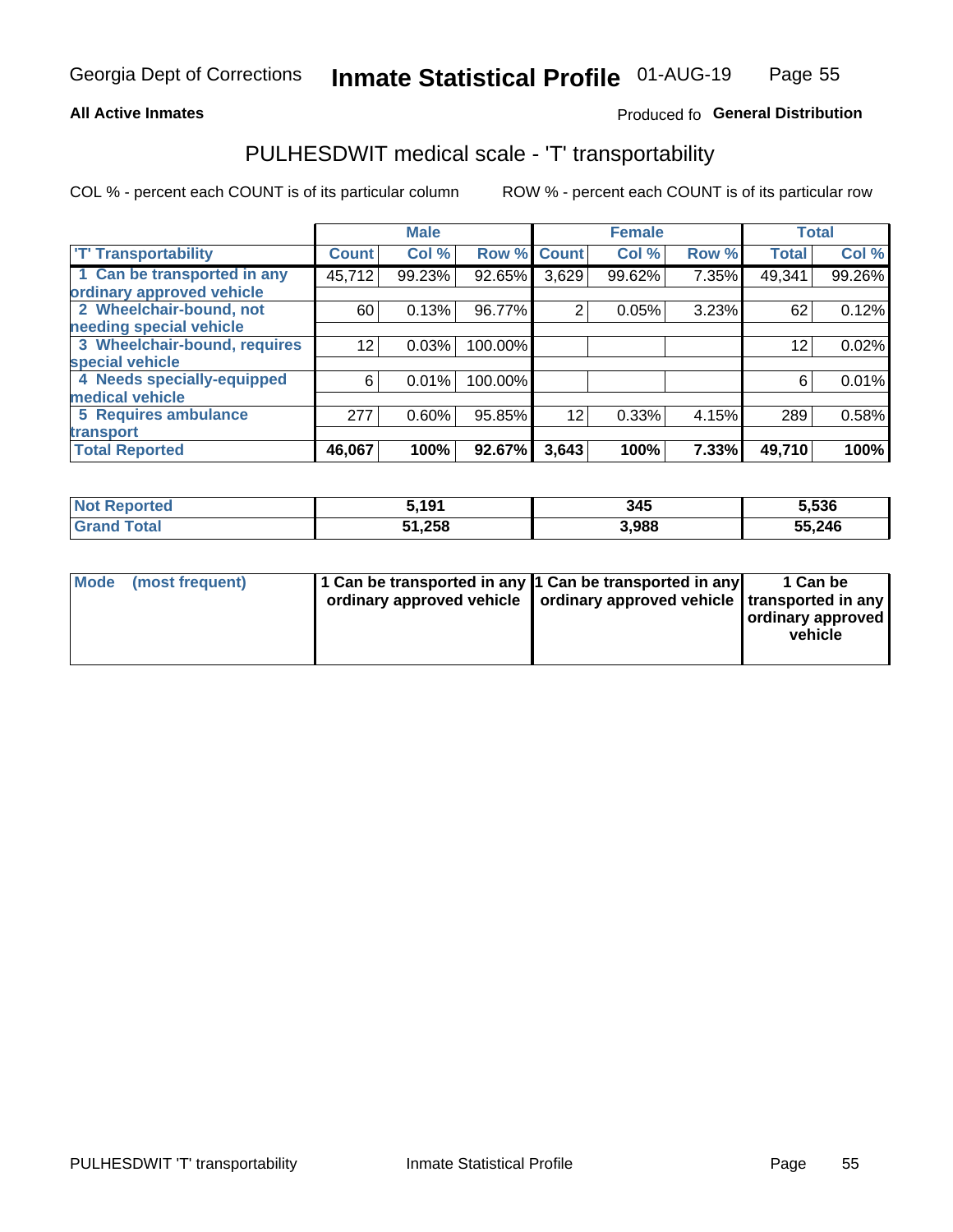# Inmate Statistical Profile 01-AUG-19 Page 56

**All Active Inmates** 

#### Produced for General Distribution

### Number of prior Georgia incarcerations

COL % - percent each COUNT is of its particular column

|                                       |              | <b>Male</b> |             |       | <b>Female</b> |       |        | <b>Total</b> |
|---------------------------------------|--------------|-------------|-------------|-------|---------------|-------|--------|--------------|
| <b>Num of Prior GA Incarcerations</b> | <b>Count</b> | Col %       | Row % Count |       | Col %         | Row % | Total  | Col %        |
| $\bf{0}$                              | 28,392       | 55.39%      | 90.85%      | 2,861 | 71.74%        | 9.15% | 31,253 | 56.57%       |
|                                       | 9,507        | 18.55%      | 94.16%      | 590   | 14.79%        | 5.84% | 10,097 | 18.28%       |
| $\mathbf{2}$                          | 5,512        | 10.75%      | 95.08%      | 285   | 7.15%         | 4.92% | 5,797  | 10.49%       |
| 3                                     | 3,256        | 6.35%       | $96.90\%$   | 104   | 2.61%         | 3.10% | 3,360  | 6.08%        |
| $\boldsymbol{4}$                      | 1,865        | 3.64%       | $97.19\%$   | 54    | 1.35%         | 2.81% | 1,919  | 3.47%        |
| 5                                     | 1,108        | 2.16%       | 96.35%      | 42'   | 1.05%         | 3.65% | 1,150  | 2.08%        |
| <b>More Than 5</b>                    | 1,618        | 3.16%       | 96.89%      | 52    | 1.30%         | 3.11% | 1,670  | 3.02%        |
| <b>Total Reported</b>                 | 51,258       | 100%        | 92.78%      | 3,988 | 100%          | 7.22% | 55,246 | 100%         |

| <b>Not</b><br>Reported |        |       |        |  |
|------------------------|--------|-------|--------|--|
| Total<br>'Grand        | 51,258 | 3,988 | 55,246 |  |

| Mean (average)         | .08 | 1.04 |
|------------------------|-----|------|
| <b>Median (middle)</b> |     |      |
| Mode (most frequent)   |     |      |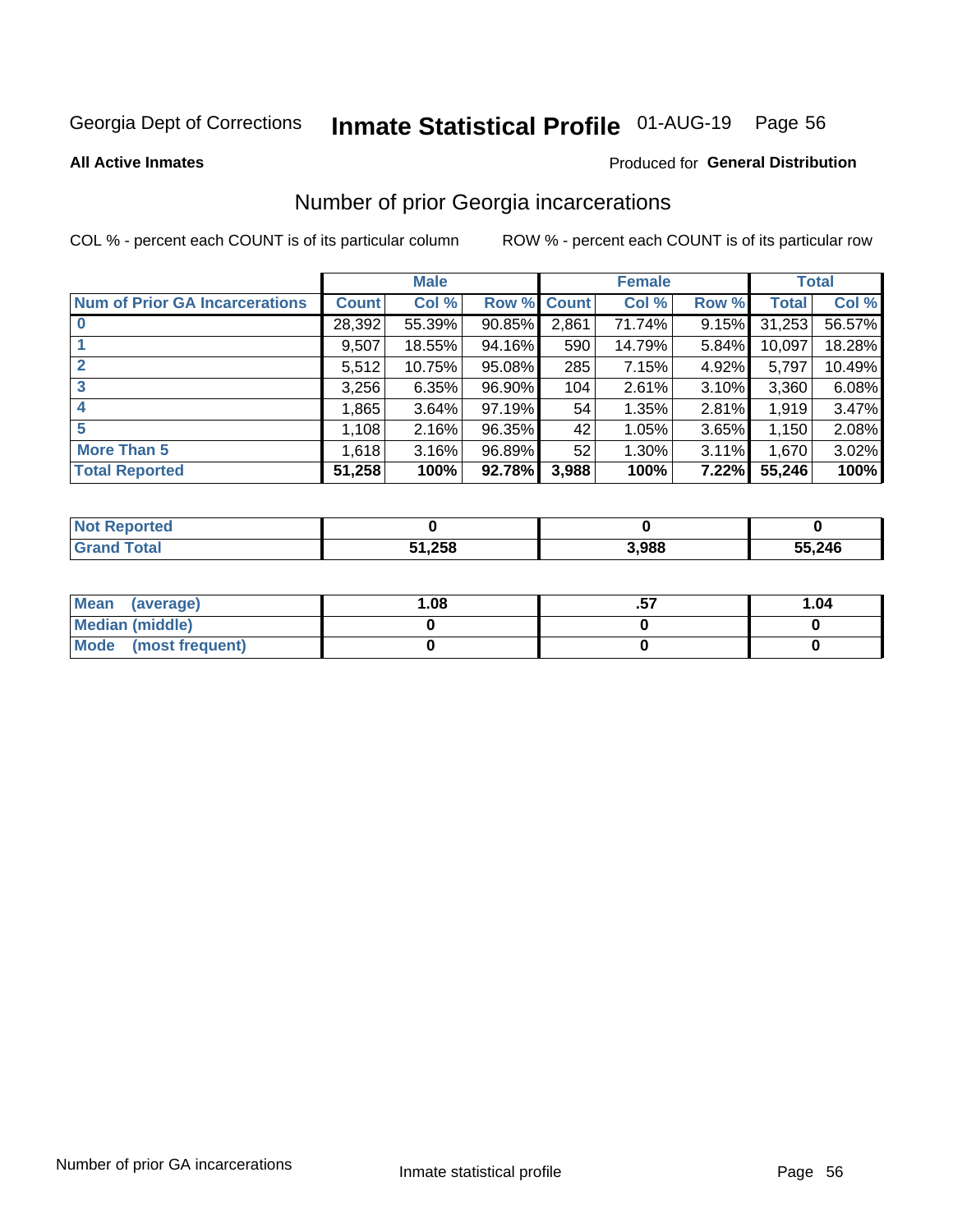#### **Inmate Statistical Profile 01-AUG-19** Page 57

#### **All Active Inmates**

### **Produced for General Distribution**

### Prison sentence in years

COL % - percent each COUNT is of its particular column

ROW % - percent each COUNT is of its particular row

|                                 |              | <b>Male</b> |        |              | <b>Female</b> |        |              | <b>Total</b> |
|---------------------------------|--------------|-------------|--------|--------------|---------------|--------|--------------|--------------|
| <b>Prison Sentence In Years</b> | <b>Count</b> | Col %       | Row %  | <b>Count</b> | Col %         | Row %  | <b>Total</b> | Col %        |
| $0 - 1$                         | 537          | 1.05%       | 91.17% | 52           | 1.30%         | 8.83%  | 589          | 1.07%        |
| $1.1 - 2$                       | 807          | 1.57%       | 90.27% | 87           | 2.18%         | 9.73%  | 894          | 1.62%        |
| $2.1 - 3$                       | 1,168        | 2.28%       | 87.29% | 170          | 4.26%         | 12.71% | 1,338        | 2.42%        |
| $3.1 - 4$                       | 984          | 1.92%       | 88.81% | 124          | 3.11%         | 11.19% | 1,108        | 2.01%        |
| $4.1 - 5$                       | 1,931        | 3.77%       | 89.15% | 235          | 5.89%         | 10.85% | 2,166        | 3.92%        |
| $5.1 - 6$                       | 1,115        | 2.18%       | 90.06% | 123          | 3.08%         | 9.94%  | 1,238        | 2.24%        |
| $6.1 - 7$                       | 1,072        | 2.09%       | 91.55% | 99           | 2.48%         | 8.45%  | 1,171        | 2.12%        |
| $7.1 - 8$                       | 1,144        | 2.23%       | 91.52% | 106          | 2.66%         | 8.48%  | 1,250        | 2.26%        |
| $8.1 - 9$                       | 1,263        | 2.46%       | 93.00% | 95           | 2.38%         | 7.00%  | 1,358        | 2.46%        |
| $9.1 - 10$                      | 3,626        | 7.07%       | 89.60% | 421          | 10.56%        | 10.40% | 4,047        | 7.33%        |
| $10.1 - 12$                     | 2,286        | 4.46%       | 90.71% | 234          | 5.87%         | 9.29%  | 2,520        | 4.56%        |
| $12.1 - 15$                     | 5,067        | 9.89%       | 92.35% | 420          | 10.53%        | 7.65%  | 5,487        | 9.93%        |
| $15.1 - 20$                     | 9,467        | 18.47%      | 93.21% | 690          | 17.30%        | 6.79%  | 10,157       | 18.39%       |
| 20.1 - Over                     | 11,680       | 22.79%      | 94.38% | 696          | 17.45%        | 5.62%  | 12,376       | 22.40%       |
| <b>Life</b>                     | 7,426        | 14.49%      | 95.19% | 375          | 9.40%         | 4.81%  | 7,801        | 14.12%       |
| <b>Life Without Parole</b>      | 1,534        | 2.99%       | 96.48% | 56           | 1.40%         | 3.52%  | 1,590        | 2.88%        |
| <b>Death</b>                    | 84           | 0.16%       | 98.82% |              | 0.03%         | 1.18%  | 85           | 0.15%        |
| <b>Youthful Offenders</b>       | 67           | 0.13%       | 94.37% | 4            | 0.10%         | 5.63%  | 71           | 0.13%        |
| <b>Total Reported</b>           | 51,258       | 100%        | 92.78% | 3,988        | 100%          | 7.22%  | 55,246       | 100.0%       |

| <b>Not Reported</b> |        |       |        |
|---------------------|--------|-------|--------|
| 'otal<br>CT2        | 51,258 | 3,988 | 55,246 |

#### **Determinate (numeric) sentences only**

| <b>Mean</b> | or 00<br>_ാ.ാാ | $\sim$ $\sim$ $\sim$<br>24.OI | 25.32<br>20.JZ |
|-------------|----------------|-------------------------------|----------------|
|             |                |                               |                |

All sentences (including determinate), with life, life without parole, and death sentences figured at 45 years

| <b>Me</b> | 36.2 <sup>4</sup><br>___ | 38.39 | 36.28 |
|-----------|--------------------------|-------|-------|
|           |                          |       |       |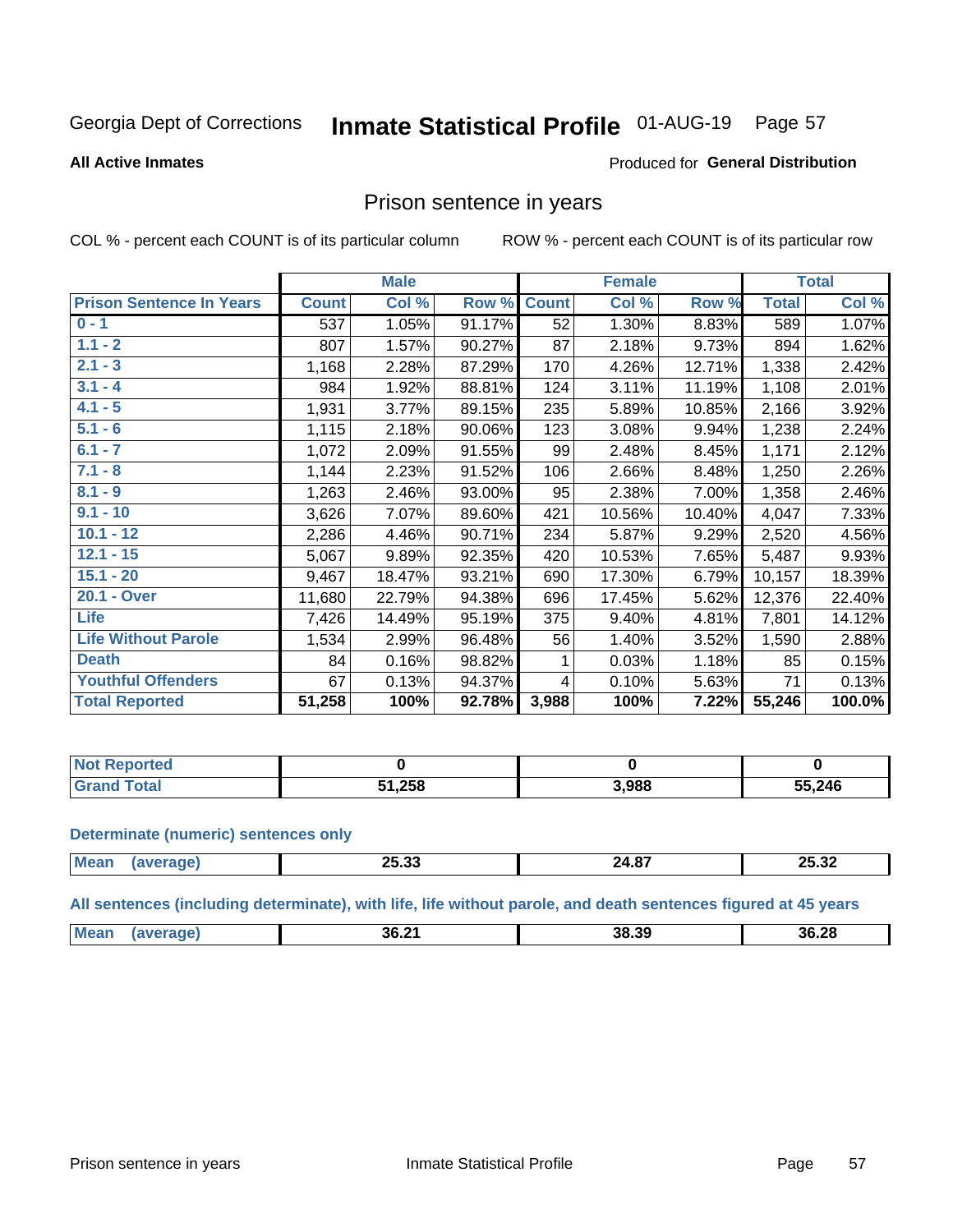# Inmate Statistical Profile 01-AUG-19 Page 58

#### **All Active Inmates**

#### Produced for General Distribution

### Primary offense, broken out into felonies vs misdemeanors

COL % - percent each COUNT is of its particular column

|                                  |              | <b>Male</b> |                    |       | <b>Female</b> |          | Total  |        |
|----------------------------------|--------------|-------------|--------------------|-------|---------------|----------|--------|--------|
| <b>Felonies and Misdemeanors</b> | <b>Count</b> | Col %       | <b>Row % Count</b> |       | Col %         | Row %    | Total  | Col %  |
| <b>Felonies</b>                  | 51,015       | 99.82%      | 92.76%             | 3.979 | 99.92%        | 7.24%    | 54,994 | 99.82% |
| <b>Misdemeanors</b>              | 94           | 18%         | 96.91%             |       | .08%          | $3.09\%$ | 97     | 18%    |
| <b>Total Reported</b>            | 51,109       | 100%        | $92.77\%$          | 3,982 | 100%          | 7.23%    | 55,091 | 100%   |

| <b>Not Reported</b>   | 149    |                | 155    |
|-----------------------|--------|----------------|--------|
| Total<br><b>Grand</b> | 51,258 | . <i>A A F</i> | 55,246 |

| Mod<br>freauent)<br>''''' | onies | nies | elonies |
|---------------------------|-------|------|---------|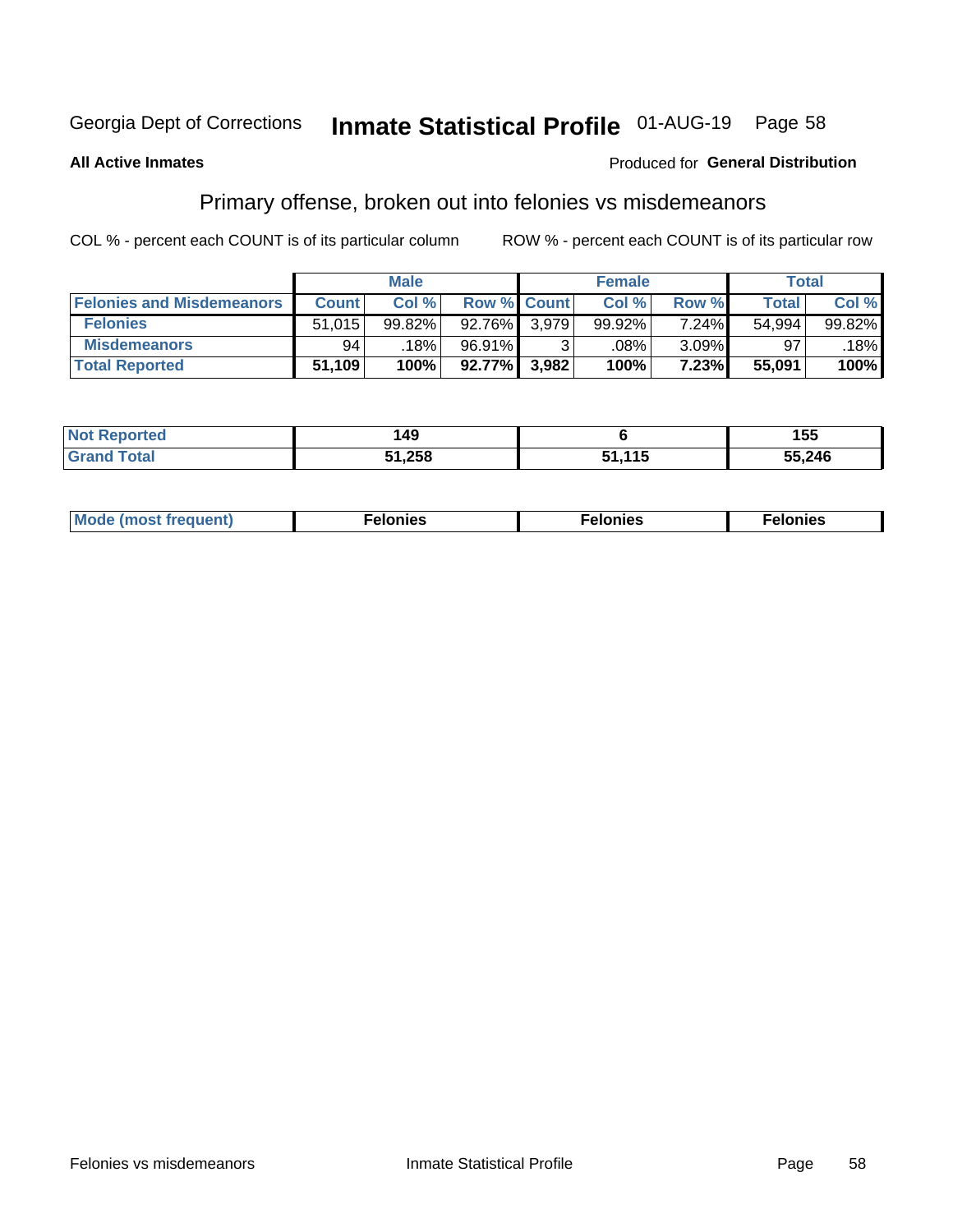# Inmate Statistical Profile 01-AUG-19 Page 59

#### **All Active Inmates**

### **Produced for General Distribution**

### Primary offense, broken out into six broad crime categories

COL % - percent each COUNT is of its particular column

|                                  |              | <b>Male</b> |        |             | <b>Female</b> |          |              | <b>Total</b> |  |
|----------------------------------|--------------|-------------|--------|-------------|---------------|----------|--------------|--------------|--|
| <b>Crime Categories</b>          | <b>Count</b> | Col %       |        | Row % Count | Col %         | Row %    | <b>Total</b> | Col %        |  |
| <b>Violent</b>                   | 26,808       | 52.41%      | 93.78% | 1,778       | 44.58%        | $6.22\%$ | 28,586       | 51.84%       |  |
| <b>Sex Crime</b><br>$\mathbf{2}$ | 8,698        | 17.00%      | 98.38% | 143         | 3.59%         | $1.62\%$ | 8,841        | 16.03%       |  |
| 3<br><b>Property</b>             | 7,462        | 14.59%      | 89.15% | 908         | 22.77%        | 10.85%   | 8,370        | 15.18%       |  |
| <b>Drug</b><br>4                 | 5,325        | 10.41%      | 85.42% | 909         | 22.79%        | 14.58%   | 6,234        | 11.31%       |  |
| <b>Habit/DUI</b><br>5            | 100          | .20%        | 86.96% | 15          | $.38\%$       | 13.04%   | 115          | .21%         |  |
| <b>Other</b><br>6                | 2,761        | 5.40%       | 92.16% | 235         | 5.89%         | 7.84%    | 2,996        | 5.43%        |  |
| <b>Total Reported</b>            | 51,154       | 100%        | 92.77% | 3,988       | 100%          | 7.23%    | 55,142       | 100%         |  |

| <b>Not</b><br><b>Reported</b> | 104          |       | 104    |
|-------------------------------|--------------|-------|--------|
| <b><sup>r</sup>otal</b>       | 51,258<br>51 | 3,988 | 55,246 |

| M | - --<br>100011 | .<br><b>VIOIGIIL</b> | 1.91311 |
|---|----------------|----------------------|---------|
|   |                |                      |         |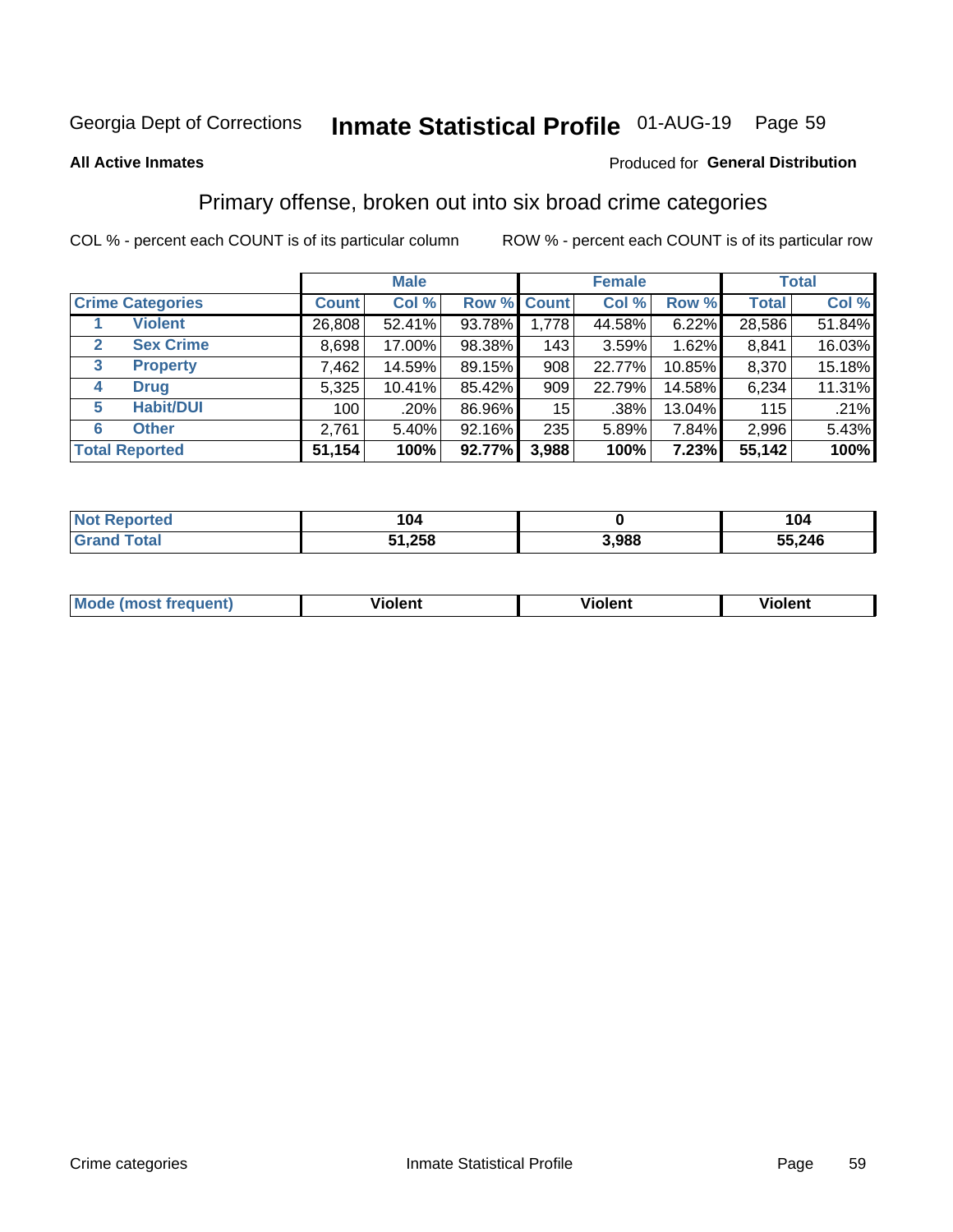# Inmate Statistical Profile 01-AUG-19 Page 60

**Produced for General Distribution** 

#### **All Active Inmates**

## Primary offense, detailed offense code

COL % - percent each COUNT is of its particular column

|                                               |                 | <b>Male</b> |         |                | <b>Female</b> |         |                         | <b>Total</b> |
|-----------------------------------------------|-----------------|-------------|---------|----------------|---------------|---------|-------------------------|--------------|
| <b>Primary Offense</b>                        | <b>Count</b>    | Col %       | Row %   | <b>Count</b>   | Col %         | Row %   | <b>Total</b>            | Col %        |
| <b>Abuse Neglect Elder/Disab (2812)</b>       | 46              | .09%        | 64.79%  | 25             | .63%          | 35.21%  | 71                      | .13%         |
| Agg Aslt W Intnt To Rape (2095)               | $\overline{72}$ | .14%        | 100.00% |                |               |         | 72                      | .13%         |
| <b>Agg Sex Battery Atmpt (2099)</b>           | 3               | .01%        | 100.00% |                |               |         | 3                       | .01%         |
| <b>Aggrav Assault (1302)</b>                  | 5,286           | 10.33%      | 94.56%  | 304            | 7.62%         | 5.44%   | 5,590                   | 10.14%       |
| <b>Aggrav Assault Peace Ofcr</b><br>(1314)    | 359             | .70%        | 94.97%  | 19             | .48%          | 5.03%   | 378                     | .69%         |
| <b>Aggrav Battery (1305)</b>                  | 1,353           | 2.64%       | 93.63%  | 92             | 2.31%         | 6.37%   | 1,445                   | 2.62%        |
| <b>Aggrav Battery Peace Ofcr</b><br>(1315)    | 29              | .06%        | 96.67%  | 1              | .03%          | 3.33%   | 30                      | .05%         |
| <b>Aggrav Ch Molest Atmpt (2096)</b>          | 5               | .01%        | 100.00% |                |               |         | 5                       | .01%         |
| <b>Aggrav Child Molestation (2021)</b>        | 1,300           | 2.54%       | 98.41%  | 21             | .53%          | 1.59%   | 1,321                   | 2.40%        |
| <b>Aggrav Cruelty To Animals</b>              | 14              | .03%        | 93.33%  | 1              | .03%          | 6.67%   | 15                      | .03%         |
| (2972)<br><b>Aggrav Sexual Battery (2009)</b> | 242             | .47%        | 99.18%  | $\overline{2}$ | .05%          | .82%    | 244                     | .44%         |
| <b>Aggrav Sodomy (2003)</b>                   | 224             | .44%        | 98.68%  | 3              | .08%          | 1.32%   | 227                     | .41%         |
| <b>Aggrav Stalking (1321)</b>                 | 313             | .61%        | 96.01%  | 13             | .33%          | 3.99%   | 326                     | .59%         |
| <b>Aggravated Assault On 65+</b>              | 6               | .01%        | 75.00%  | $\overline{2}$ | .05%          | 25.00%  | 8                       | .01%         |
| (1304)                                        |                 |             |         |                |               |         |                         |              |
| <b>Aiding Escape (2502)</b>                   |                 |             |         | $\overline{2}$ | .05%          | 100.00% | $\overline{2}$          | .01%         |
| <b>Alter Id (1506)</b>                        | 1               | .01%        | 100.00% |                |               |         | 1                       | .01%         |
| <b>Armed Robbery (1902)</b>                   | 5,806           | 11.35%      | 96.43%  | 215            | 5.39%         | 3.57%   | 6,021                   | 10.92%       |
| Arson 1st Degree (1401)                       | 59              | .12%        | 84.29%  | 11             | .28%          | 15.71%  | 70                      | .13%         |
| <b>Arson 2nd Degree (1402)</b>                | 11              | .02%        | 91.67%  | 1              | .03%          | 8.33%   | 12                      | .02%         |
| <b>Arson 3rd Degree (1403)</b>                | 4               | .01%        | 100.00% |                |               |         | $\overline{\mathbf{4}}$ | .01%         |
| <b>Arson Misc (1400)</b>                      | $\overline{2}$  | .01%        | 100.00% |                |               |         | $\mathbf 2$             | .01%         |
| <b>Ass W/ Int Transmit Hiv (1313)</b>         | 1               | .01%        | 50.00%  | 1              | .03%          | 50.00%  | $\overline{2}$          | .01%         |
| <b>Atmpt Aggrav Assault (1303)</b>            | 10              | .02%        | 90.91%  | 1              | .03%          | 9.09%   | 11                      | .02%         |
| <b>Atmpt Aggrav Sodomy (2093)</b>             | 4               | .01%        | 100.00% |                |               |         | $\overline{\mathbf{4}}$ | .01%         |
| <b>Atmpt Armed Robbery (1992)</b>             | 95              | .19%        | 93.14%  | 7              | .18%          | 6.86%   | 102                     | .18%         |
| <b>Atmpt Burglary (1690)</b>                  | 23              | .04%        | 95.83%  | 1              | .03%          | 4.17%   | 24                      | .04%         |
| <b>Atmpt Child Molestation (2094)</b>         | 46              | .09%        | 100.00% |                |               |         | 46                      | .08%         |
| <b>Atmpt Kidnap (1390)</b>                    | $\mathbf{3}$    | .01%        | 100.00% |                |               |         | 3                       | .01%         |
| <b>Atmpt Murder (1190)</b>                    | 146             | .29%        | 91.82%  | 13             | .33%          | 8.18%   | 159                     | .29%         |
| Atmpt Rape (2091)                             | 50              | .10%        | 98.04%  | 1              | .03%          | 1.96%   | 51                      | .09%         |
| <b>Atmpt Robbery (1991)</b>                   | 33              | .06%        | 97.06%  | 1.             | .03%          | 2.94%   | 34                      | .06%         |
| <b>Atmpt Sodomy (2092)</b>                    | 1               | .01%        | 100.00% |                |               |         | $\mathbf{1}$            | .01%         |
| <b>Atmpt Theft By Taking (1812)</b>           | $\overline{c}$  | .01%        | 100.00% |                |               |         | $\overline{2}$          | .01%         |
| <b>Atmpt Viol Substance Act (4090)</b>        | 14              | .03%        | 77.78%  | 4              | .10%          | 22.22%  | 18                      | .03%         |
| <b>Att/Consprcy Commt C/S/Of</b><br>(4134)    | 47              | .09%        | 88.68%  | 6              | .15%          | 11.32%  | 53                      | .10%         |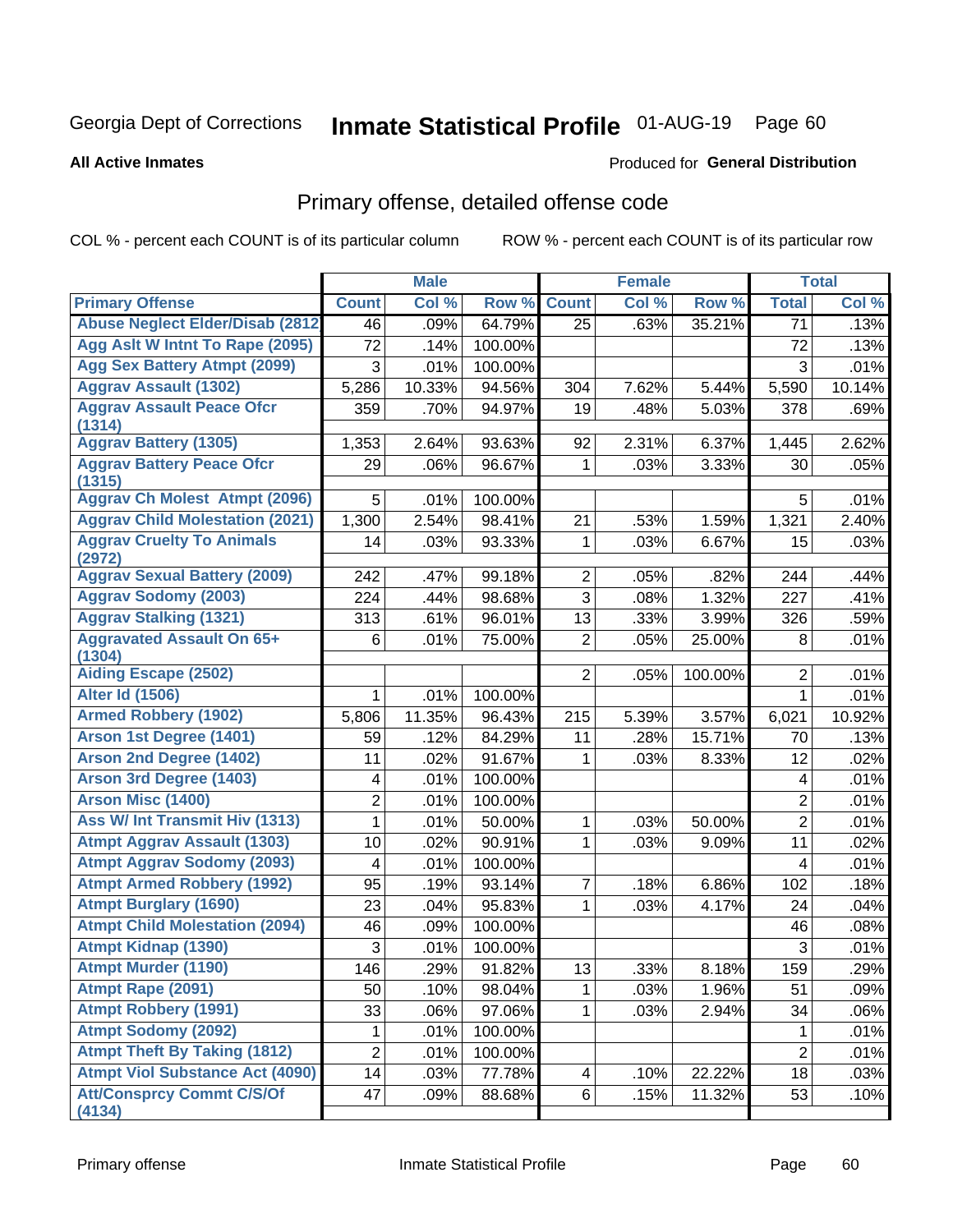# Inmate Statistical Profile 01-AUG-19 Page 61

#### **All Active Inmates**

#### Produced for General Distribution

## Primary offense, detailed offense code

COL % - percent each COUNT is of its particular column

|                                            |                | <b>Male</b> |         |                | <b>Female</b> |         |                | <b>Total</b> |
|--------------------------------------------|----------------|-------------|---------|----------------|---------------|---------|----------------|--------------|
| <b>Primary Offense</b>                     | <b>Count</b>   | Col %       | Row %   | <b>Count</b>   | Col %         | Row %   | <b>Total</b>   | Col %        |
| <b>Bad Checks (1704)</b>                   | 1.             | .01%        | 100.00% |                |               |         | 1              | .01%         |
| <b>Bail Jumping (2511)</b>                 | 6              | .01%        | 100.00% |                |               |         | 6              | .01%         |
| <b>Bestiality (2004)</b>                   | 1              | .01%        | 100.00% |                |               |         | 1              | .01%         |
| <b>Bigamy (2007)</b>                       | 3              | .01%        | 100.00% |                |               |         | 3              | .01%         |
| <b>Bribery Govt Officer (2301)</b>         | 1              | .01%        | 50.00%  | 1              | .03%          | 50.00%  | $\overline{2}$ | .01%         |
| <b>Bribery Of Contestant (2711)</b>        |                |             |         | 1              | .03%          | 100.00% | 1              | .01%         |
| Burg 1st Aft 6/30/12 (1611)                | 2,017          | 3.94%       | 91.64%  | 184            | 4.61%         | 8.36%   | 2,201          | 3.99%        |
| Burg 2nd Aft 6/30/12 (1612)                | 715            | 1.40%       | 95.97%  | 30             | .75%          | 4.03%   | 745            | 1.35%        |
| Burg Bef 7/1/12 (1601)                     | 1,998          | 3.91%       | 97.08%  | 60             | 1.50%         | 2.92%   | 2,058          | 3.73%        |
| <b>Carry Pistl Without Licns (2903)</b>    | 1              | .01%        | 100.00% |                |               |         |                | .01%         |
| <b>Carry Weapon At School (2915)</b>       | 6              | .01%        | 100.00% |                |               |         | 6              | .01%         |
| <b>Child Molestation (2019)</b>            | 2,662          | 5.20%       | 97.87%  | 58             | 1.45%         | 2.13%   | 2,720          | 4.93%        |
| <b>Cnspire Traffic Cntrl Sub (4130)</b>    | 6              | .01%        | 100.00% |                |               |         | 6              | .01%         |
| <b>Computer Pornography (1760)</b>         | 107            | .21%        | 99.07%  | 1              | .03%          | .93%    | 108            | .20%         |
| <b>Computer Theft (1761)</b>               | 1              | .01%        | 11.11%  | 8              | .20%          | 88.89%  | 9              | .02%         |
| <b>Computer Trespass (1762)</b>            | 1              | .01%        | 33.33%  | $\overline{2}$ | .05%          | 66.67%  | 3              | .01%         |
| <b>Conceal Death Of Another (1125)</b>     | 14             | .03%        | 63.64%  | 8              | .20%          | 36.36%  | 22             | .04%         |
| <b>Conspiracy (9901)</b>                   | 27             | .05%        | 84.38%  | 5              | .13%          | 15.63%  | 32             | .06%         |
| <b>Convsn Paymnts Real Propy</b><br>(1811) | 1              | .01%        | 100.00% |                |               |         | 1              | .01%         |
| Crim Use W/Alt Id Mark (7010)              | 4              | .01%        | 100.00% |                |               |         | 4              | .01%         |
| <b>Crml Atmpt Felony (7027)</b>            |                |             |         | 1              | .03%          | 100.00% | 1              | .01%         |
| <b>Crmnl Atmpt (9905)</b>                  | 3              | .01%        | 100.00% |                |               |         | 3              | .01%         |
| Crmnl Damage 1st Degree (1501)             | 25             | .05%        | 100.00% |                |               |         | 25             | .05%         |
| <b>Crmnl Damage 2nd Degree</b><br>(1502)   | 69             | .13%        | 88.46%  | 9              | .23%          | 11.54%  | 78             | .14%         |
| <b>Crmnl Interfere Govt Prop (2613)</b>    | 23             | .04%        | 95.83%  | 1              | .03%          | 4.17%   | 24             | .04%         |
| <b>Crmnl Solicitation (9910)</b>           | $\overline{2}$ | .01%        | 100.00% |                |               |         | $\overline{2}$ | .01%         |
| <b>Cruelty To An Inmate (2810)</b>         | 1              | .01%        | 100.00% |                |               |         | 1              | .01%         |
| <b>Cruelty To Animals (2971)</b>           | 1              | .01%        | 100.00% |                |               |         | 1              | .01%         |
| <b>Cruelty To Children (2801)</b>          | 299            | .58%        | 73.46%  | 108            | 2.71%         | 26.54%  | 407            | .74%         |
| <b>Cruelty To Elder Person (2811)</b>      | 25             | .05%        | 62.50%  | 15             | .38%          | 37.50%  | 40             | .07%         |
| <b>Damage Destroy Secr Prop</b><br>(1504)  | $\overline{2}$ | .01%        | 100.00% |                |               |         | $\overline{2}$ | .01%         |
| <b>Distr Mat Depict Nudity (2102)</b>      | $\mathbf{1}$   | .01%        | 100.00% |                |               |         | $\mathbf 1$    | .01%         |
| Dogfighting (2718)                         | $\overline{2}$ | .01%        | 100.00% |                |               |         | $\overline{2}$ | .01%         |
| Drv W/ Improp Veh Reg (7013)               | 5              | .01%        | 100.00% |                |               |         | 5              | .01%         |
| <b>Drvng Habtl Violator (5004)</b>         | $\overline{5}$ | .01%        | 71.43%  | $\overline{2}$ | .05%          | 28.57%  | $\overline{7}$ | .01%         |
| <b>Embracery (2407)</b>                    | $\mathbf 1$    | .01%        | 100.00% |                |               |         | 1              | .01%         |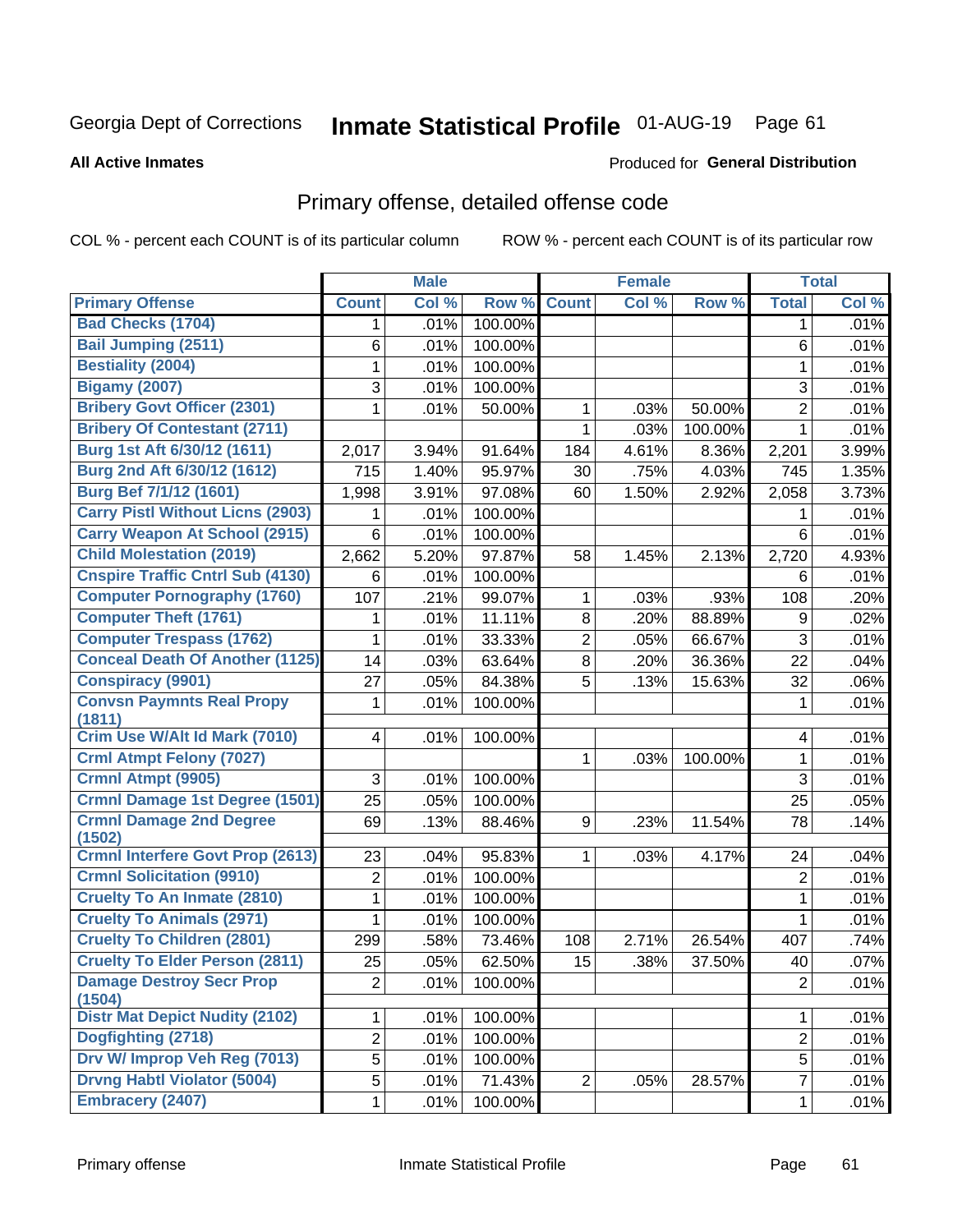# Inmate Statistical Profile 01-AUG-19 Page 62

#### **All Active Inmates**

#### Produced for General Distribution

## Primary offense, detailed offense code

COL % - percent each COUNT is of its particular column

|                                            |                | <b>Male</b> |         |                         | <b>Female</b> |         |                | <b>Total</b> |
|--------------------------------------------|----------------|-------------|---------|-------------------------|---------------|---------|----------------|--------------|
| <b>Primary Offense</b>                     | <b>Count</b>   | Col %       | Row %   | <b>Count</b>            | Col %         | Row %   | <b>Total</b>   | Col %        |
| <b>Entering Vehicle (1880)</b>             | 97             | .19%        | 96.04%  | 4                       | .10%          | 3.96%   | 101            | .18%         |
| <b>Entice Child Attempted (2090)</b>       | 6              | .01%        | 100.00% |                         |               |         | 6              | .01%         |
| <b>Enticing Child-Indec Purp (2020)</b>    | 76             | .15%        | 91.57%  | 7                       | .18%          | 8.43%   | 83             | .15%         |
| <b>Escape (2501)</b>                       | 33             | .06%        | 89.19%  | $\overline{\mathbf{4}}$ | .10%          | 10.81%  | 37             | .07%         |
| <b>Exploit Disabled/Elder (7022)</b>       | 7              | .01%        | 53.85%  | 6                       | .15%          | 46.15%  | 13             | .02%         |
| <b>False Certificates (2311)</b>           | 1              | .01%        | 100.00% |                         |               |         | 1              | .01%         |
| <b>False Imprisonment (1308)</b>           | 196            | .38%        | 95.15%  | 10                      | .25%          | 4.85%   | 206            | .37%         |
| <b>False Public Alarm (2609)</b>           | 1              | .01%        | 100.00% |                         |               |         | 1              | .01%         |
| <b>False Statements Govt (2408)</b>        | 21             | .04%        | 72.41%  | 8                       | .20%          | 27.59%  | 29             | .05%         |
| <b>False Swearing (2402)</b>               |                |             |         | 1                       | .03%          | 100.00% | 1              | .01%         |
| <b>Family Violence Battery (1301)</b>      | 164            | .32%        | 98.20%  | 3                       | .08%          | 1.80%   | 167            | .30%         |
| Feticide (1121)                            | 1              | .01%        | 100.00% |                         |               |         | 1              | .01%         |
| <b>Feticide By Vehicle (1118)</b>          | 6              | .01%        | 100.00% |                         |               |         | 6              | .01%         |
| <b>Financial Identity Fraud (1756)</b>     | 59             | .12%        | 77.63%  | 17                      | .43%          | 22.37%  | 76             | .14%         |
| <b>Fleeing/Eluding Police (2316)</b>       | 506            | .99%        | 94.40%  | 30                      | .75%          | 5.60%   | 536            | .97%         |
| Forg 1st Aft 6/30/12 (1711)                | 114            | .22%        | 73.08%  | 42                      | 1.05%         | 26.92%  | 156            | .28%         |
| Forg 1st Bef 7/1/12 (1701)                 | 168            | .33%        | 71.19%  | 68                      | 1.71%         | 28.81%  | 236            | .43%         |
| Forg 2nd Aft 6/30/12 (1712)                | 38             | .07%        | 82.61%  | 8                       | .20%          | 17.39%  | 46             | .08%         |
| Forg 2nd Bef 7/1/12 (1702)                 | 3              | .01%        | 75.00%  | 1                       | .03%          | 25.00%  | 4              | .01%         |
| Forg 3rd Aft 6/30/12 (1713)                | 59             | .12%        | 83.10%  | 12                      | .30%          | 16.90%  | 71             | .13%         |
| Forg 4th Aft 6/30/12 (1714)                | 15             | .03%        | 65.22%  | 8                       | .20%          | 34.78%  | 23             | .04%         |
| <b>Forgery Credit Card (1752)</b>          | 5              | .01%        | 71.43%  | $\overline{2}$          | .05%          | 28.57%  | $\overline{7}$ | .01%         |
| <b>Fraudulent Access Compute</b><br>(1796) | $\overline{2}$ | .01%        | 66.67%  | $\mathbf{1}$            | .03%          | 33.33%  | 3              | .01%         |
| <b>Fraudulent Checks (1750)</b>            | $\overline{2}$ | .01%        | 66.67%  | 1                       | .03%          | 33.33%  | 3              | .01%         |
| <b>Fraudulent Credit Card (1753)</b>       | 66             | .13%        | 69.47%  | 29                      | .73%          | 30.53%  | 95             | .17%         |
| <b>Gang Participation (9914)</b>           | 53             | .10%        | 96.36%  | $\overline{2}$          | .05%          | 3.64%   | 55             | .10%         |
| <b>Guard Line W/Weapon/Drugs</b>           | 21             | .04%        | 52.50%  | 19                      | .48%          | 47.50%  | 40             | .07%         |
| (2963)                                     |                |             |         |                         |               |         |                |              |
| <b>Habit Traf Viol/Impaired (5005)</b>     | 8              | .02%        | 100.00% |                         |               |         | 8              | .01%         |
| <b>Habit Traf Viol/Other (5006)</b>        | 5              | .01%        | 62.50%  | 3                       | .08%          | 37.50%  | 8              | .01%         |
| <b>Hijacking Motor Vehicle (1911)</b>      | 43             | .08%        | 100.00% |                         |               |         | 43             | .08%         |
| <b>Hindering Appreh Or Pun (2503)</b>      | 5              | .01%        | 71.43%  | $\overline{2}$          | .05%          | 28.57%  | $\overline{7}$ | .01%         |
| Hit-Run W/Injury/Fatality (5007)           | 43             | .08%        | 84.31%  | 8                       | .20%          | 15.69%  | 51             | .09%         |
| Home Invasion 1st Degree (7007)            | 20             | .04%        | 86.96%  | 3                       | .08%          | 13.04%  | 23             | .04%         |
| <b>Homicide By Vessel (1124)</b>           | 43             | .08%        | 87.76%  | 6                       | .15%          | 12.24%  | 49             | .09%         |
| <b>Illegal Attm To Obt Drugs (4011)</b>    | 4              | .01%        | 80.00%  | 1.                      | .03%          | 20.00%  | 5              | .01%         |
| <b>Impersonating Officer (2405)</b>        | $\overline{2}$ | .01%        | 100.00% |                         |               |         | $\overline{2}$ | .01%         |
| <b>Impersonation (2404)</b>                | 3              | .01%        | 100.00% |                         |               |         | 3              | .01%         |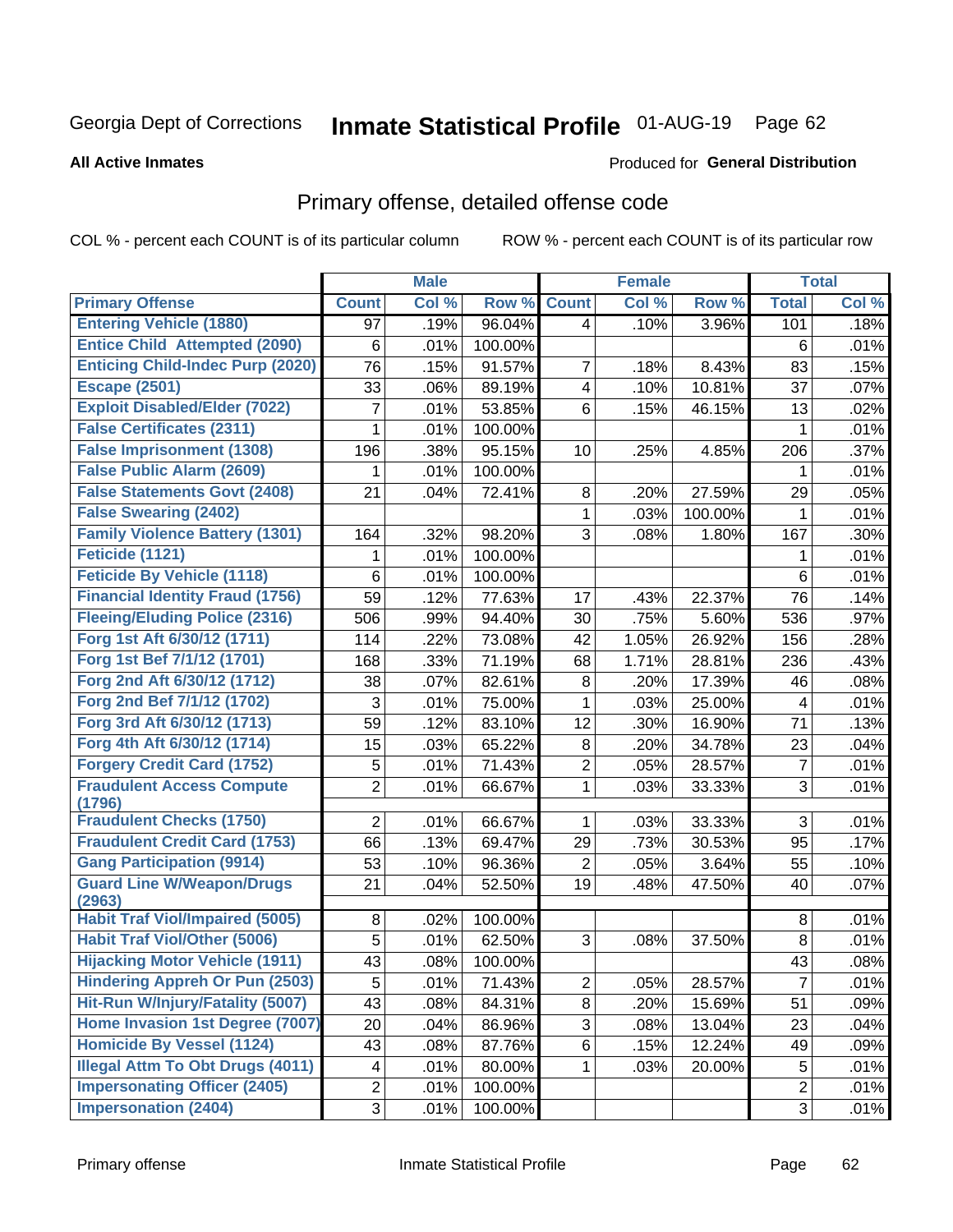# Inmate Statistical Profile 01-AUG-19 Page 63

#### **All Active Inmates**

### **Produced for General Distribution**

## Primary offense, detailed offense code

COL % - percent each COUNT is of its particular column

|                                            |              | <b>Male</b> |         |                | <b>Female</b> |        |                  | <b>Total</b> |
|--------------------------------------------|--------------|-------------|---------|----------------|---------------|--------|------------------|--------------|
| <b>Primary Offense</b>                     | <b>Count</b> | Col %       | Row %   | <b>Count</b>   | Col %         | Row %  | <b>Total</b>     | Col %        |
| <b>Incest (2006)</b>                       | 214          | .42%        | 99.53%  | $\mathbf 1$    | .03%          | .47%   | $\overline{215}$ | .39%         |
| <b>Incest Atmpt (2098)</b>                 | 1            | .01%        | 100.00% |                |               |        | 1                | .01%         |
| <b>Inciting To Insurrection (2203)</b>     | 3            | .01%        | 75.00%  | 1              | .03%          | 25.00% | 4                | .01%         |
| <b>Influencing Witness (2313)</b>          | 7            | .01%        | 77.78%  | $\overline{2}$ | .05%          | 22.22% | 9                | .02%         |
| <b>Injury By Vehicle (1318)</b>            | 102          | .20%        | 80.31%  | 25             | .63%          | 19.69% | 127              | .23%         |
| <b>Insurance Fraud (7023)</b>              | 1            | .01%        | 100.00% |                |               |        | 1                | .01%         |
| <b>Insurrection (2202)</b>                 | 3            | .01%        | 100.00% |                |               |        | 3                | .01%         |
| <b>Interfere Electronic Dvce (2614)</b>    | 1            | .01%        | 100.00% |                |               |        | 1                | .01%         |
| <b>Interference With Custody (1312)</b>    | 13           | .03%        | 92.86%  | 1              | .03%          | 7.14%  | 14               | .03%         |
| <b>Involuntary Manslaughter (1103)</b>     | 171          | .33%        | 86.80%  | 26             | .65%          | 13.20% | 197              | .36%         |
| Kidnapping (1311)                          | 1,472        | 2.88%       | 96.91%  | 47             | 1.18%         | 3.09%  | 1,519            | 2.75%        |
| <b>Livestock Theft (1817)</b>              | 5            | .01%        | 100.00% |                |               |        | 5                | .01%         |
| <b>Lottery Violation (2730)</b>            | 3            | .01%        | 100.00% |                |               |        | 3                | .01%         |
| <b>Machine Gun Activities (2906)</b>       | 1            | .01%        | 100.00% |                |               |        | $\mathbf{1}$     | .01%         |
| Manf Methamph 200-399 Gm                   | 9            | .02%        | 100.00% |                |               |        | 9                | .02%         |
| (4144)                                     |              |             |         |                |               |        |                  |              |
| <b>Manf Methamph 28-199 Gm</b><br>(4143)   | 11           | .02%        | 84.62%  | $\overline{2}$ | .05%          | 15.38% | 13               | .02%         |
| Manf Methamph 400+ Gm (4145)               | 1            | .01%        | 100.00% |                |               |        | 1                | .01%         |
| <b>Manf Methamph Unspec Amt</b>            | 97           | .19%        | 89.81%  | 11             | .28%          | 10.19% | 108              | .20%         |
| (4147)                                     |              |             |         |                |               |        |                  |              |
| <b>Manufac Marijuana (7012)</b>            | 24           | .05%        | 92.31%  | $\overline{2}$ | .05%          | 7.69%  | 26               | .05%         |
| <b>Manufact Meth Near Child (2803)</b>     | 12           | .02%        | 80.00%  | 3              | .08%          | 20.00% | 15               | .03%         |
| <b>Misc Assault/Battery (1300)</b>         | 11           | .02%        | 100.00% |                |               |        | 11               | .02%         |
| <b>Misc Correctionl Inst Off (6200)</b>    | 7            | .01%        | 100.00% |                |               |        | $\overline{7}$   | .01%         |
| <b>Misc Drugs Trafficking (4100)</b>       | 4            | .01%        | 100.00% |                |               |        | 4                | .01%         |
| <b>Misc Forgery (1700)</b>                 | 3            | .01%        | 100.00% |                |               |        | 3                | .01%         |
| <b>Misc Fraud (1799)</b>                   | 10           | .02%        | 58.82%  | 7              | .18%          | 41.18% | 17               | .03%         |
| <b>Misc Homicide Offense (1100)</b>        | 6            | .01%        | 85.71%  | 1              | .03%          | 14.29% | $\overline{7}$   | .01%         |
| <b>Misc Invasion Of Privacy (3000)</b>     | 5            | .01%        | 100.00% |                |               |        | 5                | .01%         |
| <b>Misc Mrals/Pblic H/Safty (6000)</b>     | 1            | .01%        | 100.00% |                |               |        | 1                | .01%         |
| <b>Misc Obscenity (2100)</b>               | 6            | .01%        | 100.00% |                |               |        | 6                | .01%         |
| <b>Misc Public Order (2200)</b>            | $\mathbf{1}$ | .01%        | 100.00% |                |               |        | 1                | .01%         |
| <b>Misc Sexual Offense (2000)</b>          | 20           | .04%        | 95.24%  | 1              | .03%          | 4.76%  | 21               | .04%         |
| <b>Misuse Firearm Hunting (2970)</b>       | 1            | .01%        | 100.00% |                |               |        | 1.               | .01%         |
| <b>Murder (1101)</b>                       | 6,240        | 12.20%      | 93.62%  | 425            | 10.66%        | 6.38%  | 6,665            | 12.09%       |
| <b>Murder Conspire To Commit</b><br>(1191) | 17           | .03%        | 89.47%  | $\overline{2}$ | .05%          | 10.53% | 19               | .03%         |
| Mutiny In Penal Inst (2507)                | 11           | .02%        | 100.00% |                |               |        | 11               | .02%         |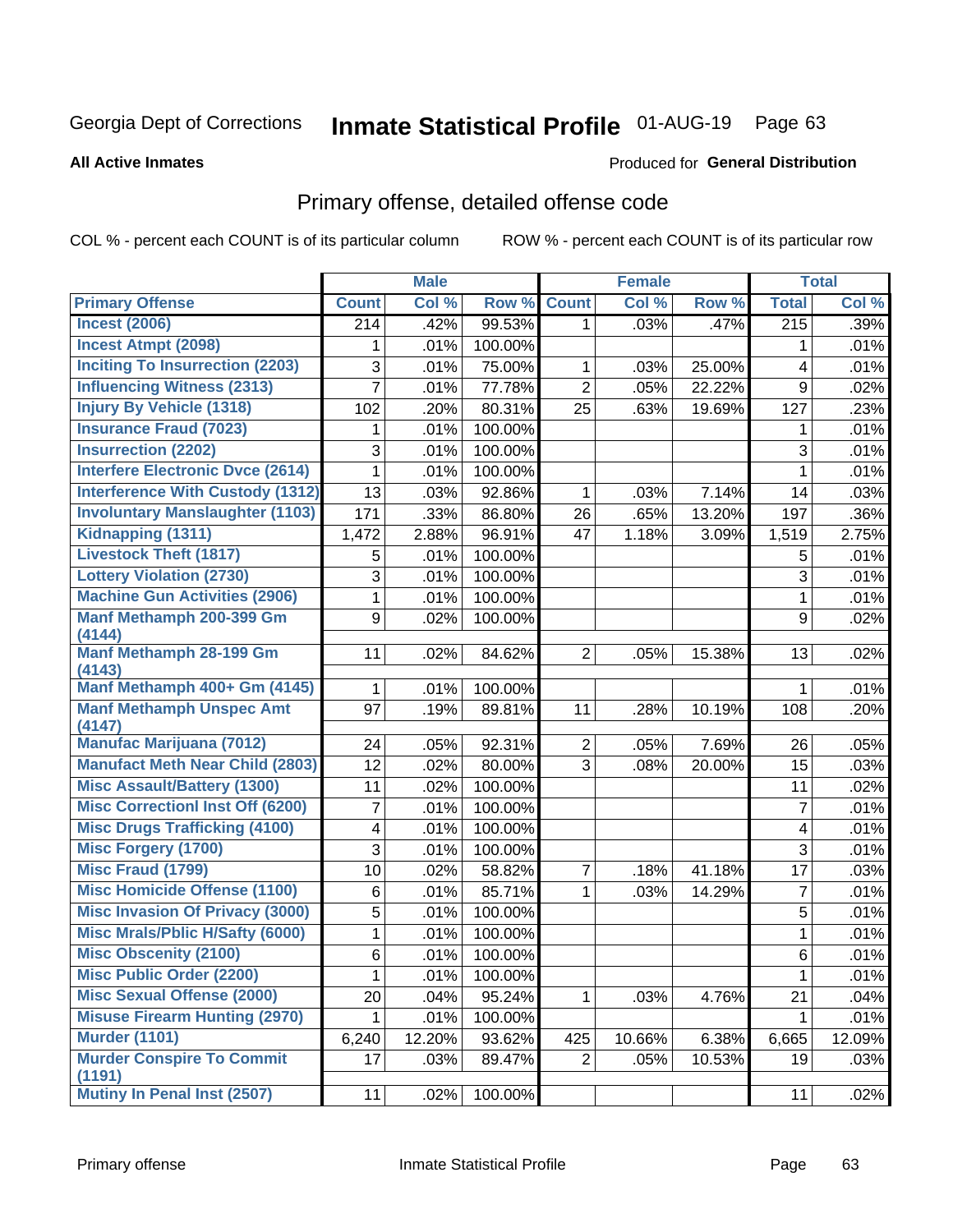**All Active Inmates** 

# Inmate Statistical Profile 01-AUG-19 Page 64

#### Produced for General Distribution

## Primary offense, detailed offense code

COL % - percent each COUNT is of its particular column

|                                            |                  | <b>Male</b> |         |                | <b>Female</b> |        |                | <b>Total</b> |
|--------------------------------------------|------------------|-------------|---------|----------------|---------------|--------|----------------|--------------|
| <b>Primary Offense</b>                     | <b>Count</b>     | Col %       | Row %   | <b>Count</b>   | Col %         | Row %  | <b>Total</b>   | Col %        |
| Necrophilia (2022)                         | $\mathbf 1$      | .01%        | 100.00% |                |               |        | 1              | .01%         |
| <b>Obstr Of Law Enf Officer (2314)</b>     | 412              | .81%        | 91.76%  | 37             | .93%          | 8.24%  | 449            | .81%         |
| <b>Pandering By Compulsion (2017)</b>      | $\boldsymbol{2}$ | .01%        | 100.00% |                |               |        | 2              | .01%         |
| Party To A Crime (9911)                    | 1                | .01%        | 100.00% |                |               |        | 1              | .01%         |
| Peeping Tom (3002)                         | 14               | .03%        | 100.00% |                |               |        | 14             | .03%         |
| Perjury (2401)                             | 3                | .01%        | 100.00% |                |               |        | 3              | .01%         |
| <b>Pimping A Minor Under 18 (2016)</b>     | 5                | .01%        | 83.33%  | 1              | .03%          | 16.67% | 6              | .01%         |
| Poss Alprazolam (7003)                     | 11               | .02%        | 68.75%  | 5              | .13%          | 31.25% | 16             | .03%         |
| Poss By Inm Proh Items (7015)              | $\boldsymbol{9}$ | .02%        | 56.25%  | $\overline{7}$ | .18%          | 43.75% | 16             | .03%         |
| <b>Poss Contraband Articles (5171)</b>     | $\overline{2}$   | .01%        | 100.00% |                |               |        | $\overline{2}$ | .01%         |
| <b>Poss Dep Stim Cntrf Drugs</b><br>(4007) | 68               | .13%        | 68.00%  | 32             | .80%          | 32.00% | 100            | .18%         |
| <b>Poss Drug Related Matri (4016)</b>      | 25               | .05%        | 83.33%  | 5              | .13%          | 16.67% | 30             | .05%         |
| Poss Ephedrine (4030)                      | $\overline{2}$   | .01%        | 100.00% |                |               |        | 2              | .01%         |
| Poss Firearm 1st Offender (2913)           | 143              | .28%        | 92.86%  | 11             | .28%          | 7.14%  | 154            | .28%         |
| <b>Poss Firearm Convct Felon</b><br>(2914) | 1,216            | 2.38%       | 96.51%  | 44             | 1.10%         | 3.49%  | 1,260          | 2.29%        |
| Poss Hydrocodone (7004)                    | 17               | .03%        | 62.96%  | 10             | .25%          | 37.04% | 27             | .05%         |
| <b>Poss Knife During Crime (2911)</b>      | 4                | .01%        | 100.00% |                |               |        | 4              | .01%         |
| Poss Mda/Extsy (4033)                      | 4                | .01%        | 100.00% |                |               |        | 4              | .01%         |
| Poss Methamphetamine (4031)                | 510              | 1.00%       | 74.02%  | 179            | 4.49%         | 25.98% | 689            | 1.25%        |
| <b>Poss Narcotics Opiates (4006)</b>       | 68               | .13%        | 73.12%  | 25             | .63%          | 26.88% | 93             | .17%         |
| <b>Poss Of Certain Weapons (2912)</b>      | 24               | .05%        | 92.31%  | 2              | .05%          | 7.69%  | 26             | .05%         |
| <b>Poss Of Cocaine (4022)</b>              | 300              | .59%        | 87.21%  | 44             | 1.10%         | 12.79% | 344            | .62%         |
| <b>Poss Of Firearm Dur Crime</b><br>(2910) | 969              | 1.89%       | 94.91%  | 52             | 1.30%         | 5.09%  | 1,021          | 1.85%        |
| <b>Poss Of Lsd (4008)</b>                  | 1                | .01%        | 100.00% |                |               |        | 1              | .01%         |
| Poss Of Marijuana (4009)                   | 66               | .13%        | 97.06%  | $\mathbf 2$    | .05%          | 2.94%  | 68             | .12%         |
| <b>Poss Tools Commit Crime (1602)</b>      | 19               | .04%        | 95.00%  | $\mathbf{1}$   | .03%          | 5.00%  | 20             | .04%         |
| Poss W Int Dis Other Drug (4053)           | 131              | .26%        | 87.33%  | 19             | .48%          | 12.67% | 150            | .27%         |
| <b>Poss W Int Dist Cocaine (4050)</b>      | 258              | .50%        | 96.63%  | 9              | .23%          | 3.37%  | 267            | .48%         |
| Poss W Int Dist Marijuana (4051)           | 638              | 1.25%       | 93.55%  | 44             | 1.10%         | 6.45%  | 682            | 1.24%        |
| Poss W Int Dist Meth (4052)                | 530              | 1.04%       | 77.15%  | 157            | 3.94%         | 22.85% | 687            | 1.25%        |
| Poss Within 1000 Hous Pjt (7009)           | 5                | .01%        | 83.33%  |                | .03%          | 16.67% | 6              | .01%         |
| <b>Poss Wpn Drugs By Prisnr</b>            | 28               | .05%        | 84.85%  | 5              | .13%          | 15.15% | 33             | .06%         |
| (2965)                                     |                  |             |         |                |               |        |                |              |
| <b>Prov Sex Mater To Minors (2110)</b>     | 1                | .01%        | 100.00% |                |               |        | 1              | .01%         |
| <b>Racketeering (3404)</b>                 | 121              | .24%        | 73.33%  | 44             | 1.10%         | 26.67% | 165            | .30%         |
| <b>Rape (2001)</b>                         | 1,855            | 3.63%       | 99.52%  | 9              | .23%          | .48%   | 1,864          | 3.38%        |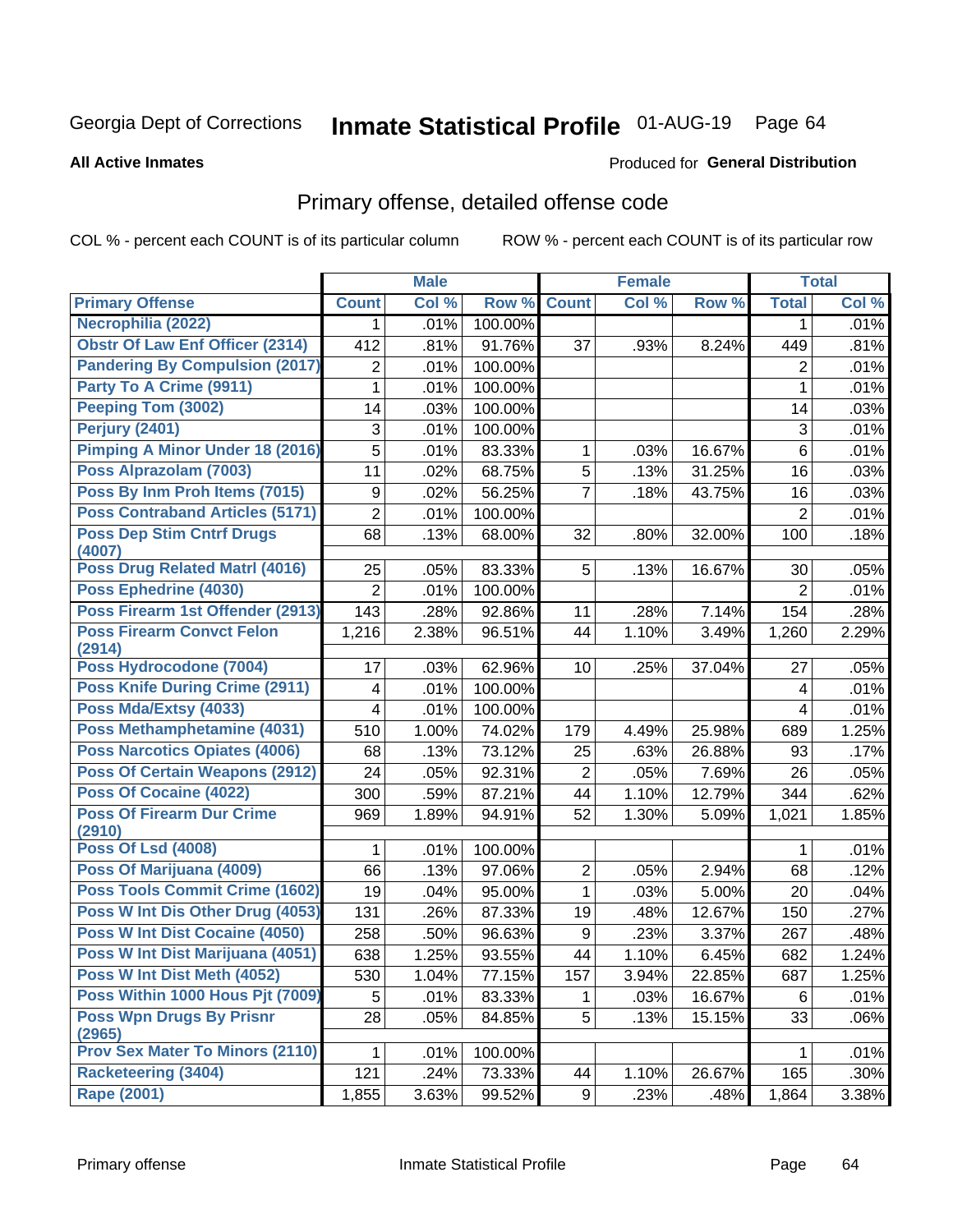# Inmate Statistical Profile 01-AUG-19 Page 65

**All Active Inmates** 

#### Produced for General Distribution

## Primary offense, detailed offense code

COL % - percent each COUNT is of its particular column

|                                            |                | <b>Male</b> |         |                | <b>Female</b> |        |                | <b>Total</b> |
|--------------------------------------------|----------------|-------------|---------|----------------|---------------|--------|----------------|--------------|
| <b>Primary Offense</b>                     | <b>Count</b>   | Col %       | Row %   | <b>Count</b>   | Col %         | Row %  | <b>Total</b>   | Col %        |
| <b>Reck Cond Infected Person</b>           | $\overline{7}$ | .01%        | 63.64%  | $\overline{4}$ | .10%          | 36.36% | 11             | .02%         |
| (1317)                                     |                |             |         |                |               |        |                |              |
| <b>Reckless Abandonment (1120)</b>         | 1              | .01%        | 100.00% |                |               |        | 1              | .01%         |
| <b>Recv Gds Srvs Fraud Obtnd</b><br>(1755) | 1              | .01%        | 100.00% |                |               |        | 1              | .01%         |
| <b>Remov/Atmpt Wpn Pub Offl</b>            | $\overline{2}$ | .01%        | 100.00% |                |               |        | $\overline{2}$ | .01%         |
| (7021)                                     |                |             |         |                |               |        |                |              |
| <b>Removal Baggage Cargo Etc</b>           | 1              | .01%        | 100.00% |                |               |        | 1              | .01%         |
| (2761)                                     |                |             |         |                |               |        |                |              |
| <b>Robbery (1901)</b>                      | 1,082          | 2.12%       | 93.84%  | 71             | 1.78%         | 6.16%  | 1,153          | 2.09%        |
| <b>Robbery By Force (1903)</b>             | 216            | .42%        | 97.30%  | 6              | .15%          | 2.70%  | 222            | .40%         |
| <b>Robbery By Intimidation (1904)</b>      | 266            | .52%        | 93.66%  | 18             | .45%          | 6.34%  | 284            | .52%         |
| <b>Robbery By Sudden Snatch</b><br>(1905)  | 120            | .23%        | 93.75%  | 8              | .20%          | 6.25%  | 128            | .23%         |
| S/D Cocaine (4021)                         | 352            | .69%        | 96.17%  | 14             | .35%          | 3.83%  | 366            | .66%         |
| S/D Cont Sub Public (4017)                 | 27             | .05%        | 100.00% |                |               |        | 27             | .05%         |
| S/D Cont Sub School (4018)                 | 23             | .04%        | 88.46%  | 3              | .08%          | 11.54% | 26             | .05%         |
| S/D Dep Stim Cntrf Drugs (4002)            | 48             | .09%        | 87.27%  | $\overline{7}$ | .18%          | 12.73% | 55             | .10%         |
| <b>S/D Narcotics Opiates (4001)</b>        | 21             | .04%        | 77.78%  | 6              | .15%          | 22.22% | 27             | .05%         |
| S/D Of Marijuana (4004)                    | 212            | .41%        | 96.80%  | $\overline{7}$ | .18%          | 3.20%  | 219            | .40%         |
| Sale Mda/Extsy (4034)                      | $\overline{2}$ | .01%        | 100.00% |                |               |        | $\overline{2}$ | .01%         |
| Sale Methamphetamine (4032)                | 224            | .44%        | 78.60%  | 61             | 1.53%         | 21.40% | 285            | .52%         |
| <b>Sex Exploitation Child (2843)</b>       | 242            | .47%        | 99.59%  | 1              | .03%          | .41%   | 243            | .44%         |
| <b>Sex Offender Fail Registr (2026)</b>    | 540            | 1.06%       | 98.18%  | 10             | .25%          | 1.82%  | 550            | 1.00%        |
| <b>Sex Offender Fail To Move (2028)</b>    | 5              | .01%        | 100.00% |                |               |        | 5              | .01%         |
| Sexl/Asslt/Agn/Pers/Cstdy (2023)           | 22             | .04%        | 91.67%  | $\overline{2}$ | .05%          | 8.33%  | 24             | .04%         |
| <b>Sexual Aslt By Therapist (2024)</b>     | $\overline{2}$ | .01%        | 66.67%  | 1              | .03%          | 33.33% | 3              | .01%         |
| <b>Sexual Battery (2011)</b>               | 177            | .35%        | 98.33%  | 3              | .08%          | 1.67%  | 180            | .33%         |
| <b>Simple Battery (1316)</b>               | 14             | .03%        | 100.00% |                |               |        | 14             | .03%         |
| <b>Sodomy (2002)</b>                       | 21             | .04%        | 100.00% |                |               |        | 21             | .04%         |
| <b>Solicit Sodomy From Minor</b>           | 7              | .01%        | 87.50%  | 1              | .03%          | 12.50% | 8              | .01%         |
| (2025)                                     |                |             |         |                |               |        |                |              |
| Stalking (1320)                            | 3              | .01%        | 75.00%  | 1              | .03%          | 25.00% | 4              | .01%         |
| <b>Statutory Rape (2018)</b>               | 763            | 1.49%       | 97.57%  | 19             | .48%          | 2.43%  | 782            | 1.42%        |
| <b>Tampering With Evidence (2315)</b>      | 12             | .02%        | 63.16%  | 7              | .18%          | 36.84% | 19             | .03%         |
| <b>Terrorist Threats &amp; Acts (1307)</b> | 344            | .67%        | 93.48%  | 24             | .60%          | 6.52%  | 368            | .67%         |
| <b>Theft Bring Prop In State (1815)</b>    | 9              | .02%        | 81.82%  | $\overline{2}$ | .05%          | 18.18% | 11             | .02%         |
| <b>Theft By Conversion (1808)</b>          | 27             | .05%        | 84.38%  | 5              | .13%          | 15.63% | 32             | .06%         |
| <b>Theft By Deception (1803)</b>           | 32             | .06%        | 76.19%  | 10             | .25%          | 23.81% | 42             | .08%         |
| <b>Theft By Extortion (1804)</b>           | 1              | .01%        | 100.00% |                |               |        | 1              | .01%         |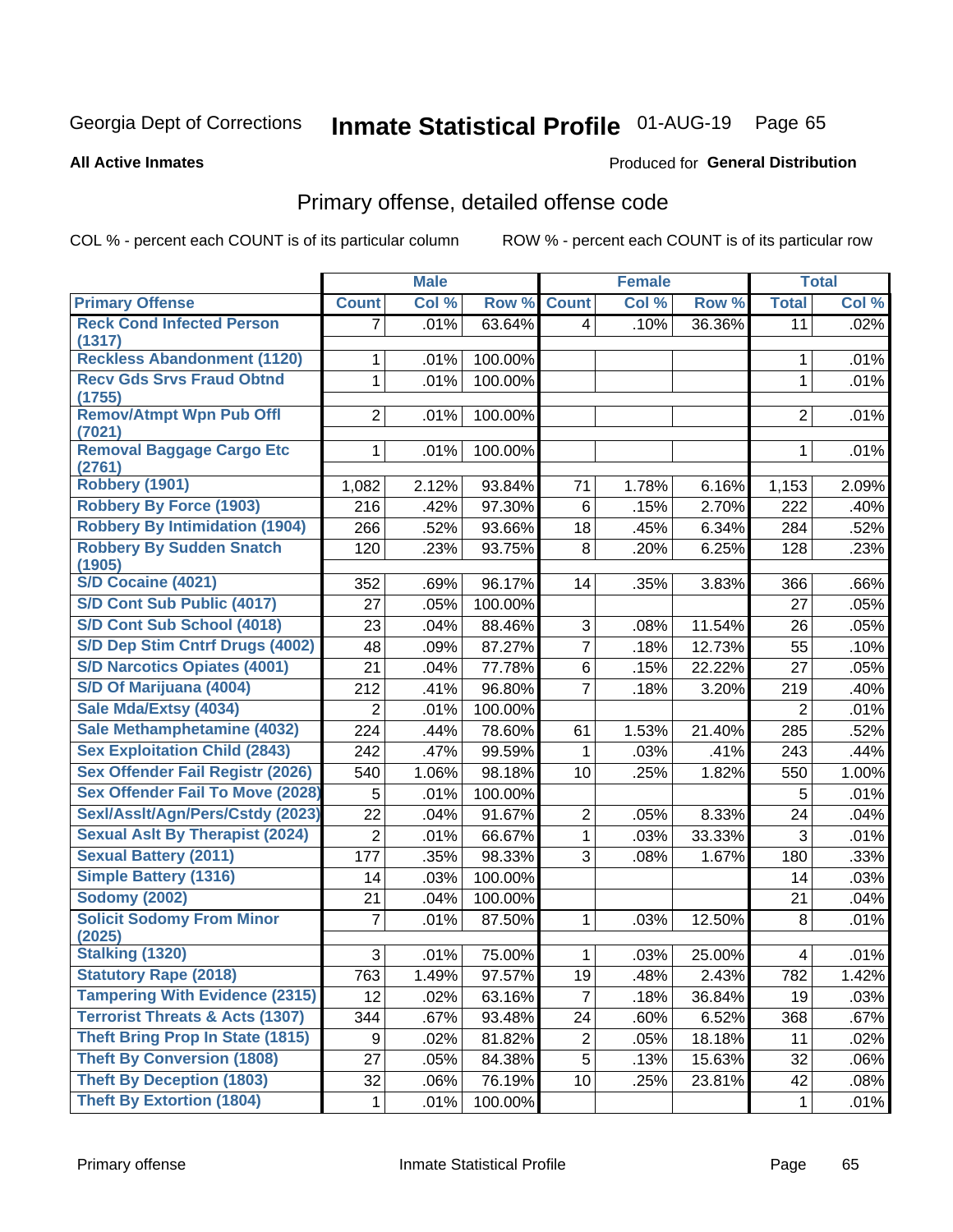# Inmate Statistical Profile 01-AUG-19 Page 66

Produced for General Distribution

#### **All Active Inmates**

## Primary offense, detailed offense code

COL % - percent each COUNT is of its particular column

|                                               |                         | <b>Male</b> |         |                | <b>Female</b> |         |                | <b>Total</b> |
|-----------------------------------------------|-------------------------|-------------|---------|----------------|---------------|---------|----------------|--------------|
| <b>Primary Offense</b>                        | <b>Count</b>            | Col %       | Row %   | <b>Count</b>   | Col %         | Row %   | <b>Total</b>   | Col %        |
| Theft By Rec Stolen Prop (1806)               | 479                     | .94%        | 90.89%  | 48             | 1.20%         | 9.11%   | 527            | .96%         |
| <b>Theft By Shoplifting (1821)</b>            | 435                     | .85%        | 73.60%  | 156            | 3.91%         | 26.40%  | 591            | 1.07%        |
| <b>Theft By Taking (1802)</b>                 | 650                     | 1.27%       | 83.55%  | 128            | 3.21%         | 16.45%  | 778            | 1.41%        |
| <b>Theft Credit Card (1751)</b>               | 12                      | .02%        | 70.59%  | 5              | .13%          | 29.41%  | 17             | .03%         |
| <b>Theft Motorveh Or Part (1813)</b>          | 31                      | .06%        | 100.00% |                |               |         | 31             | .06%         |
| <b>Theft Of Lost Property (1805)</b>          |                         |             |         | 2              | .05%          | 100.00% | $\overline{2}$ | .01%         |
| <b>Theft Of Services (1807)</b>               | 2                       | .01%        | 100.00% |                |               |         | $\overline{2}$ | .01%         |
| <b>Theft Recv Prop Out State (1816)</b>       | $\overline{\mathbf{4}}$ | .01%        | 100.00% |                |               |         | 4              | .01%         |
| <b>Traf Amphtmine 200-399 Gm</b><br>(4127)    | 4                       | .01%        | 80.00%  | 1              | .03%          | 20.00%  | 5              | .01%         |
| <b>Traf Amphtmine 28-199 Gm</b><br>(4126)     | 9                       | .02%        | 75.00%  | 3              | .08%          | 25.00%  | 12             | .02%         |
| Traf Amphtmine 400+ Gm (4128)                 | 4                       | .01%        | 100.00% |                |               |         | 4              | .01%         |
| <b>Traf Cocaine 201-400 Gm (4102)</b>         | 92                      | .18%        | 98.92%  | 1              | .03%          | 1.08%   | 93             | .17%         |
| <b>Traf Cocaine 401+ Gm (4103)</b>            | 84                      | .16%        | 94.38%  | 5              | .13%          | 5.62%   | 89             | .16%         |
| Traf Cocaine Less 200 Gm (4101)               | 191                     | .37%        | 97.45%  | 5              | .13%          | 2.55%   | 196            | .36%         |
| <b>Traf Marijna 10-2000 Lb (4121)</b>         | 48                      | .09%        | 97.96%  | 1              | .03%          | 2.04%   | 49             | .09%         |
| <b>Traf Marijna 10001+ Lb (4123)</b>          |                         |             |         | 1              | .03%          | 100.00% | 1              | .01%         |
| <b>Traf Mda/Extsy 200-399gm</b><br>(4151)     | $\overline{2}$          | .01%        | 100.00% |                |               |         | $\overline{2}$ | .01%         |
| <b>Traf Mda/Extsy 28-199gm (4150)</b>         | 9                       | .02%        | 90.00%  | 1              | .03%          | 10.00%  | 10             | .02%         |
| Traf Mda/Extsy 400+Gm (4152)                  | 4                       | .01%        | 100.00% |                |               |         | 4              | .01%         |
| Traf Methamph 200-399 Gm                      | 131                     | .26%        | 83.97%  | 25             | .63%          | 16.03%  | 156            | .28%         |
| (4141)                                        |                         |             |         |                |               |         |                |              |
| <b>Traf Methamph 28-199 Gm</b><br>(4140)      | 446                     | .87%        | 78.80%  | 120            | 3.01%         | 21.20%  | 566            | 1.03%        |
| Traf Methamph 400+ Gm (4142)                  | 93                      | .18%        | 83.78%  | 18             | .45%          | 16.22%  | 111            | .20%         |
| <b>Traf Methamph Unspec Amt</b>               | 115                     | .22%        | 85.19%  | 20             | .50%          | 14.81%  | 135            | .24%         |
| (4146)                                        |                         |             |         |                |               |         |                |              |
| <b>Traf Methaqualone&lt; 400 Gm</b><br>(4124) | $\overline{2}$          | .01%        | 100.00% |                |               |         | $\overline{2}$ | .01%         |
| <b>Traf Narcotic 15-28 Gm (4112)</b>          | 37                      | .07%        | 90.24%  | 4              | .10%          | 9.76%   | 41             | .07%         |
| Traf Narcotic 29+ Gm (4113)                   | 32                      | .06%        | 94.12%  | $\overline{2}$ | .05%          | 5.88%   | 34             | .06%         |
| <b>Traf Narcotic Less 14 Gm (4111)</b>        | 45                      | .09%        | 81.82%  | 10             | .25%          | 18.18%  | 55             | .10%         |
| <b>Traffick Labor Servitude (1330)</b>        | $\overline{2}$          | .01%        | 100.00% |                |               |         | $\overline{2}$ | .01%         |
| <b>Traffick Sexual Servitude (1331)</b>       | 22                      | .04%        | 88.00%  | 3              | .08%          | 12.00%  | 25             | .05%         |
| <b>Transactions Cntrft Drugs (4132)</b>       | 1                       | .01%        | 100.00% |                |               |         | 1              | .01%         |
| <b>Unauth Dist Contrild Sub (4135)</b>        | 1                       | .01%        | 100.00% |                |               |         | 1              | .01%         |
| <b>Unauth Dist Recrd Devices</b><br>(9907)    | 1                       | .01%        | 100.00% |                |               |         | 1              | .01%         |
| <b>Unknown Offense (9999)</b>                 | 14                      | .03%        | 93.33%  | 1              | .03%          | 6.67%   | 15             | .03%         |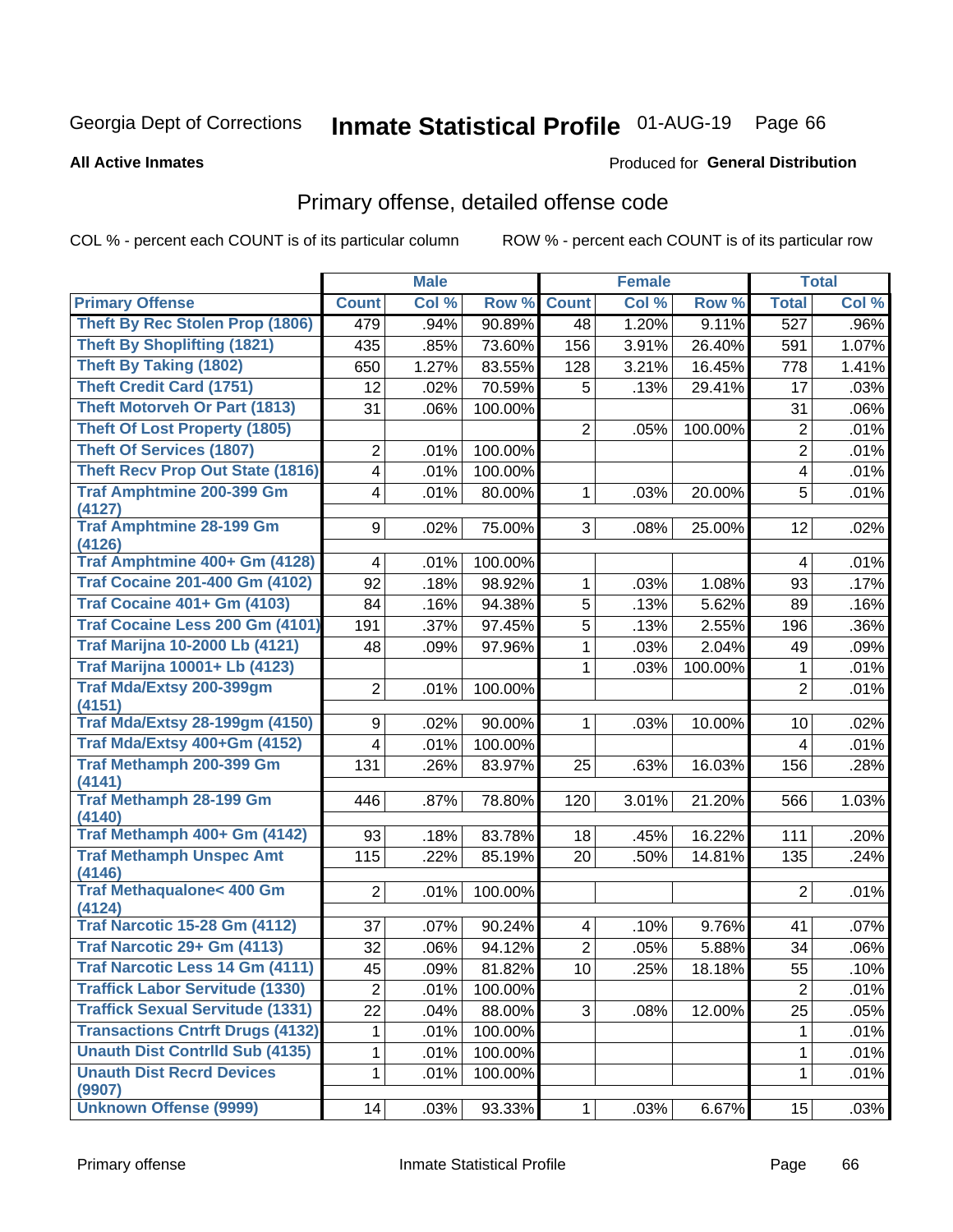# Inmate Statistical Profile 01-AUG-19 Page 67

**All Active Inmates** 

#### Produced for General Distribution

## Primary offense, detailed offense code

COL % - percent each COUNT is of its particular column

|                                            |                         | <b>Male</b> |         |                | <b>Female</b> |         |                         | <b>Total</b> |
|--------------------------------------------|-------------------------|-------------|---------|----------------|---------------|---------|-------------------------|--------------|
| <b>Primary Offense</b>                     | <b>Count</b>            | Col %       | Row %   | <b>Count</b>   | Col %         | Row %   | <b>Total</b>            | Col %        |
| Uniwfl Mfg/Del/Dist N-C S (4014)           | $\overline{\mathbf{4}}$ | .01%        | 100.00% |                |               |         | $\overline{4}$          | .01%         |
| <b>Use Comm Facity Vio C Sub</b>           | 14                      | .03%        | 82.35%  | 3              | .08%          | 17.65%  | 17                      | .03%         |
| (4133)                                     |                         |             |         |                |               |         |                         |              |
| <b>Vandalism To Church Etc (1505)</b>      | 1                       | .01%        | 100.00% |                |               |         | 1                       | .01%         |
| <b>Vehicular Homicide (1123)</b>           | 317                     | .62%        | 77.70%  | 91             | 2.28%         | 22.30%  | 408                     | .74%         |
| <b>Viol Dngrous Drgs Act (4013)</b>        | 181                     | .35%        | 85.78%  | 30             | .75%          | 14.22%  | 211                     | .38%         |
| Viol Ga Cntrl Sbst Act (4012)              | 4                       | .01%        | 100.00% |                |               |         | 4                       | .01%         |
| <b>Viol Motor Vehicle Laws (5001)</b>      | 34                      | .07%        | 94.44%  | $\overline{2}$ | .05%          | 5.56%   | 36                      | .07%         |
| <b>Viol Oath Public Offer (2302)</b>       | 4                       | .01%        | 100.00% |                |               |         | $\overline{\mathbf{4}}$ | .01%         |
| <b>Violatn Othr States Law (8001)</b>      | 47                      | .09%        | 83.93%  | 9              | .23%          | 16.07%  | 56                      | .10%         |
| <b>Vol Manslaughter Of Fetus</b><br>(1119) | 3                       | .01%        | 100.00% |                |               |         | 3                       | .01%         |
| <b>Voluntary Manslaughter (1102)</b>       | 1,124                   | 2.20%       | 88.23%  | 150            | 3.76%         | 11.77%  | 1,274                   | 2.31%        |
| <b>Abandonment Of Dep Child (11)</b>       | $\overline{\mathbf{4}}$ | .01%        | 100.00% |                |               |         | $\overline{4}$          | .01%         |
| <b>Assault &amp; Battery (21)</b>          | $\overline{5}$          | .01%        | 100.00% |                |               |         | 5                       | .01%         |
| <b>Bad Checks (52)</b>                     | $\overline{2}$          | .01%        | 66.67%  | $\mathbf 1$    | .03%          | 33.33%  | 3                       | .01%         |
| <b>Burglary (45)</b>                       | $\overline{7}$          | .01%        | 100.00% |                |               |         | $\overline{7}$          | .01%         |
| <b>Cheating &amp; Swindling (51)</b>       | $\overline{2}$          | .01%        | 100.00% |                |               |         | $\overline{2}$          | .01%         |
| <b>Cpwl &amp; Concealed Weapon (93)</b>    | 5                       | .01%        | 100.00% |                |               |         | 5                       | .01%         |
| <b>Crmnl Attempt (98)</b>                  | $\mathbf{1}$            | .01%        | 100.00% |                |               |         | $\mathbf{1}$            | .01%         |
| <b>Dui</b> (72)                            | 5                       | .01%        | 100.00% |                |               |         | 5                       | .01%         |
| Escape (92)                                | $\overline{3}$          | .01%        | 100.00% |                |               |         | 3                       | .01%         |
| Forgery (55)                               | $\overline{3}$          | .01%        | 100.00% |                |               |         | 3                       | .01%         |
| Lottery (54)                               | $\mathbf{1}$            | .01%        | 100.00% |                |               |         | $\mathbf{1}$            | .01%         |
| <b>Misc Misdemeanor (500)</b>              | $\overline{2}$          | .01%        | 100.00% |                |               |         | $\overline{2}$          | .01%         |
| <b>Other Misdemeanor (99)</b>              | 16                      | .03%        | 94.12%  | $\mathbf{1}$   | .03%          | 5.88%   | 17                      | .03%         |
| <b>Pointing Gun At Another (96)</b>        | 1                       | .01%        | 100.00% |                |               |         | $\mathbf 1$             | .01%         |
| Poss Ntp Whiskey (64)                      | $\overline{2}$          | .01%        | 100.00% |                |               |         | $\overline{2}$          | .01%         |
| <b>Prostitution (81)</b>                   |                         |             |         | $\mathbf{1}$   | .03%          | 100.00% | $\mathbf{1}$            | .01%         |
| <b>Public Drunkenness (61)</b>             | 3                       | .01%        | 100.00% |                |               |         | 3                       | .01%         |
| <b>Simple Assault (24)</b>                 | $\mathbf{1}$            | .01%        | 100.00% |                |               |         | $\mathbf{1}$            | .01%         |
| <b>Simple Battery (25)</b>                 | $\mathbf{1}$            | .01%        | 100.00% |                |               |         | $\mathbf 1$             | .01%         |
| <b>Theft By Taking - Larceny (41)</b>      | 25                      | .05%        | 100.00% |                |               |         | 25                      | .05%         |
| Viol Motor Veh Law (71)                    | 3                       | .01%        | 100.00% |                |               |         | 3                       | .01%         |
| <b>Wife Beating (28)</b>                   | $\overline{2}$          | .01%        | 100.00% |                |               |         | $\overline{2}$          | .01%         |
| <b>Total Rported</b>                       | 51,154                  | 101%        | 92.77%  | 3,988          | 100%          | 7.23%   | 55,142                  | 101%         |

| . .<br>104<br>eported<br>-----<br>$\sim$ $\sim$ $\sim$ $\sim$ $\sim$ $\sim$ | 104<br>$\sim$ $\sim$ $\sim$ $\sim$ $\sim$ $\sim$ |
|-----------------------------------------------------------------------------|--------------------------------------------------|
|-----------------------------------------------------------------------------|--------------------------------------------------|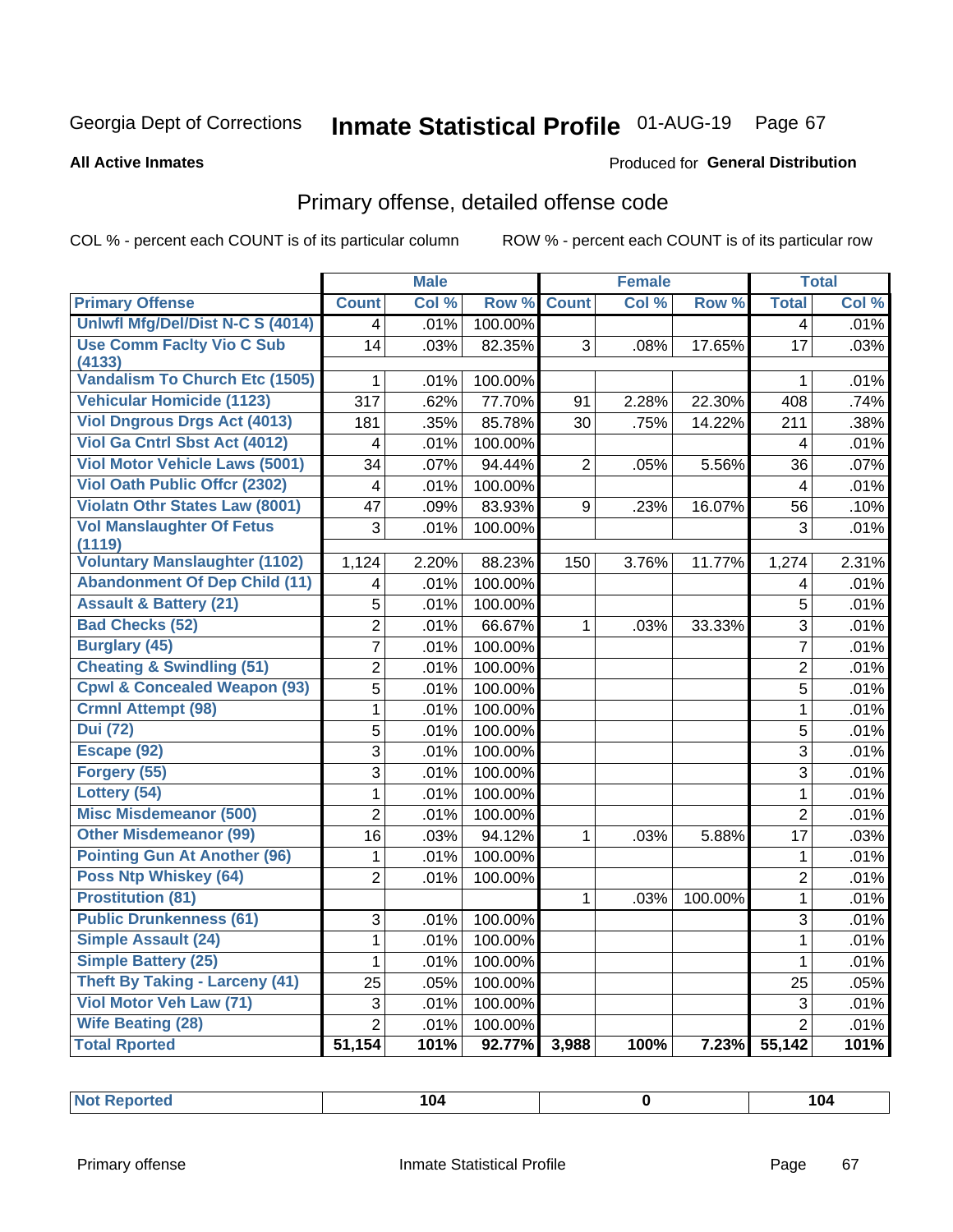# Inmate Statistical Profile 01-AUG-19 Page 68

**All Active Inmates** 

#### Produced for General Distribution

### Primary offense, detailed offense code

COL % - percent each COUNT is of its particular column

|                    | <b>Male</b> | Female | Total  |
|--------------------|-------------|--------|--------|
| <b>Grand Total</b> | 51,258      | 3,988  | 55,246 |
|                    |             |        |        |

| Mode (most frequent) | 1101 Murder | 1101 Murder | <b>Murder</b><br>1101 |
|----------------------|-------------|-------------|-----------------------|
|                      |             |             |                       |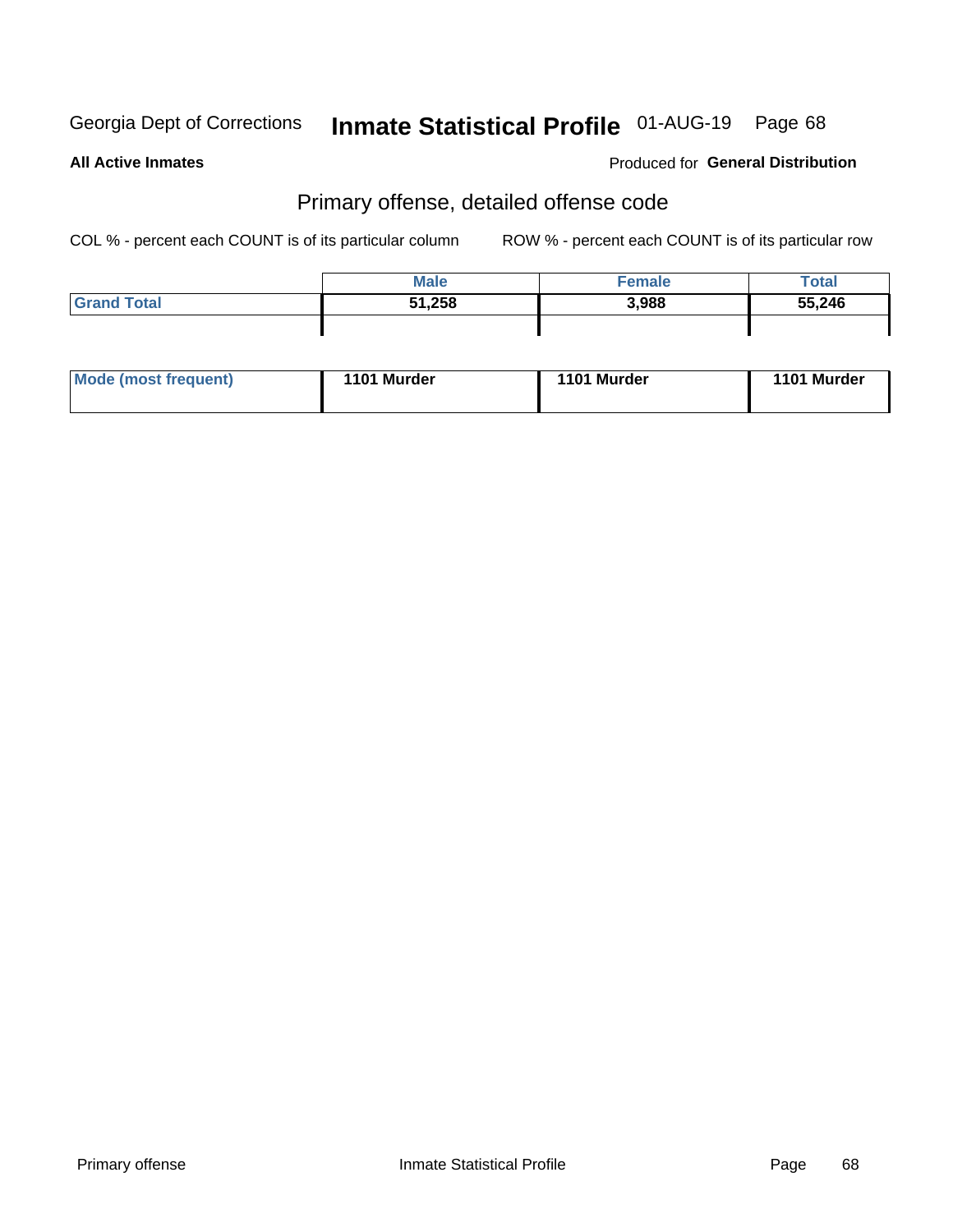# Inmate Statistical Profile 01-AUG-19 Page 77

#### **All Active Inmates**

#### Produced for General Distribution

## County of conviction of primary offense

COL % - percent each COUNT is of its particular column

|                                    |              | <b>Male</b> |         |                         | <b>Female</b> |        |                  | <b>Total</b> |
|------------------------------------|--------------|-------------|---------|-------------------------|---------------|--------|------------------|--------------|
| <b>County of Conviction</b>        | <b>Count</b> | Col %       | Row %   | <b>Count</b>            | Col %         | Row %  | <b>Total</b>     | Col %        |
| <b>Unknown</b><br>000              | 200          | .39%        | 95.24%  | 10                      | .25%          | 4.76%  | $\overline{210}$ | .38%         |
| <b>Appling County</b><br>001       | 114          | .22%        | 95.80%  | 5                       | .13%          | 4.20%  | 119              | .22%         |
| <b>Atkinson County</b><br>002      | 59           | .12%        | 89.39%  | $\overline{7}$          | .18%          | 10.61% | 66               | .12%         |
| <b>Bacon County</b><br>003         | 83           | .16%        | 89.25%  | 10                      | .25%          | 10.75% | 93               | .17%         |
| <b>Baker County</b><br>004         | 12           | .02%        | 85.71%  | $\overline{2}$          | .05%          | 14.29% | 14               | .03%         |
| 005<br><b>Baldwin County</b>       | 324          | .63%        | 92.84%  | 25                      | .63%          | 7.16%  | 349              | .63%         |
| <b>Banks County</b><br>006         | 73           | .14%        | 92.41%  | $\,6$                   | .15%          | 7.59%  | 79               | .14%         |
| <b>Barrow County</b><br>007        | 355          | .69%        | 91.26%  | 34                      | .85%          | 8.74%  | 389              | .70%         |
| <b>Bartow County</b><br>008        | 624          | 1.22%       | 87.89%  | 86                      | 2.16%         | 12.11% | 710              | 1.29%        |
| <b>Ben Hill County</b><br>009      | 260          | .51%        | 93.19%  | 19                      | .48%          | 6.81%  | 279              | .51%         |
| <b>Berrien County</b><br>010       | 90           | .18%        | 97.83%  | $\overline{2}$          | .05%          | 2.17%  | 92               | .17%         |
| <b>Bibb County</b><br>011          | 1,157        | 2.26%       | 94.07%  | 73                      | 1.83%         | 5.93%  | 1,230            | 2.23%        |
| <b>Bleckley County</b><br>012      | 71           | .14%        | 93.42%  | 5                       | .13%          | 6.58%  | 76               | .14%         |
| <b>Brantley County</b><br>013      | 79           | .15%        | 82.29%  | 17                      | .43%          | 17.71% | 96               | .17%         |
| <b>Brooks County</b><br>014        | 50           | .10%        | 98.04%  | 1                       | .03%          | 1.96%  | 51               | .09%         |
| 015<br><b>Bryan County</b>         | 55           | .11%        | 94.83%  | 3                       | .08%          | 5.17%  | 58               | .10%         |
| <b>Bulloch County</b><br>016       | 526          | 1.03%       | 92.28%  | 44                      | 1.10%         | 7.72%  | 570              | 1.03%        |
| 017<br><b>Burke County</b>         | 236          | .46%        | 96.33%  | 9                       | .23%          | 3.67%  | 245              | .44%         |
| <b>Butts County</b><br>018         | 119          | .23%        | 93.70%  | 8                       | .20%          | 6.30%  | 127              | .23%         |
| <b>Calhoun County</b><br>019       | 29           | .06%        | 87.88%  | $\overline{\mathbf{4}}$ | .10%          | 12.12% | 33               | .06%         |
| <b>Camden County</b><br>020        | 204          | .40%        | 92.73%  | 16                      | .40%          | 7.27%  | 220              | .40%         |
| <b>Candler County</b><br>021       | 111          | .22%        | 93.28%  | 8                       | .20%          | 6.72%  | 119              | .22%         |
| <b>Carroll County</b><br>022       | 650          | 1.27%       | 91.94%  | 57                      | 1.43%         | 8.06%  | 707              | 1.28%        |
| <b>Catoosa County</b><br>023       | 364          | .71%        | 90.10%  | 40                      | 1.00%         | 9.90%  | 404              | .73%         |
| <b>Charlton County</b><br>024      | 60           | .12%        | 92.31%  | 5                       | .13%          | 7.69%  | 65               | .12%         |
| 025<br><b>Chatham County</b>       | 1,931        | 3.77%       | 94.70%  | 108                     | 2.71%         | 5.30%  | 2,039            | 3.69%        |
| <b>Chattahoochee County</b><br>026 | 26           | .05%        | 100.00% |                         |               |        | 26               | .05%         |
| <b>Chattooga County</b><br>027     | 228          | .44%        | 87.36%  | 33                      | .83%          | 12.64% | 261              | .47%         |
| <b>Cherokee County</b><br>028      | 573          | 1.12%       | 92.72%  | 45                      | 1.13%         | 7.28%  | 618              | 1.12%        |
| <b>Clarke County</b><br>029        | 581          | 1.13%       | 92.96%  | 44                      | 1.10%         | 7.04%  | 625              | 1.13%        |
| <b>Clay County</b><br>030          | 27           | .05%        | 87.10%  | 4                       | .10%          | 12.90% | 31               | .06%         |
| 031<br><b>Clayton County</b>       | 1,435        | 2.80%       | 93.79%  | 95                      | 2.38%         | 6.21%  | 1,530            | 2.77%        |
| <b>Clinch County</b><br>032        | 45           | .09%        | 88.24%  | 6                       | .15%          | 11.76% | 51               | .09%         |
| <b>Cobb County</b><br>033          | 2,568        | 5.01%       | 92.01%  | 223                     | 5.59%         | 7.99%  | 2,791            | 5.05%        |
| <b>Coffee County</b><br>034        | 223          | .44%        | 93.31%  | 16                      | .40%          | 6.69%  | 239              | .43%         |
| <b>Colquitt County</b><br>035      | 217          | .42%        | 95.59%  | 10                      | .25%          | 4.41%  | 227              | .41%         |
| <b>Columbia County</b><br>036      | 432          | .84%        | 90.76%  | 44                      | 1.10%         | 9.24%  | 476              | .86%         |
| <b>Cook County</b><br>037          | 116          | .23%        | 95.08%  | 6                       | .15%          | 4.92%  | 122              | .22%         |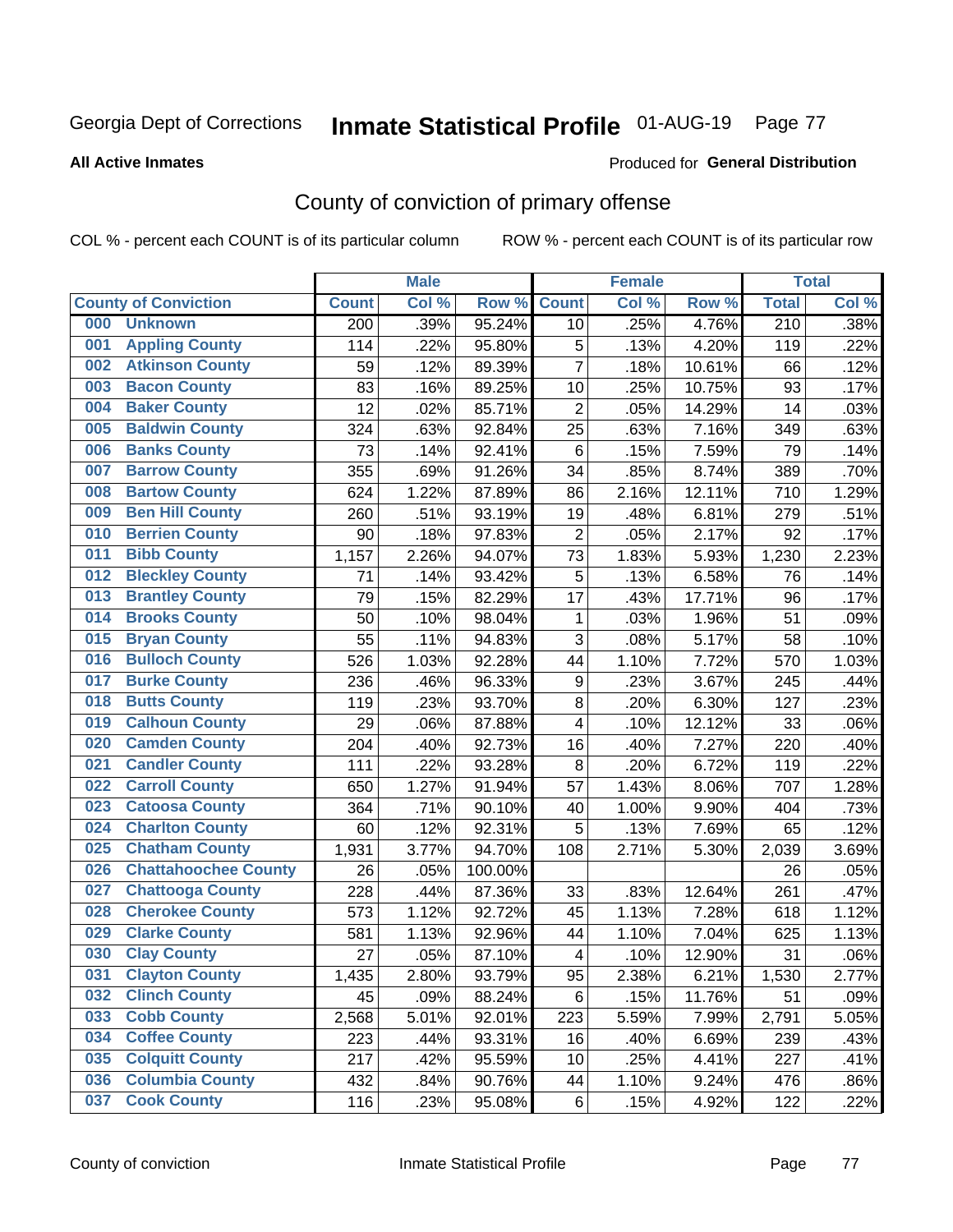# Inmate Statistical Profile 01-AUG-19 Page 78

#### **All Active Inmates**

#### Produced for General Distribution

## County of conviction of primary offense

COL % - percent each COUNT is of its particular column

|     |                             |              | <b>Male</b> |         | <b>Female</b>           |       |        | <b>Total</b> |       |
|-----|-----------------------------|--------------|-------------|---------|-------------------------|-------|--------|--------------|-------|
|     | <b>County of Conviction</b> | <b>Count</b> | Col %       | Row %   | <b>Count</b>            | Col % | Row %  | <b>Total</b> | Col % |
| 038 | <b>Coweta County</b>        | 652          | 1.27%       | 92.48%  | 53                      | 1.33% | 7.52%  | 705          | 1.28% |
| 039 | <b>Crawford County</b>      | 26           | .05%        | 96.30%  | 1                       | .03%  | 3.70%  | 27           | .05%  |
| 040 | <b>Crisp County</b>         | 323          | .63%        | 93.90%  | 21                      | .53%  | 6.10%  | 344          | .62%  |
| 041 | <b>Dade County</b>          | 105          | .20%        | 91.30%  | 10                      | .25%  | 8.70%  | 115          | .21%  |
| 042 | <b>Dawson County</b>        | 94           | .18%        | 87.85%  | 13                      | .33%  | 12.15% | 107          | .19%  |
| 043 | <b>Decatur County</b>       | 237          | .46%        | 94.80%  | 13                      | .33%  | 5.20%  | 250          | .45%  |
| 044 | <b>Dekalb County</b>        | 2,973        | 5.80%       | 95.11%  | 153                     | 3.84% | 4.89%  | 3,126        | 5.66% |
| 045 | <b>Dodge County</b>         | 147          | .29%        | 93.63%  | 10                      | .25%  | 6.37%  | 157          | .28%  |
| 046 | <b>Dooly County</b>         | 113          | .22%        | 94.96%  | 6                       | .15%  | 5.04%  | 119          | .22%  |
| 047 | <b>Dougherty County</b>     | 822          | 1.60%       | 94.70%  | 46                      | 1.15% | 5.30%  | 868          | 1.57% |
| 048 | <b>Douglas County</b>       | 1,042        | 2.03%       | 90.77%  | 106                     | 2.66% | 9.23%  | 1,148        | 2.08% |
| 049 | <b>Early County</b>         | 88           | .17%        | 95.65%  | $\overline{\mathbf{4}}$ | .10%  | 4.35%  | 92           | .17%  |
| 050 | <b>Echols County</b>        | 13           | .03%        | 92.86%  | $\mathbf{1}$            | .03%  | 7.14%  | 14           | .03%  |
| 051 | <b>Effingham County</b>     | 254          | .50%        | 91.04%  | 25                      | .63%  | 8.96%  | 279          | .51%  |
| 052 | <b>Elbert County</b>        | 142          | .28%        | 93.42%  | 10                      | .25%  | 6.58%  | 152          | .28%  |
| 053 | <b>Emanuel County</b>       | 174          | .34%        | 91.10%  | 17                      | .43%  | 8.90%  | 191          | .35%  |
| 054 | <b>Evans County</b>         | 88           | .17%        | 93.62%  | $\,6$                   | .15%  | 6.38%  | 94           | .17%  |
| 055 | <b>Fannin County</b>        | 106          | .21%        | 86.18%  | 17                      | .43%  | 13.82% | 123          | .22%  |
| 056 | <b>Fayette County</b>       | 331          | .65%        | 89.95%  | 37                      | .93%  | 10.05% | 368          | .67%  |
| 057 | <b>Floyd County</b>         | 891          | 1.74%       | 90.92%  | 89                      | 2.23% | 9.08%  | 980          | 1.77% |
| 058 | <b>Forsyth County</b>       | 354          | .69%        | 92.19%  | 30                      | .75%  | 7.81%  | 384          | .70%  |
| 059 | <b>Franklin County</b>      | 161          | .31%        | 87.98%  | 22                      | .55%  | 12.02% | 183          | .33%  |
| 060 | <b>Fulton County</b>        | 4,925        | 9.61%       | 95.95%  | 208                     | 5.22% | 4.05%  | 5,133        | 9.29% |
| 061 | <b>Gilmer County</b>        | 106          | .21%        | 91.38%  | 10                      | .25%  | 8.62%  | 116          | .21%  |
| 062 | <b>Glascock County</b>      | 11           | .02%        | 100.00% |                         |       |        | 11           | .02%  |
| 063 | <b>Glynn County</b>         | 564          | 1.10%       | 94.95%  | 30                      | .75%  | 5.05%  | 594          | 1.08% |
| 064 | <b>Gordon County</b>        | 413          | .81%        | 90.17%  | 45                      | 1.13% | 9.83%  | 458          | .83%  |
| 065 | <b>Grady County</b>         | 156          | .30%        | 96.89%  | 5                       | .13%  | 3.11%  | 161          | .29%  |
| 066 | <b>Greene County</b>        | 121          | .24%        | 92.37%  | 10                      | .25%  | 7.63%  | 131          | .24%  |
| 067 | <b>Gwinnett County</b>      | 2,702        | 5.27%       | 93.01%  | 203                     | 5.09% | 6.99%  | 2,905        | 5.26% |
| 068 | <b>Habersham County</b>     | 121          | .24%        | 88.97%  | 15                      | .38%  | 11.03% | 136          | .25%  |
| 069 | <b>Hall County</b>          | 711          | 1.39%       | 91.39%  | 67                      | 1.68% | 8.61%  | 778          | 1.41% |
| 070 | <b>Hancock County</b>       | 36           | .07%        | 90.00%  | 4                       | .10%  | 10.00% | 40           | .07%  |
| 071 | <b>Haralson County</b>      | 96           | .19%        | 87.27%  | 14                      | .35%  | 12.73% | 110          | .20%  |
| 072 | <b>Harris County</b>        | 128          | .25%        | 95.52%  | 6                       | .15%  | 4.48%  | 134          | .24%  |
| 073 | <b>Hart County</b>          | 182          | .36%        | 90.10%  | 20                      | .50%  | 9.90%  | 202          | .37%  |
| 074 | <b>Heard County</b>         | 53           | .10%        | 96.36%  | $\overline{c}$          | .05%  | 3.64%  | 55           | .10%  |
| 075 | <b>Henry County</b>         | 702          | 1.37%       | 89.54%  | 82                      | 2.06% | 10.46% | 784          | 1.42% |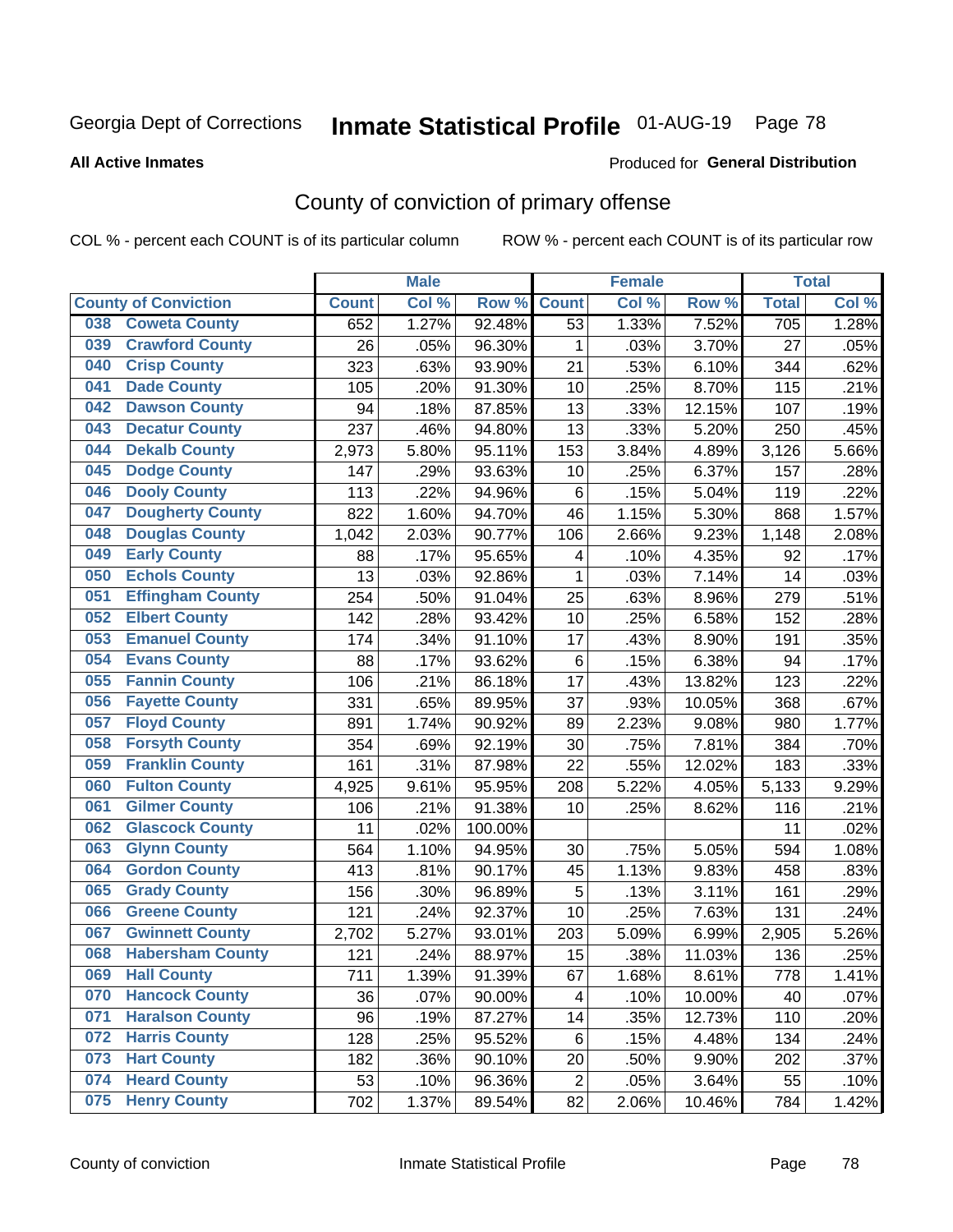# Inmate Statistical Profile 01-AUG-19 Page 79

#### **All Active Inmates**

#### Produced for General Distribution

## County of conviction of primary offense

COL % - percent each COUNT is of its particular column

|     |                             |              | <b>Male</b> |         |                           | <b>Female</b> |        |              | <b>Total</b>       |
|-----|-----------------------------|--------------|-------------|---------|---------------------------|---------------|--------|--------------|--------------------|
|     | <b>County of Conviction</b> | <b>Count</b> | Col %       | Row %   | <b>Count</b>              | Col %         | Row %  | <b>Total</b> | Col %              |
| 076 | <b>Houston County</b>       | 680          | 1.33%       | 92.14%  | 58                        | 1.45%         | 7.86%  | 738          | 1.34%              |
| 077 | <b>Irwin County</b>         | 73           | .14%        | 94.81%  | 4                         | .10%          | 5.19%  | 77           | .14%               |
| 078 | <b>Jackson County</b>       | 286          | .56%        | 94.08%  | 18                        | .45%          | 5.92%  | 304          | .55%               |
| 079 | <b>Jasper County</b>        | 61           | .12%        | 91.04%  | 6                         | .15%          | 8.96%  | 67           | .12%               |
| 080 | <b>Jeff Davis County</b>    | 93           | .18%        | 93.00%  | $\overline{7}$            | .18%          | 7.00%  | 100          | .18%               |
| 081 | <b>Jefferson County</b>     | 171          | .33%        | 91.94%  | 15                        | .38%          | 8.06%  | 186          | .34%               |
| 082 | <b>Jenkins County</b>       | 78           | .15%        | 95.12%  | $\overline{\mathbf{4}}$   | .10%          | 4.88%  | 82           | .15%               |
| 083 | <b>Johnson County</b>       | 42           | .08%        | 91.30%  | 4                         | .10%          | 8.70%  | 46           | .08%               |
| 084 | <b>Jones County</b>         | 203          | .40%        | 88.26%  | 27                        | .68%          | 11.74% | 230          | .42%               |
| 085 | <b>Lamar County</b>         | 70           | .14%        | 90.91%  | $\overline{7}$            | .18%          | 9.09%  | 77           | .14%               |
| 086 | <b>Lanier County</b>        | 43           | .08%        | 95.56%  | $\overline{2}$            | .05%          | 4.44%  | 45           | .08%               |
| 087 | <b>Laurens County</b>       | 296          | .58%        | 92.50%  | 24                        | .60%          | 7.50%  | 320          | .58%               |
| 088 | <b>Lee County</b>           | 76           | .15%        | 88.37%  | 10                        | .25%          | 11.63% | 86           | .16%               |
| 089 | <b>Liberty County</b>       | 236          | .46%        | 95.16%  | 12                        | .30%          | 4.84%  | 248          | .45%               |
| 090 | <b>Lincoln County</b>       | 43           | .08%        | 93.48%  | $\ensuremath{\mathsf{3}}$ | .08%          | 6.52%  | 46           | .08%               |
| 091 | <b>Long County</b>          | 63           | .12%        | 90.00%  | $\overline{7}$            | .18%          | 10.00% | 70           | .13%               |
| 092 | <b>Lowndes County</b>       | 448          | .87%        | 95.52%  | 21                        | .53%          | 4.48%  | 469          | .85%               |
| 093 | <b>Lumpkin County</b>       | 91           | .18%        | 92.86%  | $\overline{7}$            | .18%          | 7.14%  | 98           | .18%               |
| 094 | <b>Macon County</b>         | 45           | .09%        | 91.84%  | 4                         | .10%          | 8.16%  | 49           | .09%               |
| 095 | <b>Madison County</b>       | 151          | .29%        | 89.88%  | 17                        | .43%          | 10.12% | 168          | .30%               |
| 096 | <b>Marion County</b>        | 33           | .06%        | 91.67%  | $\ensuremath{\mathsf{3}}$ | .08%          | 8.33%  | 36           | .07%               |
| 097 | <b>Mcduffie County</b>      | 195          | .38%        | 95.59%  | $\boldsymbol{9}$          | .23%          | 4.41%  | 204          | .37%               |
| 098 | <b>Mcintosh County</b>      | 52           | .10%        | 85.25%  | $\boldsymbol{9}$          | .23%          | 14.75% | 61           | .11%               |
| 099 | <b>Meriwether County</b>    | 211          | .41%        | 90.56%  | 22                        | .55%          | 9.44%  | 233          | .42%               |
| 100 | <b>Miller County</b>        | 30           | .06%        | 96.77%  | 1                         | .03%          | 3.23%  | 31           | .06%               |
| 101 | <b>Mitchell County</b>      | 155          | .30%        | 93.37%  | 11                        | .28%          | 6.63%  | 166          | .30%               |
| 102 | <b>Monroe County</b>        | 138          | .27%        | 92.62%  | 11                        | .28%          | 7.38%  | 149          | .27%               |
| 103 | <b>Montgomery County</b>    | 38           | .07%        | 86.36%  | 6                         | .15%          | 13.64% | 44           | .08%               |
| 104 | <b>Morgan County</b>        | 144          | .28%        | 91.72%  | 13                        | .33%          | 8.28%  | 157          | .28%               |
| 105 | <b>Murray County</b>        | 216          | .42%        | 91.53%  | 20                        | .50%          | 8.47%  | 236          | .43%               |
| 106 | <b>Muscogee County</b>      | 1,225        | 2.39%       | 94.59%  | 70                        | 1.76%         | 5.41%  | 1,295        | 2.34%              |
| 107 | <b>Newton County</b>        | 738          | 1.44%       | 91.56%  | 68                        | 1.71%         | 8.44%  | 806          | 1.46%              |
| 108 | <b>Oconee County</b>        | 50           | .10%        | 100.00% |                           |               |        | 50           | .09%               |
| 109 | <b>Oglethorpe County</b>    | 66           | .13%        | 95.65%  | $\ensuremath{\mathsf{3}}$ | .08%          | 4.35%  | 69           | .12%               |
| 110 | <b>Paulding County</b>      | 232          | .45%        | 91.34%  | 22                        | .55%          | 8.66%  | 254          | .46%               |
| 111 | <b>Peach County</b>         | 90           | .18%        | 96.77%  | 3                         | .08%          | 3.23%  | 93           | .17%               |
| 112 | <b>Pickens County</b>       | 110          | .21%        | 85.27%  | 19                        | .48%          | 14.73% | 129          | .23%               |
| 113 | <b>Pierce County</b>        | 106          | .21%        | 92.98%  | 8                         | .20%          | 7.02%  | 114          | $\overline{.}21\%$ |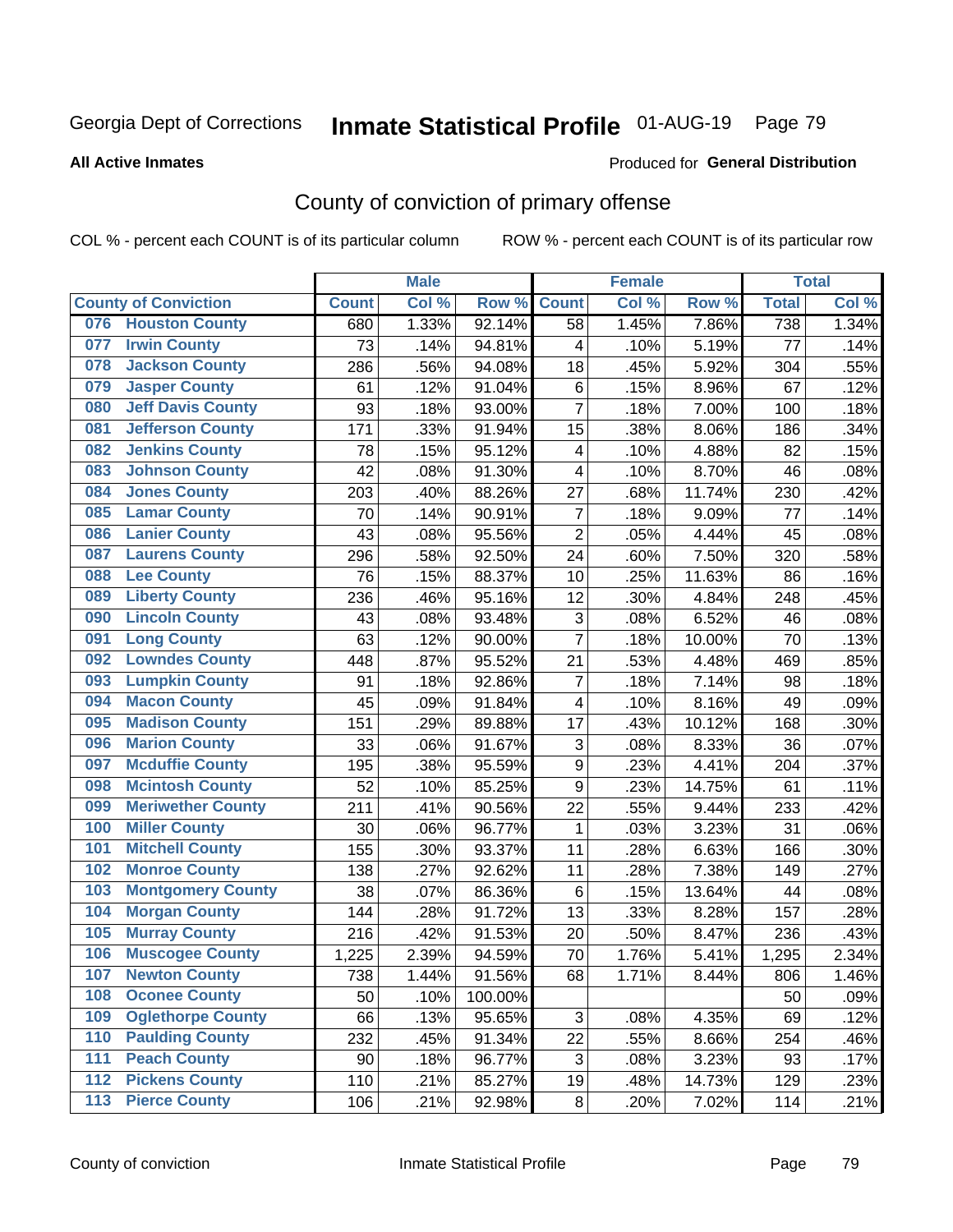# Inmate Statistical Profile 01-AUG-19 Page 80

#### **All Active Inmates**

#### Produced for General Distribution

## County of conviction of primary offense

COL % - percent each COUNT is of its particular column

|                                          |              | <b>Male</b> |         |                | <b>Female</b> |        |              | <b>Total</b> |
|------------------------------------------|--------------|-------------|---------|----------------|---------------|--------|--------------|--------------|
| <b>County of Conviction</b>              | <b>Count</b> | Col %       | Row %   | <b>Count</b>   | Col %         | Row %  | <b>Total</b> | Col %        |
| <b>Pike County</b><br>114                | 46           | .09%        | 93.88%  | 3              | .08%          | 6.12%  | 49           | .09%         |
| <b>Polk County</b><br>$\overline{115}$   | 194          | .38%        | 89.81%  | 22             | .55%          | 10.19% | 216          | .39%         |
| <b>Pulaski County</b><br>116             | 42           | .08%        | 93.33%  | 3              | .08%          | 6.67%  | 45           | .08%         |
| <b>Putnam County</b><br>117              | 155          | .30%        | 92.26%  | 13             | .33%          | 7.74%  | 168          | .30%         |
| <b>Quitman County</b><br>118             | 13           | .03%        | 100.00% |                |               |        | 13           | .02%         |
| <b>Rabun County</b><br>119               | 67           | .13%        | 89.33%  | 8              | .20%          | 10.67% | 75           | .14%         |
| <b>Randolph County</b><br>120            | 63           | .12%        | 92.65%  | $\overline{5}$ | .13%          | 7.35%  | 68           | .12%         |
| <b>Richmond County</b><br>121            | 1,945        | 3.79%       | 93.33%  | 139            | 3.49%         | 6.67%  | 2,084        | 3.77%        |
| <b>Rockdale County</b><br>122            | 492          | .96%        | 92.66%  | 39             | .98%          | 7.34%  | 531          | .96%         |
| <b>Schley County</b><br>123              | 13           | .03%        | 92.86%  | 1              | .03%          | 7.14%  | 14           | .03%         |
| <b>Screven County</b><br>124             | 125          | .24%        | 96.15%  | 5              | .13%          | 3.85%  | 130          | .24%         |
| <b>Seminole County</b><br>125            | 78           | .15%        | 90.70%  | 8              | .20%          | 9.30%  | 86           | .16%         |
| <b>Spalding County</b><br>126            | 497          | .97%        | 92.04%  | 43             | 1.08%         | 7.96%  | 540          | .98%         |
| <b>Stephens County</b><br>127            | 149          | .29%        | 87.65%  | 21             | .53%          | 12.35% | 170          | .31%         |
| <b>Stewart County</b><br>128             | 30           | .06%        | 96.77%  | 1              | .03%          | 3.23%  | 31           | .06%         |
| <b>Sumter County</b><br>129              | 209          | .41%        | 95.43%  | 10             | .25%          | 4.57%  | 219          | .40%         |
| <b>Talbot County</b><br>130              | 30           | .06%        | 93.75%  | $\overline{2}$ | .05%          | 6.25%  | 32           | .06%         |
| <b>Taliaferro County</b><br>131          | 18           | .04%        | 94.74%  | 1              | .03%          | 5.26%  | 19           | .03%         |
| <b>Tattnall County</b><br>132            | 204          | .40%        | 89.47%  | 24             | .60%          | 10.53% | 228          | .41%         |
| <b>Taylor County</b><br>133              | 73           | .14%        | 93.59%  | 5              | .13%          | 6.41%  | 78           | .14%         |
| <b>Telfair County</b><br>134             | 112          | .22%        | 94.12%  | $\overline{7}$ | .18%          | 5.88%  | 119          | .22%         |
| <b>Terrell County</b><br>135             | 89           | .17%        | 93.68%  | 6              | .15%          | 6.32%  | 95           | .17%         |
| <b>Thomas County</b><br>136              | 208          | .41%        | 95.85%  | 9              | .23%          | 4.15%  | 217          | .39%         |
| <b>Tift County</b><br>137                | 327          | .64%        | 93.70%  | 22             | .55%          | 6.30%  | 349          | .63%         |
| <b>Toombs County</b><br>138              | 330          | .64%        | 88.47%  | 43             | 1.08%         | 11.53% | 373          | .68%         |
| <b>Towns County</b><br>139               | 52           | .10%        | 75.36%  | 17             | .43%          | 24.64% | 69           | .12%         |
| <b>Treutlen County</b><br>140            | 78           | .15%        | 91.76%  | $\overline{7}$ | .18%          | 8.24%  | 85           | .15%         |
| <b>Troup County</b><br>141               | 665          | 1.30%       | 92.62%  | 53             | 1.33%         | 7.38%  | 718          | 1.30%        |
| <b>Turner County</b><br>142              | 66           | .13%        | 98.51%  | 1              | .03%          | 1.49%  | 67           | .12%         |
| <b>Twiggs County</b><br>$\overline{143}$ | 53           | .10%        | 96.36%  | $\overline{2}$ | .05%          | 3.64%  | 55           | .10%         |
| <b>Union County</b><br>144               | 115          | .22%        | 82.14%  | 25             | .63%          | 17.86% | 140          | .25%         |
| 145<br><b>Upson County</b>               | 168          | .33%        | 88.89%  | 21             | .53%          | 11.11% | 189          | .34%         |
| <b>Walker County</b><br>146              | 432          | .84%        | 89.81%  | 49             | 1.23%         | 10.19% | 481          | .87%         |
| <b>Walton County</b><br>147              | 660          | 1.29%       | 91.03%  | 65             | 1.63%         | 8.97%  | 725          | 1.31%        |
| <b>Ware County</b><br>148                | 295          | .58%        | 92.19%  | 25             | .63%          | 7.81%  | 320          | .58%         |
| <b>Warren County</b><br>149              | 41           | .08%        | 95.35%  | $\overline{2}$ | .05%          | 4.65%  | 43           | .08%         |
| <b>Washington County</b><br>150          | 193          | .38%        | 91.47%  | 18             | .45%          | 8.53%  | 211          | .38%         |
| <b>Wayne County</b><br>151               | 176          | .34%        | 90.26%  | 19             | .48%          | 9.74%  | 195          | .35%         |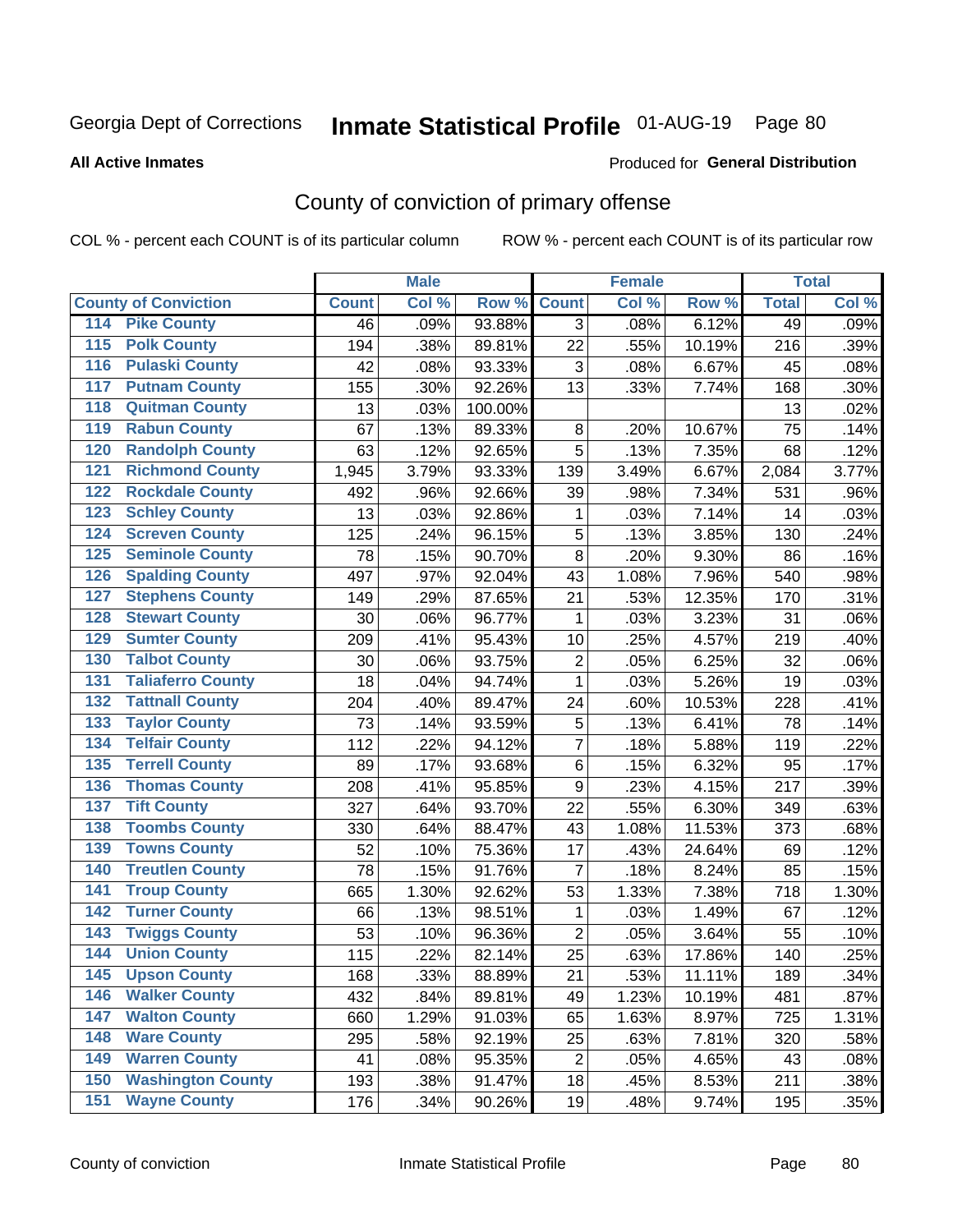# Inmate Statistical Profile 01-AUG-19 Page 81

Produced for General Distribution

#### **All Active Inmates**

## County of conviction of primary offense

COL % - percent each COUNT is of its particular column

|                                |              | <b>Male</b> |             | <b>Female</b> |       |          | <b>Total</b> |       |  |
|--------------------------------|--------------|-------------|-------------|---------------|-------|----------|--------------|-------|--|
| <b>County of Conviction</b>    | <b>Count</b> | Col %       | Row % Count |               | Col % | Row %    | <b>Total</b> | Col % |  |
| <b>Webster County</b><br>152   | 5            | .01%        | 71.43%      | 2             | .05%  | 28.57%   |              | .01%  |  |
| <b>Wheeler County</b><br>153   | 20           | .04%        | 95.24%      |               | .03%  | 4.76%    | 21           | .04%  |  |
| <b>White County</b><br>154     | 100          | .20%        | 86.96%      | 15            | .38%  | 13.04%   | 115          | .21%  |  |
| <b>Whitfield County</b><br>155 | 792          | 1.55%       | 88.10%      | 107           | 2.68% | 11.90%   | 899          | 1.63% |  |
| <b>Wilcox County</b><br>156    | 54           | .11%        | 93.10%      | 4             | .10%  | $6.90\%$ | 58           | .10%  |  |
| <b>Wilkes County</b><br>157    | 70           | .14%        | 94.59%      | 4             | .10%  | 5.41%    | 74           | .13%  |  |
| <b>Wilkinson County</b><br>158 | 47           | .09%        | 94.00%      | 3             | .08%  | $6.00\%$ | 50           | .09%  |  |
| <b>Worth County</b><br>159     | 119          | .23%        | 90.84%      | 12            | .30%  | 9.16%    | 131          | .24%  |  |
| <b>Total Rported</b>           | 51,258       | 100%        | 92.78%      | 3,988         | 100%  | 7.22%I   | 55,246       | 100%  |  |

| <b>Not Reported</b> |        |       |        |
|---------------------|--------|-------|--------|
| <b>Grand Total</b>  | 51,258 | 3,988 | 55,246 |

| <b>Mode (most frequent)</b> | <b>Fulton County</b> | <b>ICobb County</b> | <b>Fulton County</b> |
|-----------------------------|----------------------|---------------------|----------------------|
|                             |                      |                     |                      |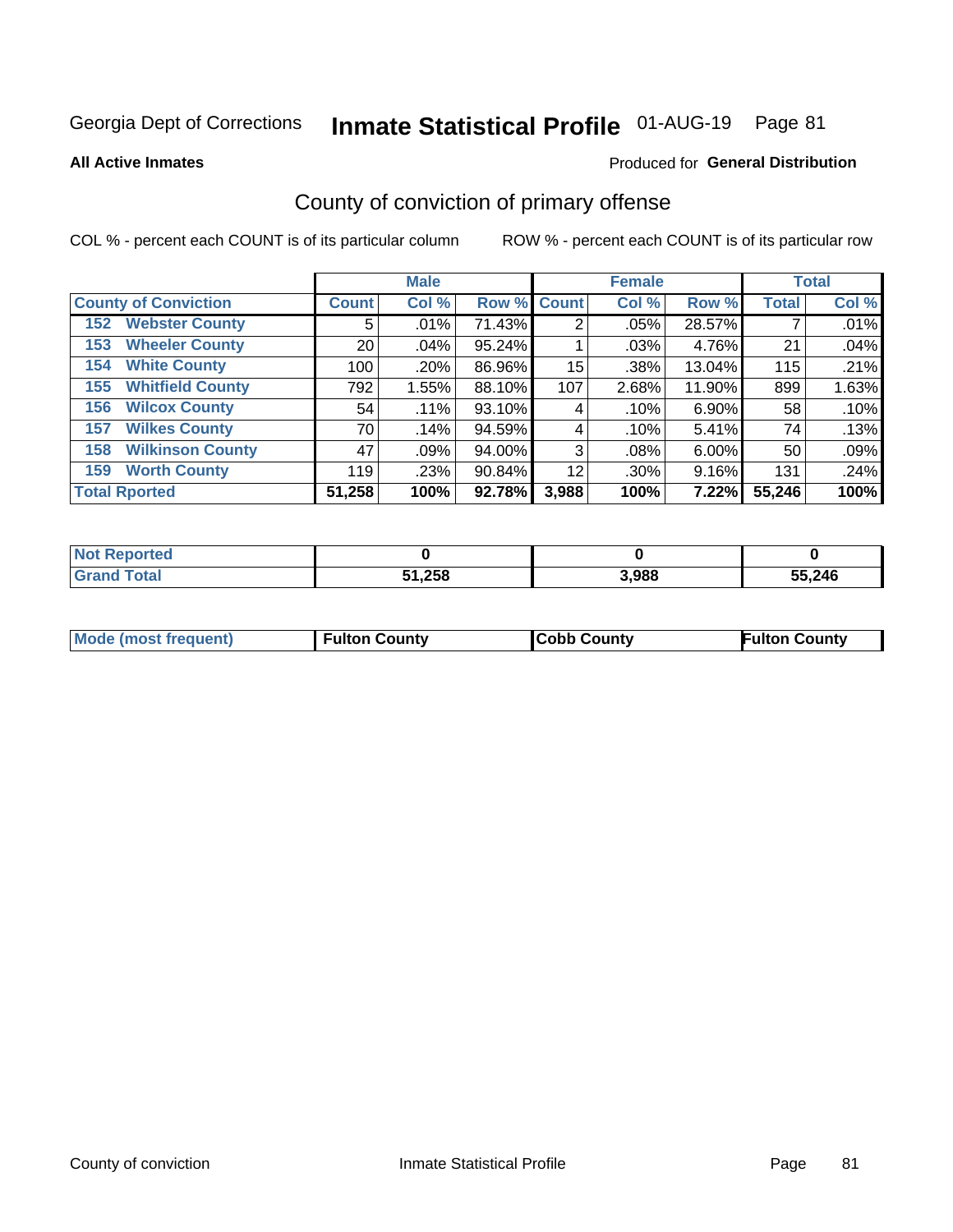## Georgia Dept of Corrections **All Active Inmates**

# Inmate Statistical Profile 01-AUG-19 Page 82

Produced for General Distribution

# Circuit of conviction of primary offense

|                         |                                 |              | <b>Male</b> |        |              | <b>Female</b> |        |              | <b>Total</b> |
|-------------------------|---------------------------------|--------------|-------------|--------|--------------|---------------|--------|--------------|--------------|
|                         | <b>Circuit of Conviction</b>    | <b>Count</b> | Col %       | Row %  | <b>Count</b> | Col %         | Row %  | <b>Total</b> | Col %        |
| 1                       | <b>Alapaha Circuit</b>          | 353          | .69%        | 93.88% | 23           | .58%          | 6.12%  | 376          | .68%         |
| $\overline{2}$          | <b>Alcovy Circuit</b>           | 1,398        | 2.74%       | 91.31% | 133          | 3.34%         | 8.69%  | 1,531        | 2.78%        |
| $\overline{\mathbf{3}}$ | <b>Atlanta Circuit</b>          | 4,925        | 9.65%       | 95.95% | 208          | 5.23%         | 4.05%  | 5,133        | 9.33%        |
| 4                       | <b>Atlantic Circuit</b>         | 698          | 1.37%       | 91.96% | 61           | 1.53%         | 8.04%  | 759          | 1.38%        |
| $\overline{5}$          | <b>Augusta Circuit</b>          | 2,613        | 5.12%       | 93.16% | 192          | 4.83%         | 6.84%  | 2,805        | 5.10%        |
| $\overline{6}$          | <b>Blue Ridge Circuit</b>       | 573          | 1.12%       | 92.72% | 45           | 1.13%         | 7.28%  | 618          | 1.12%        |
| $\overline{\mathbf{7}}$ | <b>Brunswick Circuit</b>        | 1,151        | 2.25%       | 93.73% | 77           | 1.94%         | 6.27%  | 1,228        | 2.23%        |
| 8                       | <b>Chattahoochee Circuit</b>    | 1,515        | 2.97%       | 94.63% | 86           | 2.16%         | 5.37%  | 1,601        | 2.91%        |
| $\overline{9}$          | <b>Cherokee Circuit</b>         | 1,037        | 2.03%       | 88.78% | 131          | 3.29%         | 11.22% | 1,168        | 2.12%        |
| 10                      | <b>Clayton Circuit</b>          | 1,435        | 2.81%       | 93.79% | 95           | 2.39%         | 6.21%  | 1,530        | 2.78%        |
| $\overline{11}$         | <b>Cobb Circuit</b>             | 2,568        | 5.03%       | 92.01% | 223          | 5.61%         | 7.99%  | 2,791        | 5.07%        |
| $\overline{12}$         | <b>Conasauga Circuit</b>        | 1,008        | 1.97%       | 88.81% | 127          | 3.19%         | 11.19% | 1,135        | 2.06%        |
| $\overline{13}$         | <b>Cordele Circuit</b>          | 750          | 1.47%       | 93.75% | 50           | 1.26%         | 6.25%  | 800          | 1.45%        |
| $\overline{14}$         | <b>Coweta Circuit</b>           | 2,231        | 4.37%       | 92.27% | 187          | 4.70%         | 7.73%  | 2,418        | 4.39%        |
| $\overline{15}$         | <b>Dougherty Circuit</b>        | 822          | 1.61%       | 94.70% | 46           | 1.16%         | 5.30%  | 868          | 1.58%        |
| 16                      | <b>Dublin Circuit</b>           | 469          | .92%        | 92.69% | 37           | .93%          | 7.31%  | 506          | .92%         |
| $\overline{17}$         | <b>Eastern Circuit</b>          | 1,931        | 3.78%       | 94.70% | 108          | 2.71%         | 5.30%  | 2,039        | 3.70%        |
| $\overline{18}$         | <b>Flint Circuit</b>            | 702          | 1.37%       | 89.54% | 82           | 2.06%         | 10.46% | 784          | 1.42%        |
| 19                      | <b>Griffin Circuit</b>          | 1,042        | 2.04%       | 90.92% | 104          | 2.61%         | 9.08%  | 1,146        | 2.08%        |
| 20                      | <b>Gwinnett Circuit</b>         | 2,702        | 5.29%       | 93.01% | 203          | 5.10%         | 6.99%  | 2,905        | 5.28%        |
| $\overline{21}$         | <b>Houston Circuit</b>          | 680          | 1.33%       | 92.14% | 58           | 1.46%         | 7.86%  | 738          | 1.34%        |
| $\overline{22}$         | <b>Lookout Mountain Circuit</b> | 1,129        | 2.21%       | 89.53% | 132          | 3.32%         | 10.47% | 1,261        | 2.29%        |
| 23                      | <b>Macon Circuit</b>            | 1,273        | 2.49%       | 94.30% | 77           | 1.94%         | 5.70%  | 1,350        | 2.45%        |
| 24                      | <b>Middle Circuit</b>           | 979          | 1.92%       | 90.65% | 101          | 2.54%         | 9.35%  | 1,080        | 1.96%        |
| $\overline{25}$         | <b>Mountain Circuit</b>         | 337          | .66%        | 88.45% | 44           | 1.11%         | 11.55% | 381          | .69%         |
| 26                      | <b>Northeastern Circuit</b>     | 805          | 1.58%       | 90.96% | 80           | 2.01%         | 9.04%  | 885          | 1.61%        |
| $\overline{27}$         | <b>Northern Circuit</b>         | 702          | 1.37%       | 90.70% | 72           | 1.81%         | 9.30%  | 774          | 1.41%        |
| 28                      | <b>Ocmulgee Circuit</b>         | 1,091        | 2.14%       | 91.53% | 101          | 2.54%         | 8.47%  | 1,192        | 2.17%        |
| 29                      | <b>Oconee Circuit</b>           | 430          | .84%        | 93.07% | 32           | .80%          | 6.93%  | 462          | .84%         |
| 30                      | <b>Ogeechee Circuit</b>         | 983          | 1.93%       | 92.65% | 78           | 1.96%         | 7.35%  | 1,061        | 1.93%        |
| $\overline{31}$         | <b>Pataula Circuit</b>          | 388          | .76%        | 93.27% | 28           | .70%          | 6.73%  | 416          | .76%         |
| 32                      | <b>Piedmont Circuit</b>         | 714          | 1.40%       | 92.49% | 58           | 1.46%         | 7.51%  | 772          | 1.40%        |
| 33                      | <b>Rome Circuit</b>             | 891          | 1.75%       | 90.92% | 89           | 2.24%         | 9.08%  | 980          | 1.78%        |
| 34                      | <b>South Georgia Circuit</b>    | 589          | 1.15%       | 94.39% | 35           | .88%          | 5.61%  | 624          | 1.13%        |
| 35                      | <b>Southern Circuit</b>         | 936          | 1.83%       | 95.71% | 42           | 1.06%         | 4.29%  | 978          | 1.78%        |
| 36                      | <b>Southwestern Circuit</b>     | 378          | .74%        | 93.10% | 28           | .70%          | 6.90%  | 406          | .74%         |
| 37                      | <b>Stone Mountain Circuit</b>   | 2,973        | 5.82%       | 95.11% | 153          | 3.85%         | 4.89%  | 3,126        | 5.68%        |
| 38                      | <b>Tallapoosa Circuit</b>       | 290          | .57%        | 88.96% | 36           | .90%          | 11.04% | 326          | .59%         |
| 39                      | <b>Tifton Circuit</b>           | 585          | 1.15%       | 93.75% | 39           | .98%          | 6.25%  | 624          | 1.13%        |
| 40                      | <b>Toombs Circuit</b>           | 378          | .74%        | 95.21% | 19           | .48%          | 4.79%  | 397          | .72%         |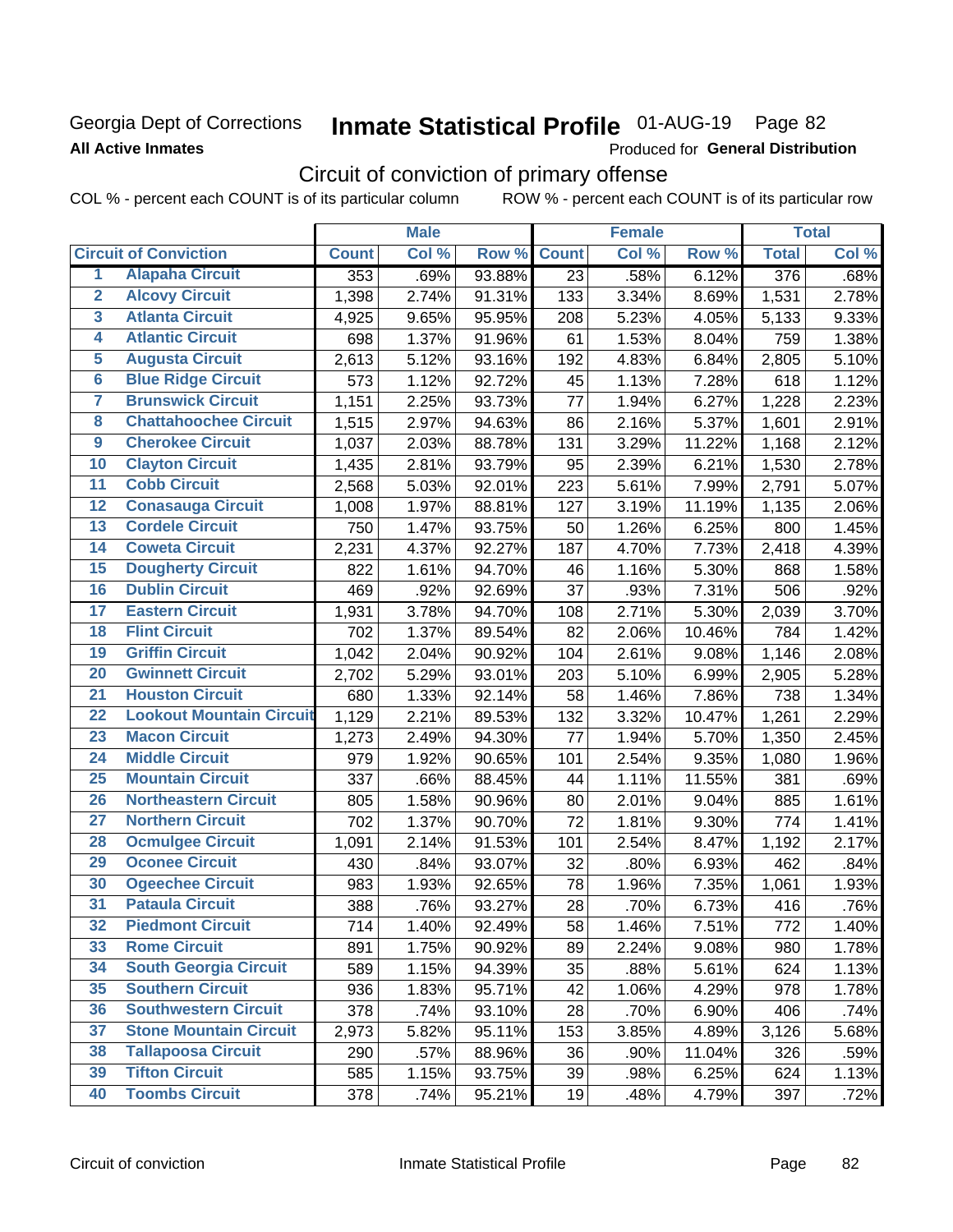## Georgia Dept of Corrections **All Active Inmates**

# Inmate Statistical Profile 01-AUG-19 Page 83

Produced for General Distribution

## Circuit of conviction of primary offense

|    |                                  |              | <b>Male</b> |        |              | <b>Female</b> |        |        | <b>Total</b> |
|----|----------------------------------|--------------|-------------|--------|--------------|---------------|--------|--------|--------------|
|    | <b>Circuit of Conviction</b>     | <b>Count</b> | Col %       | Row %  | <b>Count</b> | Col %         | Row %  | Total  | Col %        |
| 41 | <b>Waycross Circuit</b>          | 846          | 1.66%       | 91.26% | 81           | 2.04%         | 8.74%  | 927    | 1.68%        |
| 42 | <b>Western Circuit</b>           | 631          | 1.24%       | 93.48% | 44           | 1.11%         | 6.52%  | 675    | 1.23%        |
| 43 | <b>Rockdale Circuit</b>          | 492          | .96%        | 92.66% | 39           | .98%          | 7.34%  | 531    | .96%         |
| 44 | <b>Douglas Circuit</b>           | 1,042        | 2.04%       | 90.77% | 106          | $2.66\%$      | 9.23%  | 1,148  | 2.09%        |
| 45 | <b>Appalachian Circuit</b>       | 322          | .63%        | 87.50% | 46           | 1.16%         | 12.50% | 368    | .67%         |
| 46 | <b>Enotah Circuit</b>            | 358          | $.70\%$     | 84.83% | 64           | 1.61%         | 15.17% | 422    | $.77\%$      |
| 47 | <b>Bell-Forsyth J.C.</b>         | 354          | .69%        | 92.19% | 30           | .75%          | 7.81%  | 384    | $.70\%$      |
| 48 | <b>Towaliga Judicial Circuit</b> | 327          | .64%        | 92.63% | 26           | .65%          | 7.37%  | 353    | .64%         |
| 49 | <b>Paulding Circuit</b>          | 232          | .45%        | 91.34% | 22           | .55%          | 8.66%  | 254    | .46%         |
|    | <b>Total Rported</b>             | 51,058       | 100%        | 92.77% | 3,978        | 100%          | 7.23%  | 55,036 | 100%         |
|    | <b>Not Reported</b>              |              | 200         |        |              | 10            |        |        | 210          |

| .                    | ----    | --    | ---            |
|----------------------|---------|-------|----------------|
| <b>Grand Total</b>   | 51,258  | 3,988 | 55,246         |
| Mode (most frequent) | Atlanta | Cobb  | <b>Atlanta</b> |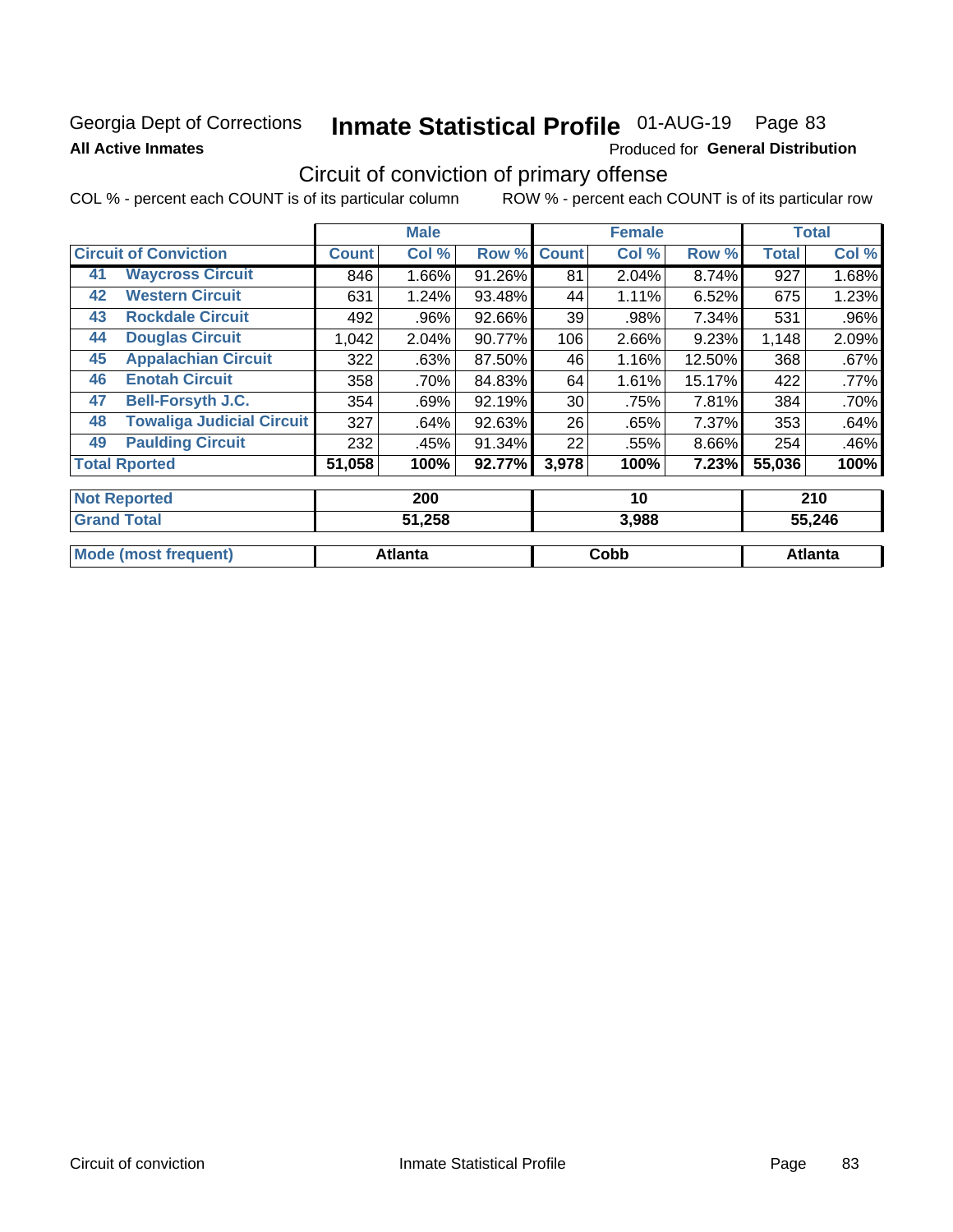#### **All Active Inmates**

#### Produced for **General Distribution**

## Years served (jail + prison) in this incarceration

COL % - percent each COUNT is of its particular column ROW % - percent each COUNT is of its particular row

|                              |              | <b>Male</b> |        |                | <b>Female</b> |       |              | <b>Total</b> |
|------------------------------|--------------|-------------|--------|----------------|---------------|-------|--------------|--------------|
| <b>Years Served</b>          | <b>Count</b> | Col %       | Row %  | <b>Count</b>   | Col %         | Row % | <b>Total</b> | Col %        |
| Less than one year           | 9,978        | 19.50%      | 90.49% | 1,049          | 26.30%        | 9.51% | 11,027       | 19.99%       |
| 1 to 1.99 years              | 7,679        | 15.00%      | 90.65% | 792            | 19.86%        | 9.35% | 8,471        | 15.35%       |
| 2 to 2.99 years              | 5,376        | 10.50%      | 92.17% | 457            | 11.46%        | 7.83% | 5,833        | 10.57%       |
| $3$ to $3.99$ years          | 4,180        | 8.17%       | 92.58% | 335            | 8.40%         | 7.42% | 4,515        | 8.18%        |
| $\overline{4}$ to 4.99 years | 3,271        | 6.39%       | 92.14% | 279            | 7.00%         | 7.86% | 3,550        | 6.43%        |
| $\overline{5}$ to 5.99 years | 2,645        | 5.17%       | 93.30% | 190            | 4.76%         | 6.70% | 2,835        | 5.14%        |
| $6$ to $6.99$ years          | 2,263        | 4.42%       | 93.01% | 170            | 4.26%         | 6.99% | 2,433        | 4.41%        |
| 7 to 7.99 years              | 2,004        | 3.92%       | 94.08% | 126            | 3.16%         | 5.92% | 2,130        | 3.86%        |
| 8 to 8.99 years              | 1,845        | 3.60%       | 94.76% | 102            | 2.56%         | 5.24% | 1,947        | 3.53%        |
| 9 to 9.99 years              | 1,304        | 2.55%       | 94.63% | 74             | 1.86%         | 5.37% | 1,378        | 2.50%        |
| 10 to 10.99 years            | 1,055        | 2.06%       | 94.62% | 60             | 1.50%         | 5.38% | 1,115        | 2.02%        |
| 11 to 11.99 years            | 1,083        | 2.12%       | 96.01% | 45             | 1.13%         | 3.99% | 1,128        | 2.04%        |
| 12 to 12.99 years            | 923          | 1.80%       | 96.05% | 38             | 0.95%         | 3.95% | 961          | 1.74%        |
| 13 to 13.99 years            | 780          | 1.52%       | 96.06% | 32             | 0.80%         | 3.94% | 812          | 1.47%        |
| 14 to 14.99 years            | 609          | 1.19%       | 94.86% | 33             | 0.83%         | 5.14% | 642          | 1.16%        |
| 15 to 15.99 years            | 522          | 1.02%       | 95.43% | 25             | 0.63%         | 4.57% | 547          | 0.99%        |
| 16 to 16.99 years            | 541          | 1.06%       | 94.91% | 29             | 0.73%         | 5.09% | 570          | 1.03%        |
| 17 to 17.99 years            | 452          | 0.88%       | 96.17% | 18             | 0.45%         | 3.83% | 470          | 0.85%        |
| 18 to 18.99 years            | 458          | 0.89%       | 96.83% | 15             | 0.38%         | 3.17% | 473          | 0.86%        |
| 19 to 19.99 years            | 436          | 0.85%       | 95.20% | 22             | 0.55%         | 4.80% | 458          | 0.83%        |
| 20 to 20.99 years            | 330          | 0.64%       | 94.83% | 18             | 0.45%         | 5.17% | 348          | 0.63%        |
| 21 to 21.99 years            | 363          | 0.71%       | 96.80% | 12             | 0.30%         | 3.20% | 375          | 0.68%        |
| 22 to 22.99 years            | 380          | 0.74%       | 97.94% | 8              | 0.20%         | 2.06% | 388          | 0.70%        |
| 23 to 23.99 years            | 343          | 0.67%       | 96.35% | 13             | 0.33%         | 3.65% | 356          | 0.65%        |
| 24 to 24.99 years            | 317          | 0.62%       | 97.54% | 8              | 0.20%         | 2.46% | 325          | 0.59%        |
| 25 to 25.99 years            | 281          | 0.55%       | 96.56% | 10             | 0.25%         | 3.44% | 291          | 0.53%        |
| 26 to 26.99 years            | 209          | 0.41%       | 99.52% | 1              | 0.03%         | 0.48% | 210          | 0.38%        |
| 27 to 27.99 years            | 184          | 0.36%       | 94.36% | 11             | 0.28%         | 5.64% | 195          | 0.35%        |
| 28 to 28.99 years            | 179          | 0.35%       | 98.90% | $\overline{c}$ | 0.05%         | 1.10% | 181          | 0.33%        |
| 29 to 29.99 years            | 128          | 0.25%       | 96.97% | 4              | 0.10%         | 3.03% | 132          | 0.24%        |
| Thirty + years               | 1,062        | 2.08%       | 99.07% | 10             | 0.25%         | 0.93% | 1,072        | 1.94%        |
| <b>Total Reported</b>        | 51,180       | 100%        | 92.77% | 3,988          | 100%          | 7.23% | 55,168       | 100%         |

| <b>Not Reported</b>     | 78                 |                    | 78            |
|-------------------------|--------------------|--------------------|---------------|
| <b>Grand Total</b>      | 51,258             | 3.988              | 55,246        |
|                         |                    |                    |               |
| Mean<br>(average)       | 6.74               | 4.21               | 6.56          |
| <b>Median (middle)</b>  | 3.61               | 2.3                | 3.47          |
| Mode<br>(most frequent) | Less than one year | Less than one year | Less than one |

**year**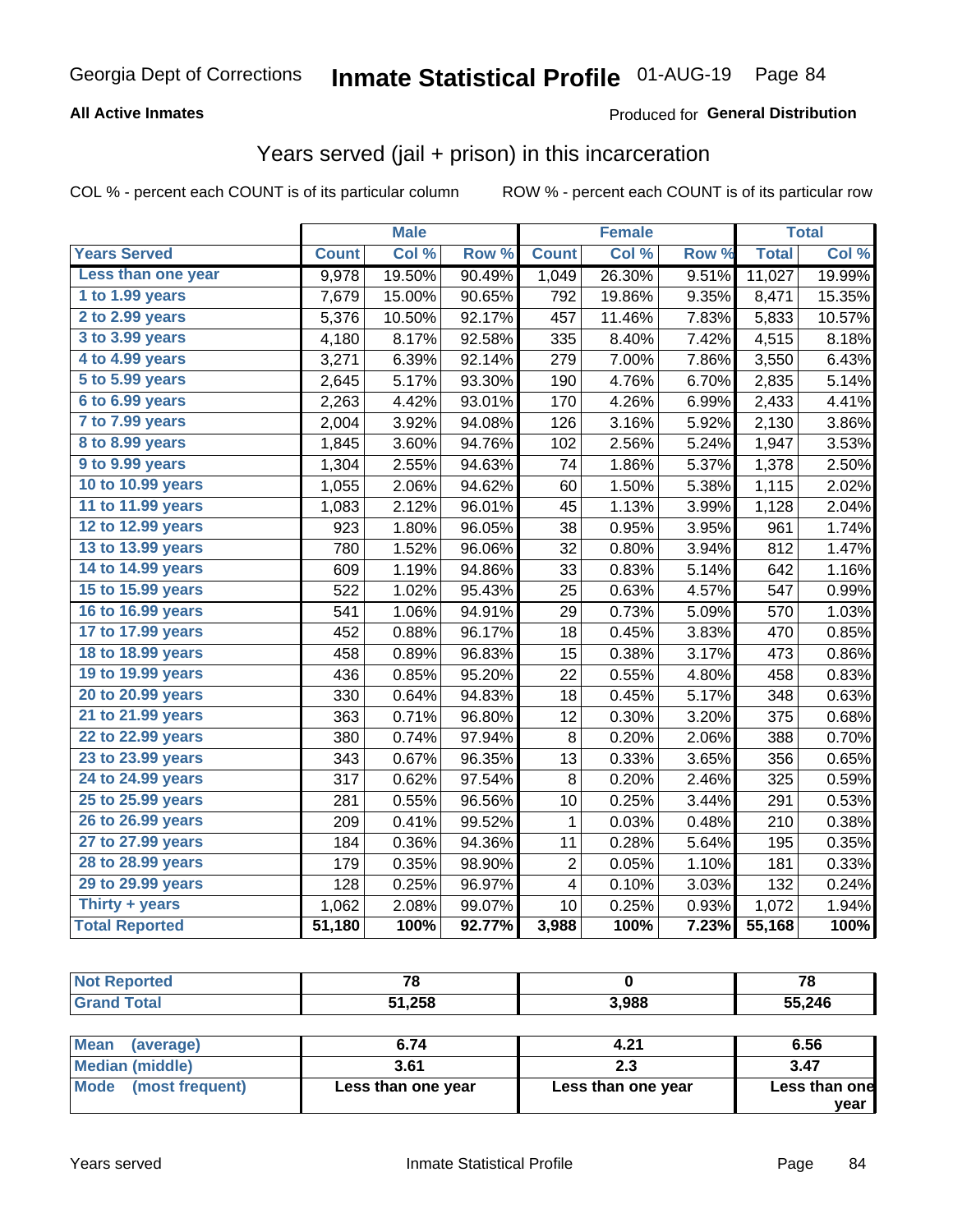#### **All Active Inmates**

Produced for **General Distribution**

## Results of most recent HIV tests

|                         |              | <b>Male</b> |           |              | <b>Female</b> |          |        | Total  |
|-------------------------|--------------|-------------|-----------|--------------|---------------|----------|--------|--------|
| <b>HIV Test Results</b> | <b>Count</b> | Col %       | Row %I    | <b>Count</b> | Col %         | Row %    | Total  | Col %  |
| <b>Positive</b>         | 655          | 1.43%       | 91.99%    | 57           | $1.50\%$      | $8.01\%$ | 712    | 1.44%  |
| <b>Negative</b>         | 45,027       | 98.56%      | 92.32%    | 3,748        | $98.50\%$     | 7.68%    | 48,775 | 98.56% |
| Indeterminate           | າ            | 0.01%       | 100.00%   |              |               |          |        | 0.01%  |
| <b>Total Reported</b>   | 45,685       | 100%        | $92.31\%$ | 3,805        | 100%          | 7.69%    | 49,490 | 100.0% |

| <b>Not Reported</b> | 5,573  | 183   | 5,756  |
|---------------------|--------|-------|--------|
| Total               | 51,258 | 3,988 | 55,246 |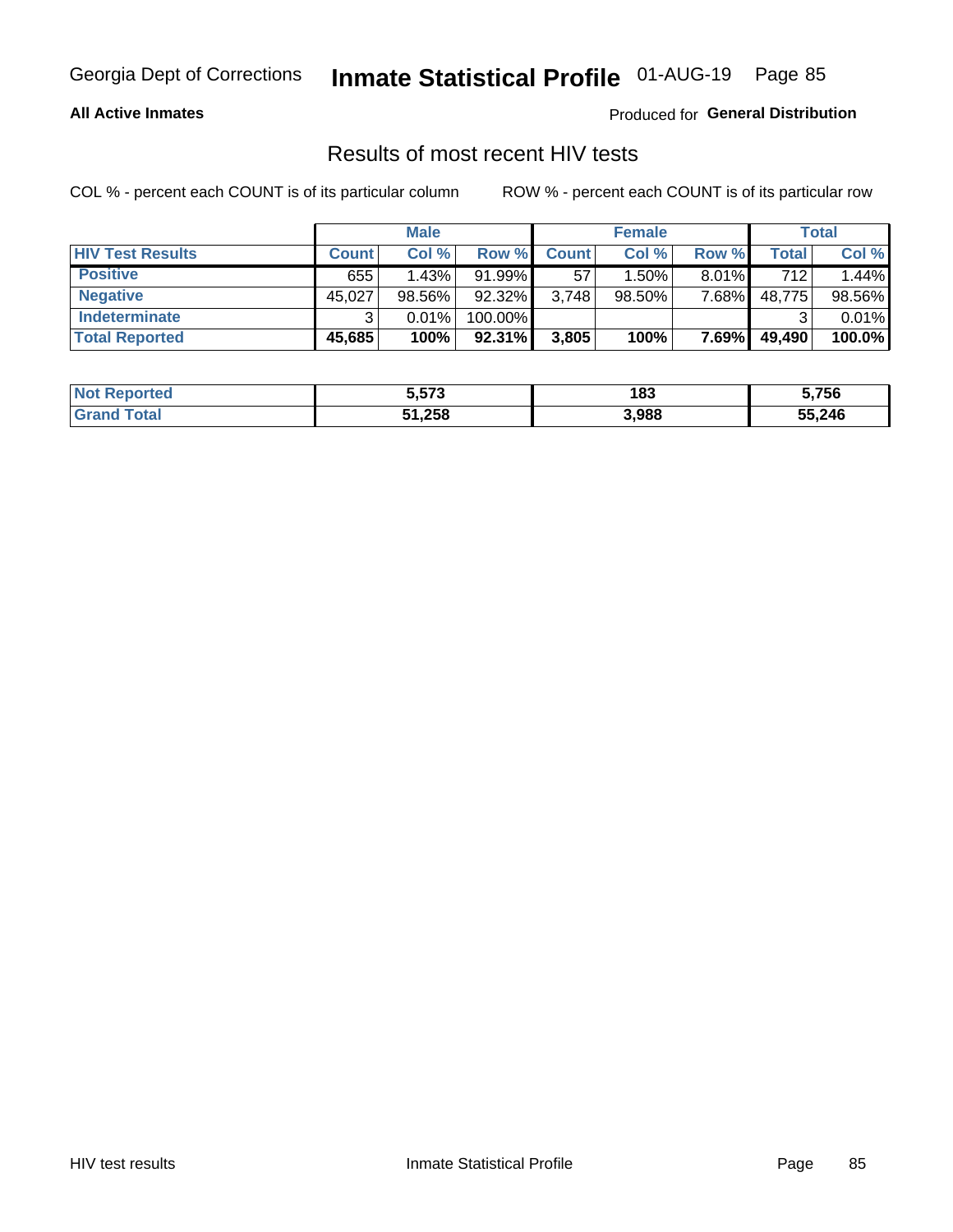#### **All Active Inmates**

#### Produced for **General Distribution**

#### Results of most recent tuberculosis test

|                                  |              | <b>Male</b> |           |              | <b>Female</b> |              |        | Total  |
|----------------------------------|--------------|-------------|-----------|--------------|---------------|--------------|--------|--------|
| <b>Tuberculosis Test Results</b> | <b>Count</b> | Col%        | Row %I    | <b>Count</b> | Col%          | Row %        | Total  | Col %  |
| <b>Positive on current test</b>  | 6,150        | $13.08\%$   | $97.99\%$ | 126          | $3.26\%$      | $2.01\%$     | 6,276  | 12.34% |
| <b>Positive on previous test</b> | ົ            | $0.01\%$    | 100.00%   |              |               |              |        | 0.01%  |
| <b>Negative</b>                  | 40.857       | 86.91%      | $91.62\%$ | 3,739        | $96.74\%$     | 8.38%        | 44.596 | 87.66% |
| <b>Total Reported</b>            | 47,009       | 100%        | $92.40\%$ | 3,865        | 100%          | <b>7.60%</b> | 50,874 | 100.0% |

| <b>Not Reported</b> | 4,249  | י הו<br>1 ŁJ | 070<br>4.JI 4 |
|---------------------|--------|--------------|---------------|
| Total<br>Grand      | 51,258 | 3,988        | 55,246        |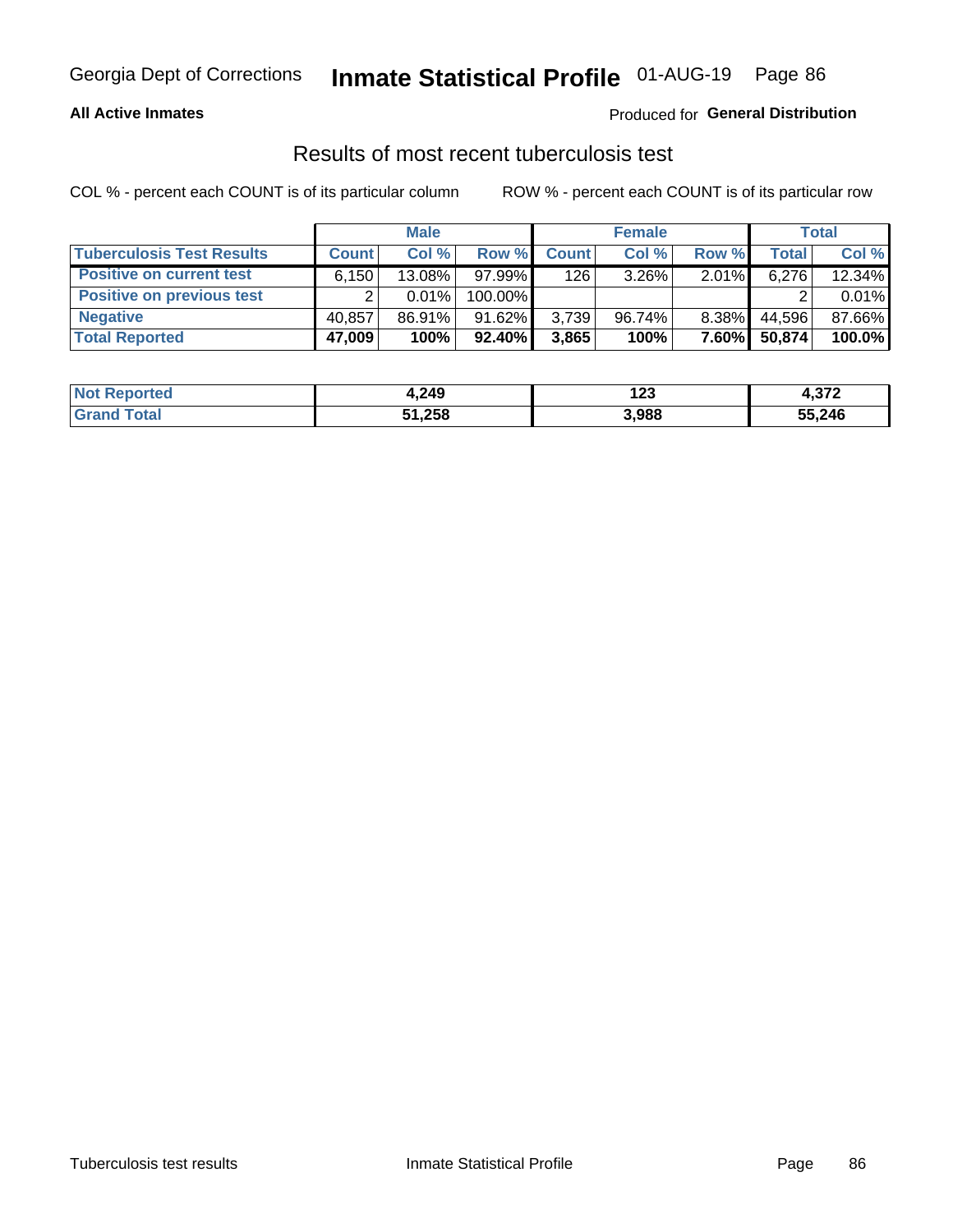#### **All Active Inmates**

Produced for **General Distribution**

### Results of most recent syphilis test

|                                 |              | <b>Male</b> |           |              | <b>Female</b> |          |        | Total  |
|---------------------------------|--------------|-------------|-----------|--------------|---------------|----------|--------|--------|
| <b>Syphilis Test Results</b>    | <b>Count</b> | Col%        | Row %     | <b>Count</b> | Col %         | Row %    | Total  | Col %  |
| <b>Positive on current test</b> | 154          | $1.36\%$    | $95.06\%$ |              | 1.95%         | $4.94\%$ | 162    | 1.38%  |
| <b>Negative</b>                 | 11.200       | $98.64\%$   | 96.53%    | 403          | $98.05\%$     | $3.47\%$ | 11,603 | 98.62% |
| <b>Total Reported</b>           | 11,354       | 100%        | 96.51%    | 411          | 100%          | $3.49\%$ | 11,765 | 100%   |

| <b>Not Reported</b> | 39,904 | 3,577 | 43,481 |
|---------------------|--------|-------|--------|
| <b>Grand Total</b>  | 51,258 | 3,988 | 55,246 |